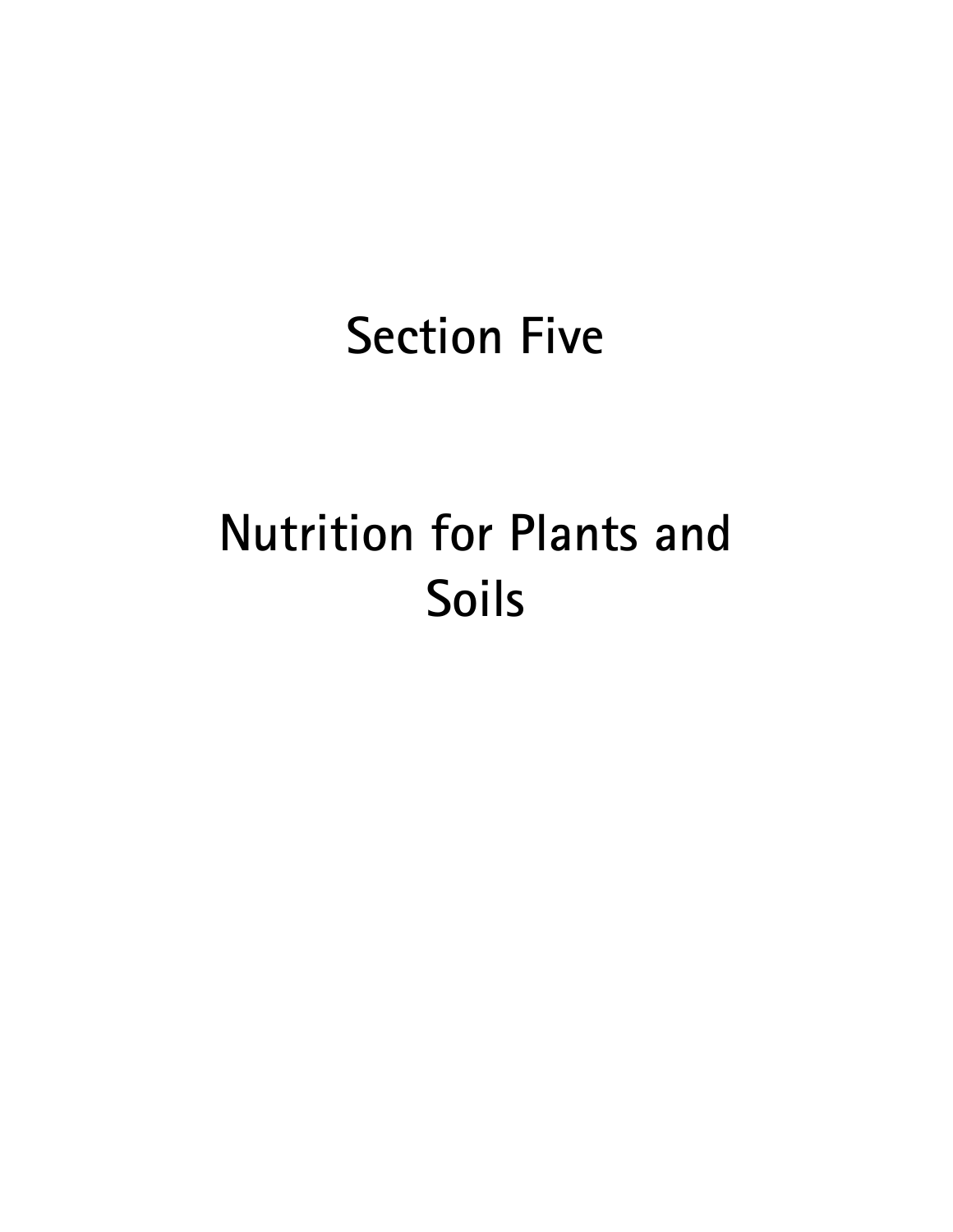## **Contents**

| Maintaining Fertility in a Biodynamic System                     | 3              |
|------------------------------------------------------------------|----------------|
| <b>Biological Transmutation</b>                                  | 6              |
| Justus Von Liebig's N-P-K Theory                                 | $\overline{7}$ |
| Stirring Methods Used for the Biodynamic Preparations            | 10             |
| Calcium, Silica and Clay                                         | 19             |
| Using BD501                                                      | 26             |
| The Compost Preparations                                         | 27             |
| BD500 and the Cow Pat Pit                                        | 28             |
| Micro-organisms in the Farming System                            | 30             |
| Tillage, Crop Rotation and the Application of Manure and Compost | 31             |
| How to Improve and Maintain Soil Fertility                       | 32             |
| Compost                                                          | 32             |
| Recipe for High Quality Compost                                  | 43             |
| Liquid Manure                                                    | 44             |
| Seaweed                                                          | 50             |
| Crop Rotation                                                    | 51             |
| <b>Green Manures</b>                                             | 59             |
| Organic Matter                                                   | 62             |
| <b>Humates</b>                                                   | 64             |
| <b>Effects of Soil Humus on the Environment</b>                  | 65             |
| Manures                                                          | 67             |
| Soil pH                                                          | 67             |
| Testing Soil pH Using pH Tester                                  | 68             |
| Macro Elements and Micro Nutrients                               | 70             |
| BD507 to Enhance Phosphate Availability                          | 80             |
| <b>Worm Castings</b>                                             | 81             |
| Remineralisation of Soils                                        | 82             |
| Qualitative Testing in Agriculture                               | 85             |
| Chromatography                                                   | 88             |
| <b>Brix Testing</b>                                              | 90             |
| Sugar Refractometers                                             | 91             |
| Soil Mineral Analysis                                            | 92             |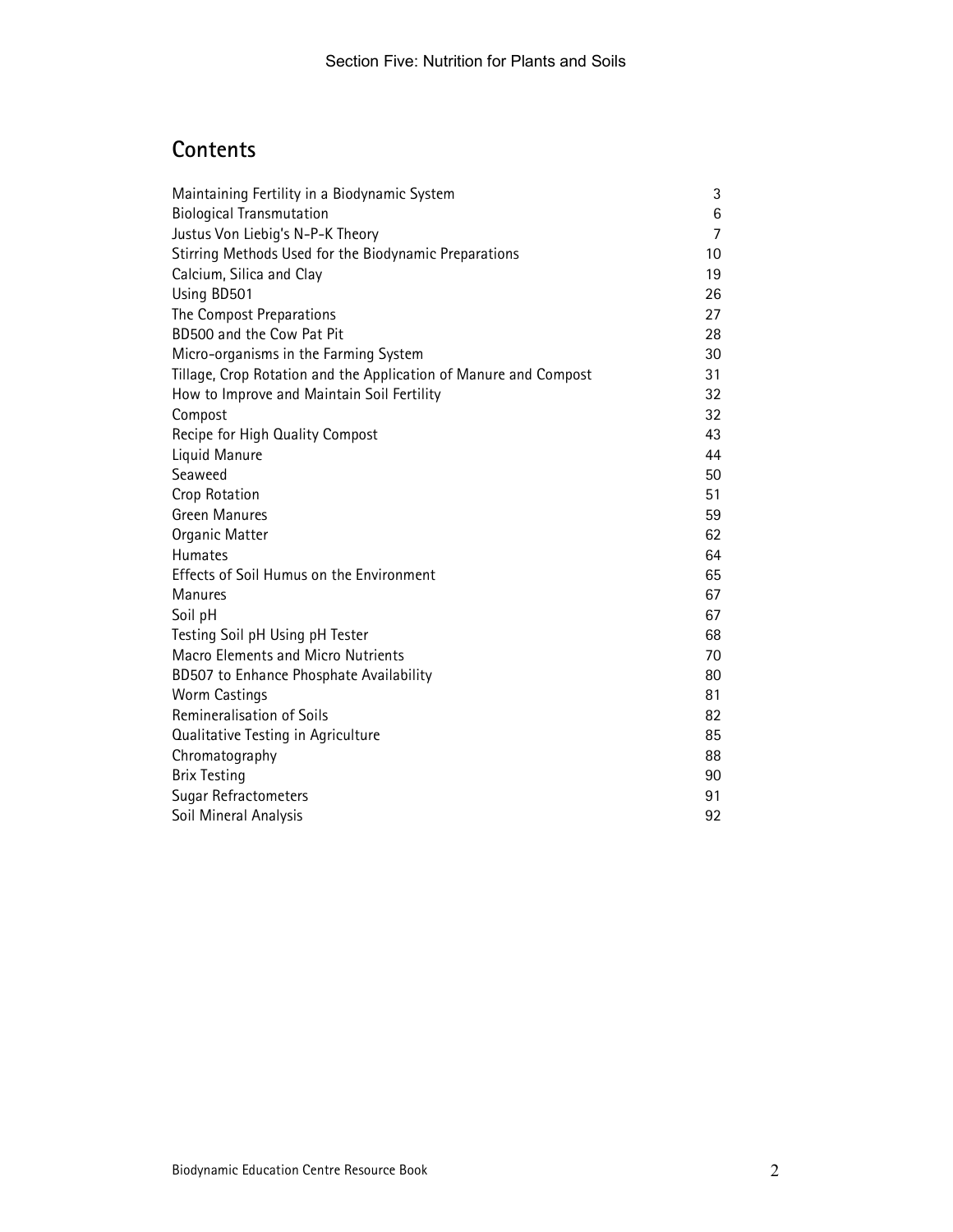## Maintaining Fertility in a Biodynamic System

Field Advisor Terry Forman reports on a common question that comes up in relation to BD. He claims that the 'first law of agriculture' (i.e. the proposition 'that nutrients going out the farm gate must be replaced by fertilisers brought back in through the gate') is a result of looking at only a limited part of the agro-ecosystem.

Some weeks ago I had the opportunity to spend several hours with the final year Rural Science students at University of New England – Armidale. There was a lecture about the principles of Bio-Dynamic agriculture followed by demonstrations of stirring '500', making compost and using the compost preparations, 502-507.

There was a fair degree of attentiveness shown by students. However there was also, quite naturally, a good measure of scepticism, especially with regard to the main principle underlying BD agriculture. This principle recognises the farm as a self-sufficient organism which can achieve a sustainable level of production without routine mineral inputs (as bought in fertilisers) and with negligible rundown of soil resources. The attempt to realise this principle centres, of course, around the use of small amounts of the BD preparations which activate those forces of nature which drive the biological processes in the soil/plant/animal mix on the farm.

The scepticism came, not so much from the use of the preparations, as unusual as they might seem at first glance, but because such a farm would be acting contrary to what could be called the 'first law of agriculture'. This law broadly states that the amount of minerals (ie N, P, K etc) going off the farm as production and other losses, must be replaced by minerals coming onto the farm as brought-in fertilisers, if soil fertility and hence production is to be maintained.

This question: "how do you replace the nutrients that go out the farm gate?" is in fact probably the most common one asked at any Bio-Dynamic field day or lecture. Unfortunately it cannot be answered with the same ease and simplicity with which it can be asked. And this is because we often accept conclusions, in this case the First Law of Agriculture, drawn from what are in face a limited range of observations.

So all we can do is begin to work towards an answer by extending our range of observations and awakening our imaginations!

There have already been many thousands of experiments done throughout the world in laboratories and in the field which seem to support the 'First Law'. However there are also now an increasing range of observations made on farm situations which are being run on 'ecological' principles. Prominent among these are studies of long term organic and BD operations. There is even a re-enactment of a prehistoric Celtic farm in the UK. All these studies seem to show that after a certain settling down period an equilibrium situation is established, and from one year to the next crop and animal yields remain constant (with minor variations according to seasonal conditions) along with nutrient levels in soils, plants and animals.

This equilibrium situation is referred to as a condition of homeostasis. The process by which this condition is achieved is not really understood.

In order to achieve some understanding I think we really must be prepared to make an attempt to understand the living formative forces which are obviously at work in the farm situation. And to do this I think a very good starting point is the set of Agriculture Lectures of Rudolf Steiner – the basis of the Bio-Dynamic method.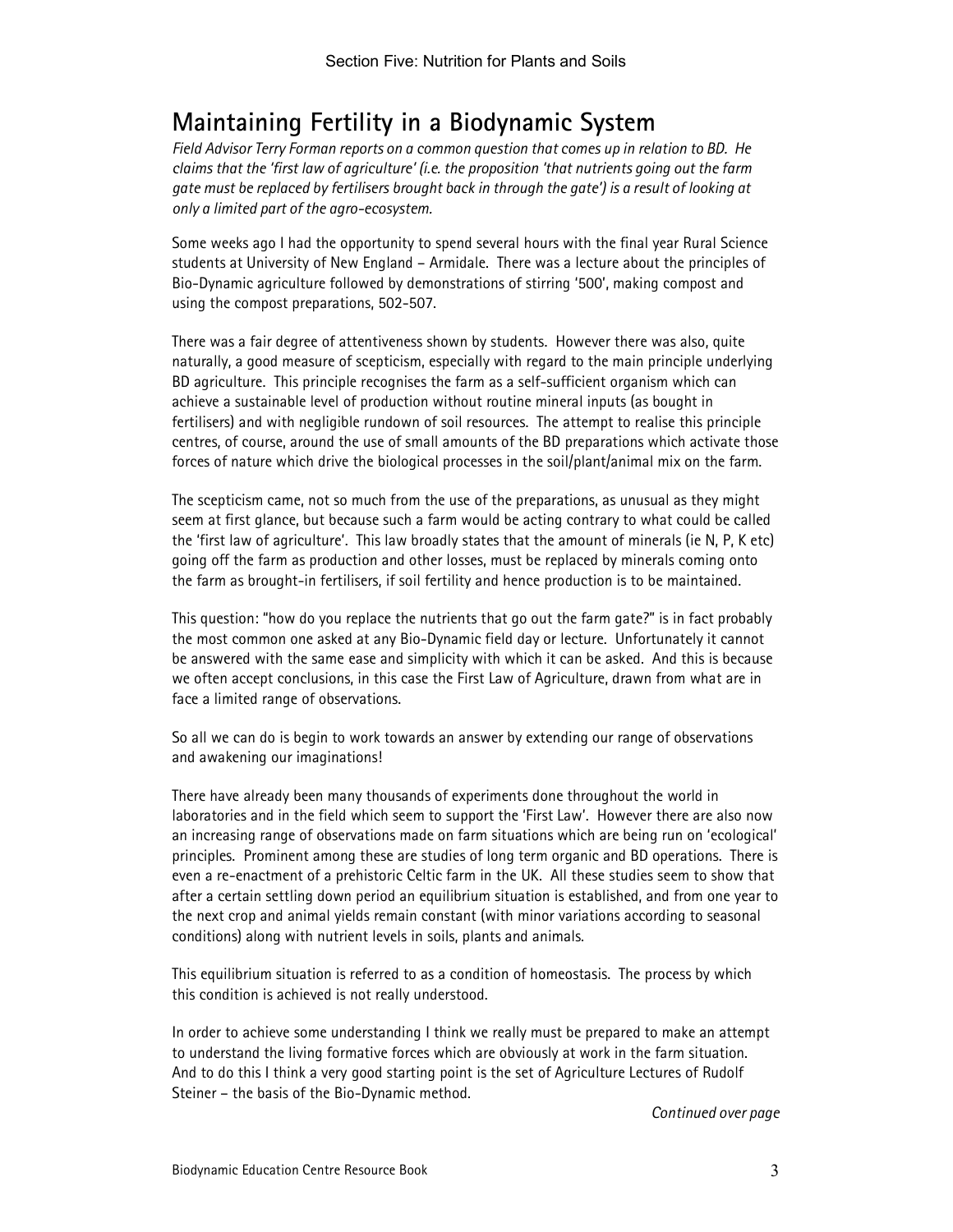In these lectures we come to see that a plant does not only exist here on earth: that what we see, feel and smell immediately before us is only a part of the whole plant. There are other parts or aspects of the whole plant which are spread out through the cosmos, but particularly centred in the sun, moon, and other planets; and yet other parts which are centred in different parts of the 'fixed star' realm of the zodiac beyond the solar system. We could make a comparison here between plant growth and weather patterns. A picture of a tornado might be a useful analogy of what I am trying to express.

The intensive area of low pressure which is really the essence of the tornado is only made visible because of the moisture, soil, organic debris which the spirally movements of air have sucked towards the centre. However the tornado cell extends, in the upper atmosphere especially, over hundreds, or even thousands of kilometres, and it in turn relates to all the other high and low pressure systems of spirally air movements which are present at that season on the earth. Remember that a season is just a particular relationship between earth, solar system, and zodiac.

Thus we can begin to imagine plants as tiny living tornado-like creatures which also suck moisture, soil and organic debris to the centres. But in the case of plants they are actually living creatures which have a sectional 'etheric' life centre which is connected directly to the inner living part of the sun as well as the outer part of the sun (light and warmth) which our weather systems are more connected to.

So a picture can begin to form of the nutrients, which are being drawn into the influence of the whole plant, as also having aspects of their nature beyond what we can immediately weigh and measure here on earth. And like the plant which is constantly changing through its forms of seed, root, leaf, flower and fruit; the mineral nutrients are also constantly changing from one part of their cycle to another. Steiner has stressed that these extra-terrestrial parts of their cycles are very significant. They can perhaps be thought of as being more in the form of warmth, or light or even something akin to a sound vibration. That is in a form of energy, and even beyond that as a pre-energy or spirit-form. It then can be seen how a farming method which does not stress the importance of the farm being seen as a biological entity which is responsive to the whole cosmos, might only have a stunted development of some of the nutrient cycles and thus would need to be constantly topped up from outside. It is also interesting in this regard to ponder the fact as presented by Steiner that the mineral substances that we have here on earth are actually 'decayed light', almost like a manure, left behind by the light assimilation processes of the primordial living plant/mineral forms.

In the last pages of Lecture Five of the Agriculture Course we are told also that there are transmutations from one mineral to another under the influence of biological pressures and that the compost preparations are intended to enhance these activities:

"For there is a hidden alchemy in the organic process, which transmutes the potash, for example into nitrogen, provided only that the potash is working properly in the organic process…..And the nitrogen which is formed in this way is of the greatest benefit to plant growth" (See Lecture Five, page 98)

Many people have derived much food for thought on this subject from the book "Biological Transmutations" by C.L. Kevran.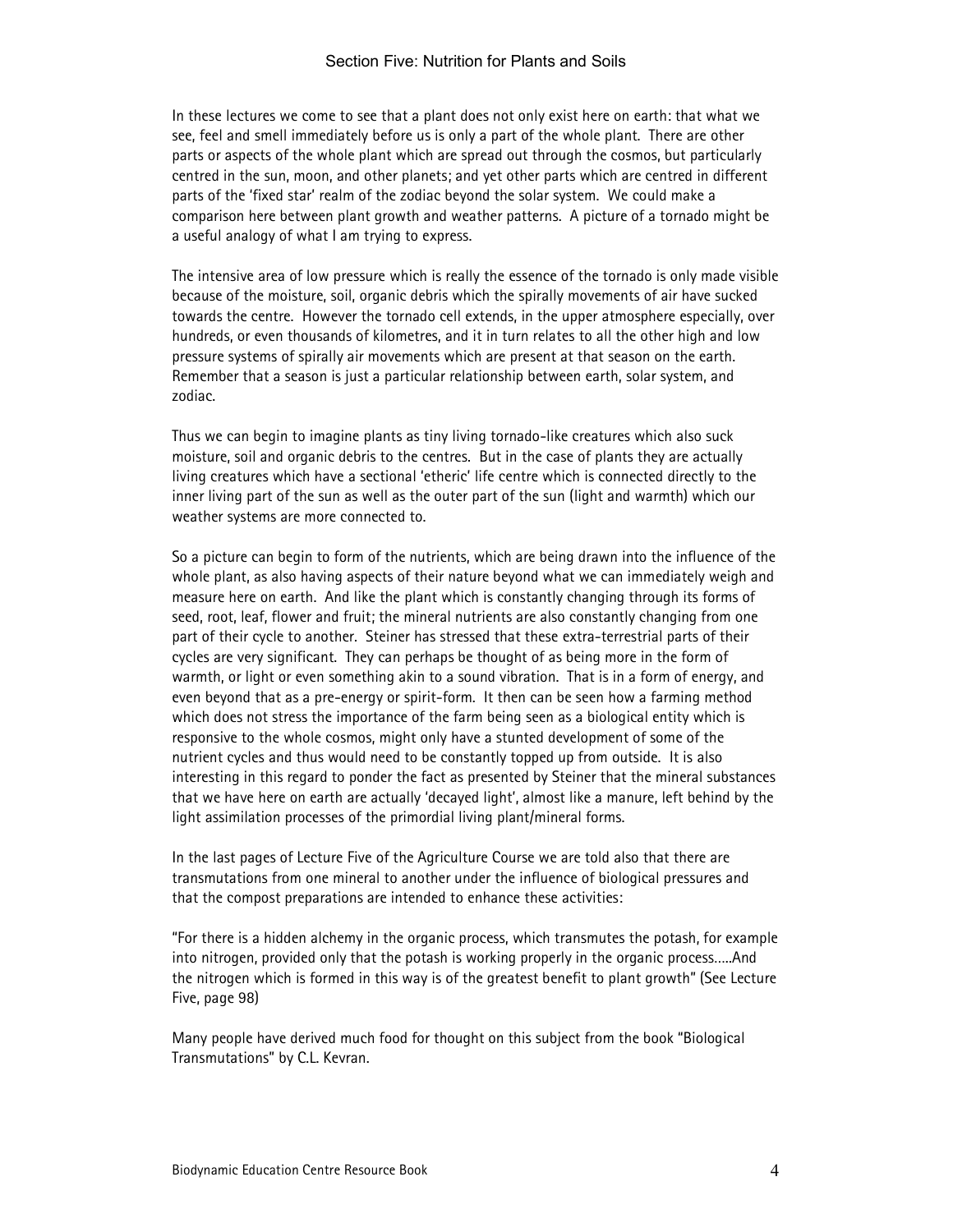## Soil Fertility in a Biodynamic System

A biodynamic practitioner uses his physical, mental and spiritual powers to enliven the soil so that it is receptive to the stream of cosmic forces. He would bring all inputs into a living state before adding to the soil. He would ensure that all nutrients remain in the colloidal state.

Building and maintaining humus levels over three percent is one of the main interests of the biodynamic practitioner. Using the formative energies of the vortex and the chaos, establishing a wide diversity of plants and crop rotations are other practices to sustain the physical, biological and chemical processes in the soil.

Also to be mentioned are establishment and maintenance of good soil structure, drainage, moisture levels, aeration and organic matter levels. As well as green manuring, rotational grazing of animals, fallowing, regular use of all the biodynamic preparations, application of compost, liquid manures and manure concentrate.

A biodynamic practitioner uses biological inputs, perennial pasture species, protection of the soil from the adverse effects of wind, sunlight and water, recycling of all organic matter (plant and animal) and correct cultivation methods to build and sustain healthy soils. He feeds plants naturally and according to their requirements, enhances root development and microlife and maintains the soil pH between 6.0 and 7.5.

Ricardo Hurtig, Biodynamic Education Centre Certificate Program, June 2009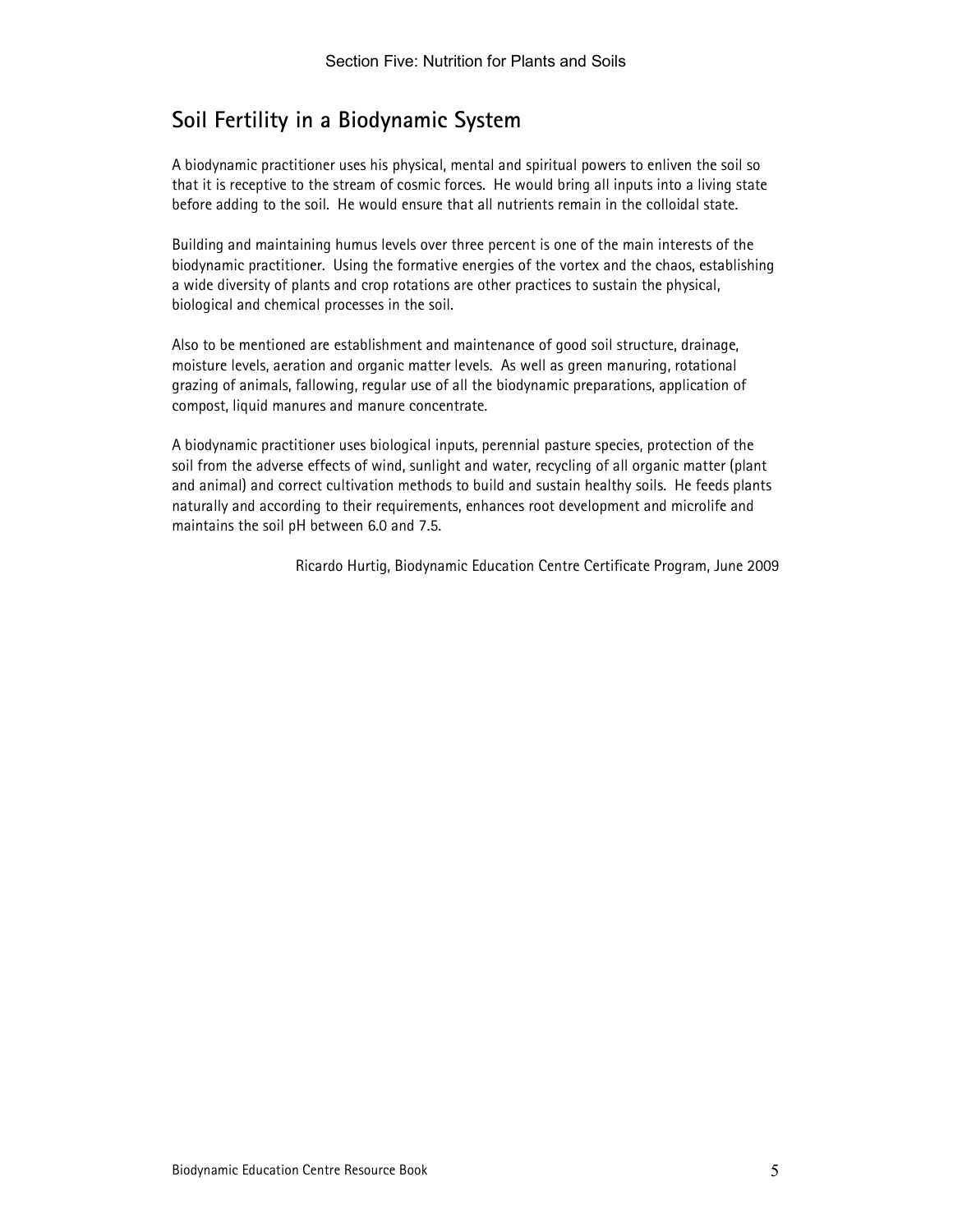# Biological Transmutation

excerpt from C. Louis Kervran via BD Now site

Crabs, shellfish and crayfish have shells made largely of calcium. A crab 17cm by 10cm has a shell weighing around 350 grams. Periodically these animals shed their shell and create a new one. This is called molting. When molting, a crab is very vulnerable and hides away from all other creatures – proving that it does not get calcium by preying on other creatures.

According to French chemist C. Luis Kervran of the Conseil d'Hygiene in Paris, seawater contains far too little calcium to account for the rapid production of a shell (the calcium content of sea water is about 0.042% and a crab can form a new shell in little more than one day). If the entire body of a crab is analysed for calcium, it is found to contain only enough calcium to produce 3% of the shell (even taking into account the calcium carbonate stored in the hepatopancreas just before molting).

Even in water completely devoid of calcium, shellfish can still create their calcium-bearing shells as shown by an experiment performed at the Maritime Laboratory of Roscoff: "A crayfish was put in a sea water basin from which calcium carbonate had been removed by precipitation; the animal made its shell anyway". (Kervran 1972, p.58)

"Chemical analysis made on animals secreting their shells has revealed that calcium carbonate is formed on the outer side of a membrane although on the opposite side of the membrane, where matter enters, there is no calcium. This fact has left specialists perplexed." (Kervran 1972, p.58)

Seawater contains a sufficient amount of magnesium to form a shell if we accept Kervran's proposition that crabs routinely transmute magnesium into calcium;  $Mq + 0 = 0$  Ca.

It would be interesting to put a crayfish in water devoid of both calcium and magnesium and see if it can still create its shell.

Normal egg shells produced by hens contain calcium. Kervran (1972, p.41) reported an experiment in which hens were confined in an area in which there was no source of calcium and no calcium was present in their diet. The calcium deficiency became clearly manifested after a few days when the hens began to lay eggs with soft shells. Then purified mica (which contains potassium) was given to the hens.

Kervran (1972, p.41) described what then transpired: "The hens jumped on the mica and began scratching around it very rapidly, panting over it; then they rested, rolling their heads on it, threw it into the air, and began scratching it again. The next day eggs with normal shells (weight 7 grams) were laid.

"Thus, in the 20 hours that intervened, the hens transformed a supply of potassium into calcium…An experiment of this kind, using the same mica, was undertaken with guinea-fowls over a period of forty days. The administering of the mica was suspended three times and each time a soft-shelled egg was laid..."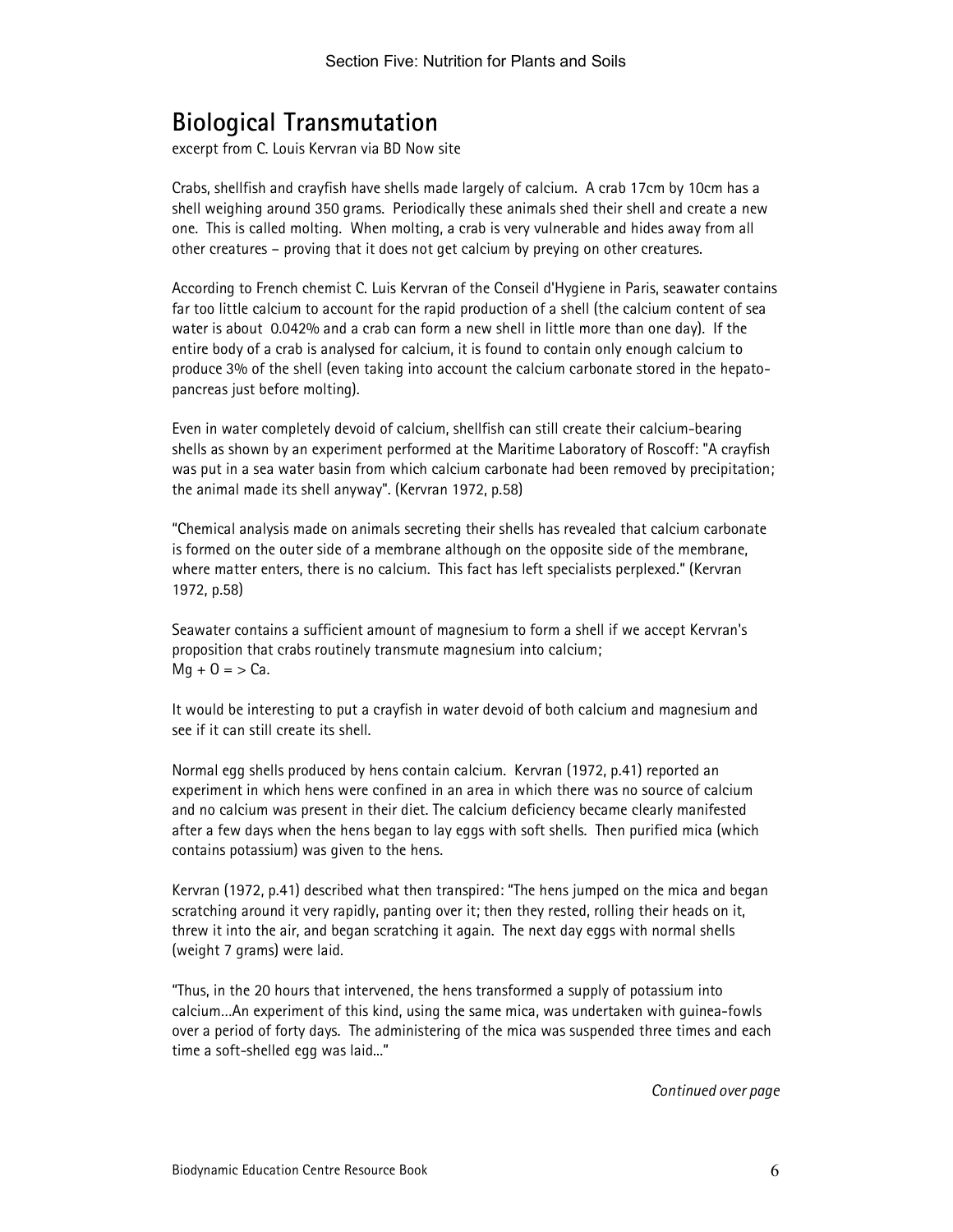One might suggest that the calcium in the egg shells was borrowed from the bones of the hens. But if this is true, why were soft eggs laid when the mica was withheld and normal eggs laid when mica was given to the hens?

In order to avoid the conclusion that the hens transmuted potassium into calcium, one would have to show that mica somehow stimulates a metabolic pathway in which calcium is removed from the hen's bones and used in the production of the egg shells.

This could be completely refuted by feeding the hens mica (and of course absolutely no calcium) for such a long period of time that all the calcium in their bones would have been completely exhausted. If after that time the hens still produce calcium-bearing egg shells, we must conclude that the calcium in the egg shells is not being taken from the bones. At that point, we seem to have no choice but to acknowledge the transmutation of potassium into calcium within the hens.

#### Transmutation, Destruction and Creation of Matter

When the biological life of the soil is maintained and the biodynamic preparations are used to enhance the etheric streams in Nature, biological transmutations, from one element to another are possible. The biodynamic compost preparations are intended to enhance these organic processes.

Biological transmutations are occurring all the time. The greater the biological life of the soil the greater its capacity for transmutation of the elements.

"The biodynamic preparations enhance the etheric streams passing through the soil, setting up conditions for greatly improved biological transmutations.

"For there is hidden alchemy in the organic process, which transmutes the potash for example into nitrogen, provided only that the potash is working properly in the organic process….and the nitrogen which is formed in this way is of the greatest benefit to plant growth." R. Steiner

This concept of the possibility of biological transmutations defy the laws of conventional chemistry and biology, laws which were developed in closed laboratory conditions where soil and plant life are isolated from their biological, living aspects.

> For extra reading on this subject refer Culture and Horticulture Wolf Storl, Chapter 5, Transmutation, Destruction and Creation of Matter.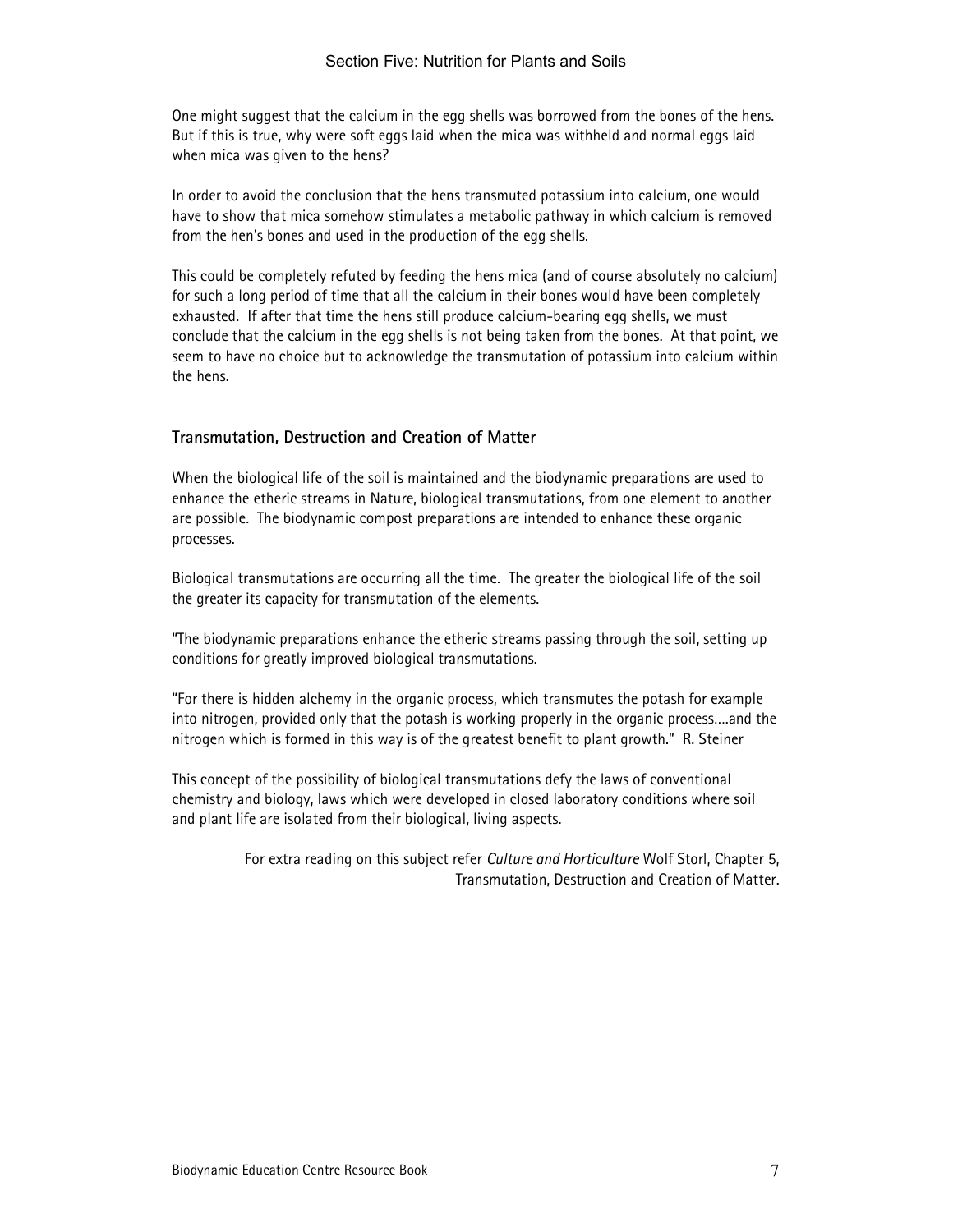## Elemental Transmutations

By Hugh Lovel

"Because of their limiting assumptions, many soil chemists pooh-pooh the idea of biological transmutation. Yet there is biological transmutation.

"In boggy, compacted fields, especially in winter, oxygen-starved bacteria transmute such isotopes as potassium 39 and calcium 40 into sodium 23 and magnesium 24, yielding oxygen 16. When cultivated in spring, these same soils absorb oxygen 16, transmuting sodium 23 and magnesium 24 back into potassium 39 and calcium 40. In other examples, iron 26 plus oxygen 16 forms molybdenum 42, essential for effective nodulation in legumes. With chickens eating a diet rich in potassium 39, hydrogen 1 reacts to form calcium 40.

"Aware of transmutations in the twenties, Rudolf Steiner stated in his agriculture lectures that under the influence of hydrogen, potash and even lime transmute first into something resembling nitrogen and then into nitrogen.

"Rudolf Hauschka's and Louis Kervran's experiments of sprouting seeds in closed systems not only showed that a wide variety of biological transmutations occur, but Hauschka (The Nature of Substance) showed that mass in such systems is lost or gained according to the rhythms and cycles of the sun, moon and other celestial bodies.

"All that is lacking here is a good enough mapping of the pathways of transmutation for the world scientific community to embrace the idea".

Hugh Lovell, A Biodynamic Farm, 1994, Acres USA

Further information relating to the transmutation of elements refer to:

- Elemental Transmutation in Biological Systems: Evidence that atoms behave differently in biological system than outside of them.
- Madhavendra Puri, The Bhaktivedanta Institute
- http:/ / www.keelynet.com/biology/bioxmute.htm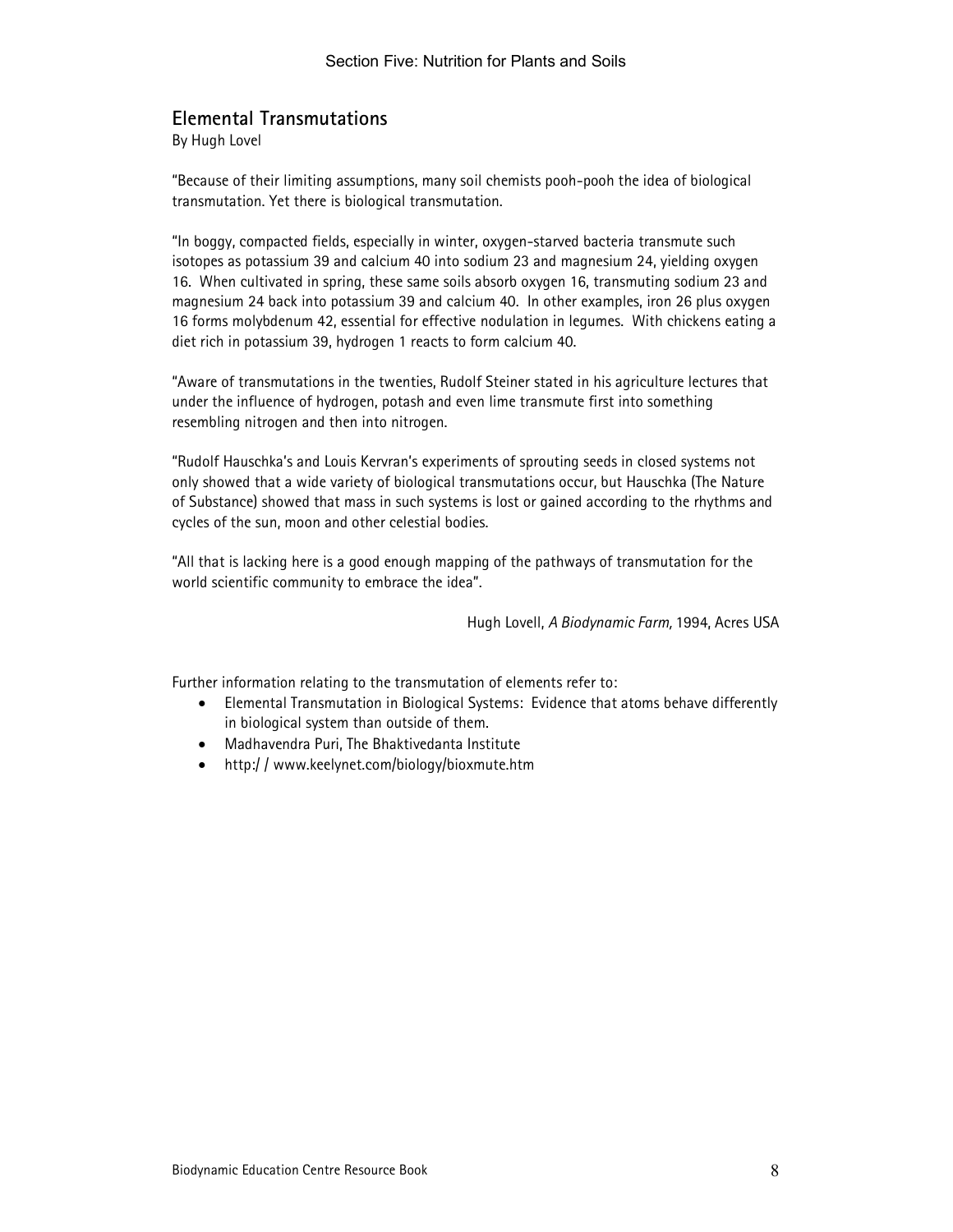# Justus Von Liebig's N-P-K Theory

Justus von Liebig (b 1803, d 1873) was a German chemist who made major contributions to agricultural and biological chemistry, and worked on the organization of organic chemistry. As a professor, he devised the modern laboratory-oriented teaching method, and for such innovations, he is regarded as one of the greatest chemistry teachers of all time. He is known as the "father of the fertilizer industry" for his discovery of nitrogen as an essential plant nutrient, and his formulation of the Law of the Minimum which described the effect of individual nutrients on crops.

Conventional, chemically-based agricultural and horticultural practices were first introduced by Justus von Liebig. He deduced from analysing the ashes of plants that he had burnt that plants were composed of ordinary chemicals. This led to the development of synthetic chemicals to meet the nutritional requirements of plants. This way of viewing the living world as being merely composed of ordinary chemicals does not take into account that plants and animals are composed of more than just chemicals; they are living organisms.

#### N-P-K Theory

-von Liebig's quotation sited by Charles Walters in Fletcher Sims' Compost

The simplistic nitrogen-phosphorus-potassium idea harks back to von Liebig's lectures before the British Association for the Advancement of Science, at which time he made the point that "the primary source whence man and animals derive the means of their growth and support is the vegetable kingdom. Plants, on the other hand, find new nutritive materials only in inorganic substances." Von Liebig translated this to mean that one had to analyse by an ash test the produce of an acre and "return the nutrients" used to maintain fertility. The end of this line of thinking came in 1843, when von Liebig issued his mea culpa"

#### Von Liebig's Mea Culpa

I had sinned against the wisdom of our creator, and received just punishment for it. I wanted to improve his handiwork, and in my blindness, I believed that in this wonderful chain of laws, which ties life to the surface of the earth and always keeps it rejuvenated, there might be a missing link that had to be replaced by me – this weak powerless nothing…

What might justify my actions is the circumstance, that a man is the product of his time, and he is only able to escape the commonly accepted views if a violent pressure urges him to muster all of his strength to struggle free of these chains of error. The opinion, that plants draw their food from a solution that is formed in the soil through rainwater, was everyone's belief. It was engraved into my mind. This opinion was wrong and the source of my foolish behaviour.

When a chemist makes mistakes in rating agricultural fertilizers, don't be too critical of his errors, because he has had to base his conclusions upon facts which he can't know from his own experience, but rather, has to take from agricultural texts as true and reliable. After I learned the reason why my fertilisers weren't effective in the proper way, I was like a person that received a new life. For along with that, all processes of tillage were not explained as to their natural laws. Now that this principle is known and clear to all eyes, the only thing that remains is the astonishment of why it hadn't been discovered a long time ago. The human spirit, however, is a strange thing: "whatever doesn't fit into the given circle of thinking, doesn't exist."

Harvey Lisle, The Enlivened Rock Powers, pgs 118, 119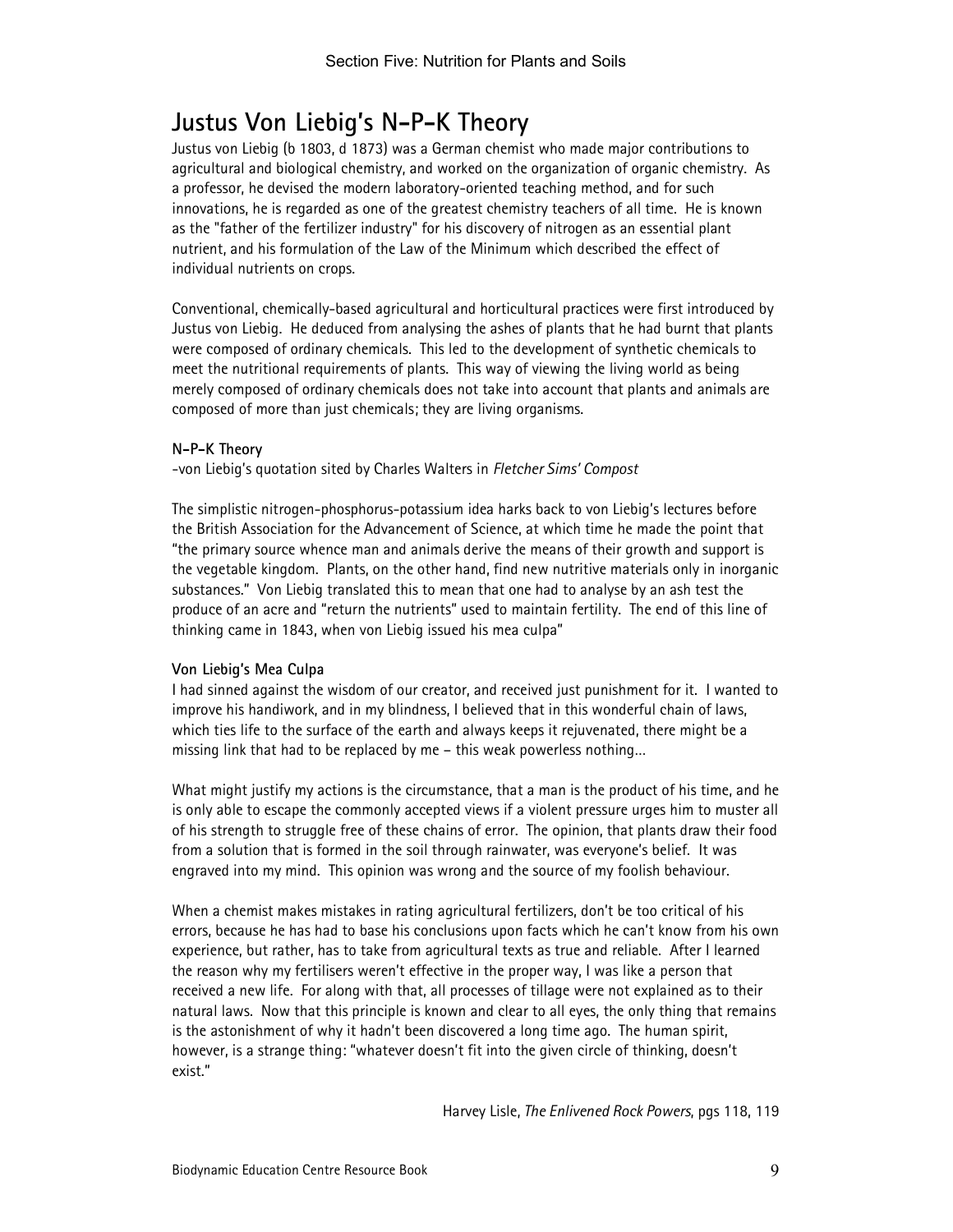## Stirring Methods Used for the Biodynamic Preparations

When I first became involved in Biodynamic practice twenty years ago, the methods used for stirring the biodynamic preparations were either by hand stirring or for larger acreages, through the use of stirring machines. These two methods duplicated the vortex/chaos method for stirring the biodynamic preparations as first developed by Rudolf Steiner and later refined by the experimental circle.

The role of the experimental circle was to develop the biodynamic method of agriculture in accordance with the guidelines given by Rudolf Steiner. The experimental circle consisted of many remarkable people, deeply knowledgeable of Anthroposophy – this gave the members the framework for understanding Rudolf Steiner's approach to agriculture. Over the next twenty five years the biodynamic method, as we know it today, was developed. The biodynamic method has had remarkable success and has remained relatively unchanged until recent times.

In the last decade many changes have been made to the biodynamic method. This can especially be seen in the whole approach to the stirring process: the water is not always warmed; sometimes the preparations are applied, as per a prearranged schedule; and, in the case of contract stirrers, the soil is not always moist or in the best condition to receive the life forces contained in the preparations.

Change is inevitable; everything on this planet is in continual motion, nothing remains the same. Change in itself can be beneficial or negative according to the way it is brought about. To make changes in the practice of biodynamics, it is necessary to first consider the importance of entering into a period of experimentation. This requires a stage of close observation and precise record keeping. It takes many years of close observation before any significant changes can be seen. Rudolf Steiner mentions in the agriculture lectures that everything in Nature is in a cycle of four years (or four generations). This should therefore be considered the shortest timeframe for any experimentation.

One would hope that anyone promoting a change in biodynamic practice would have undertaken at least this period of experimentation. Unfortunately this is not what is occurring; what is more likely to occur is that someone is likely to identify a result/benefit from their action and readily promote this as a new or improved approach to biodynamic practice. New practitioners to the biodynamic method readily adopt the new approach, as they have neither the background nor experience in biodynamics from which to discern the benefits or challenges brought about by these new practices. Very soon the new approach becomes increasingly popular and then readily gets adopted as 'standard biodynamic practice.'

This seems to be what has occurred in the case of flowforms which have become increasingly popular with many new biodynamic practitioners adopting these for the stirring of the biodynamic preparations. If we trace the history of the use of flowforms to stir the biodynamic preparations we find that their popularity first came about in New Zealand. Flowforms were initially used to enliven fish emulsion – for which they are ideal, but later were used for stirring the other biodynamic preparations as well. The action of water meandering through a flowform is very beautiful so one can see how they attract our attention, whereas stirring machines do not have the same aesthetic appeal as the flowform.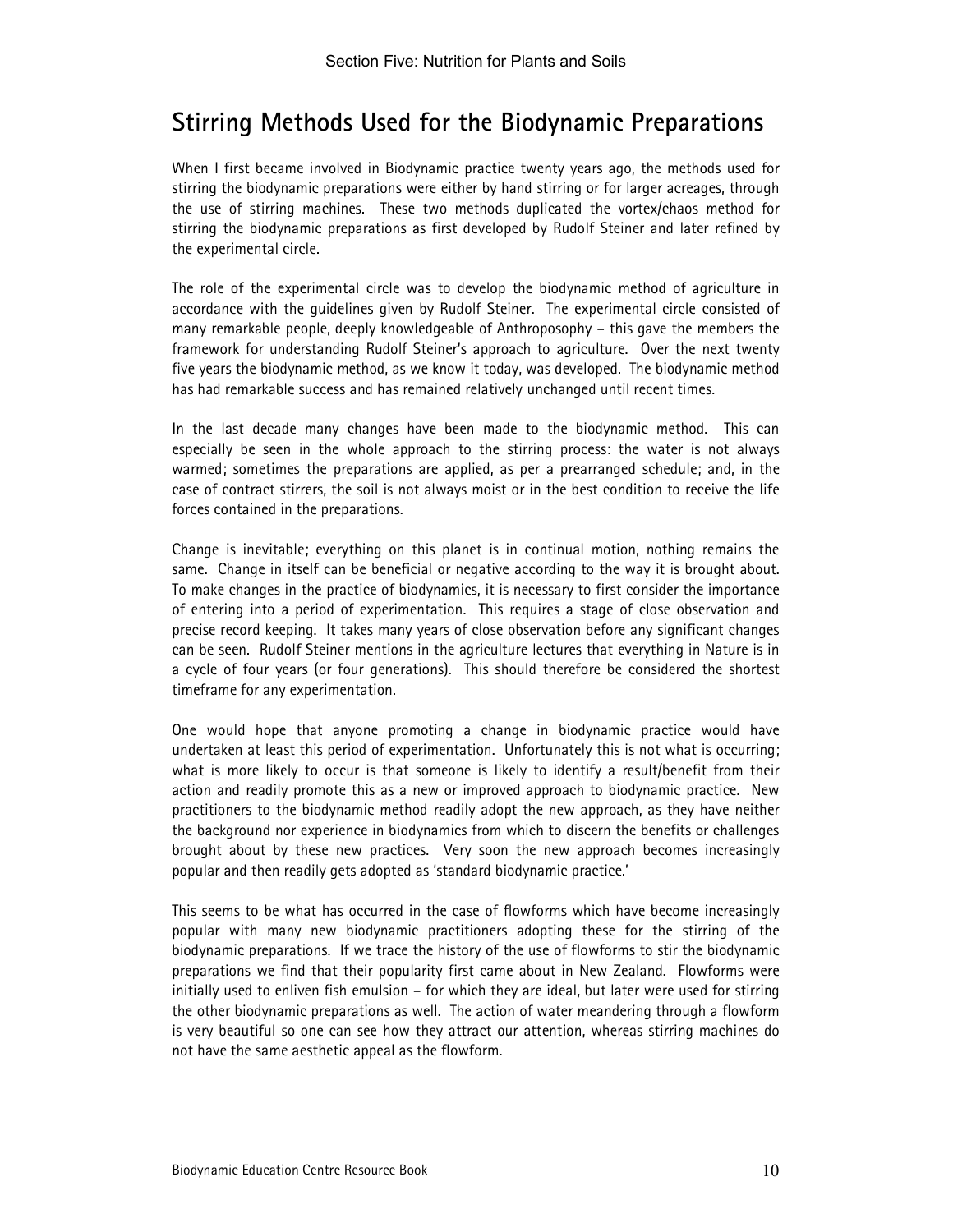Research was conducted at Emerson College between 1990 and 1993 to compare the effectiveness of hand stirring, flowform stirring, and machine stirring of the biodynamic preparations. The results of this research are often promoted as conclusive evidence that flowform stirring is more effective than machine stirring. However, if one reads the research papers from this experiment one finds many flaws in the way in which this research was conducted. Firstly, to replicate the action of the stirring machine an electrical kitchen mixer was used. This apparatus could only be operated at a high speed – the researchers noting that it seemed to be cutting the water. This is definitely not an action which occurs when using a stirring machine. It becomes immediately clear that one could never get a positive outcome from the use of a kitchen whisk to replicate hand stirring or a modified kitchen mixer which cuts the water to replicate a well tuned stirring machine.<sup>1</sup> Later in the experiment, the water used for stirring the preparations was not warmed for some applications of the preparations but was warmed for others. Therefore this outcome could not be strictly compared to the other treatments when the water was warmed prior to stirring.

Apart from the lack of evidence that flowform stirring brings a better result than when using a stirring machine to stir the biodynamic preparations, one can use one's own understanding to compare these two approaches to the stirring process. To do this one first needs to identify the biological, chemical and life processes which occur when the preparations are stirred.

The vortex is a figure complete in itself with its own forms, rhythms and movements. On closer examination we find that it has different speeds of movement, slow on the outside and fast through the inside.2 All living vortices have these inward and outward streams flowing faster down the centre of the vortex and then slower coming up.

We create these slow and fast moving streams of water when we use the vortex movement in the stirring of the biodynamic preparations. When the direction of stirring reverses thousands of vortices are created.

#### Chaos

When stirring the biodynamic preparations, as soon as we create the vortex it is destroyed to create chaos in the water, thus mirroring one of the basic tenets of life, that of order arising out of chaos. Rudolf Steiner mentions in the agriculture lectures that if you want to make earthly matter open to spiritual forces you must drive earthly matter as far as possible into chaos. When stirring the preparations water is the medium through which the forces of the cosmos are captured; therefore it is essential that a proper chaos action is part of the stirring process.

#### The Chelation Principle

It is possible that when the water is stirred into a vortex, the forces exerted on the weak bonds between the water molecules charges them. The weak bonds are stretched or rearranged so that the water as a whole takes on some of the chacteristics of the preparation that is being stirred.

 1 Reference Newsleaf, Number 29, Oct 1996

<sup>&</sup>lt;sup>2</sup> Schwenk, T., Sensitive Chaos, Rudolf Steiner Press, p44, 1965.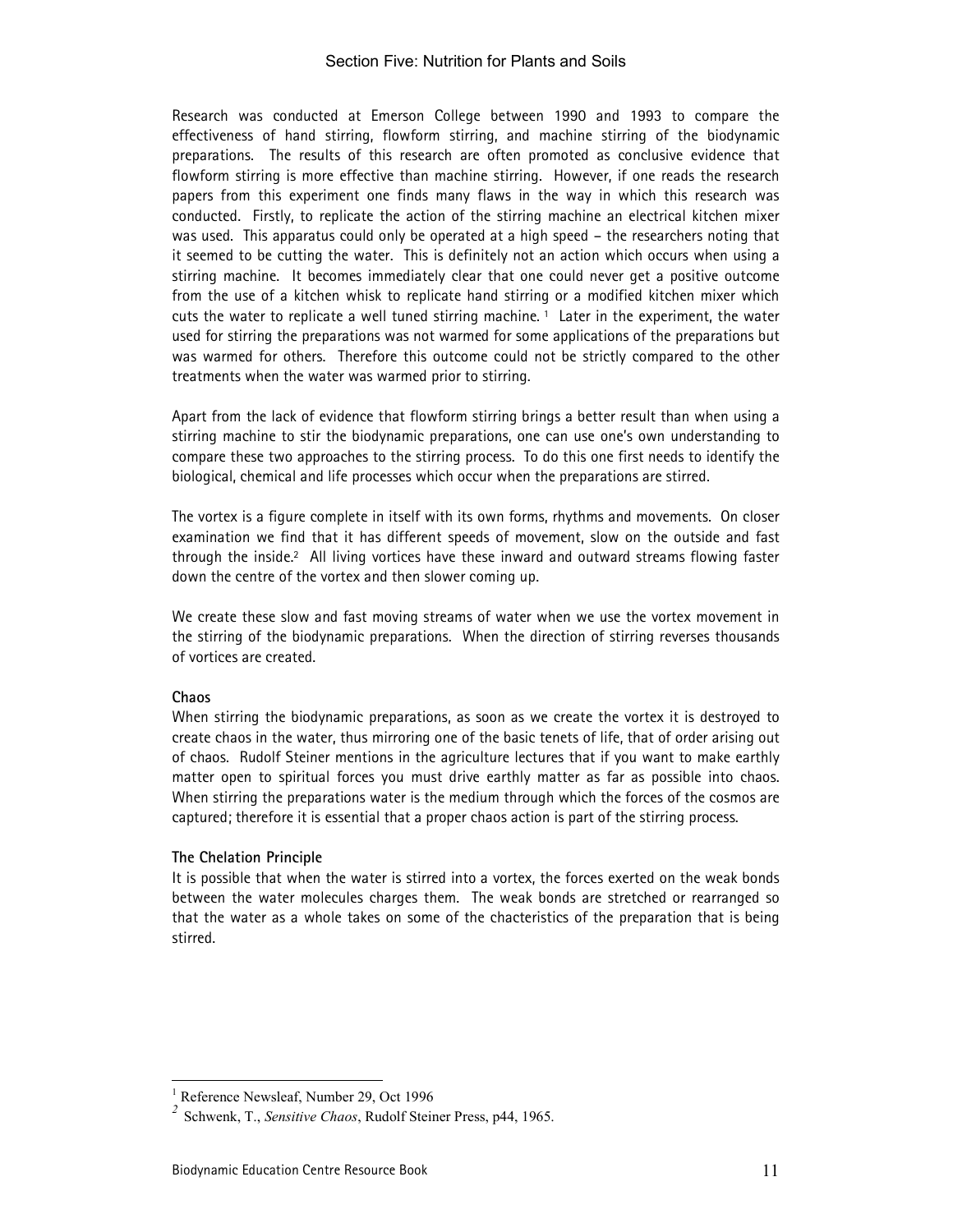"To find out just how much charge is generated by a vortex four inches in diameter, Patrick Flanagan lowered a thin specially shielded wire electrode into the centre of its vortical throat, being careful not to allow the wire to touch the water. By means of another electrode touching the water he was able, while the vortex was moving at approximately one thousand revolutions per minute, to record a charge of more than ten thousand volts emitted from its swirling water; quite a boost from the cosmos."<sup>3</sup>



Vortex photographed underwater reveals the spiralling between the water and the air which is being sucked in.

The fast spinning movement of the vortex causes water to release an electrical charge. This negatively charged water attracts cations and minerals, both positively charged elements, from within the water and the surrounding atmosphere. These minerals are however not in the form which plants can utilise. For plants to utilise minerals they must first be chelated. This means they must lose their positive charge and become neutral or slightly negative in charge (ionic form). Minerals can then be easily absorbed by the fine white root hairs of plants.

There are only two chelating agents in nature which can perform this function, humus and aerobic bacteria. Water which has been warmed prior to stirring provides the perfect environment for the proliferation of aerobic bacteria whose populations greatly increase during stirring. Aerobic bacteria present in the water chelate minerals attracted to the negatively charged water. Once chelated, these minerals are in the perfect form for the plant to use.

-

 $3$  Tompkins, P. and Bird, C., Secrets of the Soil, Harper and Row, New York, p109, 1989.

<sup>&</sup>lt;sup>4</sup> Schwenk, T., Sensitive Chaos, Rudolf Steiner Press, p16, 1965.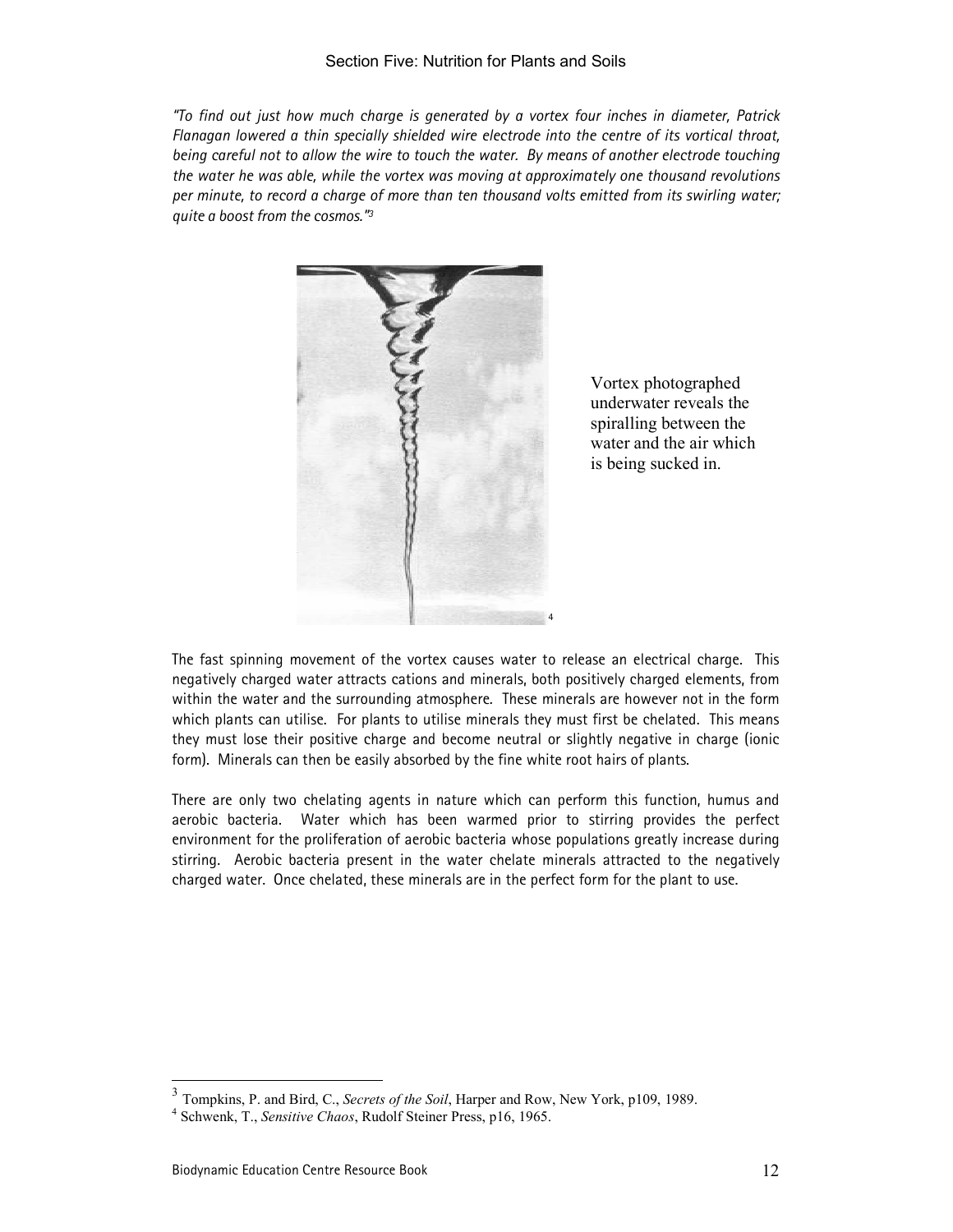One of the great pioneers and researchers for biodynamic agriculture, Ehrenfried Pfeiffer, analysed water before and after stirring biodynamic preparation BD501.

"Pfeiffer's analysis showed the bacteria count in quartz powder; nil to begin with, ends up, after stirring, with some forty million aerobic bacteria. His spectrographic analysis likewise showed several changes in the plain quartz dust. Ninety percent silicon dioxide to begin with, it miraculously developed small amounts of nitrate, nitrogen, magnesium, potassium, phosphates, copper, silver, alum, boron, barium, calcium, chromium and zirconium. Iron increased five times, to 1 percent, while magnesium increased one hundred times. Does this amount to creation out of the blue? If so it is a pretty amazing form of agricultural endeavour."<sup>5</sup>

#### Energised Living Colloids

Fast flowing water subjected to vortical flow is stretched like a rubber band. This stretching of the water changes the electrical charge on the particles of matter suspended in the water thus rendering them 'colloidal'. This colloidal bonding of the organic molecules is extremely important; nutrients should never pass out of this colloidal state. In biodynamic practice all plant nutrients should always be held in the state of the colloid.

#### Summary

The vortex/chaos movement used when stirring the biodynamic preparations meets the creative impulses of movement behind all living things. By creating these movements in the water we open the body of water to planetary influences.

Energetic vortex stirring of water greatly increases its oxygen content. The enlivened oxygen becomes a carrier of the etheric forces which are then captured and held by the water, which in turn becomes living and energised.

The subjecting of water to vortical action causes the water to release a negative charge attracting minerals and nutrients present in the water and the atmosphere. Vortical stirring using warmed water creates the condition for the proliferation of numerous beneficial microorganisms and bacteria which chelate these minerals into a form readily used by plants. Vortical action also creates highly charged colloids, the perfect form of nutrition for all living organisms.

The wonderful benefits that can be obtained through the action of vortex/chaos stirring can only be fully achieved if the whole body of water is subjected to the vortex/chaos rhythm for the complete hour of stirring. As you stand next to a flowform or a stirring machine, observe these processes within the stirring action. In the flowform you can see the vortex/chaos rhythm for just a moment since a totally different kind of movement is involved, but when hand stirring or using a stirring machine, these movements are embodied in the whole as a single organism. Whilst the decision on stirring equipment is left to the individual, this decision should be based on knowledge gained from a study of the principles we are engaging in the stirring process.

Lynette West, July 2009

-

 $<sup>5</sup>$  Tompkins, P. and Bird, C., *Secrets of the Soil*, Harper and Row, New York, 1989</sup>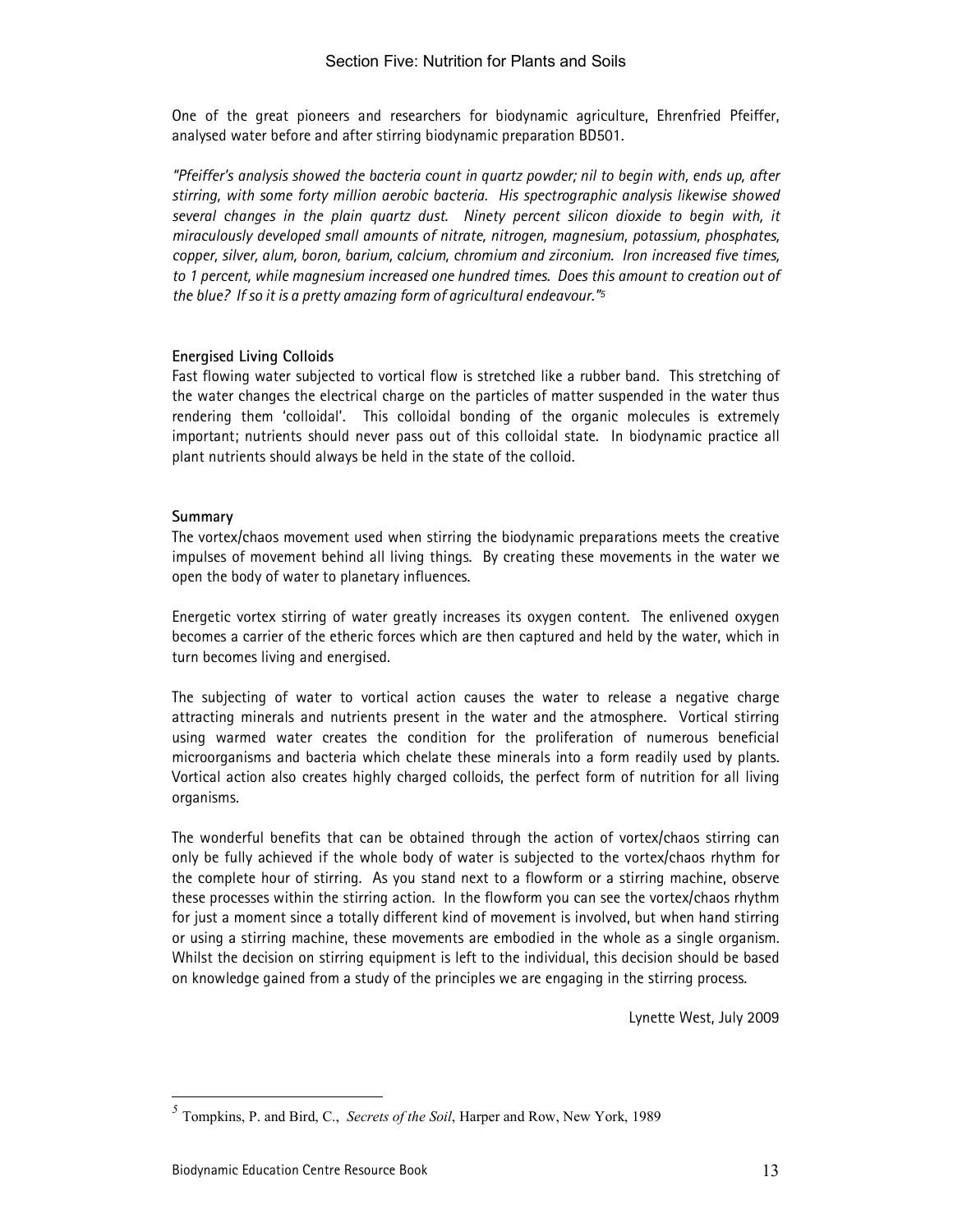## Stirring the Biodynamic Preparations

By Terry Forman

At a recent meeting of the Circle of Representatives of the Biodynamic movement which took place in Sweden, there was discussion concerning the stirring of the preparations. Dr. Manfred Klett who heads the Biodynamic department at the Goetheanum in Switzerland and leads the Circle stated that "…great uncertainty has arisen with regard to carrying out this step with the preparations around the world. Farmers have come to do this stirring not only by hand, but also by machine and also with the Virbela Flowform cascades. The basis for this lies chiefly in the lack of available workers and also in the size of the area to be treated. Individual ways are also being followed with regard to the length of time of stirring, and also the use of potencies etc."

In pursuing these discussions the aim is not to develop decrees or rules or even recommendations, but rather to assist in furthering our understanding of the processes involved so that individuals and groups can form their own guidelines. This refers to practical work on the farm and to research projects which are being undertaken.

The starting point or discussion, Klett suggests, are the comments made by Steiner at the Agriculture Course. In Lecture 4 Steiner says "You must make sure, however, that the entire contents of the horn have been thoroughly exposed to the water. To do this, you have to start stirring it quickly around the edge of the bucket, on the periphery, until a crater forms that reaches nearly to the bottom, so that everything is rotating rapidly. Then you reverse the direction quickly, so that everything seethes and starts to swirl in the opposite direction. If you continue doing this for an hour, you will get it thoroughly mixed."

And then, as if he was well prepared for how his suggestion of stirring the contents of the horn for an hour, would be received by the farmers present, Steiner takes the initiative, and straight away says "…Just imagine how little work this takes! The burden of labour for these things will not be very great. Besides, I could imagine that otherwise unoccupied members of a farming household might really enjoy stirring the manure, at least for awhile."

In the discussion which follows Lecture 4, Steiner was asked "Is it all right to use a machine to stir the mixture for larger areas, or is that not permissible?" He does not answer yes or no. He says however that "stirring by hand has quite a different significance than mechanical stirring" and that "you can be either quite strict about things like that, or you can decide to gradually slide towards surrogates" He further explains how a persons attitude or enthusiasm can be made effective in subtle ways through work done by hand. Then perhaps, somewhat hopefully he says, "but it could also turn out that doing this stirring is such fun that you wouldn't even consider using a machine, even when a lot of cow horns were needed. It could be something you do on Sundays after lunch. Then if you invite a lot of guests and provide some entertainment, you could get it done just beautifully without machines!"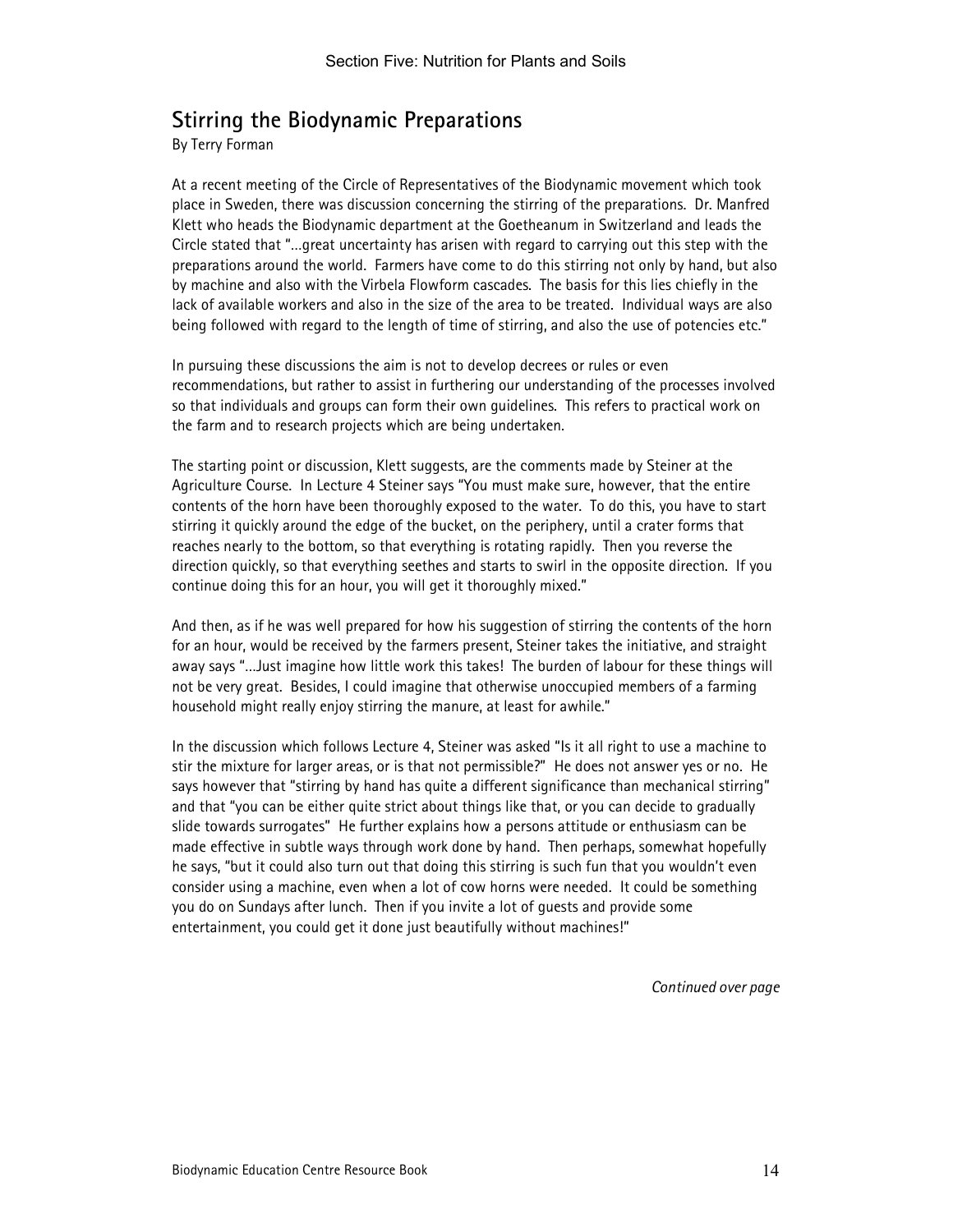There are many people with whom these ideas would strike a chord and whose practices have been influenced by them. There have certainly been many wonderful hands on days, at the local level where groups of people have gathered together to make the preparations. There are however many farmers, especially in countries like Australia, who would find these ideas and sentiments impractical for their own situations. In Australia, as farmers, we are often working alone or with minimal help, and the mechanisation of many farm tasks has become common, especially during the last twenty years. There is also a high rate of invention and innovation of new mechanical methods by individual farmers. It is hard to imagine the enthusiasm for applying Biodynamic preparations over such large areas, being maintained without the use of mechanical aids for both stirring and spraying.

By way of contrast, Klett has described his own experiences of stirring preparations, during his agricultural career in Europe, as taking place in three phases. In his early years, as an apprentice, being given the job of stirring the preparations for an hour, with another apprentice, was like being given "time out" from other farm work. It was able to serve as a time of inspiration and insight into what was happening on the farm.

Later, when he was involved in various biodynamic research projects, many stirrings had to be done alone, and the work became more repetitious and onerous, rather than inspirational. He determined at that time, that when he returned to farming, he would try always to do the stirring with other people, so as to lessen the labour and help maintain the enthusiasm.

In the following years, Klett, together with four other farmers, founded and began work at the Dottenfelderhof farm. Community principles were at the forefront of this project, and from the outset it was decided to always stir the preparations by hand, and with at least three people. Some 40 years later, Dottenfelderhof, now a highly productive farm with nine farm families plus apprentices and co-workers, still stirs the preparations by hand, even though much of the other farm work is highly mechanised.

I think we can be justified in making the observation "Well, it's horses for courses". The fact is, that in Australia and New Zealand, with the use of stirring machines and flowforms, farmers have been able to achieve significant and continuing effectiveness of the biodynamic methods, with the use of mechanical stirring aids, and not without adding a certain "personality" to the way the machines are utilised and manufactured.

Given the nature of the whole farming situations here, it would have been surprising if farmers hadn't invented stirring machines or applied flowforms to stirring the preparations. In fact, you often see at field days here, either an operating stirring machine or flowform set up to attract passers by.

Uli Konig, who is a researcher in Germany, was at the meeting in Sweden and he put forward the following ideas in an attempt to chacterise the different nature of machine and flowform/pump methods of stirring the preparations, and how they stand in relation to hand stirring. "In what follows, a few observations will be reported on, gained in the framework of the "Preparation Stirring Project" being carried out at the Institute for B-D Research, Darmstadt, and the Institute for Flow Dynamics, Herrischried. In this project, various stirring methods (by hand, machine and flowforms) were compared. In this, the hand stirring was set up as the ideal, by which others were measured. The observation of stirring can be done on various levels. The first basic level is the flow phenomenon, that is, the transformation of the vortex.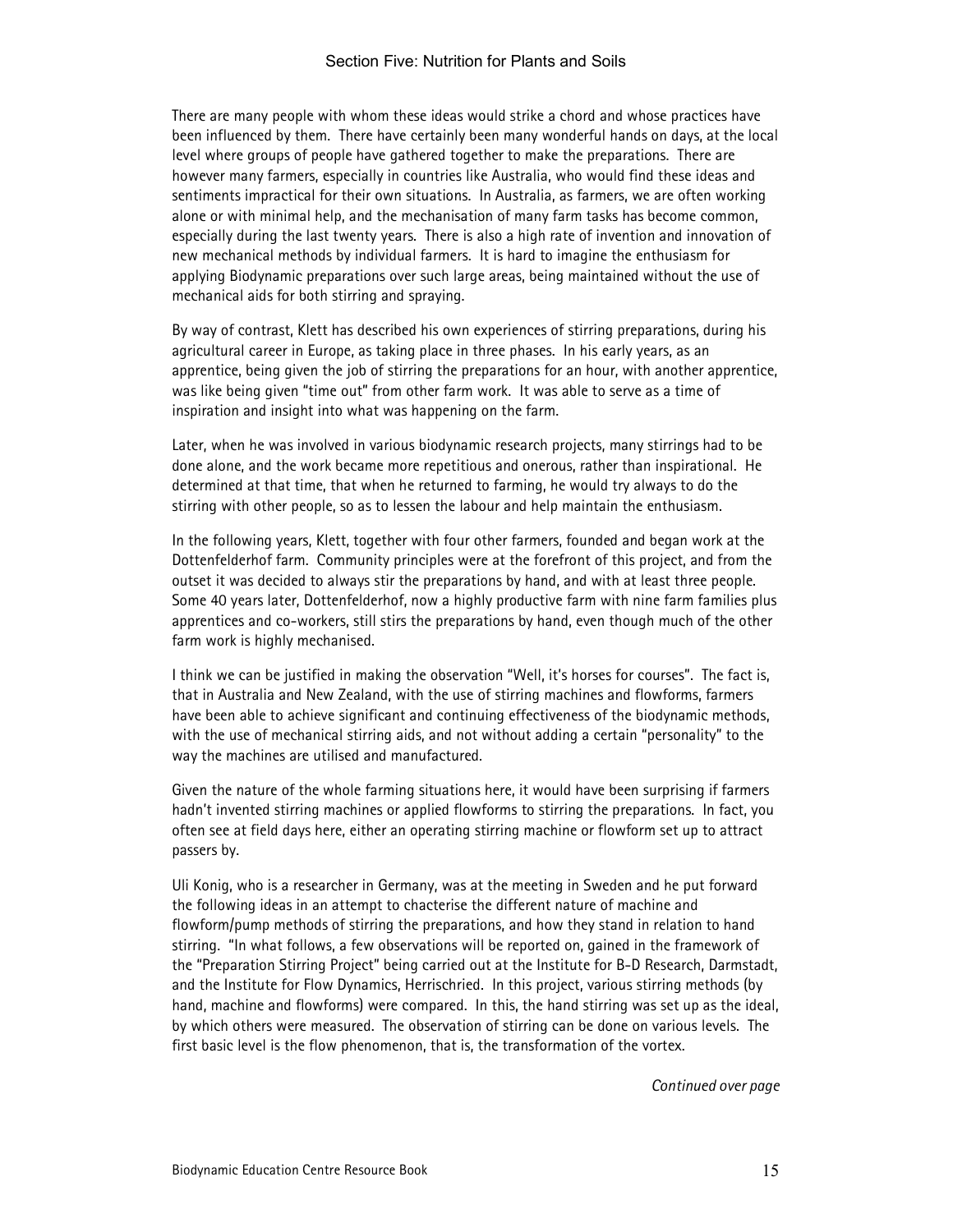#### Section Five: Nutrition for Plants and Soils

Rudolf Steiner described how the ideal vortex should look exactly in the Agriculture Course: in a half filled vessel (pail) the stirring will be done vigorously around the edge until a "crater" forms, reaching almost to the bottom, the entire mass of water being in rotation (as in the first drawing). We are not talking here of a "funnel", which arises as a rule when the vessel is practically full and the stirring is done not at the edge, but more towards the middle (as in the second drawing).

The transformation of the stirred vortex proceeds by the following stages:

- 1. When one begins to stir the standing fluid, there arises in it a number of static eddies, those below drawing the water from the periphery along the vessels bottom toward the centre, where it then rises and is pushed outwards. Hereby all of the not yet dissolved matter (e.g. part of the silica preparation) is deposited on a little pile in the middle. These ring eddies are interspersed by rhythmic waves as well (one can see this happen with fine quartz sand in a glass vessel).
- 2. When the speed of stirring is intensified, the water rises gradually at the edge of the vessel, and the crater forms. Along the rim one now has a strong turbulent, shearing flow, in the middle forms the pole of rest, while in between lies the zone of rhythmically formed swirling turbulence.
- 3. When the water has risen at the rim of the vessel through further stirring and the crater has fully established itself, the whole fluid is in turbulently rotating movement up to the smallish area at the vessels centre, where it is practically quiet.

If the water is now arrested and stirred in reverse, the rotation is halted, while the water tumbles in turbulent disorder. Through this, the little heap of sediment in the centre of the vessel is whirled up and dispersed through the whole. Then the stages of ordering that we have described begin afresh, the vortex is re-established.

Rudolf Steiner laid emphasis on the stirring being done by hand. He gave two reasons for this. First, all the finer movements that modify the stirring process through the human hand are of particular importance. Second, he speaks of the necessary enthusiasm that must be created if the effects of the preparation are not to dissipate. Mechanical stirring, even stirring with matter-of-course efficiency, would with time allow the effects of the preparations to fade away.

Here two questions arise. First, today there are less and less BD farms where the preparations are used with enthusiasm – whether from overwork or lack of understanding. Then what effect do they have? And second, in practice one uses larger and larger vessels of stirring, where the intensive mixing demanded by Rudolf Steiner cannot efficiently be achieved. Is this not a "matter-of-course efficient" way of handling the preparations?.

With these two questions, the problems are touched on which lead to the introduction of stirring machines. In recent years, a relatively large market for these has opened up. Almost everything that finds its application in the mixing of fluids is being recommended for the preparations. A categorical rejection of these methods helps the situation little as their fanatical employment. Far more important is a judgement that has been raised to full consciousness, to be able to decide matters from facts. In what follows, we shall take a closer look at two of these "stirring techniques".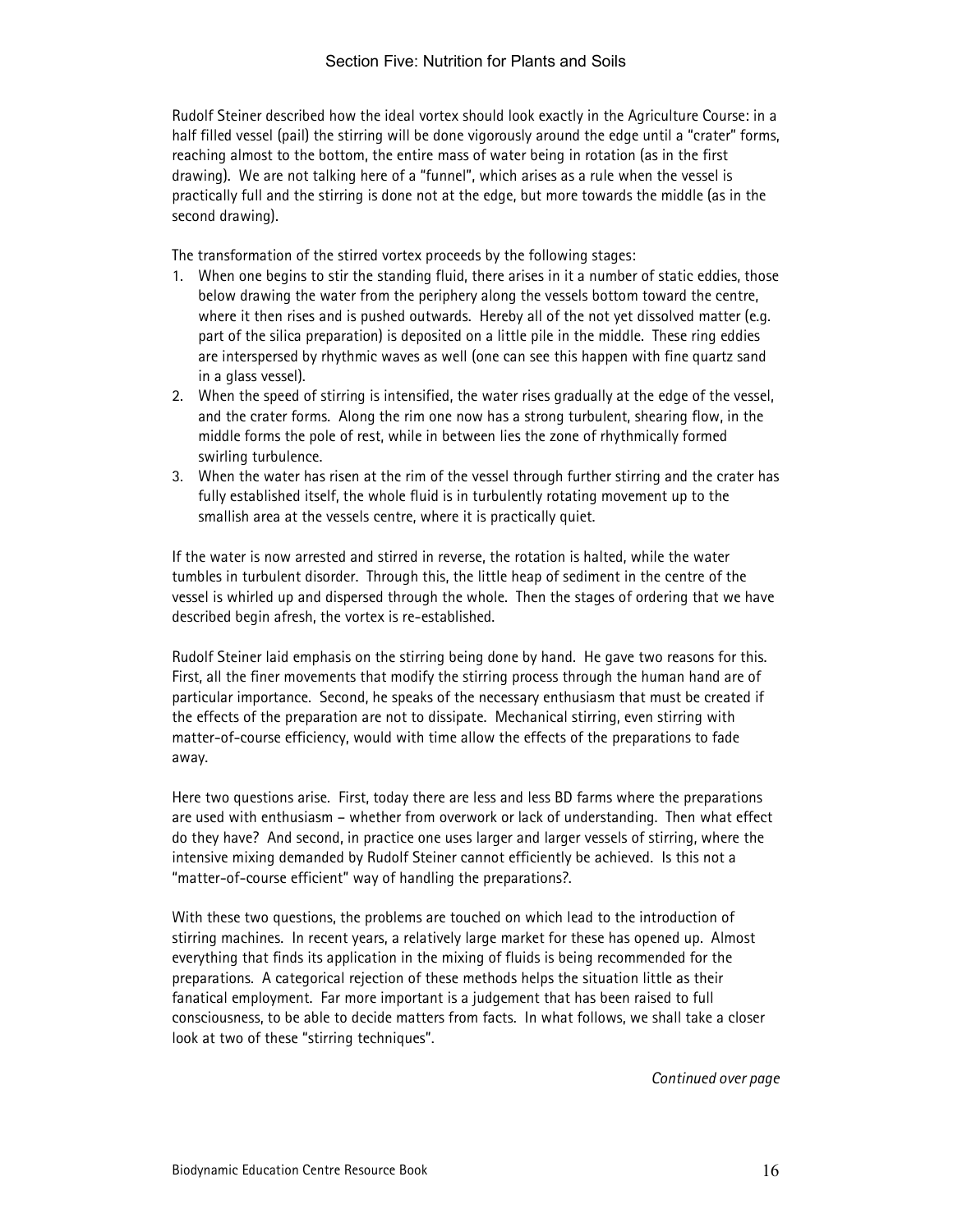"Machine Stirring" by means of mechanisms that imitate hand stirrings. At least in Europe, this is the most widespread form of mechanised stirring. There is consequently a great variety of models at present, which are more or less suited for mixing the preparations with water. The observations described here were made on the basis of a stirring machine that imitates well the stirring process described above (the systems of Maria Thun and A. Podolinsky). The machine is controlled electrically so that the stirring speed accelerates, ie So that the direction of the rotation is not changed abruptly.

If we compare this stirring process with hand stirring, it is apparent that with the best possible adaptation to the movements of hand stirring, the resulting movement ends in uniformity. Not much is altered when the direction of the rotation is changed by means of a water level control switch. The stirring process is subject to beat, imposed on it by machine technology. Human care has congealed into the abstract of human intellect and there follows its course, apart from man.

A completely different quality of "Stirring method" is involved when stirring is done with flowforms. Flowforms were developed originally for the rhythmic treatment of water (reconditioning of drinking water, sewage purification etc.). It allows water to flow through extremely manifold form-mutations, spreading out broadly in lemniscates; then shooting on with speed, then mingling intensely with other streams. Here a living, pulsing rhythm arises in the main stream. The optimum mixing of preparation and water by means of flowforms must be derived from the highly differentiated speed of flow: a part of the water shoots through a flowform cascade in a few seconds, while another part can linger up to ten minutes. This treatment by comparison with hand stirring is much more difficult, since a totally different kind of water movement is involved. Although the water flows again and again through the flowform, without an outwardly imposed rhythm (eg. by reversal or revolution) there is no monotony of movement. In each movement a different kind of flow rhythm is apparent. The water seems to be flowing without beginning or end, according to its nature as water (if one ignores the necessity of pumping the water up again). To be sure, man has shaped a bed for this flowform true to nature by an artistic act of creation, yet when the preparation is being stirred one can have the impression that here man should interfere as little as possible in this natural process.

These two described methods of stirring provide us with two extremes. With a stirring machine, man surrenders his activity to a mechanism by isolating this out of nature: with the flowforms he entrusts what is to happen to a natural process which he has constrained artistically in the flowform cascade. In this sense one can say, that hand stirring lies between these two extremes: man is the agent who continually draws the natural process into the stirring, giving a living form to the flowing water, establishing the rhythms an expression of his will in the movements of stirring.

This description is not to be considered as a recommendation that is binding in how one goes about the stirring of the preparations. The individual must decide for himself which way he will go. Still, it is certainly of importance in the sense in which it is discussed in the "Agriculture Course", for what I am "enthusing" myself – for the activity of hand stirring, for a technicalmaterial process or for an artistically directed natural process".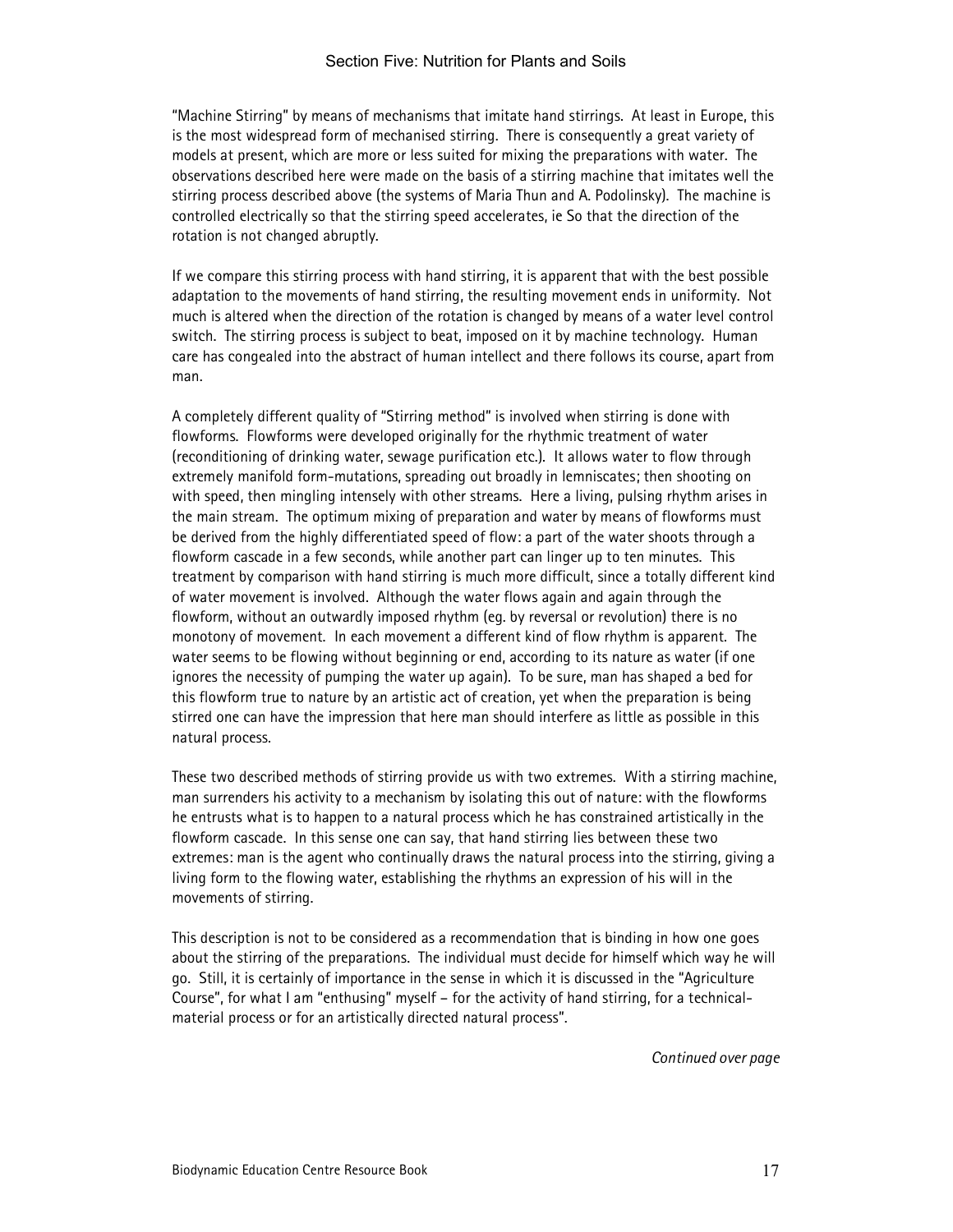From all this, I think we can take at least three major points which can serve as guidelines for our own work here.

- 1. Hand stirring needs to be respected and accepted for what it can offer.
- 2. Mechanical stirring, by machine or flowform/pump has become an integral part of the current application of BD preparations.
- 3. Both of these mechanical innovations in stirring are still in their infancy and we ourselves must make decisions concerning their future developments.

It is quite possible to imagine, that through furthering our understanding of what is involved in the stirring process and the applying of our ingenuity, these techniques can be radically improved in the years ahead so that something of the individual human beings involved can ether into the process.

In a series of lectures given the title "the Karma of Vocation", Steiner describes the types of machines we will invent in the future, when we have learnt to utilise the spiritual forces and energies of nature (such as the etheric and astral forces he continually alludes to in the Agriculture Course), like we are now able to utilise the physical energies of nature (such as heat, electricity and nuclear forces). An unusual aspect of such machines will be that they will only be able to be operated by certain individuals. And it will be those individuals who have sufficient ethical merit. Today's machines require only that we have sufficient intellectual and technical merit and are completely oblivious as to what our intents and purposes are. The well known notion of the gardeners "green thumb" might give us some idea of what Steiner is indicating here.

From this we can sense the significance which our attitudes, understanding and enthusiasm have in all we do. How they may be passed, through our hand stirring into the applied preparations, and how they may also serve to bring machines into productive and ethical service.

Newsleaf, Journal of BDAA Australia, No 37, pp 6, 10.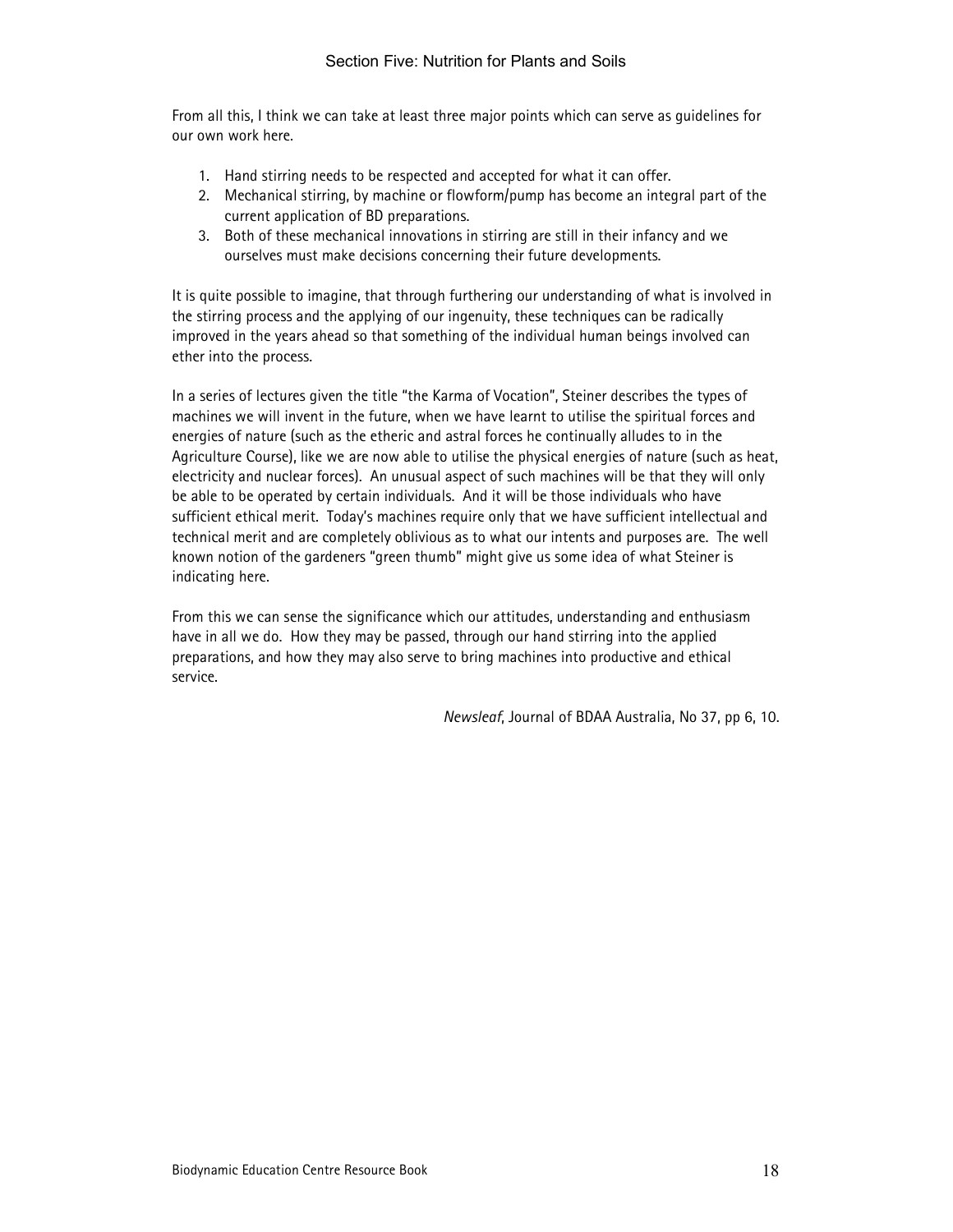# Calcium, Silica and Clay

#### Calcium

Limestone, which is associated with the terrestrial forces, provides calcium to the soil. Calcium is involved in the forms of plants, the shape of leaves and fruit (and therefore seeds and reproduction). Earthworm activity, soil bacteria and nodulation on legume roots increase when limestone is present in the soil.

#### Silica

Silica, which is associated with the cosmic forces, is connected to building up the substance of the plant and the formation of starches, sugars and proteins. Silica occurs in nature in hard rocks and in its purest form as silicon oxide in clear quartz crystals.

#### Clay

Clay, which is the decomposed form of various rocks including granite and basalt, contains materials such as feldspar, bentonite or basalt. At some point in most biodynamic agriculture clay will be used because of its properties. In particular, it is used to balance sandy soils and is applied as a slurry to improve the structure of the soil.

Whereas limestone (calcium) is associated with terrestrial and silica with cosmic influences, clay mediates between the terrestrial and the cosmic.

## Calcium and Silica

Written by Roger Leitch

To bring about the balance between the forces of calcium and the forces of silica is the aim of the biodynamic farmer or gardener. When this balance is achieved in the soil, the earthly forces of growth and reproduction come into harmony with the cosmic influences, which bring form, structure and nutritional substance. This balance in the soil brings health to the plants and animals on the land as well as giving strength and vitality of body and soul to those who eat the foods produced this way.

Most of us are familiar with the way in which calcium or limestone is used in agriculture. It is often added to the compost heap and to the farmland or the garden to counteract acidity. We know that silica, in the form of sand, is useful to aid drainage, but it will be new to many people that it plays a much more major role than this.

#### The Role of Silica

It may be rather surprising for some to learn that silica is present (mainly as silicates) in 90 per cent of the Earth's crust, compared with only 7.6 per cent calcium. It is present in the great granite mountains of New Zealand's Southern Alps, the Austrian and Swiss mountains and the Himalayas. In the form of granite it is present as fine quartz crystals together with feldspar and mica. These other minerals also contain silica, together with a wide range of metals as silicates. (Feldspar, for example, contains 50 per cent silica together with aluminium, calcium, potassium and sodium.) In these high mountains it can also appear as large outcrops of crystals.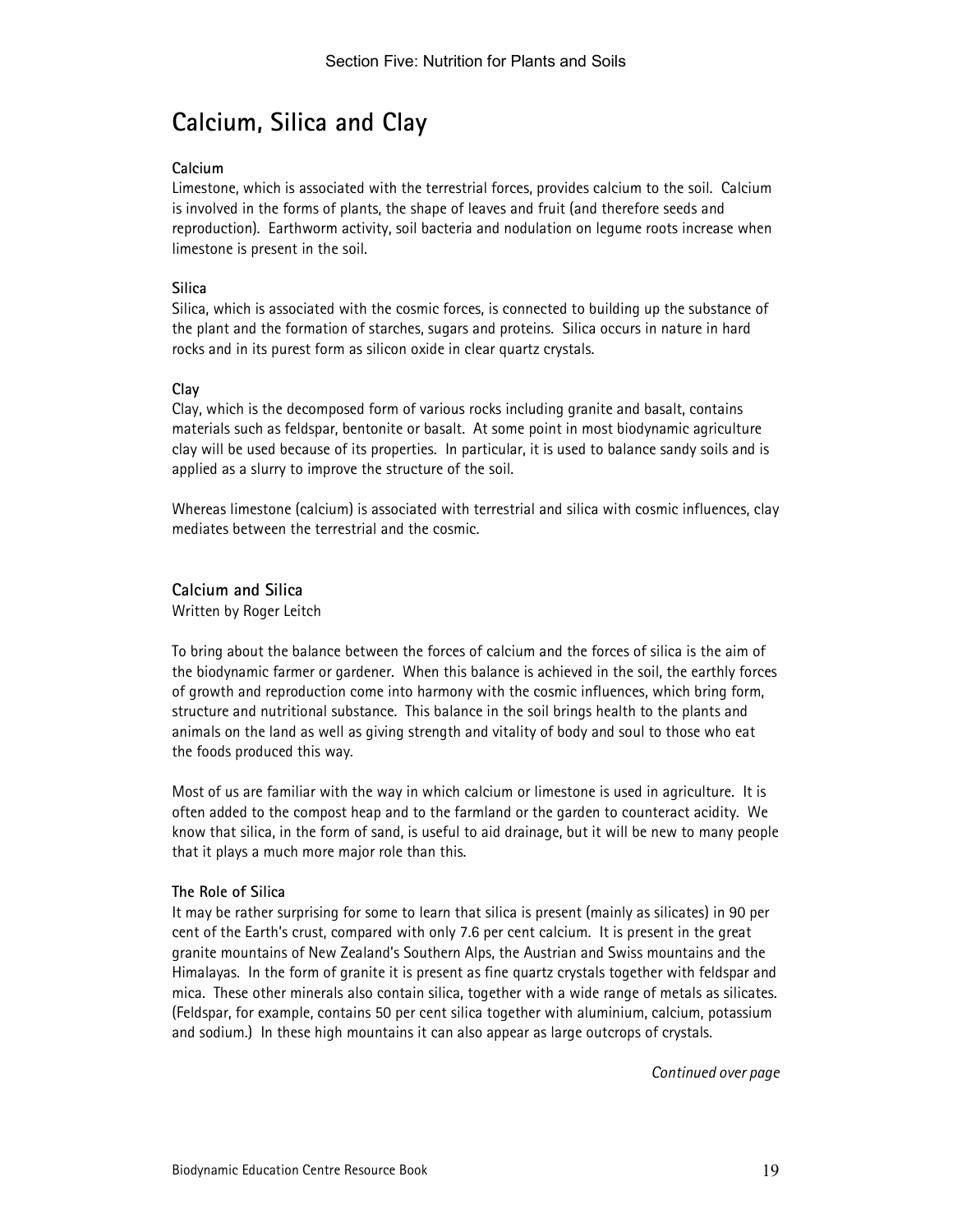As well as appearing in this crystalline form, silica can combine with water to form a half-fluidlike colloid which can change from a semi-solid gel to a more watery form, e.g., waterglass. In the opals this colloidal state of silica has become solidified. In New Zealand we are familiar with silica in the South Island granite, also in the North Island volcanic basalt (0-20 per cent silica) and as volcanic glass or obsidian. The purest form of silica is rock crystal which as silicon dioxide appears as large hexagonal crystals. This is transparent and is highly valued for optical lens manufacture.

Silica is also present in physical form in the animal skeletons of certain sponges and diatoms, e.g., in diatomaceous earth. In the plant world it appears in spiny outgrowths such as in the stinging nettle. It is also found in the soil as sand and in finely diluted form in the natural world as well as in the air and water.

In the ability to give structure and form, as in the rock crystals and also in crystalline sea-urchin spines and plant hairs, we can see the physical nature of silica revealed. However, in its more finely diluted nature it unfolds a more dynamic effect, endowing substance along with quality. This effect can provide plants with nutritive value as well as an enhanced taste and smell. The dynamic force that is locked up within matter is utilised in homeopathic and anthroposophical medicine. It is released from different plants and minerals by rhythmically diluting them in a homeopathic fashion.

Rudolf Steiner differentiated between physical material substance and the process of its formation, which is a dynamically potent force of becoming. Thus the silica process can be described as a force leading to the crystallisation and the forming of substance, e.g., production of plant spines. This process is not necessarily bound to the substance silica. Only where it has become extremely active does material silica appear as its end-point.

To understand something of this process of silica formation, we must go back to the earliest stages of the Earth's development. At that time the Earth was softer than it is today. Many modern scientists think that the Earth was then covered by a thick fog-like atmosphere containing, among others, the elements carbon, hydrogen, oxygen and nitrogen. Through the effects of heat and light, these elements formed themselves into the first living forms. Rudolf Steiner speaks also of the first beginning of life originating in a thick proteinaceous atmosphere. He points out, however, that silica played a most important role in this process. Finely distributed silica was influenced by the sun's rays to form itself into crystalline plates of a soft, wax-like nature. This influenced the developing plants to take on physical form and, in doing so; they absorbed silica into their inner structure in its more fluid colloidal form. As these plants did, they were deposited on to the Earth and, just as coal was later formed in a similar way from ancient ferns, the residue of these early plants was deposited as silica. Over the eons of time, these deposits became solidified into hard rock.

In the plant world we can see the silica process working in these different ways. Some plants, in spite of growing on silica-poor soil, are able to concentrate silica into a more crystalline physical form. Examples of this are 'cutty grass' or toetoe, with its razor-like spines, and in the horsetail or equisetum plant with its geometrical structure (containing 90 per cent silica). Other plants are able to concentrate silica but hold it from becoming mineralised in a more colloidal, slimy state. Examples of this are borage and comfrey plants. Some other plants, in spite of living on silica-rich soil, have minimal silica content. Here the silica works more in its dynamic form, as the silica process, with its relation to warmth and light, brings radiating colours, fine aroma and taste. We can see this extreme in the dandelion and arnica plants. Continued over page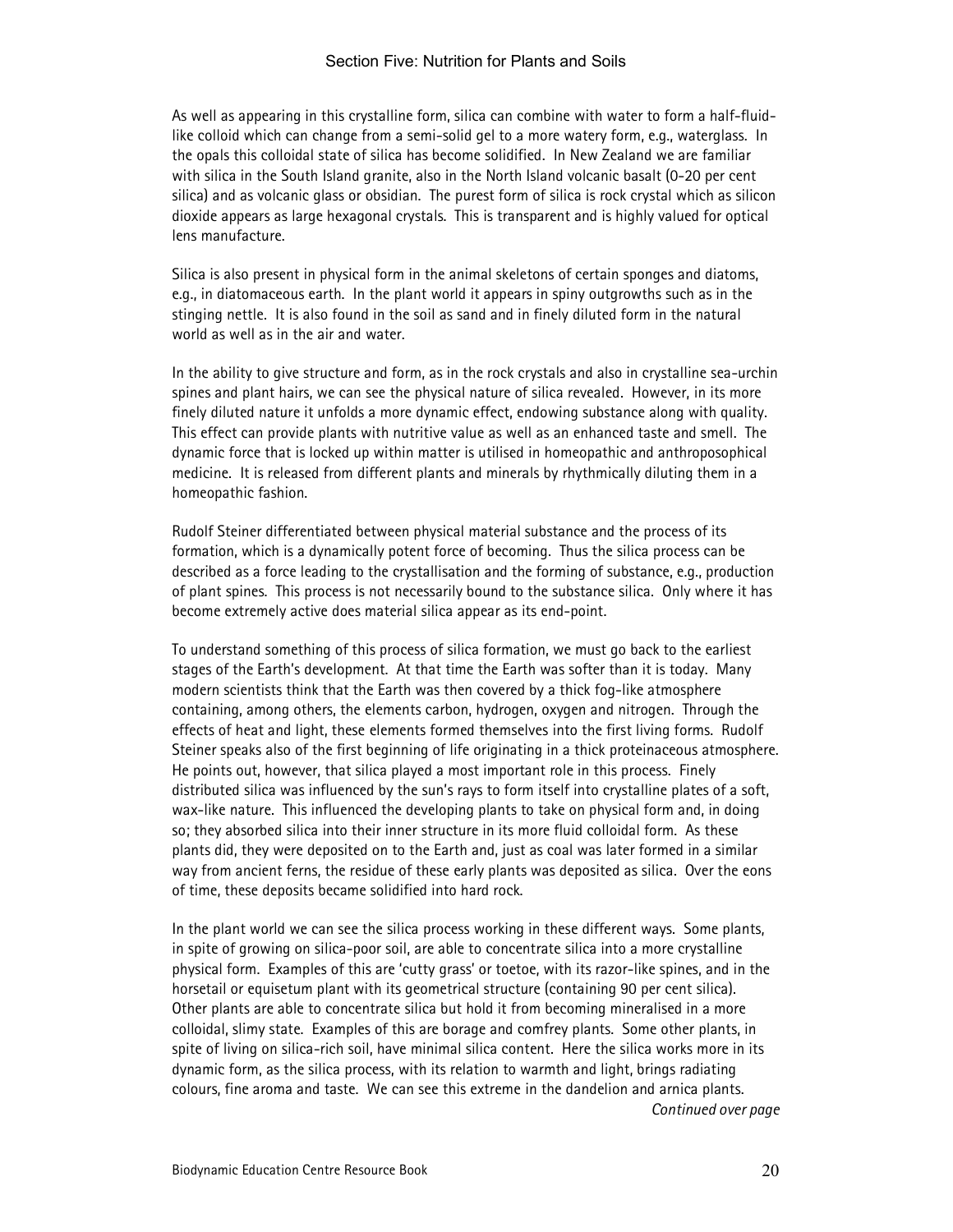Silica in humankind is found in the skin and in the enclosing connective tissue membranes such as the lining of the lung and bowel cavity. It has a relation to the periphery and the awareness of sense impressions. It is the extreme sensitivity of the peritoneum or bowel lining that gives rise to the extreme pain of appendicitis. The silica process helps to build the sense organs and gives us the capacity to see, smell and taste.

#### The Calcium Process

Calcium is most familiar to us as limestone or calcium carbonate. It is found in many parts of New Zealand, for example, in the Takaka Hills in Nelson and in the well known Waitomo area where it has been hollowed out by underground rivers to form large caves. The landscape of these limestone hills is gentle and undulating in comparison with the sharp, craggy forms of the Southern Alps with their silica-containing granite, gneiss and schists. Calcium comprises only 7.6 per cent of the Earth's crust, mainly as calcium carbonate (limestone or calcite). This appears in the more superficial layers of the Earth's crust and is thus more visible than silica which is found more in the deeper layers.

While silica combines itself with oxygen to form silicic acid, then metal salts, calcium is more alkaline and can react with acids to form carbonates and phosphates. It can also combine with different metals such as magnesium, iron, zinc and barium. Calcium carbonate can appear as pure limestone or chalk, a powdery dry white mineral, or in crystal from as calcite or aragonite. As well as appearing in the soil in these forms, it can be present in more finely diluted form in the air and water.

In the natural world calcium is present in the shells of molluscs and in the inner skeletons of fish and higher animals as well as in humans. Where silica finds itself on the periphery in the sense sphere, calcium is found at the centre, forming the supporting framework. The dynamic force of calcium, the calcium process, is revealed in the chemical properties of limestone. Natural lime has an ability to absorb liquids, gases and odours. This is accentuated when it is burnt to quick-lime. This substance can suck up tremendous amounts of water, giving off heat with great vigour and becoming slaked lime. This tendency to greediness, of taking matter into itself is demonstrated even further by slaked lime which sucks up carbon dioxide from the air to become hardened stone again. This process can be experienced by us every time we mix concrete, which is a mixture of sand, gravel, slaked lime and water.

| CaCO <sub>3</sub><br>l imestone. | CaO<br>Quicklime  | $\ddot{}$ | CO <sub>2</sub><br>Carbon dioxide |
|----------------------------------|-------------------|-----------|-----------------------------------|
| $CaO + Water$                    | $Ca(OH)_2$        |           | Slaked lime                       |
| $Ca(OH)_2 + CO_2$ gas            | CaCO <sub>3</sub> |           | Calcium carbonate                 |

The other side of the calcium process can be understood through the origins of limestone. In the early stages of the Earth, much later than the era in which silica originated, there were large areas of sea teeming with primitive animals of the mollusc family. These shellfish excreted the calcium within their bodies on the outside to form shells. Through thousands of years these calcium shells, which were once animal substance, deposited themselves onto the ocean floor and became hardened into the rock we know as limestone.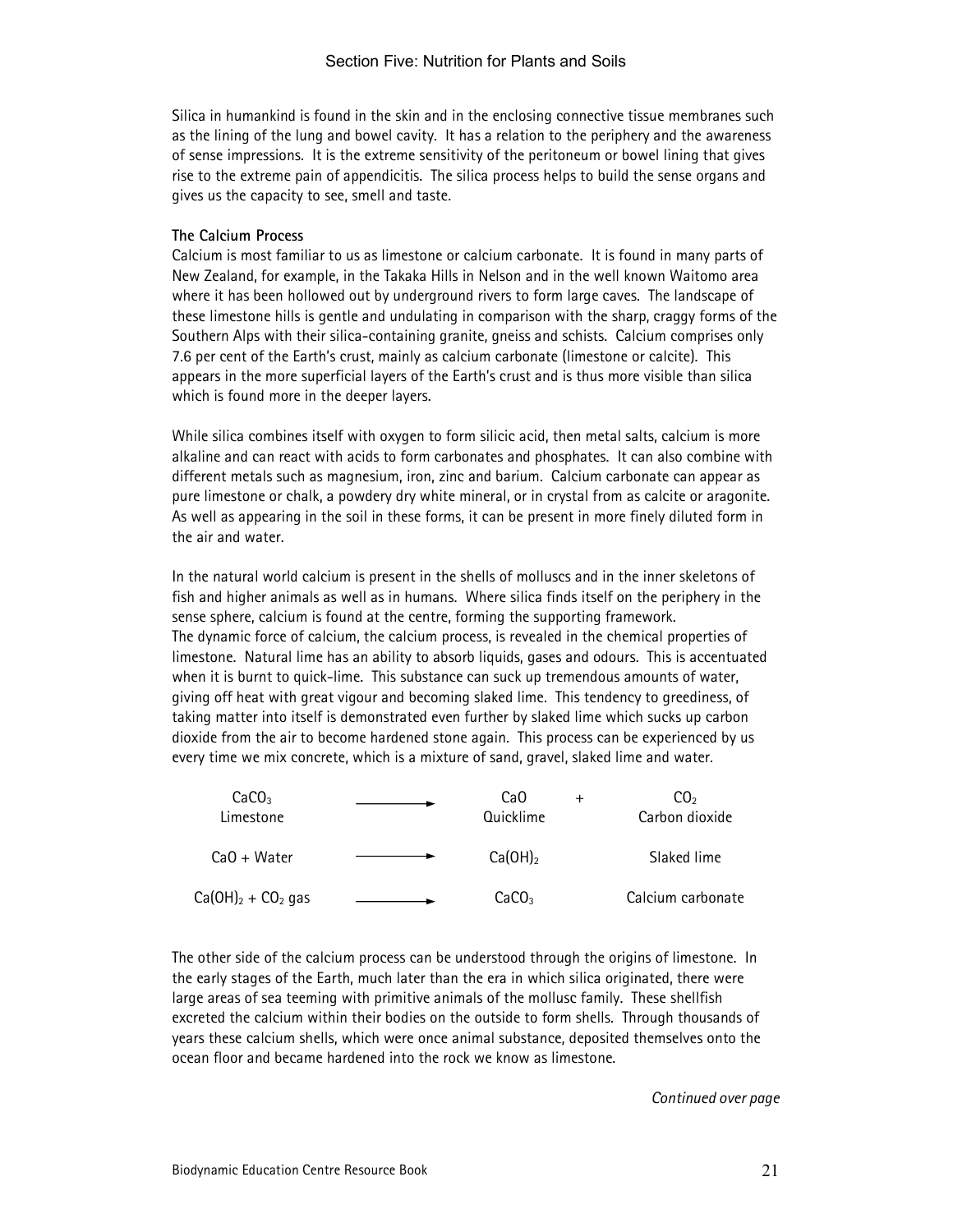Now that we can understand the nature of silica and calcium and their more dynamic processes, we should look more closely at the role they play in agriculture. It is through the spiritual scientific research of Rudolf Steiner that we can gain many useful insights when we understand in greater depth the interrelationships of humankind, the world of nature and the cosmos.

Rudolf Steiner describes how the Earth can be compared with the human body in its threefold nature. In our head we have the main activities of the brain and sense organs, the organs of perception and thought, while in the lower part we have the metabolic processes below the diaphragm with their relationship to the organs of will, the muscles and limbs. In the centre we have the heart and lungs which undergo rhythmical contraction and relaxation and are the expression of our feeling life.

In our metabolic system is the greatest capacity for growth and regeneration. In this lower region, the activities of food transformation and reproduction are present. When we look at the region where these processes are active in the plant world we must consider those parts above the earth in the leaf and stem where photosynthesis occurs and in the flower, the organ of reproduction. In this realm of nature above the Earth's surface, the most material, earthly aspects of the plants are revealed and it is in this sphere that calcium unfolds its influence. Inherent in the nature of animals are the instincts and uncontrolled desires. We are reminded of the animal origins of calcium when we consider its greediness and it is this process that draws matter into the plant, filling it with substance and leading to a profusion of leaves and flowers.

This calcium process does not act alone but mediates the planetary influences of the Moon, Mercury and Venus. These planets supplement and modify the effects on Nature which come from the sun, and it is this combination of forces which works on all that is above the Earth's surface. These forces are mediated by calcium and work particularly into the inner force of reproduction and growth. These effects are climatically aided by the elements of water which, as we know from the tides, has a strong relationship to the moon. Thus a strong influence at the time of the full moon on seed germination is assisted by adequate rainfall or irrigation.

Calcium acts below the Earth's surface in the root sphere by stimulating the roots to grow in a finely branched manner in all directions. This is seen, for example, in the clover, with its finely ramified root system. Limestone acts here also to draw the warmth and air that are above the Earth's surface down into the soil, where they become inwardly enlivened. This inner living warmth in the soil is most active in the depths of winter. A more detailed description of this process can be found in lecture two of Rudolf Steiner's Agriculture Course.

The greediness of calcium that we saw in the properties of quicklime and slaked lime is also seen in the way the calcium can draw nitrogen into the soil. Although proteins are found in small amounts in plant matter (about 2 per cent), they are more predominant in animal tissues, for example, in muscle, bone and organ substances. While carbohydrates made of carbon, hydrogen and oxygen can be said to be typical plant substances (e.g., starches and sugars) it is the proteins that are more typical of animal substance, because of the much greater proportion in which they are found. In some plants, e.g., legumes, the protein content (about 20 per cent) is much greater than found in the plant world and when one observes this family, one finds certain animal-like features. These qualities can be detected through an artistic or meditative attitude that all farmers and gardeners should learn to develop.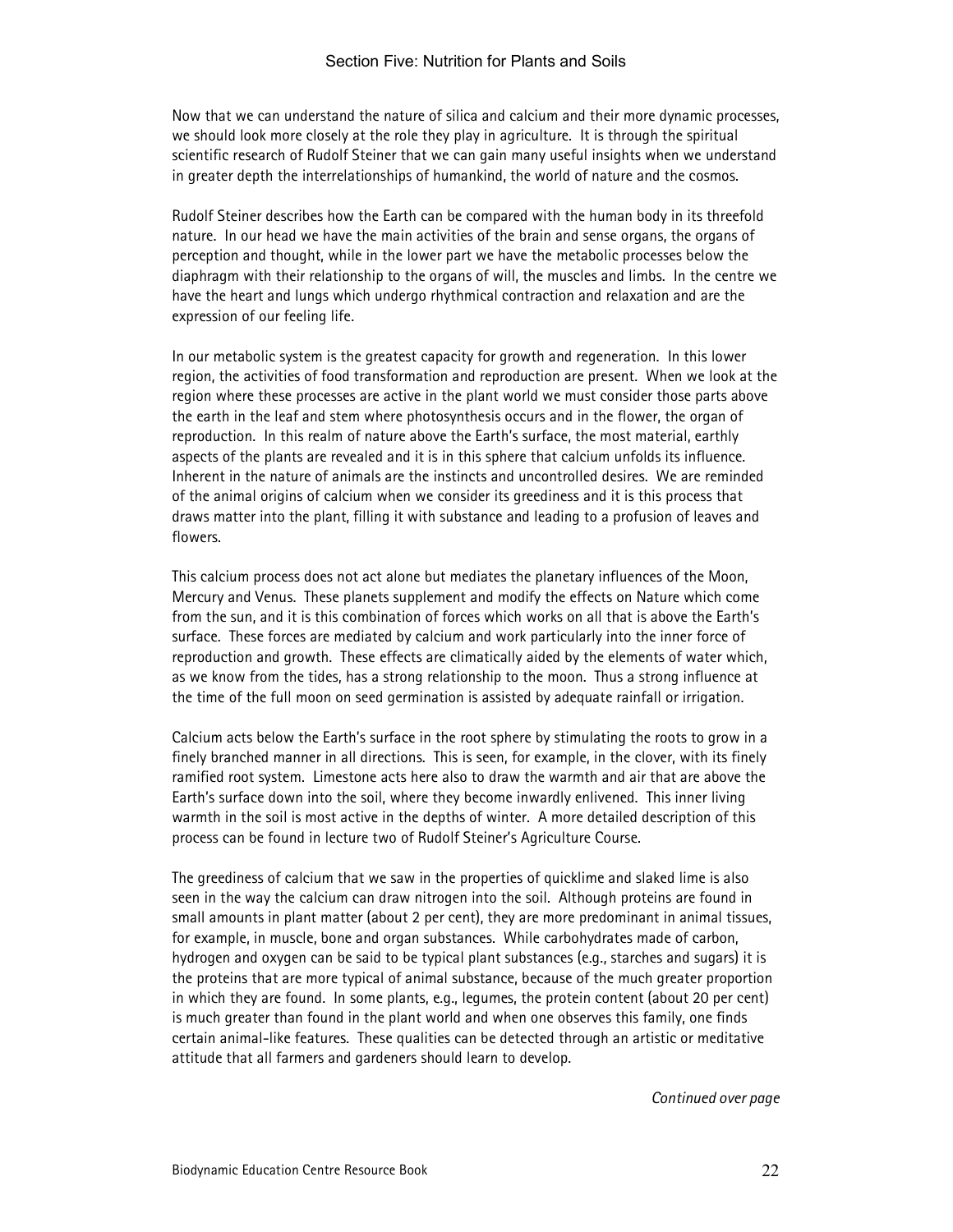Thus nitrogen, which is drawn into the soil by limestone as an aspect of its craving nature, plays a more important part than is obvious to conventional science. In it is working the forces of soul - the astrality - which gives to us our emotions and feelings and to the animals their onesided types of animality. This astral spirituality guides the forces of growth and development to connect themselves with the chemical structure of the plant skeleton which is provided by carbon. It is carbon that bears the creatively formative processes in Nature. As Rudolf Steiner noted in the third lecture of the Agriculture Course, 'Whatever in Nature is formed and shaped be it the form of the plant persisting for a comparatively short time or the eternally changing configuration of the animal body, carbon is everywhere the great sculptor…Wherever we find it in full action and inner mobility, it bears within it the creative and formative cosmic pictures the sublime cosmic Imaginations out of which all that is formed in Nature must ultimately proceed.'

This forming activity is of course supported by the silica and calcium processes with their differing effects. Opposed to this carbon process which tries to form the plant into a rigid structure is the force of the etheric, the life force, which, if allowed to develop unchecked, leads the plant to grow and grow in all directions to become swollen and formless. It is nitrogen, carried and held in the earth and in the plant world, which binds this life principle into the form or configuration embodied by carbon.

In the building of a biodynamic compost heap, plant matter with its etheric force is used together with ensouled animal manure. This is built into a heap with the right proportions of water and air. It is important that the life forces which are in the heap do not dissipate but become held and concentrated within the heap. These life forces are bound more strongly to the earthly carbon processes through nitrogen by the calcium contained in the plant chamomile. This is manufactured ion a special way as the compost Preparation 503. Calcium is also very important in the treatment of plant diseases in the form of oak bark (77 per cent calcium). Here the calcium in a living state can restore order when the vegetative forces are too strong. The plant will then develop luxuriant but weak growth and thus become subject to disease. In the biodynamic compost heap, oak bark is applied for this reason in the special Preparation 505.

As the part of Nature above the earth has a similar activity to our metabolic system, with its reproductive and digestive activity, so the processes beneath the earth's surface can be likened to the activity in our head. Here the roots search out water and nutrients like sense organs. Their very fine, hair-like structures remind us of the branching ramifications of our nervous system. Where the brain can be the bearer of thought and ideas, so this part of the plant and of Nature is also the bearer of the cosmic formative forces that guide the growth of plants into their specific and manifold shapes. It is in this area that silica unfolds its influence.

Whereas calcium mediates the earthly forces leading to growth and reproduction, silica opposes this tendency to give the plant form and structure. If there was only half as much silica in the Earth as there is, this form would be lost and the plants would become stunted and fleshy like cacti. The cereals would become thick and fleshy and would not be able to develop full ears of grain. On the other hand, if there was a lack of calcium with its ability to fill the plants with substance, the plants would be too formed, spindly and thin, like creepers. Calcium mediates the forces of the sun together with the Moon, Mercury and Venus, whereas silica is the mediator for the influences of Mars, Jupiter and Saturn, the most distant planets.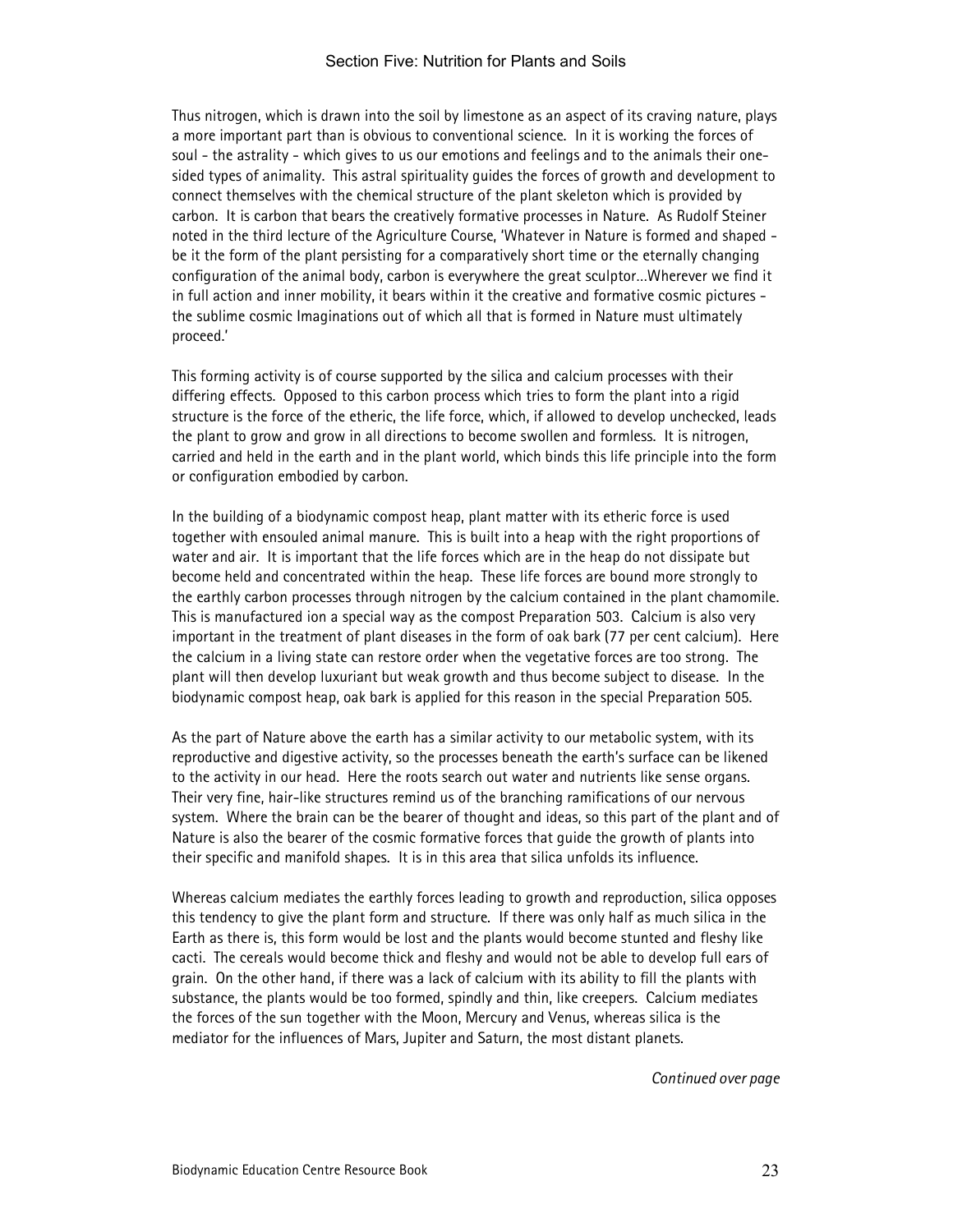Where calcium promotes an increased plant growth, these outer influences work in a more qualitative way, promoting the development of nutritive substance e.g., fruits, nuts, vegetables. Together with this are to be found an enhanced taste, smell and colour. It is no accident that those plants which are nutritious and also appealing to our senses of sight, taste and smell and are thus made more enjoyable by the art of food preparation. It is the silica process which gives us the capacity for appreciation of food through the stimulation of our senses.

While water is the element that enhances the inner planetary influences, spiritual science teaches us that it is the warmth element that has the strongest affinity to silica. Warm weather will thus enhance the effects of these distant planetary influences. These forces do not work alone into the nutritive value but also into the inner strength and form. Thus a pine tree planted in the right Saturn period will thrive differently and give off far more warmth when it is burnt than one planted at other times. The effect of this increased form on the plant's root system is to produce a strong tap root. This is especially strong in the coloured root vegetables such as beetroot and carrots.

The silica forces draw into the plant not only general forming forces but also those specific formative forces which give different plants their specific shapes. These impress themselves on the plant when it is most open to cosmic influences in the seed stage. At this time it is in the maximum state of disorder or chaos. This specific formative activity also gives the flowers their specific colour, e.g. all plants with yellow flowers are under the influence of Jupiter. All of these cosmic qualitative influences are taken up by the silica in the earth, especially in sandy soil, and are passed up into the region above the earth through the mediating effect of clay.

Where the soil is weak in silica, or an enhanced silica activity is desired, biodynamic agriculture has developed the horn-silica Preparation 501. If prepared properly and sprayed in the right conditions on a warm day, this will enhance the ability of the outer planets to produce abovementioned effects.

Leitch, R., Chapter 16, Biodynamics New Directions for Farming and Gardening in New Zealand, Random House, New Zealand, 1989

#### Clay

#### Written by Andreas Welte

Clay minerals belong to a specialised group within the phyllosilicates or sheet silicates that can hold up to forty times the amount of water as their own volume by weight. This considerable level of expansion is largely due to exchangeable cations contained in the sample. Clays are usually a mixture of microscopic crystals of carbonates, feldspars, micas and quartz. The different minerals are polymorphous, which means they have the same chemistry but different structures. Their general structure comprises silicate sheets bonded to aluminium-oxide or – hydroxide layers in a lattice formation. Montmorillonite clays are notably layered silicates and are especially versatile as a catalyst for a series of organic reactions. Within the Smectite group of clay minerals, which includes Montmorillonite, we also find Algamatholite which has an aluminium layer sandwiched between two silicate layers. The aluminate can be released and counteracts fungal spores when used as a plant health promoter in Al 3 form.\* In the Talcum formula Al 3 is replayed by Magnesium 3 to similar effect.

\*Aluminium hydroxide

Sourced from Harvests, NZ BD Magazine, Vol. 59, No. 3, Dec 2007.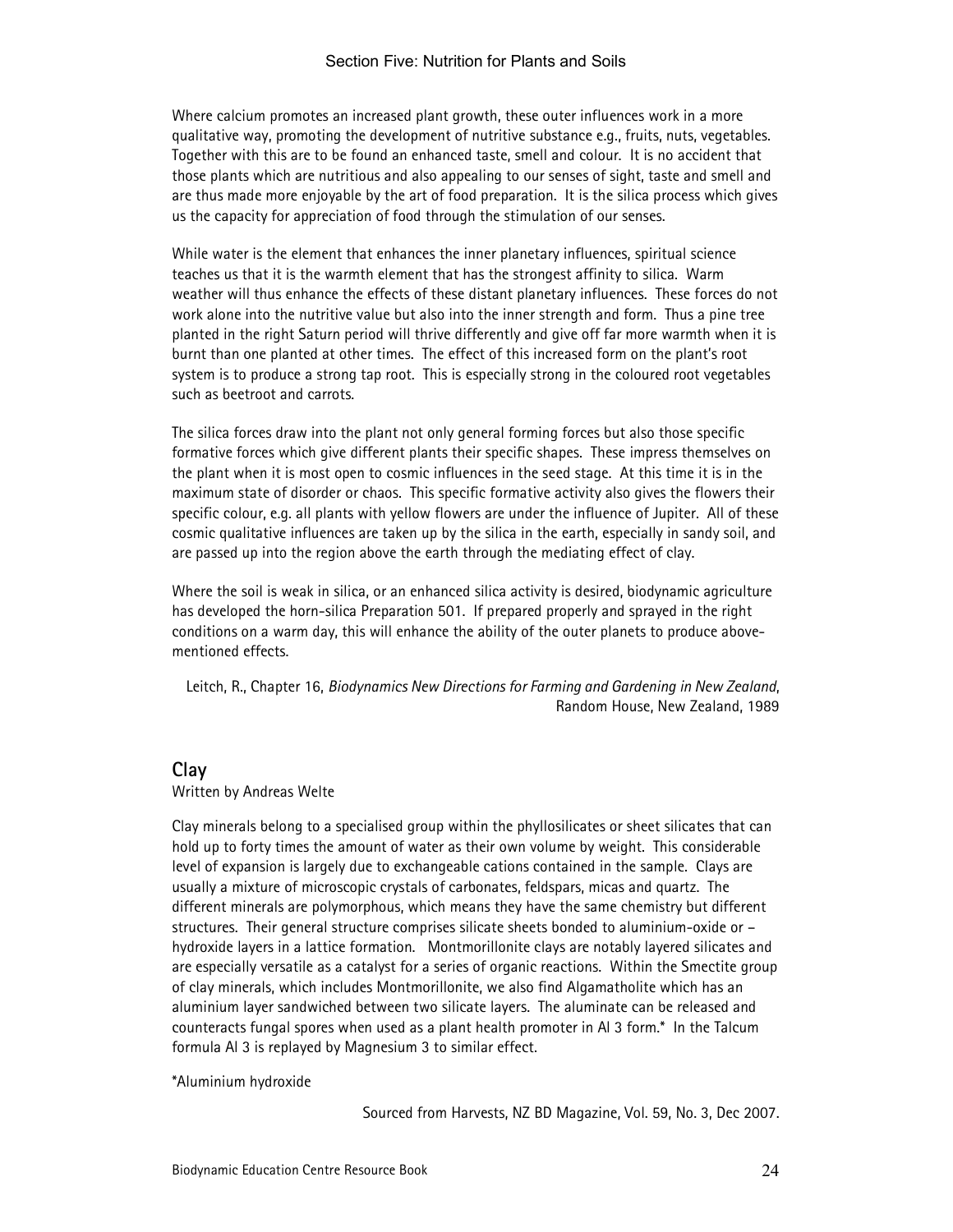## Silica: A Vital Element

Advances in plant nutrition research have led to a greater insight involving the role silicon plays in plants grown in soils, hydroponics or soil-less media. The following article has been put together by Steve Graham and features extracts of research done by the University of California, USA and the Pacific Agricultural Research Centre, Canada.

Silica or Silicon (Si) is a vital element for plant health and nutrition. A natural product, mined from fossilized fresh water algae, silica is the second most common element in soils next to oxygen. However, as plants extract silica, it needs to be replaced or plants will be susceptible to pathogens, fungal problems, slower growth and other health problems.

Silica strengthens plant cells and reduces fungal diseases, wilt, heat and cold stress, mineral toxicity, the effects of salinity and chlorine in poor water or soils. It also enhances pollen fertility, fruit and flower count and size, metabolic activity and flower colour.

Silicon deposits crystallize in the epidermal cells of plants and act as a barrier against penetration of invading fungi, such as powdery mildew and pythium. After infection of the leaves and roots, a greater deposit of silicon is found in the cell walls of the roots where it acts as a barrier against invasion of the stele by parasites and pathogens. Tests conducted on cucumbers, melons, strawberries, sugarcane and tomatoes determined that silicon is deposited very rapidly and must be available to the plant during the period of infection by the fungal spores.

Silicon is rapidly bound in leaf tissue and will be deposited in the cells wall with 24 hours. Continuous feeding with silicon is very important to combat pathogens. In most plants, foliar applications lead to lower rates of disease because deposits of silicon compounds on the leaf surface and promotes physical barriers in the infection process.

Research into silicon nutrition has shown that benefits include improved resistance to heat, enhanced leaf presentation resulting in greater photosynthesis efficiency, and increased reproductive growth (pollen fertility and flower and fruit count).

Research has also shown increased tolerance to excessive phosphorus, manganese and aluminum concentrations and zinc deficiencies. High and low temperatures cause plants to virtually cease their metabolic functions. Water loss through transpiration is faster than the root system can replace it. This creates harmful increases in the intracellular mineral concentrations that inhibit plant functions. Increased levels of silicon in cell walls reduce transpiration loss caused by higher temperatures. Plants wilt less, resist sunburn and are generally more tolerant of heat stresses.

Silicon deficiencies are often indicated by malformation of young leaves and a failure of pollination and fruit formation. In many cases, test plants fed with silicon have increased metabolic activity and chlorophyll levels. Leaves are thicker and darker green compared to those grown without Silicon.

Application of silica promotes enhanced growth in species as diverse as roses, hibiscus, camellia, gardenias, corn, ferns, citrus, orchids, strawberries, melons, tomatoes, barley, cotton, soybeans, cereal grains, sugarcane, zucchini and rice.

There is reason to believe that all plants will benefit from added silica, either as a soil conditioner or foliar spray or in combination.

BFA News, September, 2000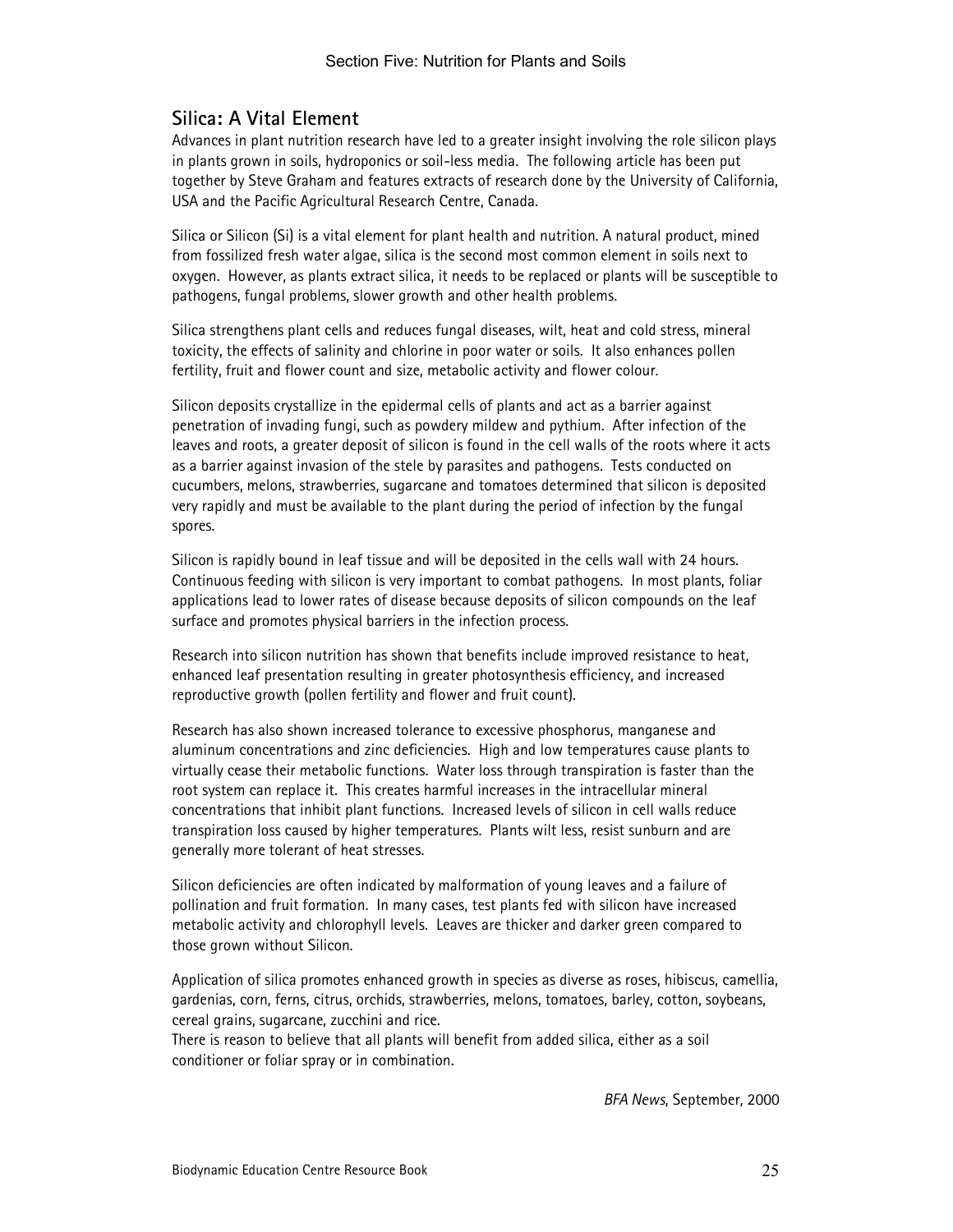# Using BD501

## Using BD501 in the Home Garden

By Alan Johnstone and Terry Forman

Question. When is a suitable time to use BD 501 on a home vegetable garden with a wide variety of intermixed vegetable varieties growing?

Answer. There are three main cycles of vegetable growth during the year in most parts of Australia. 501 can be applied in each of these phases. Firstly there is the late winter/early spring phases when carrots are filling up and peas and strawberries are growing. Next there is the summer vegetable phase, when corn, zucchinis, tomatoes etc. are in abundance and then there is the autumn phase when the winter brassicas are getting established. The main thing to look for when spraying 501 is that the vegetables are not stressed e.g. don't spray 501 when it has been very dry and windy. An ideal time to spray 501 is when there has been a wet spell (often around full moon) and the vegetables develop lush watery growth. In these instances, 501 act as a balancing tool, bringing warmth and light back to the garden. Don't be dissuaded from using 501 if some of your vegetable are flowing and setting fruit. The flowers that are susceptible to being burnt by the 501 on the morning of spraying are more than compensated for by the improved quality of the vegetables that are already, or will consequently set fruit. Spray 501 on a fruit day in an ascending period or at Moon opposition to Saturn if the weather conditions are favourable. It is also worth considering organising your garden beds so that the vegetables you don't want to spray with 501 (such as lettuces in danger of going to seed) are separated from those you do want to spray. 501 is a very powerful preparation and tool for the biodynamic gardener who should experiment with its use and will greatly benefit from it.

It is suggested that stirring of 501 be done before sunrise and applied as the sun rises in a fine mist. If left too late in the morning burning of plants and skin can occur.

## Applying BD501 to Hay and Silage

By Gareth Bodle

When paddocks are shut up for hay and silage, application of 501 during a water/leaf sign will tend to hold back flowering and bolting to seed, particularly of rye grass prior to cutting. A second application just as flower heads are starting to form reinforces this. If you are concerned about driving over paddocks that are ready to be cut for hay and silage it has been the experience of most farmers that the grass bounces back quickly with little or no adverse effect.

The other alternative is to drive around the paddock in the direction opposite to that which the mower will travel so that any flattened grass will eventually fall onto the mower blades rather than away from them. By taking these simple steps the amount of nutrition that can be retained in your crop is potentially significant as is the promotion of bottom growth in the crop.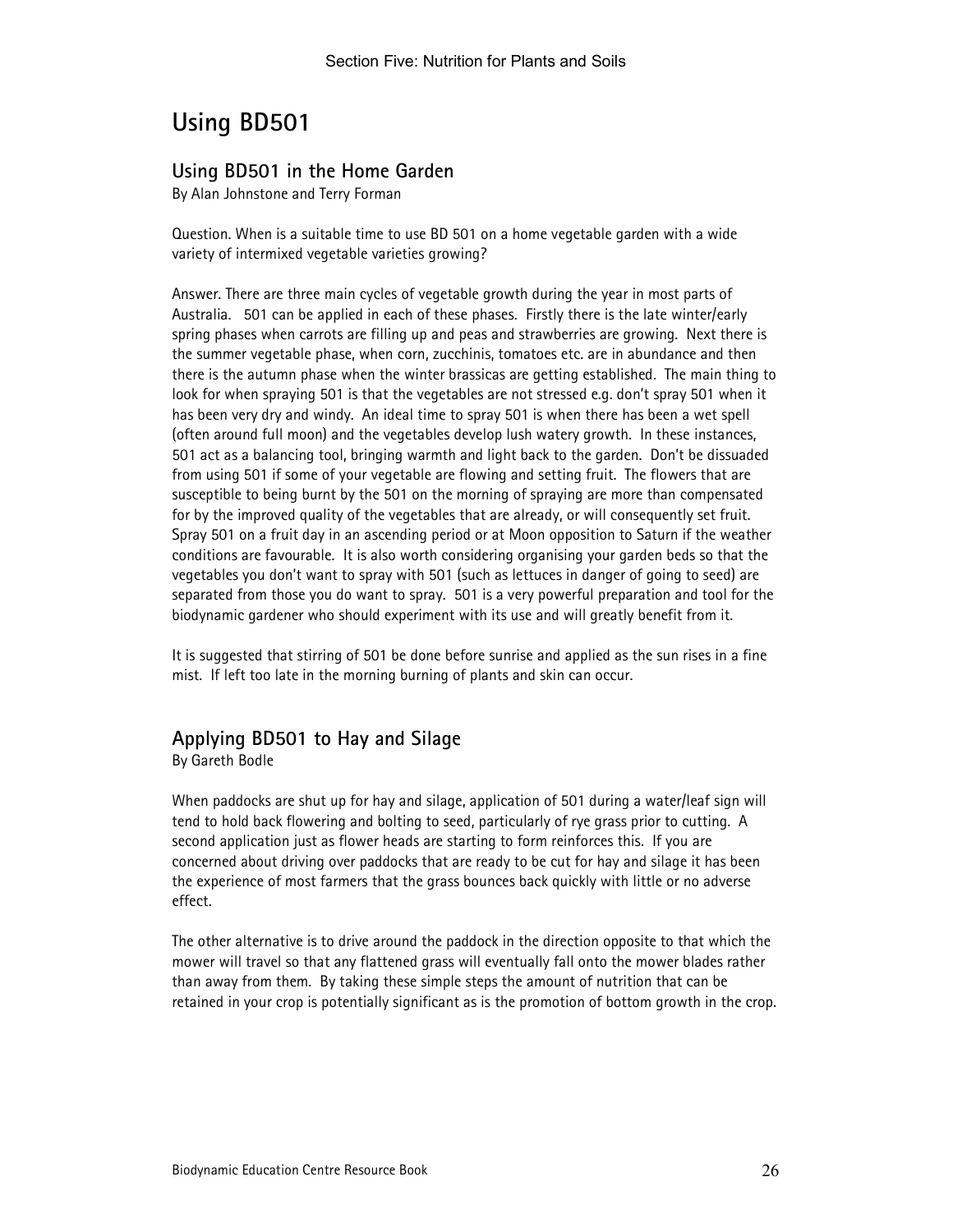## The Compost Preparations

"How should we attempt to use the BD composting preparations creatively and productively in the extensive systems that characterize the Australian agricultural scene?" asks National Field Advisor, Terry Forman.

The bio-dynamic compost or manure preparations (502-507) have been very much underutilized in Australia, especially when compared to the soil spray preparation (500). Perhaps this is not so evident at the garden or horticultural level but it is certainly true of the larger scale cultivation and grazing operations.

The main reason for this is probably that our extensive forms of agriculture – large areas, few people, all year round grazing – do not lend themselves to the practical collection of organic matter such as manure, straw and other crop wastes, which give an immediate and necessary environment for using the compost preparations. But the question facing us should not be whether we neglect the use of these preparations because we don't have intensive composting processes, but rather: "how should we attempt to use the preparations creatively and productively in the extensive systems we do have?" That is in systems that have the organic matter residues spread out over the paddock.

So far there has been little farmer motivation to take up this challenge. The BDAA at Powelltown (Alex Podolinsky, Victoria) has made 'prepared 500' (i.e. 500 with the compost preparations put into it) available to farmers. Although the practical benefits of such a simple compromise are obvious it hasn't allowed the farmers to develop an understanding of what they are doing with the compost preparations and thus there doesn't seem to have been any further progression.

However, more recently, following the lead of farmers in New Zealand, fish emulsion, liquid manures, and the Maria Thun cow-pat-pit have been tried as means of spreading the influences of the compost preparations. This is very encouraging because as farmers become more involved with the principles and practices of the compost preparations, then out of their own needs and knowledge they will begin to realize the potential of these preparations.

We have all seen how farmers have become great innovators with machinery as they have dealt with it over the last 50 years. They are often quite proud of their own 'patented' device for performing a given task. Indeed some have gone on to achieve skills in mechanical engineering which have significance in their own right. Perhaps in the next 50 years we will witness similar advances in biological innovation as more and more people acquaint themselves with the Bio-Dynamic method.

To give some idea of just what the compost preparations are, relative to the '500' and '501', I would like to use the analogy of a work of art. In this case a landscape, either as a black and white drawing using pencils, ink etc or an oil or water colour painting. The late Australian artist Lloyd Rees gives a very fine example of such a full range of landscape pictures. In his early drawings, merely pencil on paper, black on white, we see an exactness of detail, form, perspective, light and shade which is truly remarkable. The image can appear before us because of the contrast or polarity of dark pencil and light paper.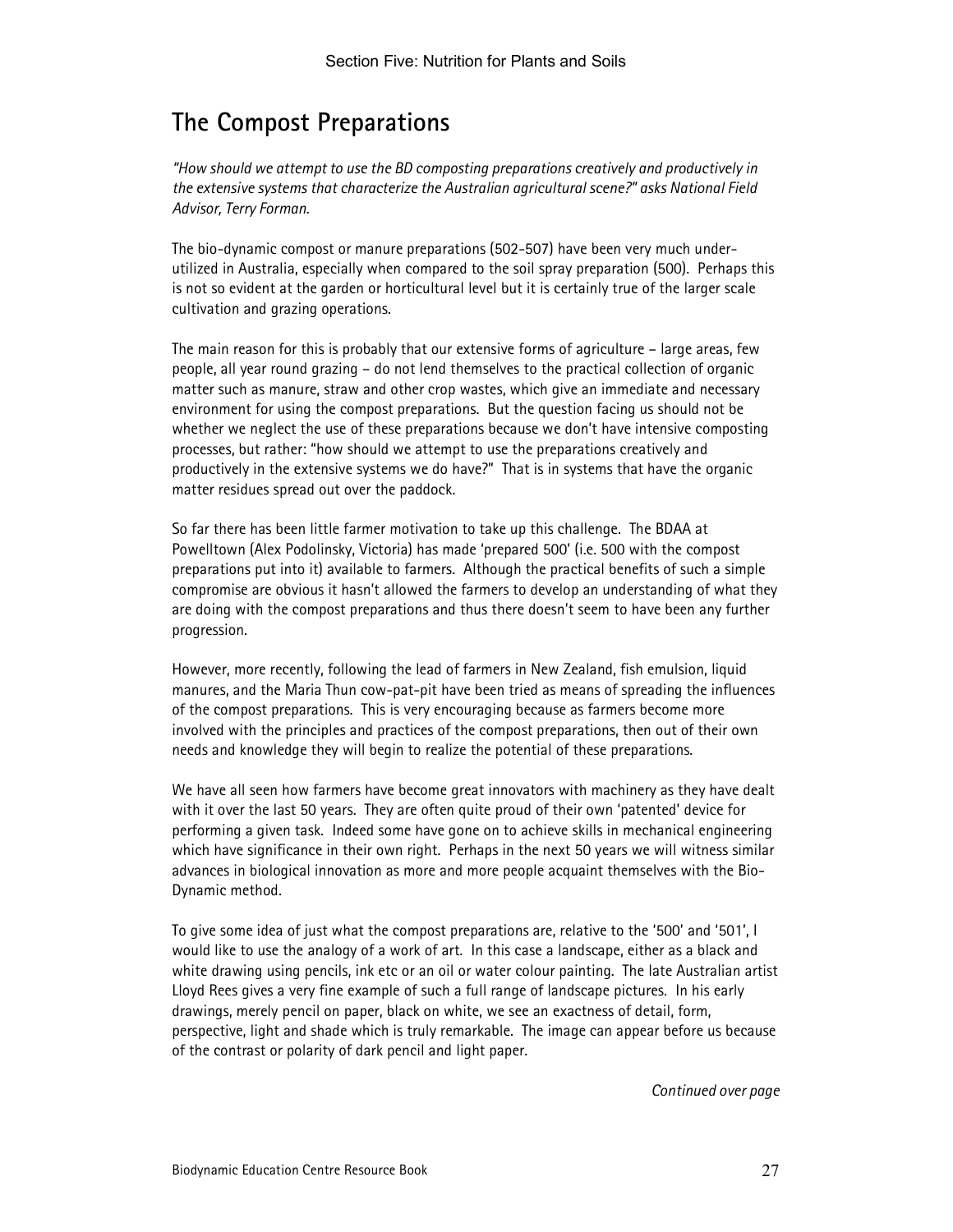#### Section Five: Nutrition for Plants and Soils

In the Agriculture Course Steiner tells us how it is the fundamental polarity in existence, expressed as light/dark, sun/earth, levity/gravity, silica/limestone, summer/winter etc which is the real foundation of the planet's growth dynamic. The '500' and '501' preparations give us the potential to work into this polarity and thus produce a fine structured soil, well drawn plant growth and beautifully sculptured fruits and seeds. The grass family and the clover family also represent such a polarity (light/dark, silica/limestone respectively).

By adding colour to the picture however we are able to define the season, time of day and also our personal relationship to the landscape. Similarly on the farm when we begin manuring and composting we are adding the nutrient cycles of N.P.K. S etc, i.e. the "colour" to the form which is dynamic plant growth. In short if 500  $\&$  501 are black and white, then 502 – 507 are the colours.

Just as there are certain laws of colour contrast and compatibility that the printer works with, there are also biological and chemical laws which govern the different nutrient cycles that the farmer works with. The compost preparations give us the potential to nourish and strengthen these cycles within the context of our own farm. They work at the level of the cycles or laws themselves which govern the movement of N.P.K.S etc, as they continuously merge and separate from each other.

The final result of all these organic matter processes which take place within the mineral realm of the soil is humus formation, and it is like and inner earthly flowering which results from the organized plant growth above the soil.

It really seems quite acceptable to common sense that the flowers, leaves and bark of plants, as well as the organs of farm and game animals, are the materials utilized in making the compost preparations and that such activity will increasingly find its place in the farm's biological workshop alongside the already well developed mechanical workshop.

In the Agriculture Course, Steiner also sets out the materials and methods for making the compost preps and their mode of working. In "Bio-Dynamics: New Directions for Farming and Gardening in N.Z." (Random House, Auckland, 1989) there is more detailed information on the preps themselves and the different methods of utilizing them which were mentioned earlier.

To complete the analogy of the landscape picture, it is interesting to follow Lloyd Ree's work from his drawings through his early oil paintings with their well defined bright colours and careful perceptions of the colours and shadows, on through his more imaginative pastel landscapes and then this later works where a few simple splashes of water colour and smudges of charcoal still unerringly and beautifully describe a particular landscape.

Terry Forman, Newsleaf, No14, Oct 1992, pp16-18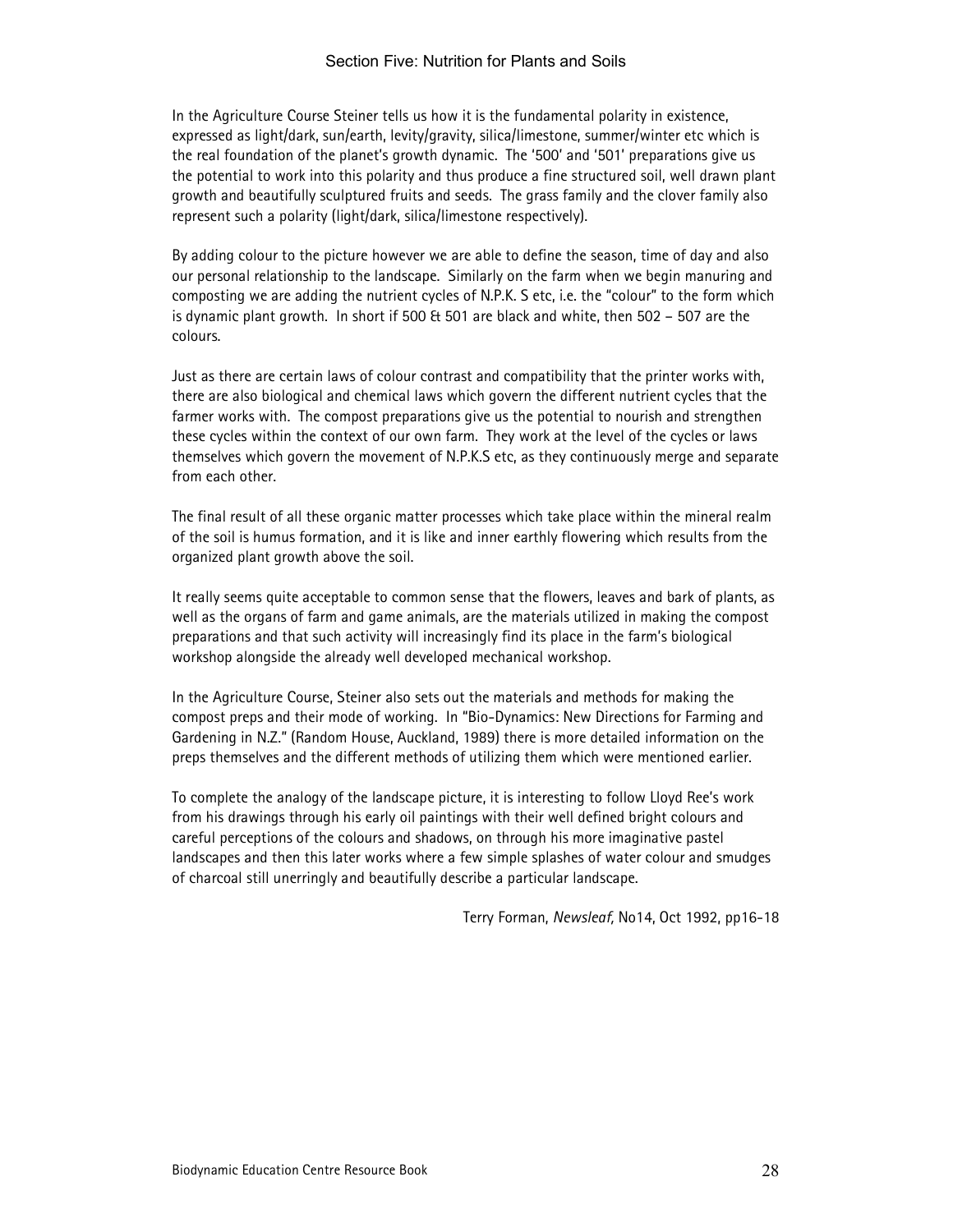## BD500 and the Cow Pat Pit

(also known as Manure Concentrate, Maria Thun's Barrel Compost and Birch Pit Concentrate)

By Terry Forman

The question of putting the "cowpat" preparation in with the BD500 preparation is characteristic of the very many questions we will have to face as we begin to bring our own intuition into cooperation with the broad brush principles and indications Rudolf Steiner gave back in 1924.

In the September Elementals, it was reported that an associate of Maria Thun (Wedig von Bonin) suggested that the cowpat preparation is connected with "decaying, composting process" and the "500 has to do with the incarnating plant" following on from the chaos of the germinating seed. Thus it is better not to apply them simultaneously.

This seems to contradict the advice and practice in New Zealand of mixing the cowpat preparation in with the 500 for the last 20 minutes or indeed mixing the compost preps directly with BD500. Similarly it's contrary to the making and recommended use of "prepared 500" (i.e. 500 having had compost preps inserted as compost) by Alex Podolinsky.

However this seeming contradiction need not, and certainly should not, leave us in a do nothing quandary. It is worthwhile remembering that the composting process is only half decay; the other half is formative.

Humus, the end result and principle goal of composting, does not occur in any plant or animal material, just as human tissue does not occur in what we eat. First comes the breakdown, decaying, digesting until chaos appears as an indeterminate midpoint. Then comes the formative, up-building, growing. The organs in our own bodies work in unison to order and organise the formative up-building and the excretive breaking-down processes. It is my feeling that the compost preparations (502 - 507) are working in a similar way.

Plant growth and organic matter processes are continuous and interwoven. I would think the 500 and cowpat preparations are complementary and could be mixed together in some way - at least until practice showed it would be better to do otherwise

However the possibility that putting too many things in together lessens their individual influence is quite valid - think of the water in which you wash your various coloured paintbrushes! The art is how you mix the colours and how you let them stand alone and that is quite individual and farming and gardening is after all, an art.

> Terry Forman, Biodynamic Farming and Gardening Association, Armidale NSW Elementals, Biodynamics Tasmania, Issue 19, 1991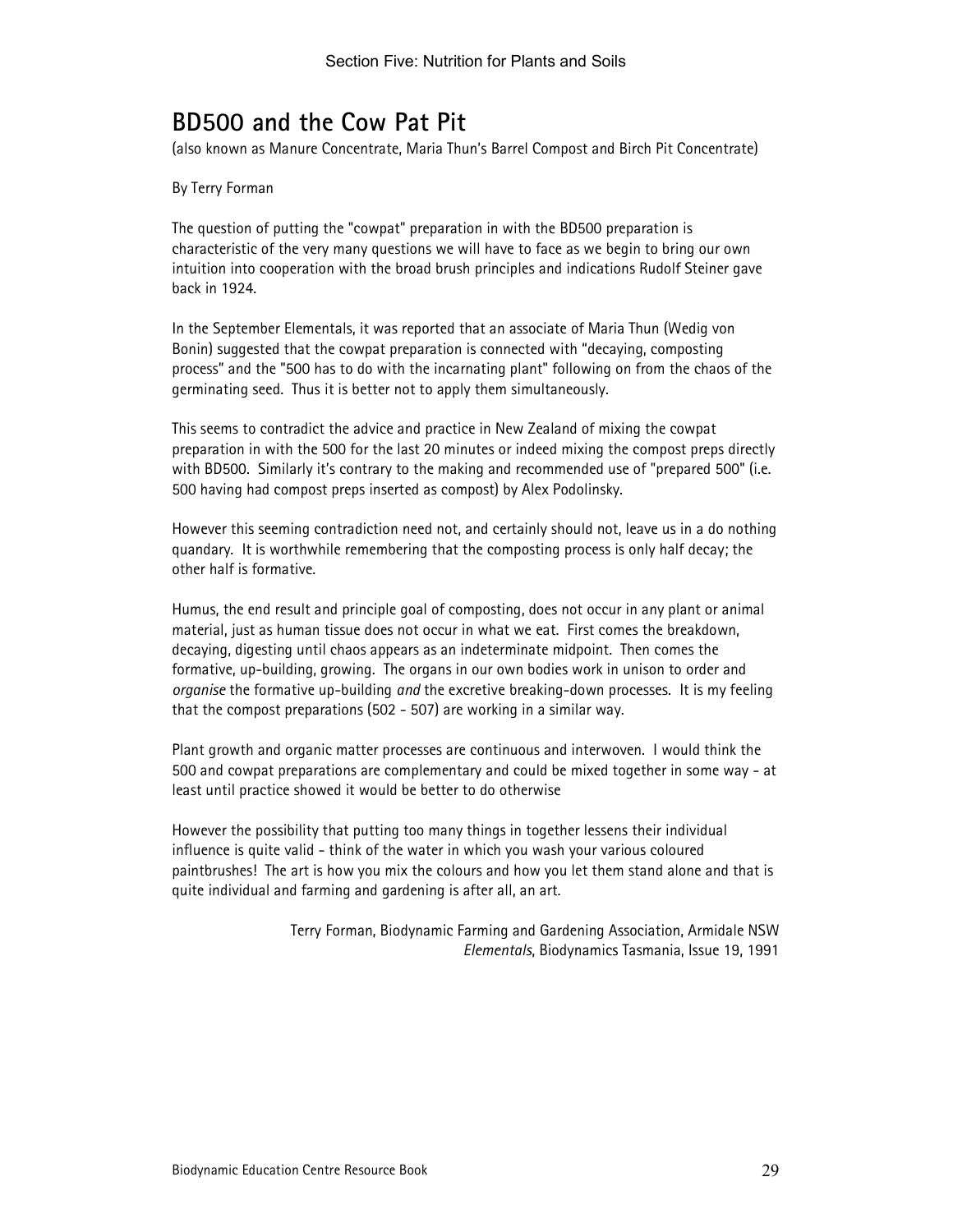# Micro-organisms in the Farming System

The introduction of micro-organisms to the farming system (often termed functional or effective, beneficial or plant growth promoting organisms) is being widely researched. In the USA and Europe compost and composted manures amongst other things are used to introduce and maintain soil organic matter and soil micro-organisms. Effective micro-organisms are cultured by fermenting rice-based organic material. Other "inoculums" like compost teas and fermented teas (herb, seaweed) can be used in a similar way. Biodynamic preparations are at times included in this list.

Fresh preparation 500 is highly biologically active, as shown by various researchers in both New Zealand (van Steensel, 1995) and overseas (Pfeiffer, 1949). Van Steensel compared the biological activity (by means of respiration) between earthworm casts, rhizosphere soil, preparation 500, biodynamic compost, earthworm casts, commercial compost, rhizosphere soil.

He found preparation 500 to have the highest activity, followed by biodynamic compost, earthworm casts, commercial compost, rhizosphere soil.

Nutrient cycling and energy flows in terrestrial ecosystems are tied to the turnover of organic matter in soil. Although small in mass (we are still talking about tons per acre), the microbial biomass is amongst the most labile pools of organic matter and thus serves as an important and dynamic reservoir of plant nutrients. The succession of the soil microbial population during ecosystems development and soil development shows that simple food wed is vulnerable to external stress and largely based on a limited number of mainly bacterial species that build up a food source (humus) in the soil. Once the humus has reached a certain site specific level, the soil microbial population stabilises into a long term energy-efficient, harmonious, (semi) closed system and supports a mature or climax ecosystem. The soil food web structure has changed from being a relatively simple, vulnerable and bacterial based into a complex, stable community structure, rich in diversity and with an increased fungi population.

Review of New Zealand and International Organic Land Management Research, 2002, pgs 31, 32.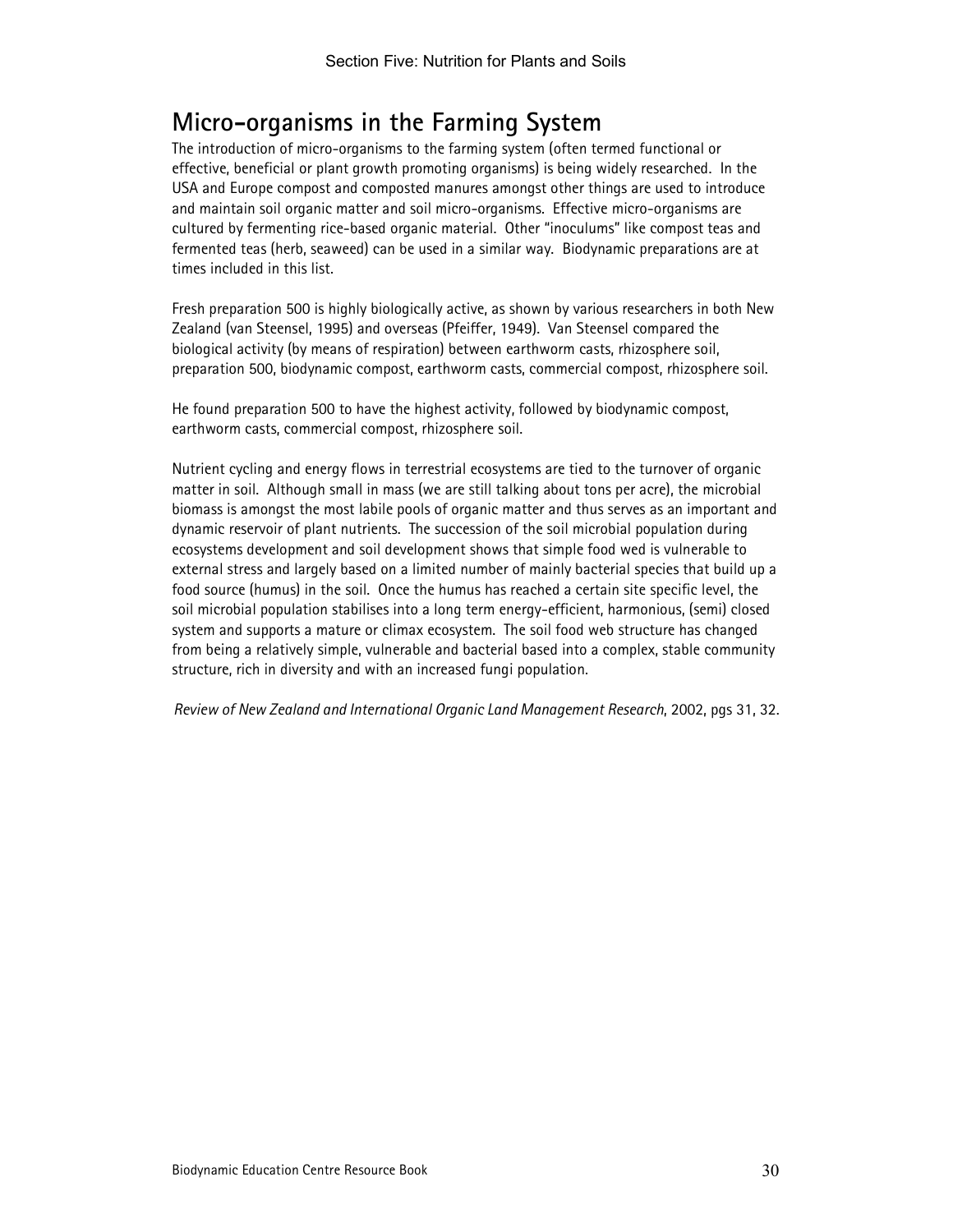# Tillage, Crop Rotation and the Application of Manure and Compost

## The Three Elementals of Husbandry

The three elementals of Husbandry – tillage, crop rotation and the application of manures and compost – are highly interactive. They are more likely to create favourable growing conditions if the given characteristics of the soil in a particular field are taken into account when developing it beyond its natural potential to make it into good arable soil.

The aim of tillage is biological enhancement, i.e. to improve the balance of decomposition and synthesis, or of humification and mineralization and enhance productivity. It serves to improve the physical texture of the soil, stimulate the whole range of biological and chemical processes and create the condition of good tilth. In the final instance it is the biological activity of a soil that determines soil structure and its permanence and resistance of unfavourable influences such as heavy precipitation, the weight of machinery, and so on.

Tillage stimulates microbial activity and therefore humus decomposition and also causes temporary loss of soil structure as the natural soil stratification is destroyed. At the same time the chaos created in a previously well ordered system offers potential for heat, light, air and the influences of the cosmos as a whole, to intervene and establish new conditions. The weather is an agent capable of enhancing tillage effects. This is particularly important for heavy soils. Frost causes soil water to expand and break down large aggregates. Alternate wetting and drying of the land creates a layer of fine friable soil in heavy, plastic soils with high clay content.

On the other hand, very heavy rain leaches nutrients and colloids from cultivated fields, causes soil with high silt content to puddle and leads to erosion, which is also caused by wind. This kind of damage can be prevented by working the soil at the right time and not too frequently, creating the right surface profile, sowing catch crops to provide quick ground cover after working the stubble and applying as adequate amounts of organic matter (manure, compost) to stabilize the soil structure.

Tillage, crop rotation and the application of manure and compost are thus closely interrelated. These three basic functions of the farm organism combine to maintain and improve soil fertility and increase and safeguard good yields.

#### The Essence of Fertility

Permanent natural soil fertility depends on four elements working in harmony:

- The soil and its natural flora and fauna.
- A plant world where many different species and varieties share in the rhythms of the seasons.
- Animals with different needs for husbandry and feeding and with specific excretions.
- And human beings who bring all this together in such a way that a self sustaining unique individual whole is brought to life and can continue to live. Tillage composting and crop rotation are key factors in achieving this goal.

Sattler, F. & Wistinghausen, E, Bio-Dynamic Farming Practice, Cambridge University Press, 1989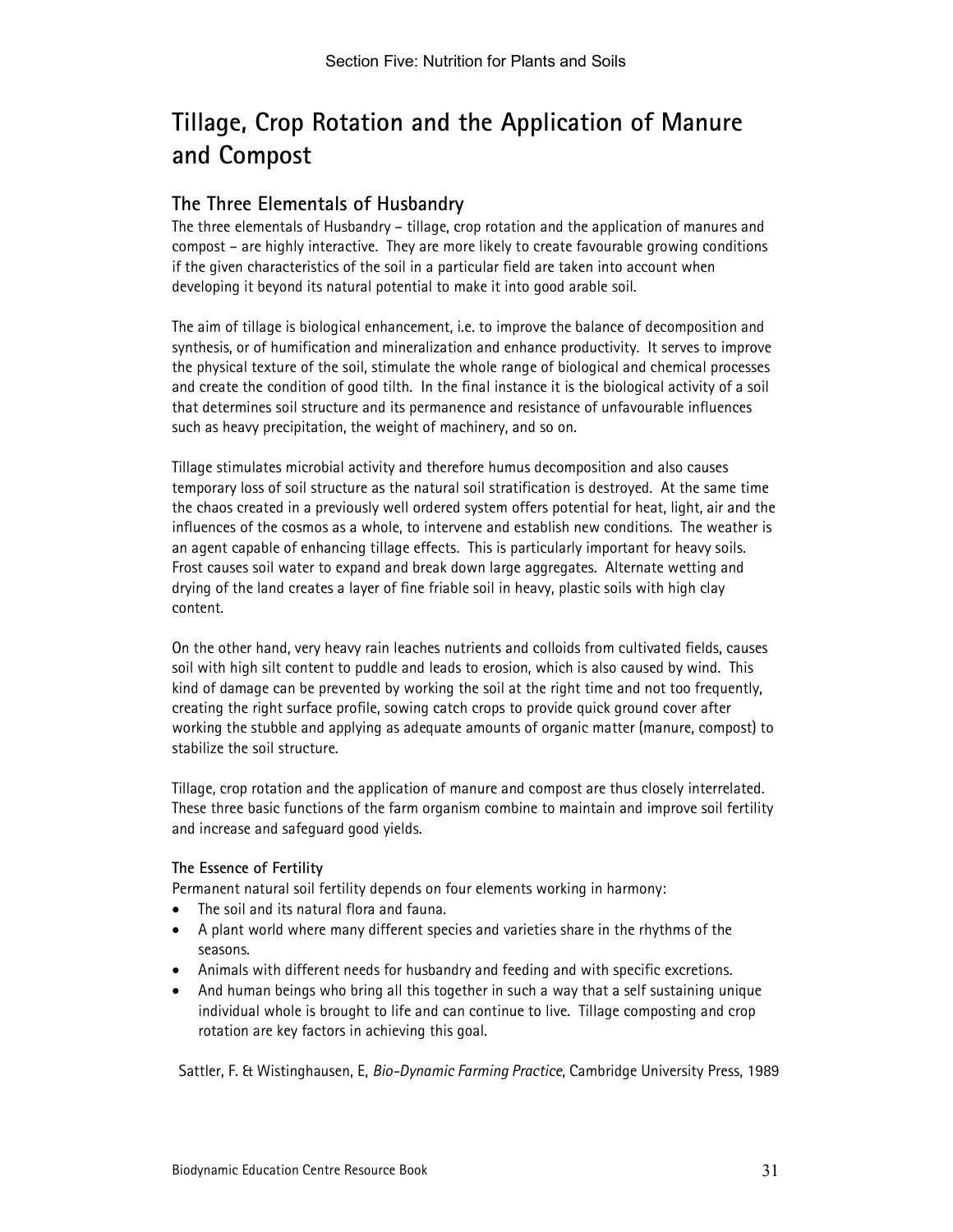# How to Improve and Maintain Soil Fertility



How to improve and maintain soil fertility

IFOAM Training Manual for Organic Agriculture in the Tropics, 2003, Complied by FiBL, ISBN 3-934055-25-7

## Compost

Compost or Bio-Dynamic Compost by Hugh J. Courtney

The Autumn/Winter season is a primary compost making period for many bio-dynamic practitioners. Initially, my intention was to devote the article to the how of biodynamic composting, emphasising the less widely known "tricks of the trade". While I certainly hope to cover that aspect in the future, it has become increasingly evident that the more important topic to be addressed is the why of bio-dynamic composting.

This reorientation is prompted by the fact that so many people, including many professed biodynamic gardeners and farmers, do not seem to realize that a significant difference exists between biodynamic compost and ordinary compost. In questioning people as to whether or not their pile has had the biodynamic compost preparations in it, it was a this is probably that our extensive forms of agriculture – large areas, no, but it turned out all right anyway". From the non-biodynamic composter, my question was often answered by another question, "No, but what would B preps do that I am not getting out of my compost now?"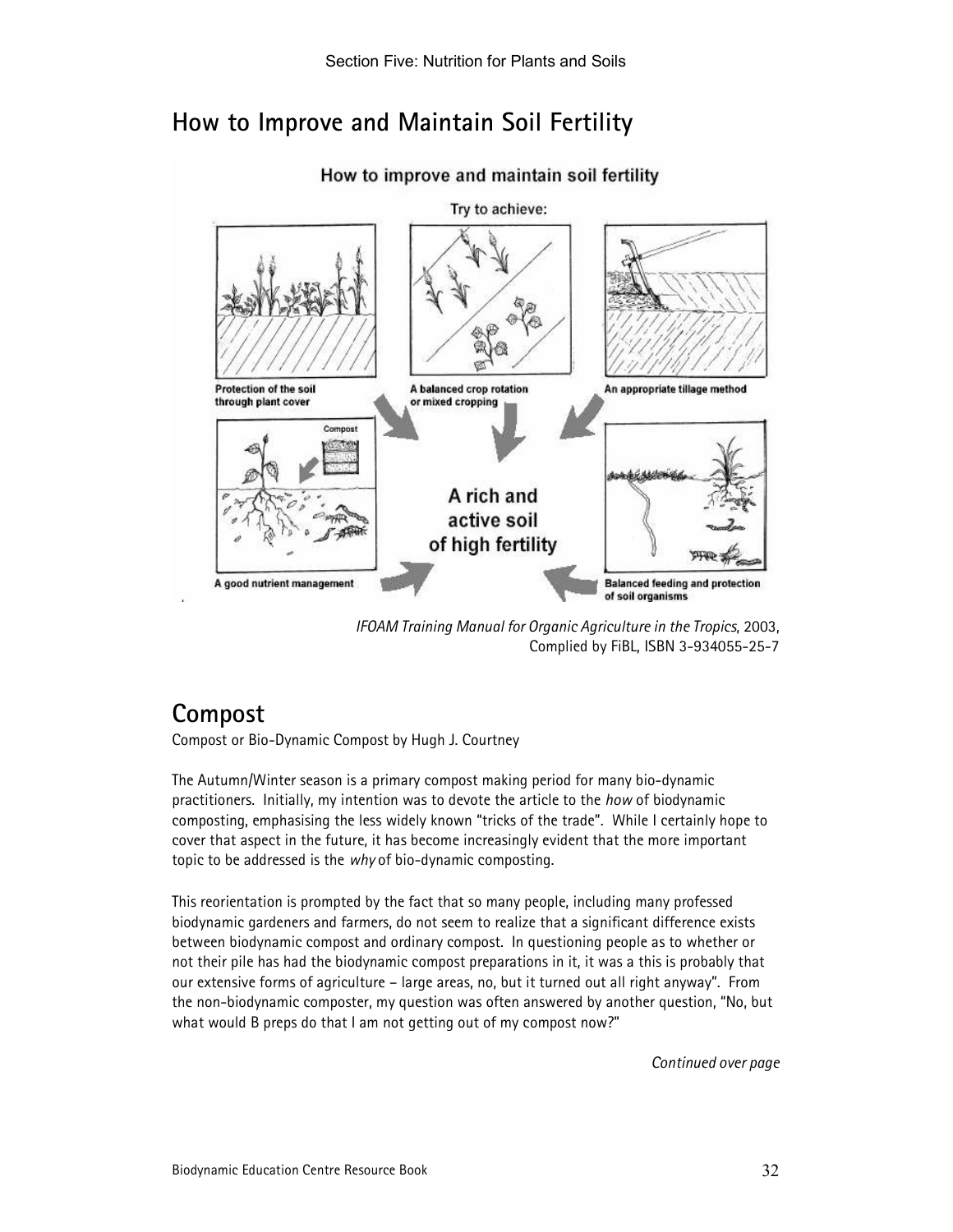To address these concerns and, more importantly, the attitudes which lie behind them, I would like to look first at composting as it is currently practiced. To begin with, the composter is encouraged to obtain a diversity of materials, with particular emphasis on ensuring a carbon to nitrogen ratio (C:N) of between 25:1 and 15:1. Often, small size particles of material are encouraged, even to the point of recommending that if you are serious about composting, a shredder is needed. Frequent monitoring of the temperature of the pile is also regarded as necessary, with special thermometers suggested to do this job. Beyond this, one is told to turn the pile often to keep plenty of air in it so that it will "break down" rapidly. The advice is often received from many quarters that "no inoculants or compost additives" are really necessary, as you can accomplish this for yourself simply by adding a little soil to the pile, or better yet, some compost from a previous pile. Such soil or old compost is deemed to contain "all the necessary bacteria" to break down the material in a compost pile. For large scale composting, the C:N concept is supplemented by a thorough chemical and/or bacterial analysis of various waste products (which are often waste disposal problems as well). This analysis permits the blending of the products in such a way that the best possible climate is created to encourage the proliferation of break-down bacteria and other organisms. With one or two exceptions, virtually nothing in the preceding summary of composting practices can really be objected to from a biodynamic point of view, rather than to recognize that all of the procedures indicated are intended to encourage "break-down". On the other hand biodynamic composting also includes a "building-up" process.

Let us now examine the attitude that a scrupulously honest look at the ordinary composting practices outlined above reveals. Many of the steps outlined above are simply manipulating material substance to achieve a mechanistic "break-down". The frequent turning recommended merely oxidizes the material, often into volatile gaseous compounds which waft off into the atmosphere. The composting process turns complicated, once-living organic compounds into simpler, chemical components that are no longer in a state or condition to emit offensive odours or appear visually objectionable. At the same time we will obtain a material that can bring certain fertilising components to the soil. In other words, our attitude with this approach is still somewhat orientated towards the chemical makeup of the compost by virtue of its nitrogen and other constituents. We are thinking in the same "NPK" terms that we find in mainstream chemical farming even though we can feel a bit better about it by claiming an organic label for our efforts.

If we adopt a Biodynamic perspective in our thinking, the one major change in our composting practices would be the use of the biodynamic preparations themselves. What is it that these preparations accomplish above and beyond the ordinary compost making process? Here we need to look at Rudolf Steiner's Agriculture course, most especially Lecture Five where he described the six biodynamic compost preparations to be used. In the process of manuring (in 1924 this word was virtually synonymous with the word "fertilizing" in today's language), Steiner stated: "- the etheric vitality must be retained within the realm of the living, - it should never leave the realm of growth". He further pointed out that in modern times, people have "lost all insight into how life that is common to plants and to the soil, also extends into the excretory products of life as we find them in manure." The task of spiritual science includes acknowledging the validity of scientific achievements. On the other hand it also includes active opposition to present day materialistic concepts when these concepts rest on totally false premises. As part of his acknowledgement of such achievements, Steiner referred to the "great deal" (that) has already been accomplished" in so far as the manner in which "manure, liquid manure, or compost should be prepared for use as a fertiliser." It should be noted that manure (compost) and compost are viewed as distinctly different in meaning.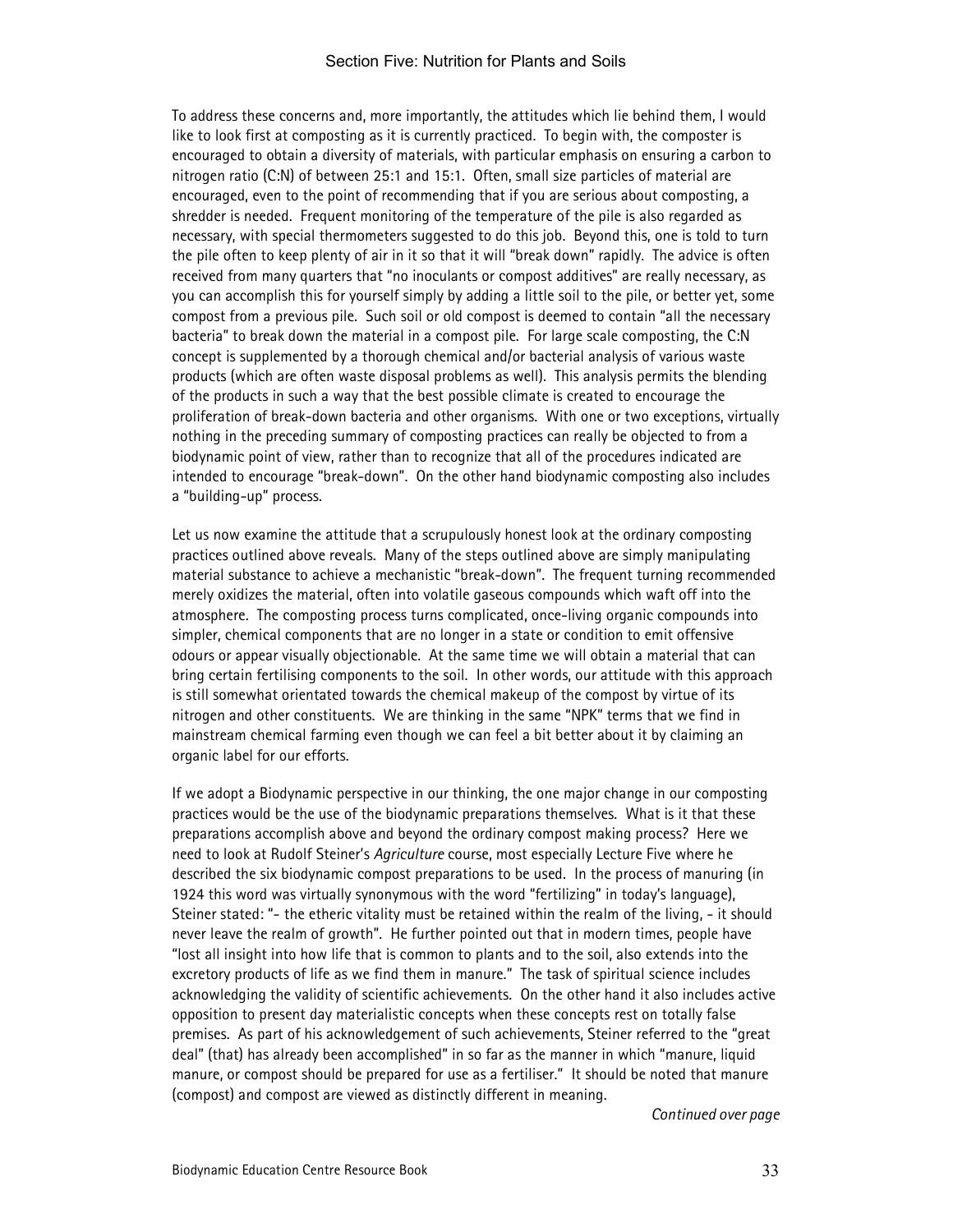In 1924, and for some time afterwards, the word compost included vegetable matter, but not animal manures. It could, however, include dead animals. In 1990, we no longer define compost and manure so exactly, and the word compost is used loosely to cover both pure animal manures and pure vegetable composts, as well as all mixtures in between.

One of the quite specific false premises that Steiner himself focuses upon, is the idea that one can improve manure or compost by inoculating it with bacteria. The presence of this or that bacteria is merely a symptom of conditions within the pile at a particular stage of its "biography". Adding a particular bacteria to a pile in the beginning can be wasted effort, unless you have somehow managed to create the exact conditions within the pile for the bacteria concerned. This is highly unlikely because the bacteria associated with the "breakdown" being sought generally don't show up until after the normal stage of heating up that pile goes through when first built. Unfortunately, most of the consuming public can be approached more readily by referring to bacteria, than by mentioning biodynamic preparations and the forces they carry. Interestingly enough, Steiner actually suggests that we would be better off taking measures to combat the bacteria in our compost rather than using them to inoculate a pile.

A second false premise mentioned by Steiner deals with the practice of "treating the manure with all kinds or inorganic compounds and chemical elements". This practice rests upon a false premise, since such a treatment has no "Lasting positive effect" because it only affects the watery component of the soil. What biodynamics provides is a means to "properly vitalise" the soil or Earth element itself. The effect, or result, of present day "ordinary" composting is to reduce the various components to a mineralised state and, with luck, a certain humus fraction. This is why "ordinary" compost has so little carry over effect and why one has to constantly resupply the soil with large doses of such compost. If that compost contains a large percentage of animal manure and if insufficient time is allowed for rotting, or break-down, the grower can expect an increase in pest problems. This is a major reason why it can no longer in good conscience be advised to spread raw manure on the land without first composting it thoroughly, (preferably by treating it with the biodynamic preparations in some form). An additional reason to avoid spreading raw manure is the often serious leaching of nitrates and other toxic compounds into the ground water. Well made biodynamic compost, using good quality biodynamic preparations, results in little or no leaching, and over a period of time, a substantial reduction in pest problems.

More importantly, the real purpose of the biodynamic preparations is summarized in the following words from Steiner:

"In order to grow sound and substantial plants, however, this (enlivening the water part of the soil) is not enough, because no further vitalisation proceeds from the water that seeps through the soil. We have to enliven the soil directly, and this cannot be done with mineral fertilisers, but only by means of organic material that has been conditioned to organise and enliven the solid earth itself. To indicate how this stimulus can be imparted to manure or liquid manure, or any other sort of organic matter, is the task of spiritual science with respect to agriculture."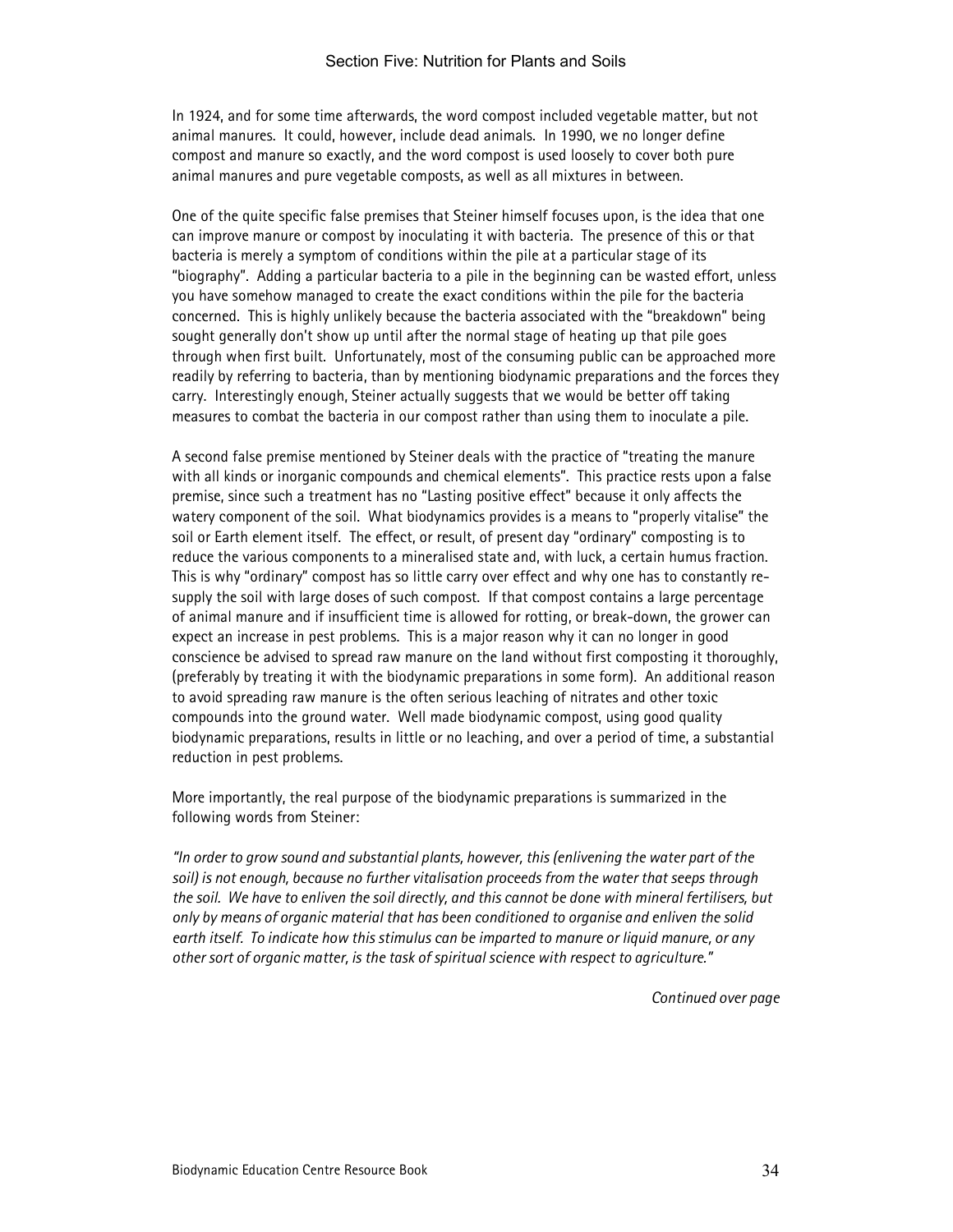#### Section Five: Nutrition for Plants and Soils

'Ordinary' compost works mostly through the watery element, and lacks the enlivening ability imparted to the soil by biodynamic compost. The remainder of Lecture Five contains the description of how to make these compost preparations which are the means to condition all organic material so that it (i.e. biodynamic compost) can "organise and enliven the solid earth itself." The preparations are the stimulants used to accomplish this enlivening process and 'ordinary' compost without the preparations lacks this enlivening ability. The biodynamic preparations give our compost the capability "of infusing the manure with living forces, which are more important to the plants than the material forces, the mere substance." 'Ordinary' compost only possesses substance, not the enlivened forces. That is why one must use the biodynamic compost preparations in making compost.

When looking at how one makes biodynamic compost, two key points should be foremost:

- 1. The preparations should go into the pile as early in the composting process as possible.
- 2. A biodynamic compost pile does not need to be turned unless it was not made properly in the first place.

Maria Thun in her book Work on the Land and the Constellations, pages 28 and 29 adds the following:

"We made compost heaps of comparable sizes, some without adding the compost preparations, others with them. It became evident even after a few days that there were marked differences. The prepared heaps warmed up during the week up to 26-30 degrees Centigrade depending on the kind of manure and after about ten days they showed a good amount of bacterial activity on the surface. They did not collapse but retained their shape. The heaps which had not been prepared heated up to 60-70 degrees Centigrade according to the type of manure. They omitted quite a lot of steam and one could tell by the smell that some volatile substances were escaping and that the heaps were sinking quite visibly. The remaining material was analysed and two months later new samples were taken for tests. It became clear that the prepared heaps were permeated right through with fungi showing that favourable processes of decomposition were underway, whereas the unprepared heaps showed a dry mould. We know that it takes many months for this to rot properly when it is worked into the soil. The tests demonstrated that the prepared heaps had a much better balance of materials. Two months later, further samples were taken. In the meantime the prepared heaps were permeated through with red compost worms. Only at the end of one year, did the unprepared heaps achieve a similar condition. The high temperatures at the beginning delayed the process of decomposition quite markedly and encouraged loss of substances."

References to Steiner Agriculture lectures refer to pp89-91

Newleaf, No.31, Autumn, 1997, pp 48-51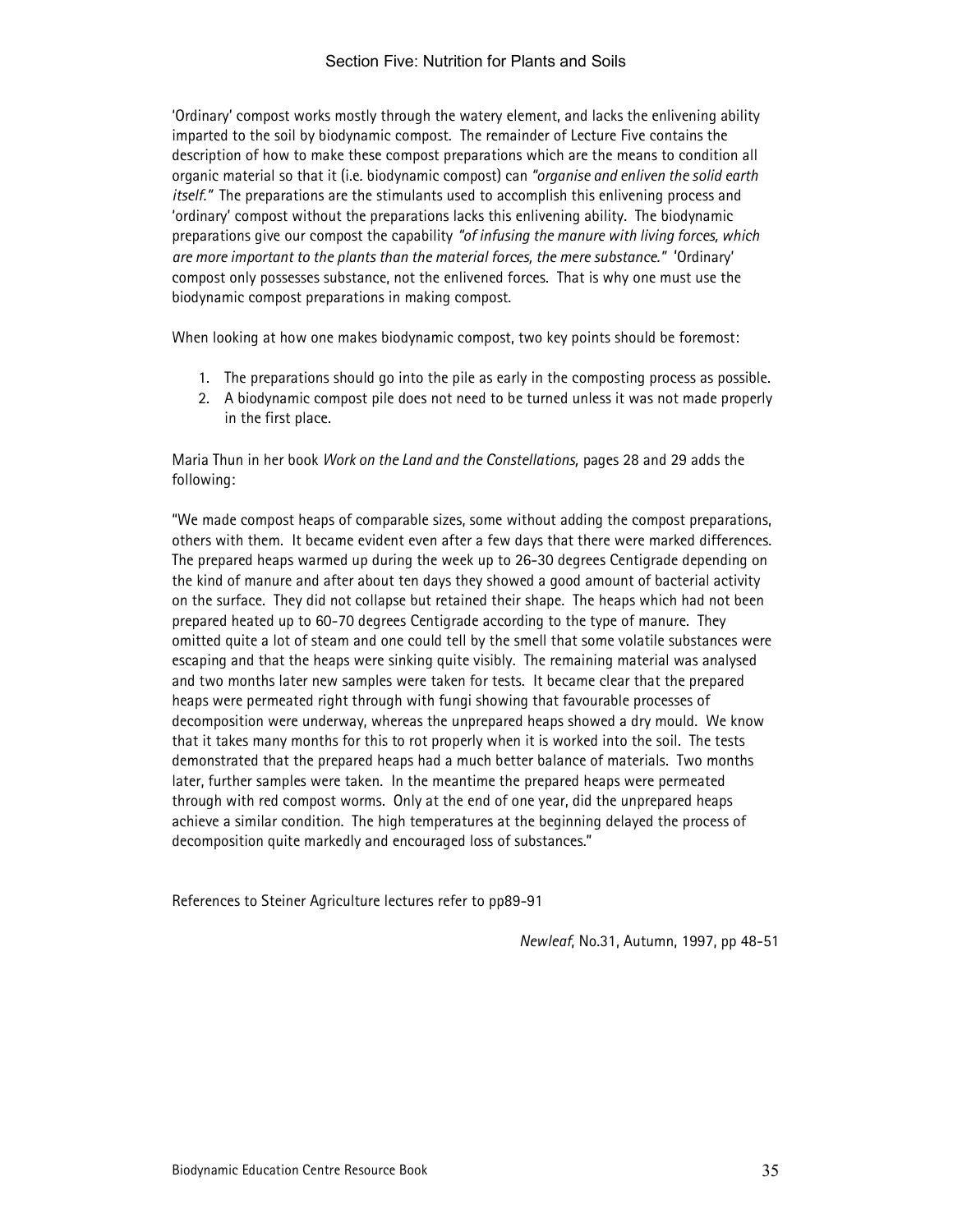## Life of the Compost Heap

When the gardener or farmer prepares a compost heap, he creates the general external conditions for the organic substances in which the elements earth, water, air and warmth can enter into a particular relationship to each other, so that an individual organism can be formed. The result is an entity which, although relatively autonomous, yet enter into various relationships to its surroundings. It can develop a life of its own. In farming and gardening, the fermentation process establishes the connection between the soil and the waste products of plants and animals. The manure or compost heap can be seen as a newly created organ within the farm If this organ is to function properly, certain outer and inner conditions must be met. A sample which the farmer takes from the heap, looks at, rubs between his fingers, smells, and perhaps even tastes, will tell him whether these conditions are being met. But not everything can be discerned from the outer features. One needs a far more detailed over-all picture. To this end, one can "extend" sense-perception by analytical methods, but small organisms in the compost may also serve as an indication. The compost heap offers only a very general outer structure. Its morphology shows us to what extent the earthly element has been lifted into the air. Perhaps we can still see something of the origin of the components, but its actual inner structure is hidden from view. We can imagine the interior of the compost heap quite well by observing the animal life it contains. The forms and behaviour of these animals bear relation to certain qualities of their environment. The presence of certain species of small animals indicates the presence of these qualities.

We shall here attempt to develop a general, versatile picture of the fermentation processes, which the farmer can use as a reference in training his observation. In accord with his own aims and experiences, he can, with the help of this general picture, direct the processes in one direction or another. For this reason we have consciously avoided giving "recipes".

The following examples are taken from experiments carried out over a ten year period, prompted by the questions:

1. What can we tell from the appearance and disappearance of different species of springtails (Collembola successions) during the course of fermentation? 2. How can we recognise the effects of the bio-dynamic compost preparations?

#### General picture of the development of a compost heap

If one considers the whole process with regard to the interaction of the elements, one finds, in the case of freshly heaped manure compost, a succession of four qualitatively distinct phases. Each phase is marked by the appearance of a new activity. The activities of previous stages are incorporated into the new ones, while surrendering their dominant functions. In the first phase, the heap warms up. A kind of primal condition arises, in which micro-organisms begin to proliferate in the break-down of organic substances. The second phase, in which the quantities of micro-organisms and fungi increase, is characterised by an increased interchange with the air, in oxygen respiration and in the escape of carbon dioxide and ammonia gas In this phase of proliferating life, the substances enter into new relationships with each other in the interchange with air. In addition, the C-N-ratio is reduced and the water evaporates. The third phase is one of reconstitution. In this phase the transformation of substances takes pace in the fluid medium, more cut off from the surroundings.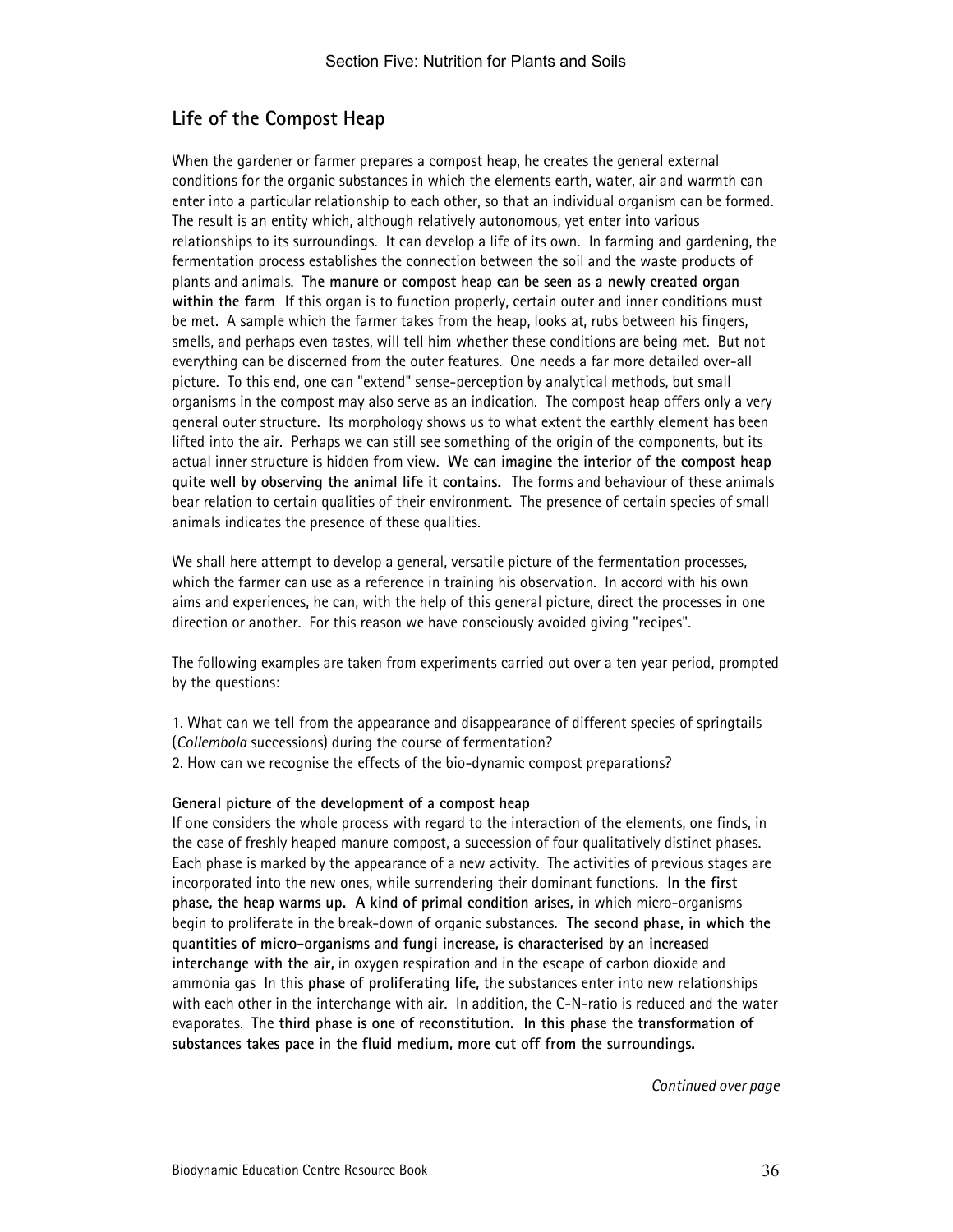It is a transitional phase from pure proliferation to an inner structuring of the solid element, the more highly organised animals take part most strongly in this phase, which can be characterised best by describing the way these animals appear. Species which are but little differentiated begin to proliferate. One species succeeds another by appearing, reproducing, and sooner or later, by disappearing. We have to do with a metamorphosis in time. The character of this phase is akin to the water element. In it the temporal context or the context of change is particularly active.

In the fourth and last phase a stabilising and structuring in the solid element is attained. This phase is the expression of an individualisation process. Activity which creates continuity reaches into the solid element. The life context is established.

The phases proceed very quickly at first and then increasingly slowly. On the whole, a picture emerges of an evolutionary process with the following stages: Saturn, Sun, Moon, and Earth, as described by Rudolf Steiner in An Outline of Occult Science. These descriptions, into which we cannot enter further here, portray a kind of archetype which can throw light on the specific processes of fermentation. Thus also the phases do not bear relation only to the elements. We can find connections in their chemical processes to:

- the warmth ether in the initial impulse and in the as yet uniform, indeterminate warmth structure,
- the light ether in the adjustment to the present spatial circumstances in the surroundings,
- the actual activities of the chemical ether in the progressive transformation of the heap, as it becomes more and more independent of its surroundings, and finally to
- the activity of the life ether in the structuring and individualisation of solid substances.

### The effect of the Bio-dynamic compost preparations

Although the effect of the compost preparations is described in the agriculture course with reference to the soil and the plants, and not to the compost, we have nonetheless attempted to arrive at a picture of the development of compost with and without the preparation additives.

In the first phase the brief initial warming up of the heap was less intense, and afterwards the variations in temperature were generally more balanced. The temperatures from "within" and from "without" were closer together.

In the second phase the carbon dioxide and ammonia activities were different. On the whole, the meaning of these processes is the most difficult to understand.

In the third and fourth phases the *Collembola* populations were occasionally more numerous, and the species were often more constant. The formation of organically fixed nitrogen was more balanced and stable as a process. Also the C/N-ratio underwent less variation. In the end there was on the average 7% less loss of substance.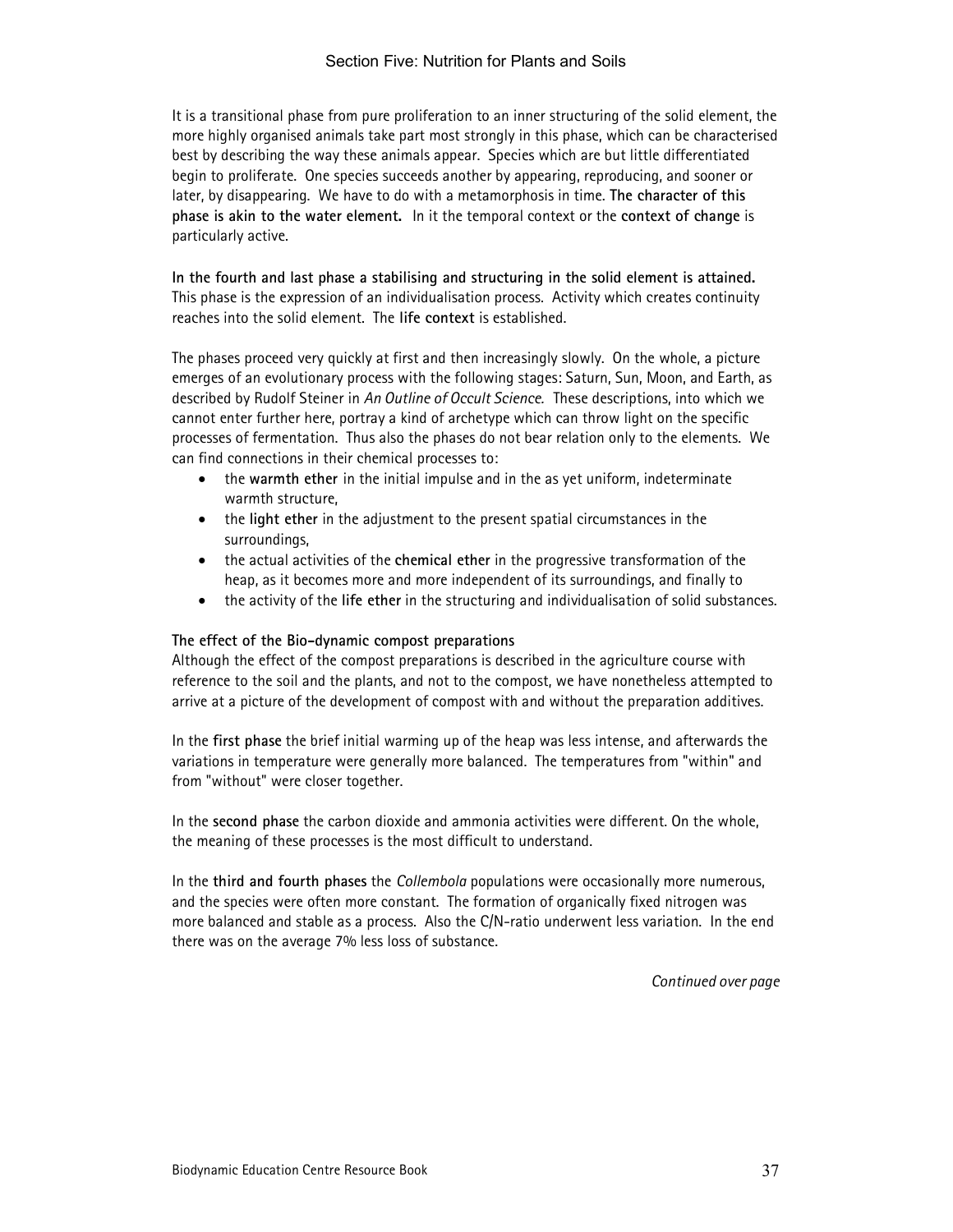Understanding the activities of the ethers in working with compost heaps When the farmer prepares a compost heap, he can actually only deal with the solid and fluid elements. He incorporates air and warmth by combining the first two elements in such a way that greater or lesser numbers of fine air cavities are formed, and by giving the heap a size and density which allow the right warmth conditions to develop.

In the way the heap is prepared, the direction is given at the outset which will determine the whole subsequent development. The interrelationship of the elements and their activities is manifold. The fermentation must be adjusted to the influence of the periphery. The relationships at work in the periphery can also be described as etheric activities.

In working towards the right warming of the heap, which initiates the whole process of transformation, we are giving our attention to the activity of the warmth ether.

In choosing a location which provides the right conditions of sun or shade, which has adequate wind protection etc., we are giving our attention to the activity of the light ether. We are actually concerned here with the spatial situation, as far as we can understand it in the present moment.

The chemical or sound ether is active in the rhythms of the surroundings, in the course of the day and the year. In laying the heap we must take into account of the seasons, with their weather variations, as well as of the course of the day with its dew formation, light rhythms, temperature variations, wind, etc.

The life ether gives the life-context. Its activity gives a properly laid heap the possibility of developing a kind of life of its own.

We can therefore see three aspects:

- The physical conditions for the inner structuring of the heap are given through the activities of the elements
- In their interaction life appears in its etheric qualities
- They make it possible, through the variety of single, visible, natural beings, for something to become active which lives between them and to which they are subordinated.

This, therefore, is the ABC for our judgement of plant growth. We must always be able to say what in the plant is cosmic, and what is terrestrial or earthly. How can we adapt the soil of the earth, by its special consistency, as it were to densify the cosmic, and thereby hold it back more in the root and leaf? Or again, how can we thin it out so that it is drawn upward in a dilute condition, right up into the flowers, giving them colour- or into the fruit-forming process, permeating the fruit with a fine and delicate taste? For if you have apricots or plums with a fine taste-this taste, just like the colour of the flowers, is the cosmic quality which has been carried upward, right into the fruit.(Koberwitz, June 10 1924)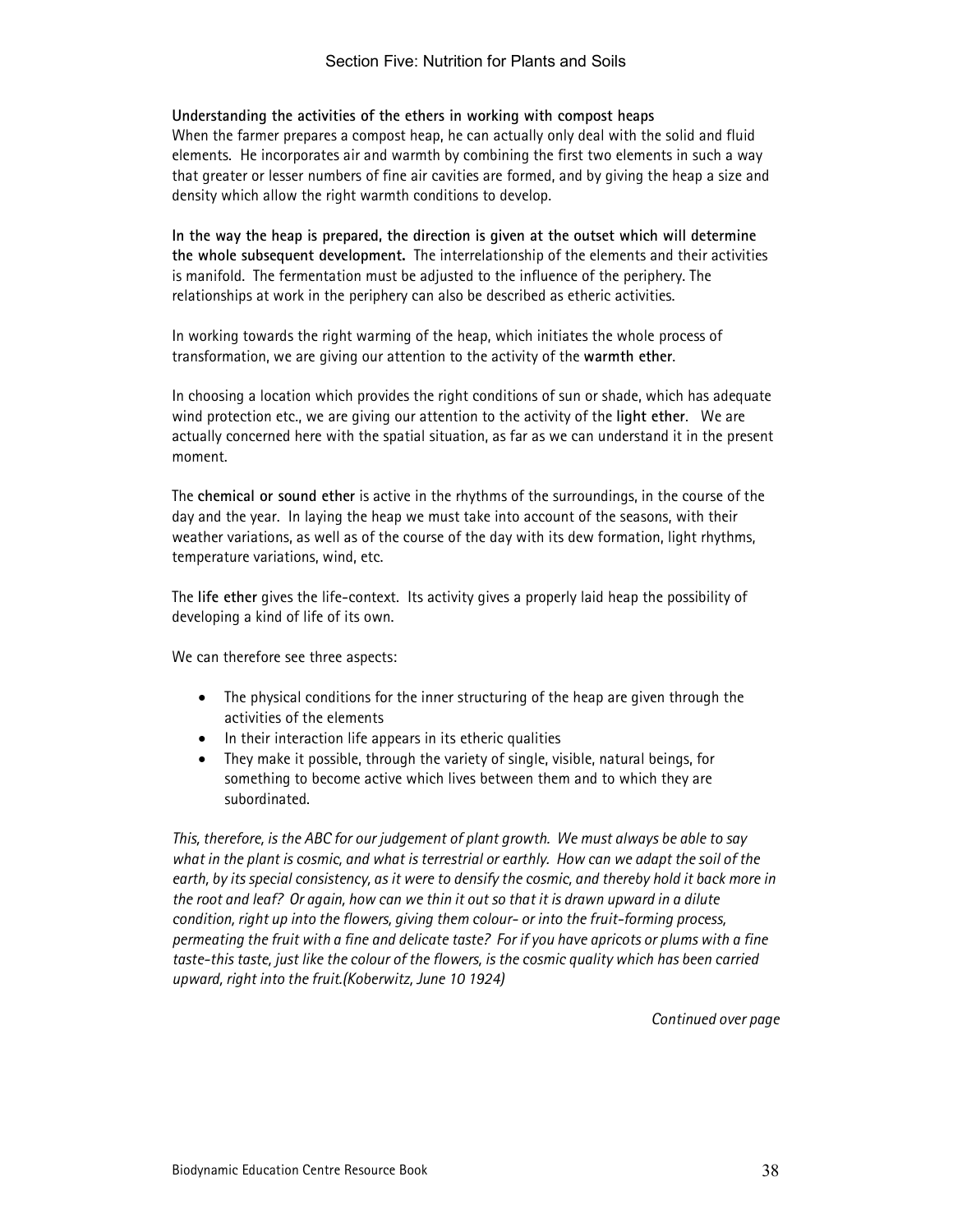The gardener or farmer learns more and more how to guide the life process of the compost heap. He also knows whether he has to turn the heap, in order to give a new direction to its development, or whether for the fertilisation of a particular soil he should interrupt the process at one stage or another. If he does this at the initial phase of development, the fermentation must be able to proceed in a modified form in the soil. The plant root then encounters the first proliferation processes in the heap. If, however, the fermentation is allowed to reach an advanced stage, the life of the soil and the inner formative forces at work there can become more stable, the organ "soil" becomes more durable.

#### Grass compost

In bio-dynamic agriculture the production of high quality fertiliser occupies a central place. The original material and its fermentation process is of fundamental importance in this. Owners of small gardens are not always in a position to acquire the necessary cow manure. They are compelled to purchase other materials. It is often possible, for instance, to acquire cut grass from parkland or orchard meadows. Similarly, the experimental garden at the Goetheanum has at its disposal large amounts of grass from the Goetheanum grounds; various questions arise. At what stage of development should the grass be mowed for composting? How do the marketed compost additives affect the quality of the grass compost?

What happens when compost is prepared from young, growing grass or from old grass in the summer stage of its growth? What effect do these composts have on cultivated plants? How are these processes modified by a mixed additive of lime, horn and bonemeal?

To answer these questions we must make the qualities of different fertilisers visible within an over-all context. Our starting point must be the character of the grass at different stages of growth. The whole process must be followed from the preparation of the compost to its application. Finally, the character of the fertilised plants must be studied.

Compost can be examined in a great variety of ways, e.g. through analysis, counts of microorganisms, or the cultivation of plants. Nowadays many people are interested only in knowing how composts can increase the harvest. They give heed only to the findings of quantitative analysis. In his agriculture course, Rudolf Steiner throws new light on this problem. He describes in a special way the relationship between cosmic and earthly forces with regard to humus formation, plant development and plant structure.

The young grass on a meadow makes a fresh and vital impression. The plants still have before them quite varied possibilities of development. And if we follow the fermentation process of this young grass, we find this specific character in a slightly different form in the vigorous decomposition and humus-forming process. In plants fertilised with compost from young grass we find the same vitality, which then becomes transformed towards the flowering process where it appears outwardly in a richer abundance of flowers. At the same time the plants begin to wilt.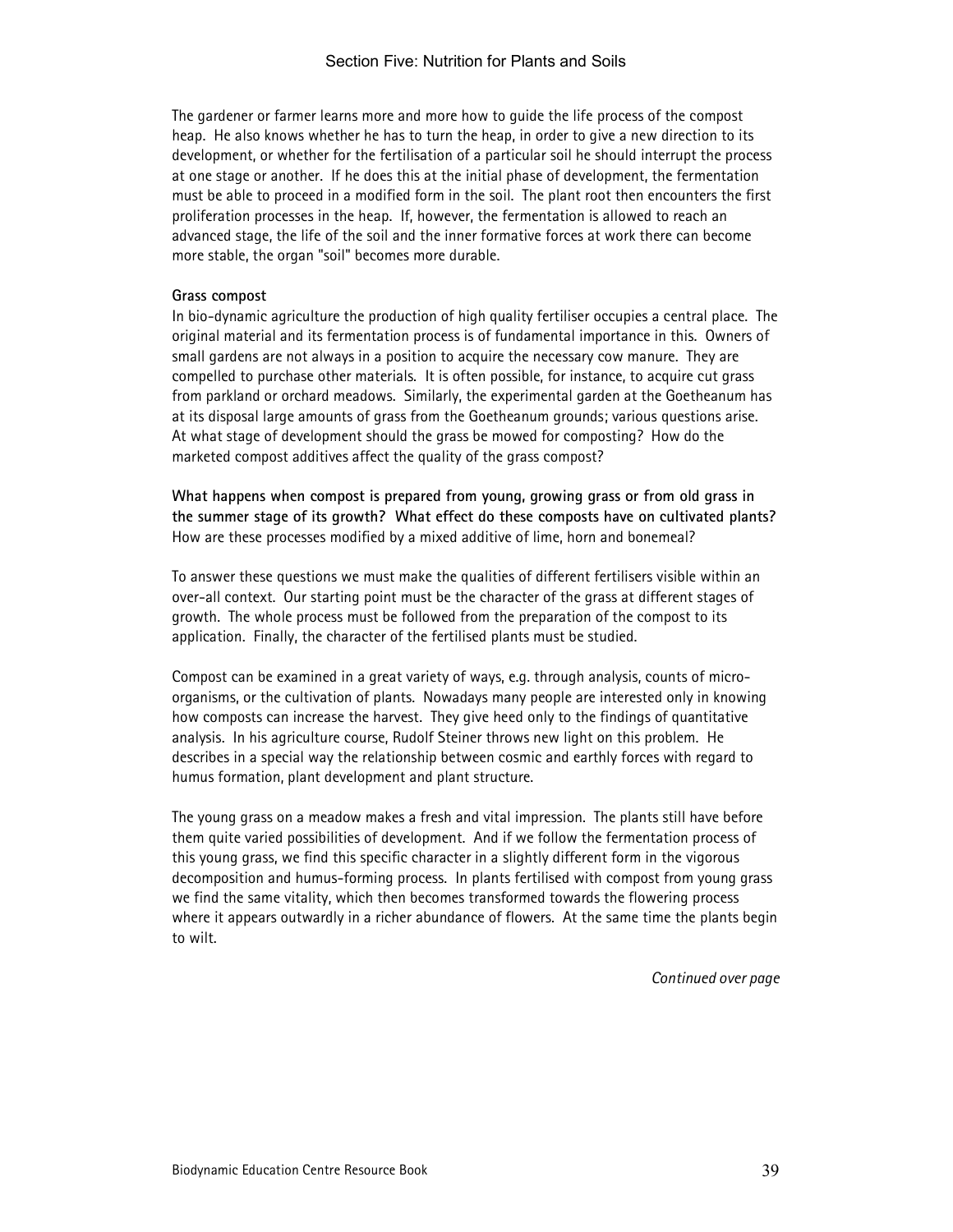Old grass on a meadow makes a dull impression, as of wilting and dying. The vegetation seems stiffened and its possibilities of development exhausted. This old grass decomposes slowly in a compost heap, and the whole fermentation process has a languid, hardening character in comparison to that of young grass. Plants fertilised with such compost appear old even at the beginning of their growth. They are never properly "young", for soon after germination they begin to show signs of ageing, like wilting leaves and slow growth. They only embody to a limited extent the structural possibilities of their species; their flowers and fruits are sparse. In this whole development, from old grass to plants composted with it, a more mineralising and dying element comes to expression; whereas in the development from young grass to the plants composted with it a more vitalising and harmonising element can be discerned.

Composts affect each plant species differently. For this reason the nature of the species must always be taken into consideration when fertilising.

In studying the character of different experimental plants, the following criteria were found most helpful. If we wish to examine the quality of compost we can either choose a plant which (like the radish) has a strongly vegetative character, and, depending on how strongly the compost stimulates the vegetative growth, develops more or less activity of its own, so that the characteristic form of the species is attained. Or else we can choose a plant (like the coriander) which is strongly connected to the cosmic forces and therefore reacts sensitively to overfertilisation, which inhibits its development; wherever the cosmic formative principles are at work in the life processes of the compost, however, it attains to its full expression.

By "Goetheanism" I do not understand what Goethe thought up to (his death in) 1832, but something which, in Goethe's sense, can perhaps enter the thinking of the next millennium . This is what can develop out of Goethe's view of the world, is thought and his experience. (Berlin, August 6, 1918)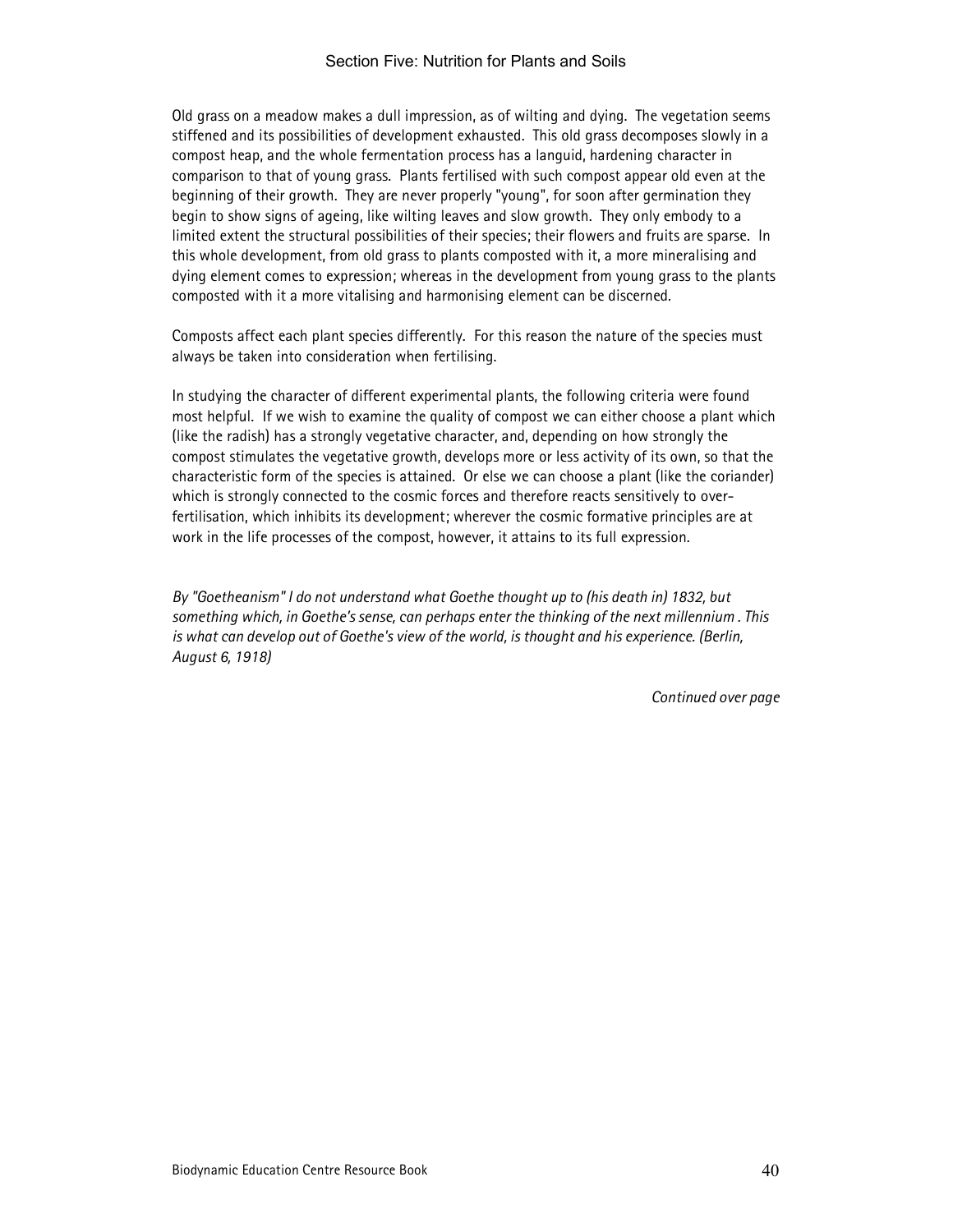# Summary of the Course of Fermentation in Composted Manure

Two deviating courses of development, resulting from differing consistencies of the heap (looser and airier – compactor and damper) are here contrasted to that of a middle consistency.

| 1st Phase  | 2nd Phase            | 3rd Phase              | 4th Phase of<br>Transition into the soil                                  |                       |  |
|------------|----------------------|------------------------|---------------------------------------------------------------------------|-----------------------|--|
| (Saturn)   | (Sun)                | (Moon)                 | Composting (Earth)                                                        | as utilisation as     |  |
|            |                      |                        |                                                                           | fertiliser            |  |
| Heat       | Air activity         | Fluid transformation   | Inner structuring                                                         |                       |  |
| generation |                      |                        |                                                                           |                       |  |
|            |                      |                        |                                                                           |                       |  |
|            | Looser and airier    |                        |                                                                           |                       |  |
|            |                      |                        | corresponds spatially to the tendencies of the<br>upper layer of the heap |                       |  |
| Greater    | Less carbon dioxide  | Very rapid             | The further differentiation                                               | Despite reduced C:N   |  |
| generation | and ammonia activity | proliferation of small | never gets full under way.                                                | ratio this is not the |  |
| of heat    | measurable in the    | animal organisms. A    | The small animals                                                         | best course of        |  |
|            | samples. Very few    | few species reproduce  | predominate in an                                                         | fermentation. The     |  |
|            | mushrooms, but       | especially strongly    | unbalanced way; there are                                                 | compost remains       |  |
|            | strong fungal growth | and so remain          | no earthworms. The                                                        | most stuck in phase   |  |
|            | in the form of       | dormant.               | substances are more                                                       | 3 and from there      |  |
|            | "mould", often       |                        | strongly mineralised                                                      | there develops a      |  |
|            | designated and       |                        | (Nitrate formation!) and                                                  | stronger "dying"      |  |
|            | combustion.          |                        | the organic constituents                                                  | tendency.             |  |
|            |                      |                        | become a kind of torf-like,                                               |                       |  |
|            |                      |                        | brownish raw humus.                                                       |                       |  |
|            |                      |                        | Reduced C:N ratio and                                                     |                       |  |
|            |                      |                        | greatest loss of substance.                                               |                       |  |
|            | "middle consistency" |                        |                                                                           |                       |  |
|            |                      |                        | corresponds spatially to the tendencies of the                            |                       |  |
|            |                      |                        | middle of the heap.                                                       |                       |  |
|            |                      |                        |                                                                           |                       |  |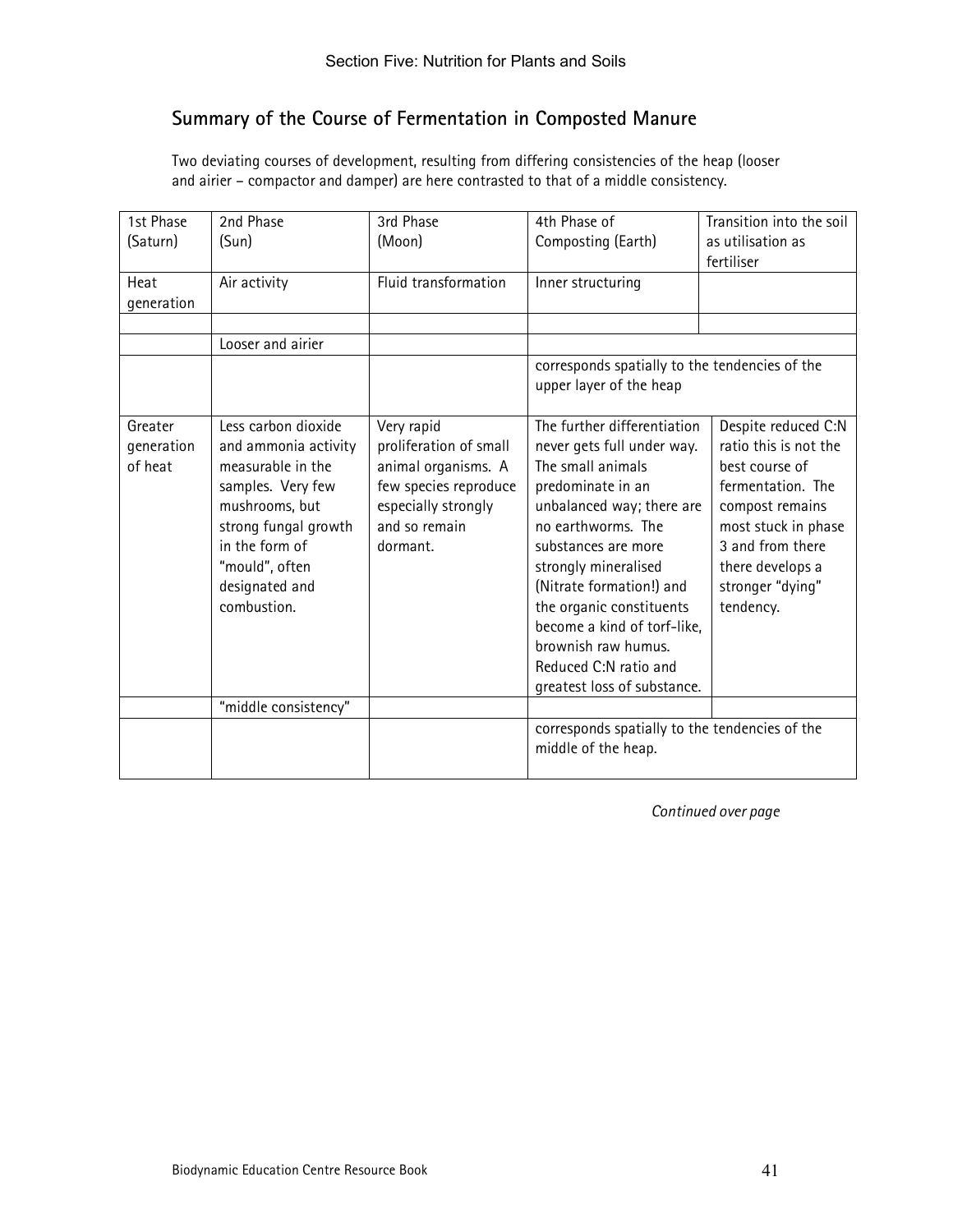| 1st Phase<br>(Saturn)                                                                                                       | 2nd Phase<br>(Sun)                                                                                                                                                                                      | 3rd Phase<br>(Moon)                                                                                                                                                                                                                                 | 4th Phase of Composting<br>(Earth)                                                                                                                                                                                                                                                                                                                                                                                                                                                                                                                                          | Transition into the<br>soil as utilisation as                                                                                                                                                                                                                                                                                                |
|-----------------------------------------------------------------------------------------------------------------------------|---------------------------------------------------------------------------------------------------------------------------------------------------------------------------------------------------------|-----------------------------------------------------------------------------------------------------------------------------------------------------------------------------------------------------------------------------------------------------|-----------------------------------------------------------------------------------------------------------------------------------------------------------------------------------------------------------------------------------------------------------------------------------------------------------------------------------------------------------------------------------------------------------------------------------------------------------------------------------------------------------------------------------------------------------------------------|----------------------------------------------------------------------------------------------------------------------------------------------------------------------------------------------------------------------------------------------------------------------------------------------------------------------------------------------|
|                                                                                                                             |                                                                                                                                                                                                         |                                                                                                                                                                                                                                                     |                                                                                                                                                                                                                                                                                                                                                                                                                                                                                                                                                                             | fertiliser                                                                                                                                                                                                                                                                                                                                   |
| Average<br>heat<br>generation,<br>uniform<br>warmth<br>structure.<br>Eggs and<br>seeds of<br>higher<br>organisms<br>perish. | Inner generation of<br>gases, relation to the<br>surrounding<br>atmosphere.<br>Increasing growth of<br>microbes. Transition<br>to fungal growth.                                                        | Continual<br>transformation of the<br>inner conditions.<br>Appearance of single,<br>simply structured<br>species of small<br>animals in mass<br>reproduction. These<br>succeed each other<br>and check the<br>proliferation of<br>microbial fungus. | Here the differentiation,<br>stabilisation and<br>individualisation of the<br>substances takes place.<br>Many very differently<br>structured small animal<br>species, represented by<br>smaller numbers of<br>individuals, indicate the<br>varied inner organisation<br>of the heap, which is now<br>in the solid substances as<br>well. Numerous<br>earthworms have<br>appeared and have<br>established an intimate<br>connection<br>to the earth. Together<br>with the grey to blackish<br>coloration, a smaller C:N<br>ratio speaks for good,<br>stable humus formation. | If the processes<br>take place<br>harmoniously, a<br>slow transition<br>occurs here to a<br>living, well-<br>structured soil.                                                                                                                                                                                                                |
|                                                                                                                             | compactor and<br>damper                                                                                                                                                                                 |                                                                                                                                                                                                                                                     |                                                                                                                                                                                                                                                                                                                                                                                                                                                                                                                                                                             |                                                                                                                                                                                                                                                                                                                                              |
|                                                                                                                             |                                                                                                                                                                                                         |                                                                                                                                                                                                                                                     | corresponds spatially to the tendencies of the<br>core of the heap                                                                                                                                                                                                                                                                                                                                                                                                                                                                                                          |                                                                                                                                                                                                                                                                                                                                              |
| Less heat<br>generation                                                                                                     | Greater carbon<br>dioxide and ammonia<br>activity in the sample<br>points to more<br>intensive proliferation<br>of micro-organisms.<br>Stronger growth of<br>fungi, which reduce<br>ammonia generation. | Here the animal life<br>develops very slowly.                                                                                                                                                                                                       | The transformation of the<br>substances took place<br>more and more on the<br>level of phase 2. The heap<br>differentiates. The small<br>animals become more<br>varied, but the<br>earthworms are not so<br>numerous. The processes<br>stagnate somewhat in the<br>compact wetness,<br>especially in the core. The<br>coloration can pass into<br>greenish there. High C:N<br>ratio, little nitrate<br>formation, less loss of<br>substance.                                                                                                                                | The substances are<br>quite unstable. As<br>soon as they are<br>brought into closer<br>contact with the<br>air, new, rapid,<br>conversion<br>processes begin.<br>Everything is still<br>too "alive". The<br>fertiliser can, under<br>certain<br>circumstances,<br>provide stronger<br>stimulation. But<br>the losses can also<br>be greater. |

Ref: Biodynamic Agriculture - Koepf, Pettersson & Schaumann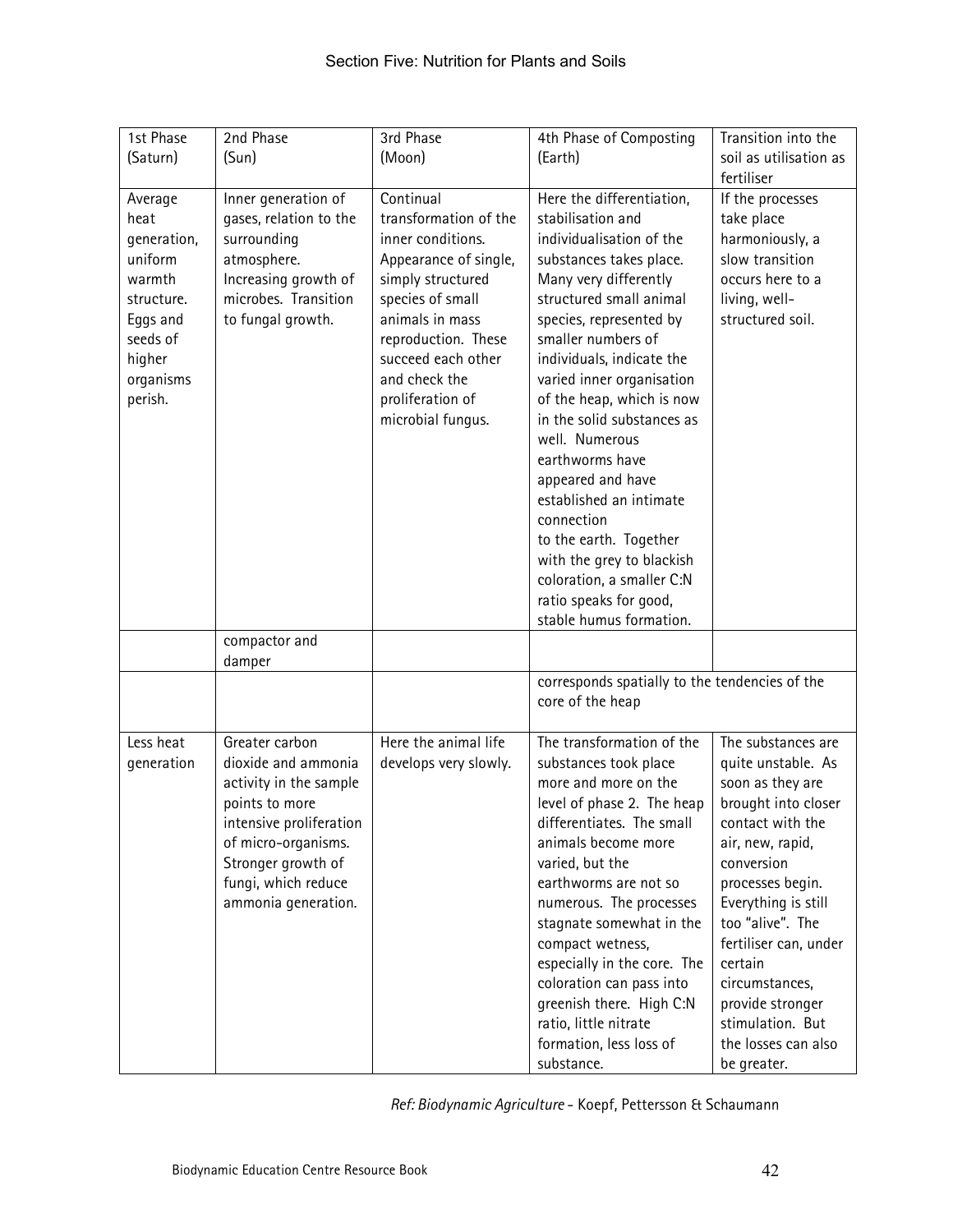## Farm Scale Composting

By Ian Henderson

Composting on a farm scale is possible in Australia or New Zealand, even though the ready made collection of stable manure which results from housing animals through the long European winter, and which makes large scale composting an imperative there, is clearly absent. This lack of materials ready-assembled is the main argument usually presented for not being to compost on a large scale here.

On a mixed cropping farm it is certainly possible to assemble the ingredients. It is not difficult to make a wintering pad, on which cattle, standing on a litter of straw, can be fed. My particular yard holds 20-25 cows, and over 6-8 weeks in autumn they can produce the raw materials for about 150 tons of compost. Sufficient straw is added, usually every second day, to ensure that as much nitrogen as possible from the dung and urine is trapped. The cows become restless if the ammonia resulting from the volatilization of nitrogen becomes too strong (it happens in wet conditions), and an aid to stabilizing the nitrogen capture in such conditions is to spread rock dust and to inoculate the litter with the Bio-Dynamic compost preparations.

Feed consists of hay and silage, and a rubbing pole is provided since the yard is electrified. Electric fencing allows the yard to be easily opened up later to extract the manure.

The actual compost making uses a front end loader with a silage grab and a spreader wagon. The wagon mechanism is set going (but not moving forward), the material loaded in and as it is flung out by the beaters there is excellent chopping, mixing and aeration. A mound quickly develops, which can be turned into a windrow by shifting the spreader forward two to three meters each time the mound reaches a height of about two meters. Typically two windrows 45- 50 meters long result, which then only require the addition of the compost preparations (one set every five meters) and thatching with straw before being left for the winter.

Turning the rows certainly speeds up the breakdown process, as well as helping to remedy moisture content problems (too wet or too dry), but in general I find the compost to be very usable with no further attention if it is not required until the following autumn.

> Ref: BDFGAA, Bio-Dynamic Resource Manual, 3rd Revised Edition, Compiled by Alan Johnstone, Pg 31.

### A Well-tried Recipe for High Quality Compost

40% brown (hay/straw etc.) 35% green (preferably with soil clinging to the roots of plants) 15% manure (preferably cow) 5% clay 2.5% basalt rock dust and lime Biodynamic compost preparations 65% moisture.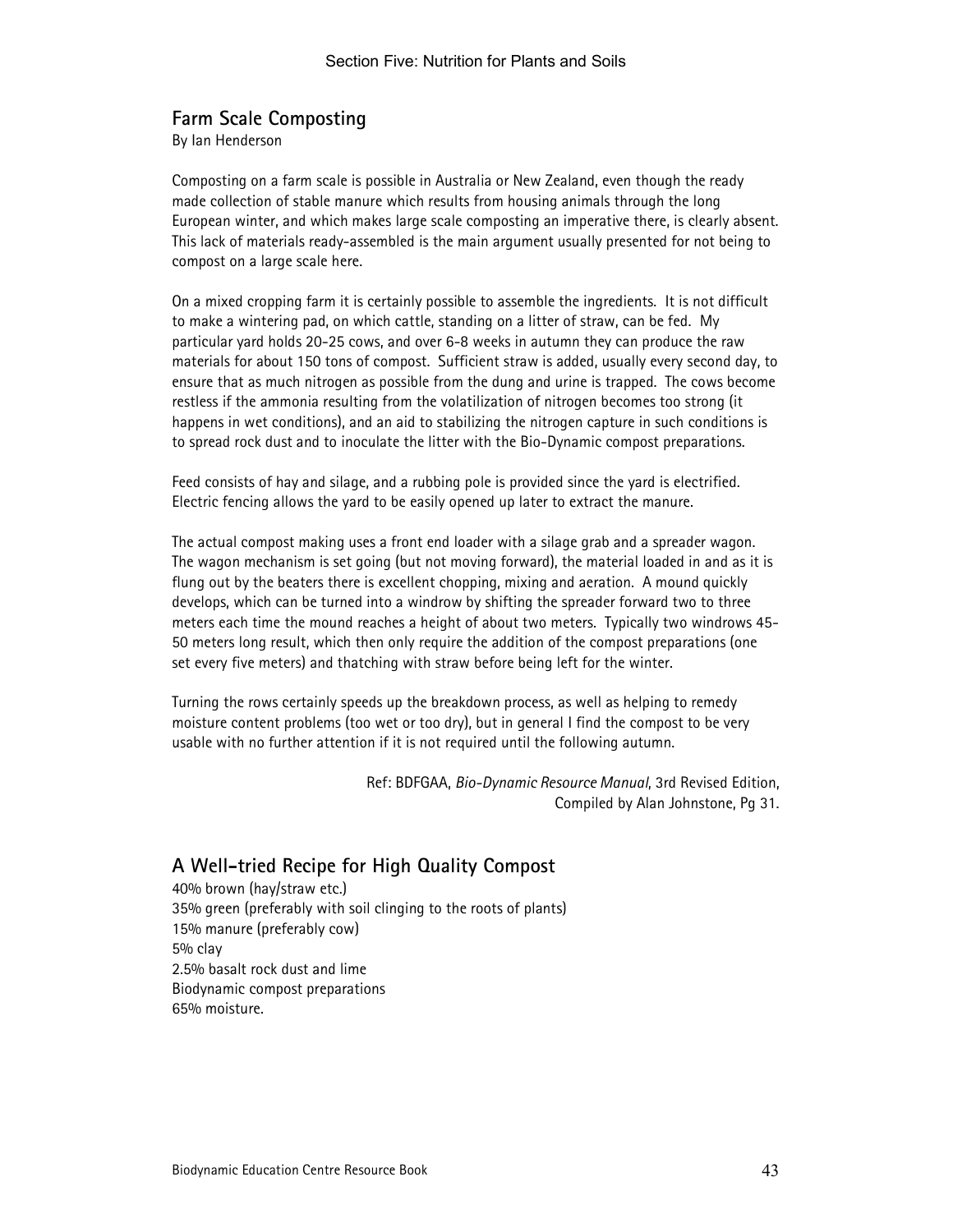## Farm Composting

If you are considering making compost on a larger scale the following information may help you in identifying machinery which can be used for larger scale composting operations. Success in proper composting of materials would depend however on prior preparation of the material;

- moistening carbon materials
- shredding coarse materials
- selection of the right ratio of coarse and fine materials to ensure proper structure and aerobic breakdown

"The actual composting at the end of winter uses a front end loader with a silage grab, and a spreader wagon (silage feed out wagon, or compost spreader with wings). The wagon mechanism is set going (the vehicle stationery), the material loaded in, and as it is flung out by the beaters there is excellent chopping, mixing and aeration. A mound quickly develops, which can be turned into a windrow by shifting the spreader forward two or three meters each time the mound reaches a height of about two metres. Typically, two windrows 45-50metres long are produced, which then require only the addition of the biodynamic compost preparations, and thatching with straw before being left for winter.

Turing the row spreads up the breakdown process, as well as helping the remedy moisture content problems (too wet or too dry).

Harvests, NZ BD Association, Vol 58, No. 1, p9, 2005.

# Liquid Manure

Biodynamic Liquid Manures by Terry Forman

### What is it?

Liquid manure is the substance which, for our purpose here, results from the fermentation of plant and/or urine or faeces coming from dairy or pig sheds etc. and also from chemical extracts, e.g. those obtained from treating seaweed with caustic soda (Sodium hydroxide) to make soluble the organic constituents.

There are two main types of liquid manures which are applicable in the Bio-Dynamic context. The first is made from farm sourced ingredients such as cow, pig, sheep or poultry manure and/or plant manure such as nettle, comfrey, thistle etc. The second is made from ingredients sourced outside the farm but within the biocycle of the farm's environment. In our situation, these are often fish and/or seaweed. Both types have a history of use in various farming and gardening cultures.

### How is it made?

There are many recipes and techniques, but essentially it is made by adding water to the plant and/or animal material and letting the mixture ferment over a period of several weeks, often months. Sometimes, as in slurries coming from piggeries and dairies, no further water needs to be added. If cow, sheep, goat or poultry manure is collected then about five full buckets to a 200 litre drum is adequate. Then top up with water. Similar proportions can be used for fish and seaweed or kelp meal. Some practitioners prefer a stronger brew and dilute it further later, prior to application. If using fresh or dried green plant material such as nettles, comfrey etc. the drum can be filled right up and even packed down a bit before the water is added.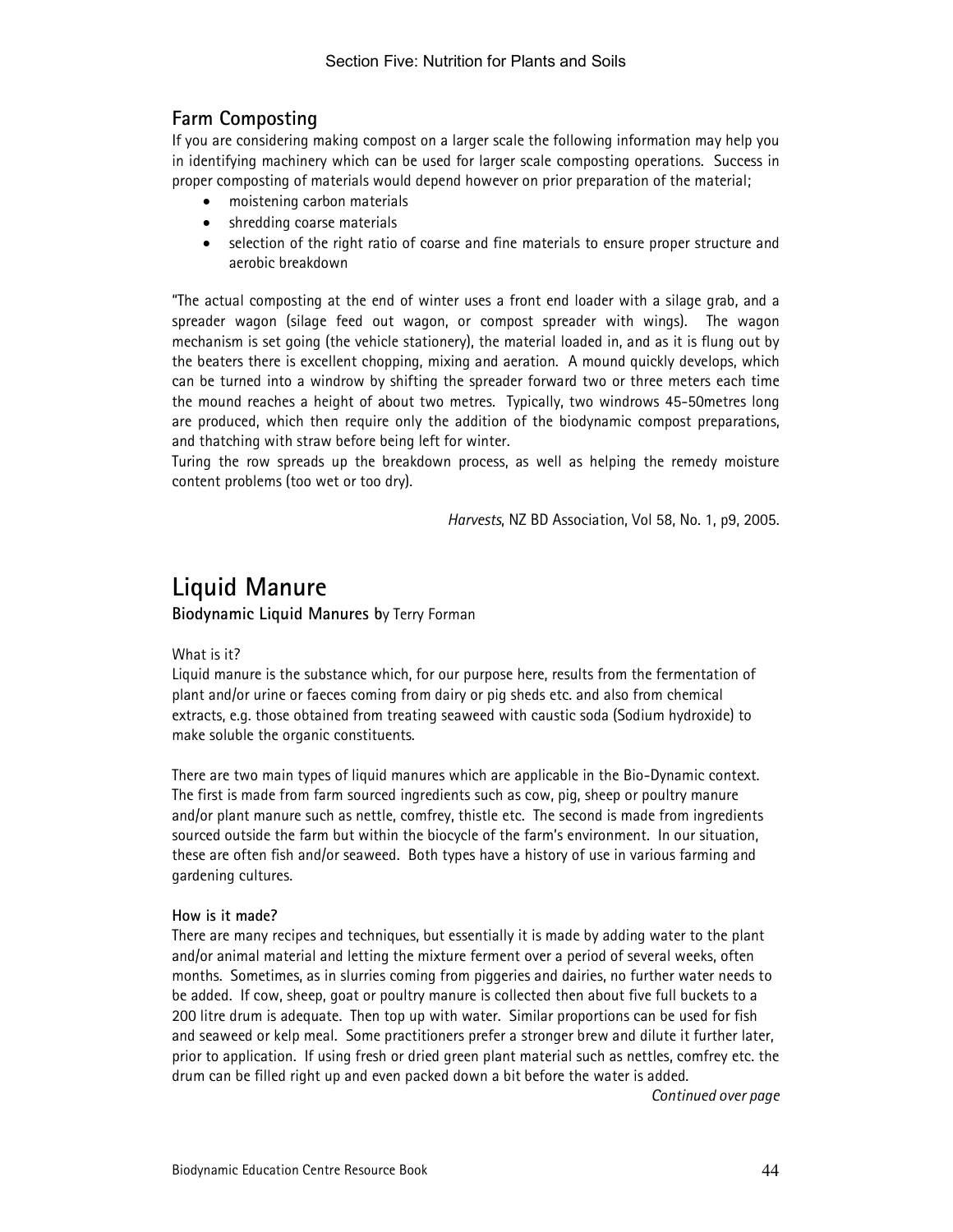### Section Five: Nutrition for Plants and Soils

The quality of water used should be such that it will not inhibit the biological fermentation. Some people think that rain water is best. Although the particular organisms such as yeast and bacteria which are involved in fermentation are mostly different to those that are involved in compost heap fermentation, there is still an ordered procedure at work and the principal aim is the same as making compost. We are trying to conserve some of the plant and animal formative forces by keeping them bound to the nutrients – although of course in a way that is quite different to when creatures were alive. And this is where the work of the compost preparations comes in.

The preparations 502-506 should be hung in the fermented liquid. To do this, make up a small wooden cross and hand the preparations, each wrapped separately in a piece of muslin (with a small stone for weight) from the four points and the centre. The cross can either sit on the edges of the drum or float in the liquid.

The 507 preparation (valerian) should be stirred as usual or added separately. After several days, bubbling on the surface will show that the fermentation is underway. Stirring the mixture occasionally will also help promote the fermentation. The Virbella Flowforms have a particular application here.

Research done in Germany by Abele found in several years' trials, that addition of the compost preparations to liquid manure from cows and pigs together with aeration resulted in extensive stabilisation of odour, better tolerance in plants, increased root development and improved nutrient utilisation.

It is necessary to wait until the fermentation is mostly complete to get well balanced results in terms of soil development and plant growth. The time this takes will be determined by several factors, including the materials used, the temperature and the degree of aeration. It can be anywhere from a couple of weeks to many months.

#### How is it used?

The liquid manure will usually need to be diluted prior to application. A dilution rate of 10 parts of water to 1 part liquid manure is a good rule of thumb, however some products such as fish emulsion are diluted to a higher rate. Application can be via a watering can, a back pack sprayer or a tractor rig.

Of course, as well as being applied to crops, pasture or trees, liquid manure, undiluted makes a very useful addition to compost heaps.

#### What are the effects?

The following table gives some idea of the amount of dry matter (DM) and nutrients in several liquid manures as compared to chicken manure. The important point to note is that the actual amount of nutrients being applied with liquid manures is quite small, remembering that one cubic metre is 1000 litres or 200 gallons. Thus the recommended rates are only supplying a tiny part of the plant's requirements. It would be insignificant compared to the amount of nutrients coming from raw dung and urine on pasture or cropping land grazed by animals.

Thus the effects of liquid manures come from quite a different direction and are more acting as tonics or stimulants to the soil and plant processes. Their significant lies in the 'dynamic' forms in which the nutrients are present and also in the presence of physiologically active substances, which act more like vitamins or enzymes. They need to be thought of as aids to humus formation processes in the soil, not as replacements fro them.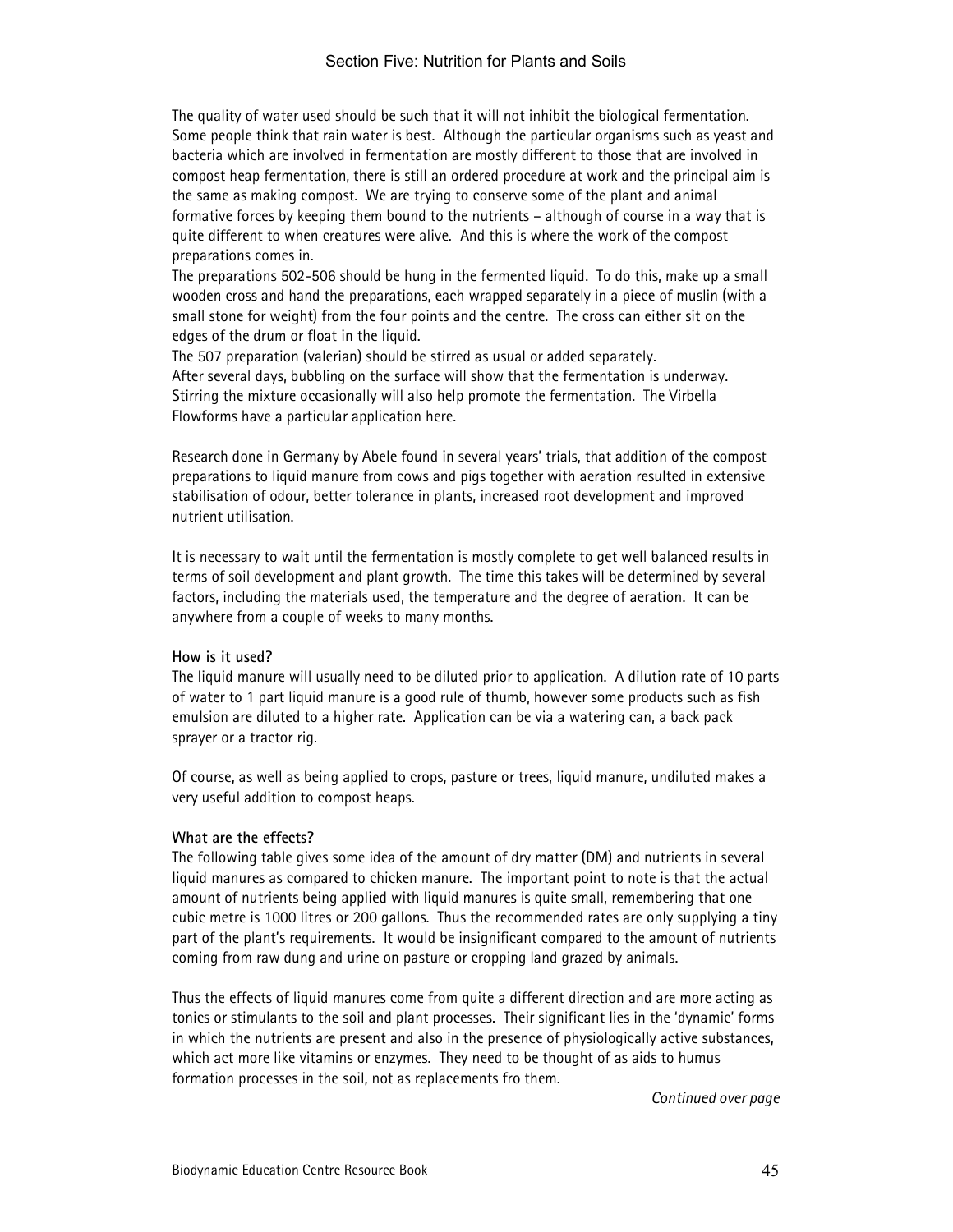Hence they appear to have a particular role to play on farms converting to BD methods and where it is difficult to establish a mixed farm organism. They can be put alongside Maria Thun Cow Pat Pit in this regard.

|                 | dil. cattle slurry | dil. Pig slurry | dil. chicken  | dry chicken   |
|-----------------|--------------------|-----------------|---------------|---------------|
|                 | 10% DM kg/m3       | 10% DM kg/m3    | slurry 15% DM | manure 80% DM |
|                 |                    |                 | kg/m3         | kg/t          |
| org. DM         | 73                 | 74              | 98            | 570           |
| Ν               | 4.7                | 6.7             | 10.7          | 38            |
| K20             | 5.9                | 3.7             | 4.8           | 26            |
| P205            | 2.4                | 5.8             | 9.5           | 39            |
| Ca <sub>O</sub> | 2.5                | 4.5             | 16.0          | 52            |
| Mg <sub>0</sub> | 0.6                | 0.8             | 0.9           | 6.6           |
| Mn              | 0.02               | 0.03            | 0.06          | 0.24          |
| Zn              | 0.02               | 0.04            | 0.05          | 0.24          |
| Cu              | 0.005              | 0.028           | 0.009         | 0.04          |

Nutrient levels in liquid manures and dry chicken dung, with mean concentrations of dry matter (DM) (Vetter and Klasink 1973)

This whole area of manuring is one where farmers and gardeners exercise a good degree of their own initiative in making up brews which are individually suited to their own situations.

BDFGAA, Bio-Dynamic Resource Manual, 3rd Edition

### Liquid Manure in a Biodynamic System

by Lynette West

I use liquid seaweed to distribute the influences of the biodynamic compost preparations as well as being a source of macro and micro nutrients.

In making biodynamic liquid seaweed I was very conscious of developing a liquid manure that stayed within the guidelines set down by Rudolf Steiner in his agricultural lectures.

The following is a description of the process which I use and the reasons for using this method.

### Aerobic Breakdown

In making liquid manure the same principles apply as when making compost. All healthy systems in nature are aerobic, continually in the presence of oxygen. This principle applies to all composting systems, whether solid as for compost or liquid as for liquid manures.

To maintain aeration in the compost process fibrous materials are added when constructing the compost. To maintain aeration in a liquid manure process aerators are used to pump oxygen into the tanks twenty four hours a day. This ensures the process remain aerobic at all times

### Chelation

Nutrients contained in seaweed are not in a form digestible to plants unless they are chelated. There are two chelating agents in nature; humus and aerobic bacteria. Aerobic bacteria are used to chelate the nutrients contained in seaweed making them plant available.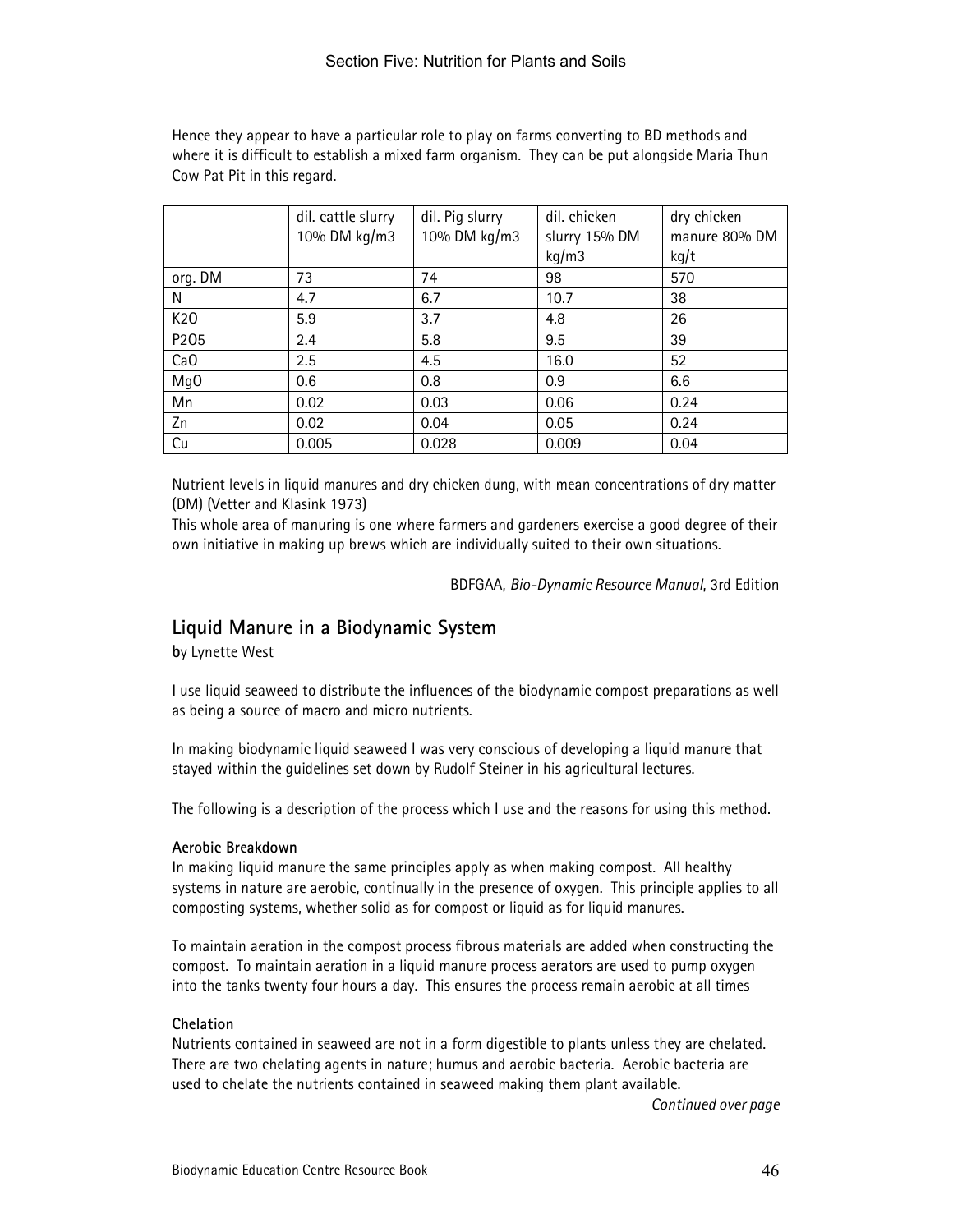### Aerobic Bacteria

Over the years I have bred an aerobic bacterial base to chelate the elements contained in seaweed into organic molecules thus readily absorbed by the fine white feeder root hairs of plants. Through the chelating action of the aerobic bacteria, nutrients are now in the perfect form for a plant to utilise and have become part of a living organism.

The aerobic bacterial base is added to all batches of seaweed. This is used as a starter to each batch similar to what one would do when making sour dough bread. The liquid seaweed is quite 'alive' and often this 'bacterial base' rises to the top of the tank and the whole surface bursts into bubbles.

### Plants Fed Naturally

In a Biodynamic system plants must be fed naturally through the fine white feeder root hairs. The challenge when using liquid manures is to avoid feeding plants directly through the water roots as is the case when we use artificial fertilisers. For a plant to feed naturally nutrients must be colloidally bonded to an organic molecule and must never pass out of this colloidal form.

### Liquid Colloids

A colloid is a physical state of matter which can hold substances in suspension whether they are gas, liquid or solid. For a plant to feed naturally all nutrients must remain in this colloidal form. This is a most important factor in an agricultural system.

There is a great deal of difference between the development of fine white feeder root hairs from plants fed via water soluble fertilisers and plants fed via the colloidal system. Plants fed via the colloidal system will develop three to four times as many of the fine white feeder root hairs. This enables it to make entirely different use of the mineral nutrients and affects the whole health and vitality of the plant and the life of the surrounding soil. Nutrients in this form do not leach from the soil but are available when needed.

When we understand this important aspect of plant and animal nutrition we can see that there is a direct link between our health and our current agricultural practices. Human nutrition is linked to this process, we are not separate from it. We must understand processes in nature, based on the laws of life itself, which lead to this colloidal bonding of nutrients. This activity in Nature is performed by microorganisms and bacteria that live under aerobic conditions and which feed on organic compounds.

### Biodynamic Compost Preparations BD502 to BD507

To ensure the process of converting all the macro and micro nutrients contained in the seaweed is guided in the right direction the biodynamic preparations (BD502-507) are added to the liquid. Whenever we breakdown organised material we enter the realm of chaos and it is here that these preparations find their realm. These compost preparations are quite specific aids and regulators, on the one hand they guide and support the breakdown process and on the other increase the plants receptivity to substances and forces coming from the cosmic environment.

### Flowforms

Throughout the fermentation process the liquid seaweed is regularly flowed through a series of Flowforms; specifically designed vessels that simulate the vortical flow of nature. Flowforms move the water in a rhythmical chaos, vortical action. This action of the vortex puts an electrical charge on the particles of matter suspended in the water, in this case the seaweed, thus rendering them colloidal.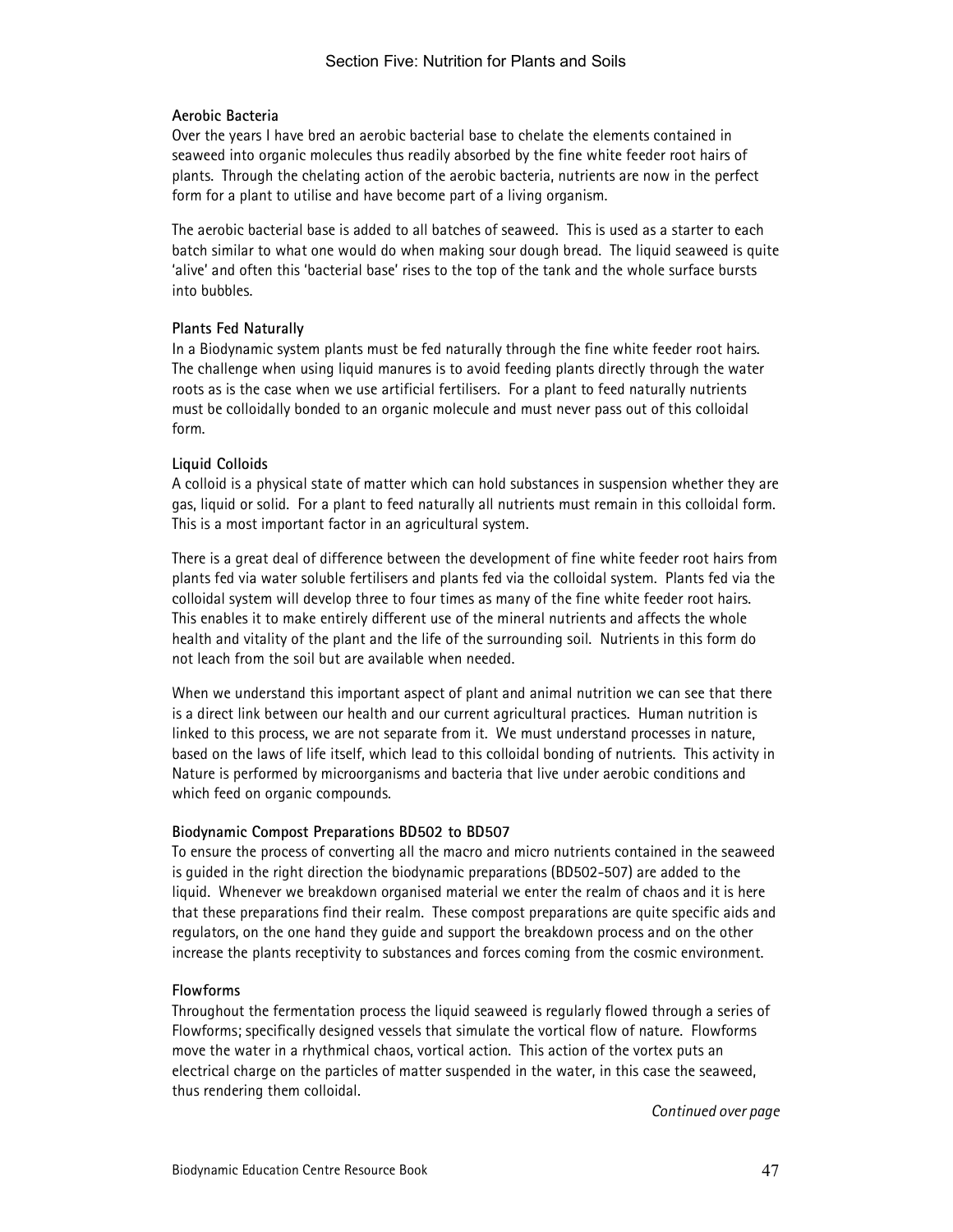### Using Biodynamic Liquid Seaweed

The end result from this process is living bacterial liquid seaweed. Use of this liquid seaweed plays an important role in establishing and maintaining a healthy and vital environment that is rich in microbial activity. It is the ideal medium to get all the macro and micro nutrients contained in seaweed into the soil with no loss of nutrients.

### Aerobic Breakdown

Benefits of using aeration pumps in liquid manures:

- provide extensive stabilization of odours
- better tolerance by plants
- increased plant root development
- improved nutrient utilization.

### Anaerobic Bacteria

The following quotation is by Dr Elaine Ingham, Soil Food Web, Professor of Soil Microbiology and one of the world's leading micro-biologists;

"Anaerobic bacteria produce organic acids with a pH of 2. There is no plant that will grow its roots into this kind of acidity. That's why I talk about aerobic bacteria with a pH above 7. I talk about fungi with pH buffered between 5.5 and 7. How does a soil get below 5.5? Anaerobic processes - You're messed up big time when you see your pH go below 5.5."

> Acres Australia, The National Newspaper of Sustainable Agriculture, Australia, April 2001, P39

### Anaerobic and Aerobic Breakdown Processes

Research conducted by Greg Murphy, Hunter Valley Biodynamic Group, 2005

### Research question

"Does the use of aerators change the Level and Quality of Nutrient Retention in Liquid Manures made out of Comfrey (Symphytum officinale)? Does maintaining aerobic conditions affect the time it takes to breakdown the plant material?

"A considerable number of liquid manures are made on our farm from various plants grown in and around the pastures. Comfrey has been chosen for the reason that it is a medicinal herb; according to Norrie Pearce, its qualities include phosphorus, calcium, iron potassium and sodium; and there is an adequate quantity of Comfrey grown on the farm which is available for this research project."

### Process

"I provided two 160 litre plastic drum and added 5kg of freshly picked comfrey to each drum. I then added 100 litres of rainwater and 150mls of Manure Concentrate out of one of my cow pat pits. I stirred the contents of both drums and aerated one of the tanks with a fish tank aerator. Prior to covering the drums with shade cloth I found the pH to be 5 and the water temperature 50 degrees F. After one week I added a small set of biodynamic compost preparations to each drum. I also stirred both drums every week for 5 minutes."

There is a considerable difference in the pH, odour, colour and water temperature between the two batches; aerated and non-aerated. The following table shows the different outcomes from these two processes.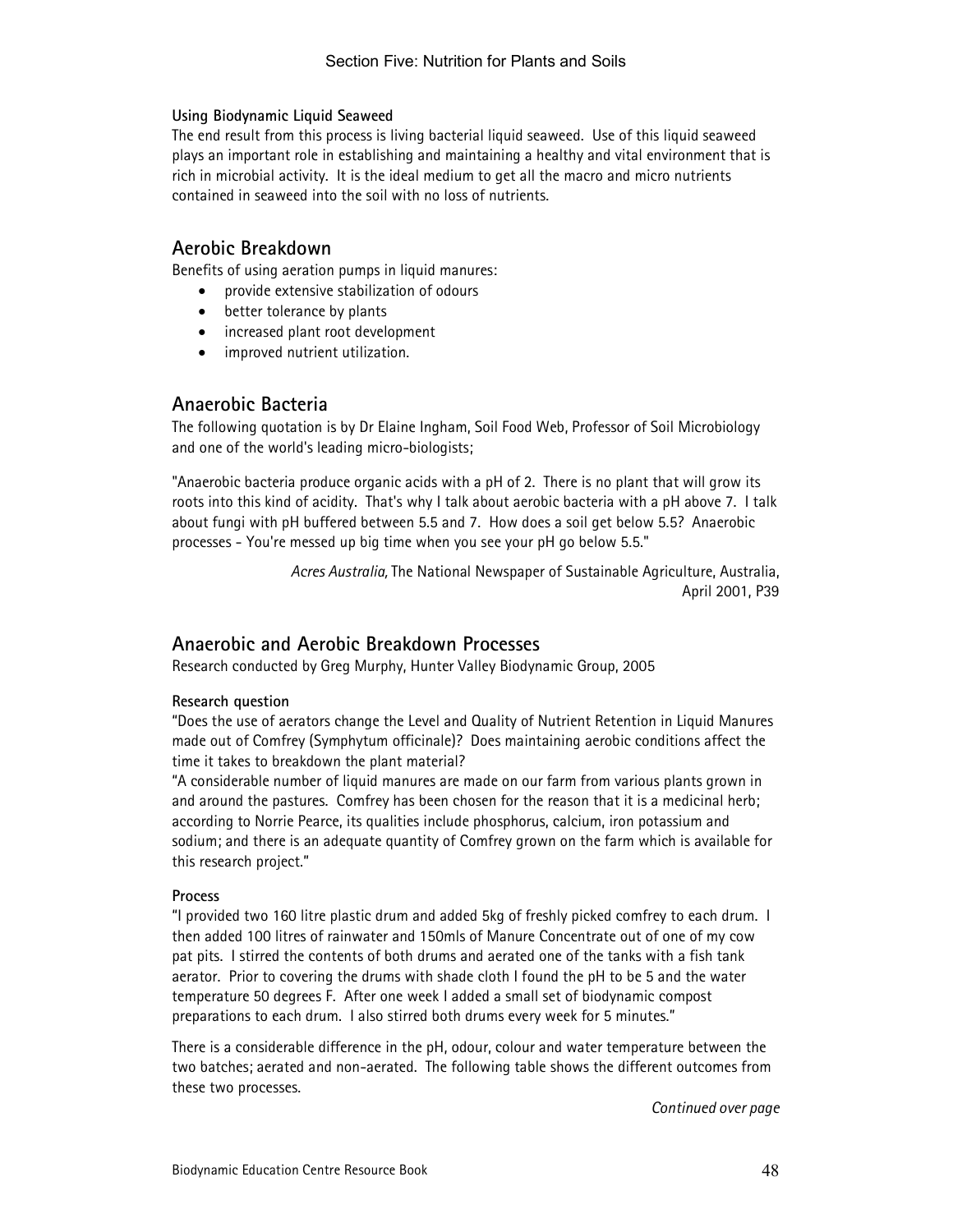### Observations: After one week

|     |                      | Non-Aerated drum |        |                                |  |
|-----|----------------------|------------------|--------|--------------------------------|--|
| pH  | Water<br>temperature | Odour            | Colour | Breakdown of plant<br>material |  |
| 5.4 | $60^{\circ}F$        | Pungent          |        |                                |  |
|     | Aerated drum         |                  |        |                                |  |
| 5.8 | $60^{\circ}F$        | Little odour     |        |                                |  |

### After two weeks

|     |                             | Non-Aerated drum |        |                                                         |
|-----|-----------------------------|------------------|--------|---------------------------------------------------------|
| рH  | <b>Water</b><br>temperature | Odour            | Colour | Breakdown of plant<br>material                          |
| 5.4 | 56 <sup>°</sup> F           | Objectionable    |        | Nearly all leaf material<br>broken down except<br>stems |
|     |                             | Aerated drum     |        |                                                         |
| 6.2 | $60^{\circ}F$               | Sweet            |        | Greater % of leaf and<br>stem broken down               |

### After three weeks

|     | Non-Aerated drum     |                         |                                 |                                |  |  |
|-----|----------------------|-------------------------|---------------------------------|--------------------------------|--|--|
| pH  | Water<br>temperature | Odour                   | Colour                          | Breakdown of plant<br>material |  |  |
| 5.4 | $56^{\circ}F$        | More<br>objectionable   | Greyish/green<br>murky colour   |                                |  |  |
|     |                      | Aerated drum            |                                 |                                |  |  |
|     |                      |                         |                                 | Continued over page            |  |  |
| 7.6 | $60^{\circ}$ F       | Slight earthly<br>smell | Clear and light<br>straw colour | 98% broken down of<br>material |  |  |

### After four weeks

|     |                      | Non-Aerated drum        |                         |                                |  |
|-----|----------------------|-------------------------|-------------------------|--------------------------------|--|
| pH  | Water<br>temperature | Odour                   | Colour                  | Breakdown of plant<br>material |  |
| 5.4 | $40^{\circ}$ F       | Less pungent            | Greyish murky<br>colour | 90% broken down of<br>material |  |
|     | Aerated drum         |                         |                         |                                |  |
| 7.6 | $60^{\circ}$ F       | Pleasant sweet<br>smell | Caramel colour          | 98% broken down of<br>material |  |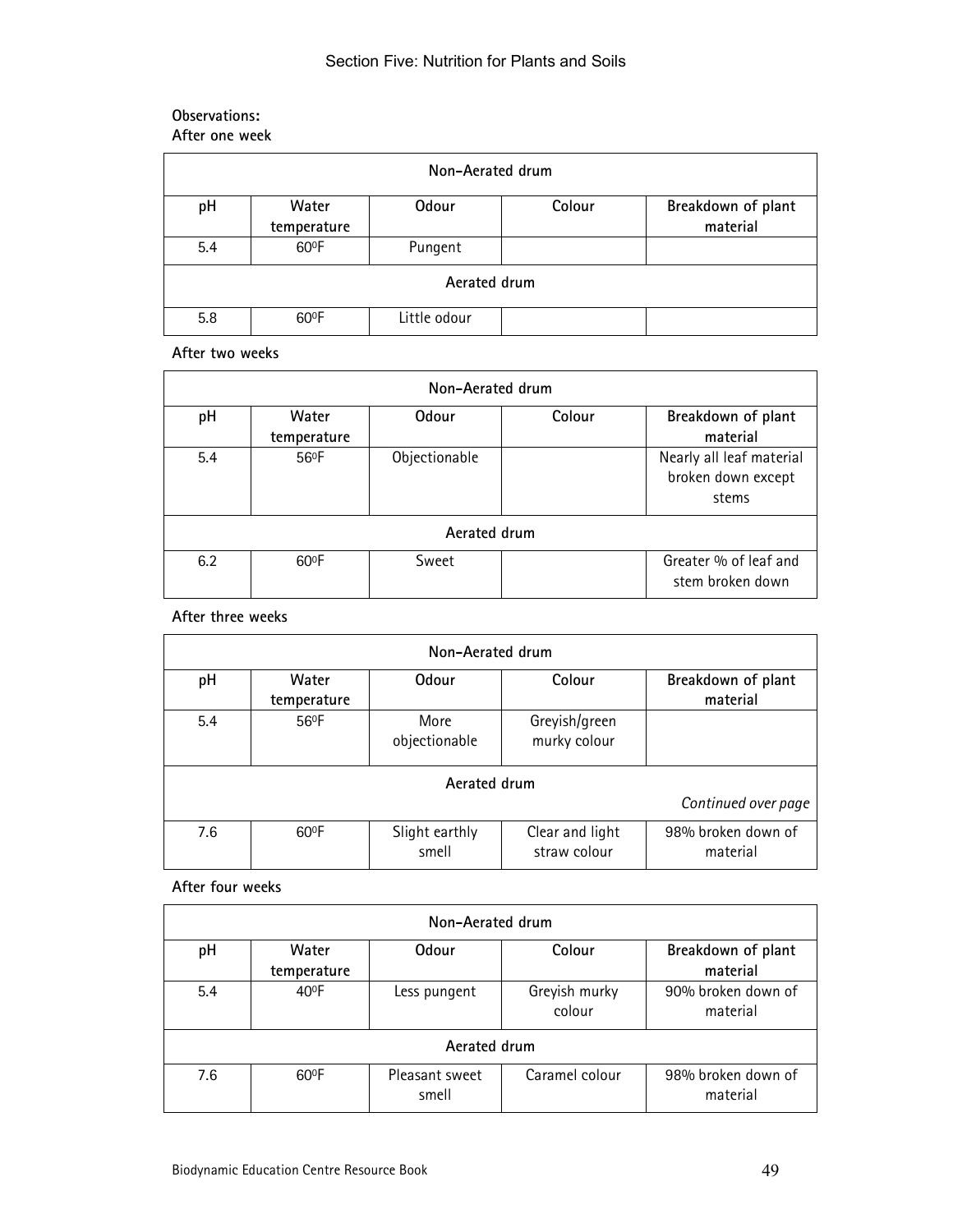# Seaweed

"Consider that our blood contains all one hundred or so minerals and trace elements in the ocean. Seaweeds contain all of these in the most assimilable form because their minerals and elements are integrated into living plant tissue. In fact, as a group they contain the greatest amount and broadest range of minerals of any organism, and hence make superb mineral-rich foods. On account of this unusual mineral content, they are effective in relatively small supplementary amounts.

"As with land plants, it is important where seaweeds originate, because certain areas of the oceans are polluted, particularly with heavy metals. Since no body of water can now be considered as pristine, it is helpful to know that wherever seaweeds grow, they do not simple absorb and concentrate toxins. Rather they detoxify and transform a certain amount of toxic metals, converting them to harmless salts, which the body excretes through the intestines.

"In addition to a wealth of minerals, vitamins, and amino acids, seaweeds are especially excellent sources of iodine, calcium, and iron. A comparison of selected seaweeds in their customary dried state with other high sources of these nutrients looks like this; Hijiki, arame, and wakame each contain more than ten times the calcium of milk; sea lettuce contains twenty-five times the iron, hijiki eight times the iron, and wakame and kelp about four times the iron of beef; depending on when they are harvested, kelp, kombu, and arame contain one hundred to five hundred times more iodine than shellfish, and six hundred to three thousand times the iodine average of other marine fish."

Paul Pitchford, Healing with Whole Foods, p226, Third Edition.

### Research Finds Seaweed Accelerates Chemical Breakdown

Scientists have found that the right amounts of powered seaweed accelerated the breakdown of the deadly insecticide DDT. Megharaj Mallavarapu, an associate professor at the University of South Australia, told the Sydney Morning Herald recently the right dose of seaweed caused 80 per cent of the chemical to vanish within six weeks.

"It works by helping micro-organisms in the soil to attack the toxin," he said. The organisms have enzymes that convert DDT into other substances that deteriorate quickly. The scientists' main hurdle was to build a big enough base of microbes to have a significant effect. They found that high levels of sodium in the seaweed dispersed clay in contaminated soil, allowing the micro-organisms to reach the DDT. "The sodium makes the DDT more accessible to the organisms," Prof Mallavarapu found that seaweed's high levels of carbon fed the microorganisms, allowing their population to bloom, further aiding the breakdown of the chemical.

DDT was hailed as a wonder drug when it was introduced as an insecticide in the 1940s. It was used widely in Australia before being banned in 1987, but is still widely used in malaria-infested developing countries to combat mosquitoes. DDT was often used in Australia with another deadly chemical, arsenic. "In cattle dips they used arsenic and DDT together," said Prof. Mallavarapu.

"It is persistent in these soils because very high levels were used and the other chemicals in the mixture kills micro-organisms. "There are about 1600 cattle dip sites in the country still contaminated with DDT," he said. Prof Mallavarapu was one of several scientists working on DDT contamination with the CSIRO, Flinders University in Adelaide, the University of Adelaide and University of Newcastle-upon-Tyne in Britain. The scientist who suggested using seaweed was Professor Ravi Naidu, a Research director at the University of South Australia.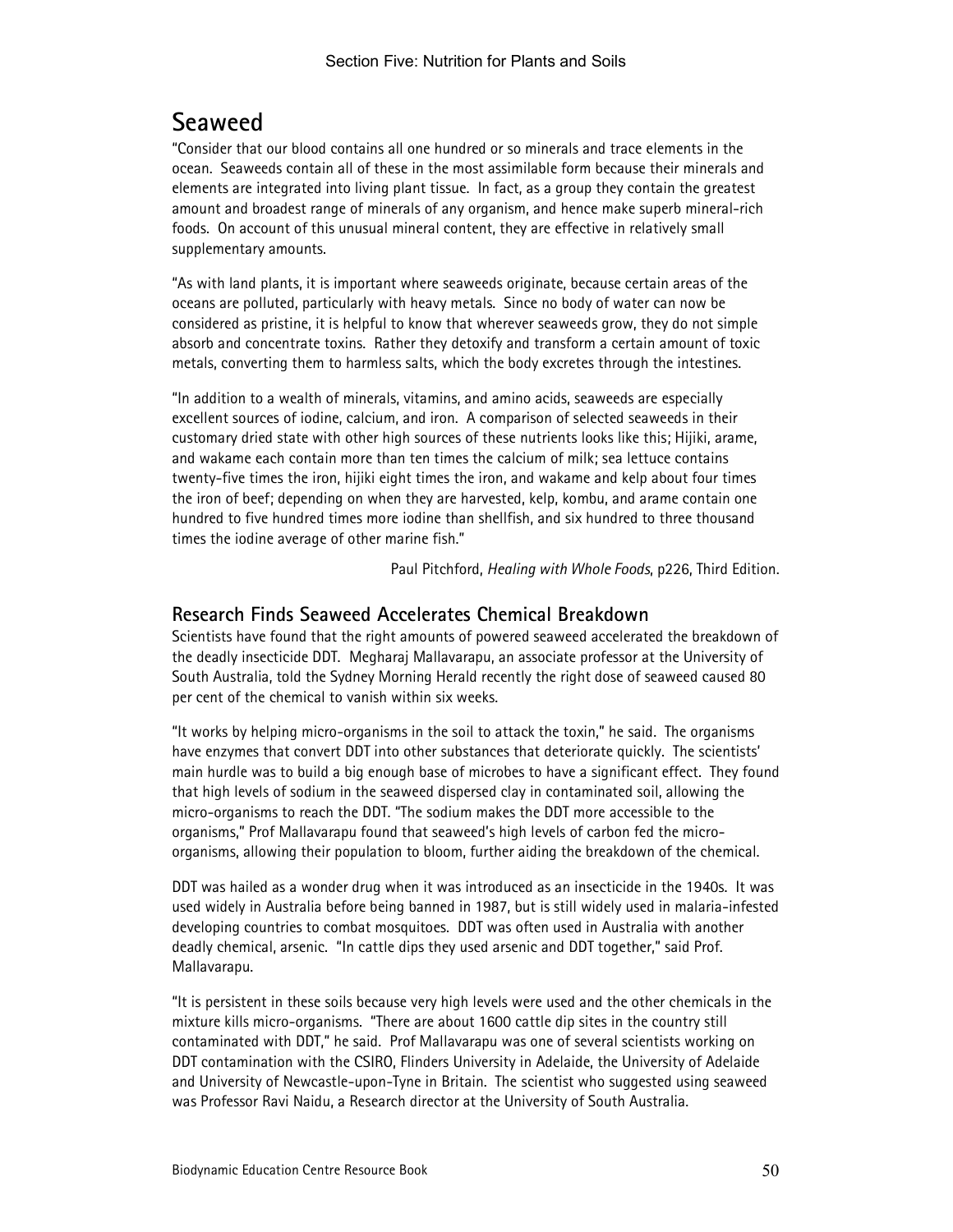# Crop Rotation

If annual vegetable crops are grown in the same place year after year, there is a risk that soil borne pests and diseases will become a problem, and that plant health and vigour will decline. A better system is to move crops around the growing area. This ancient practice, known as rotation, continues to be used today to the benefit of both soil and plants. Plants which belong to the same family are grouped together when planning a rotation.



Related crops are prone to the same soil-living pests and diseases - and moving them around in an organised rotation helps to prevent the build up of problems in the soil.

Some plants are better than others at suppressing weeds. Alternating crops helps to keep weeds under control.

Sourced from Garden Organic: http://www.gardenorganic.org.uk/

## Managing Crop Rotations

In rotation design you aim to:

- balance cropping, which generally robs the soil of some fertility, with legumes and green manures, which build fertility
- include plants with different rooting systems, shallow versus deep, fibrous versus taprooted
- include legumes which are essential\*
- separate plants with similar pest and disease susceptibility by appropriate time and physical gaps. Rotate weed-susceptible crops with weed-suppressing crops
- use green manures to minimise the time the soil is left uncovered, especially during the months when the most damaging rain occurs
- maintain or increase organic matter levels and biological activity in the soil.

Once a good rotation is developed it is not applied rigidly from year to year. It is adjusted to suit the needs of seasons and demands of markets, while maintaining a long-term view of the fertility of the soil and the needs of the crops and animals. This may mean robbing the soil fertility in the short term with a high-yielding crop and restoring it in the long term with the rest of the rotation.

\*Without the assistance of the leguminous plants in the crop rotation the biodynamic methods are fruitless. With their assistance it is possible to guard against reversion and failure, to counteract the stimulating effect of mineral fertilisers, and at the same time prepare for new life activity in the soil.

> Ehrenfried Pfeiffer, Using Biodynamic Compost Preparation and Sprays in Garden, Home and Orchard, p46.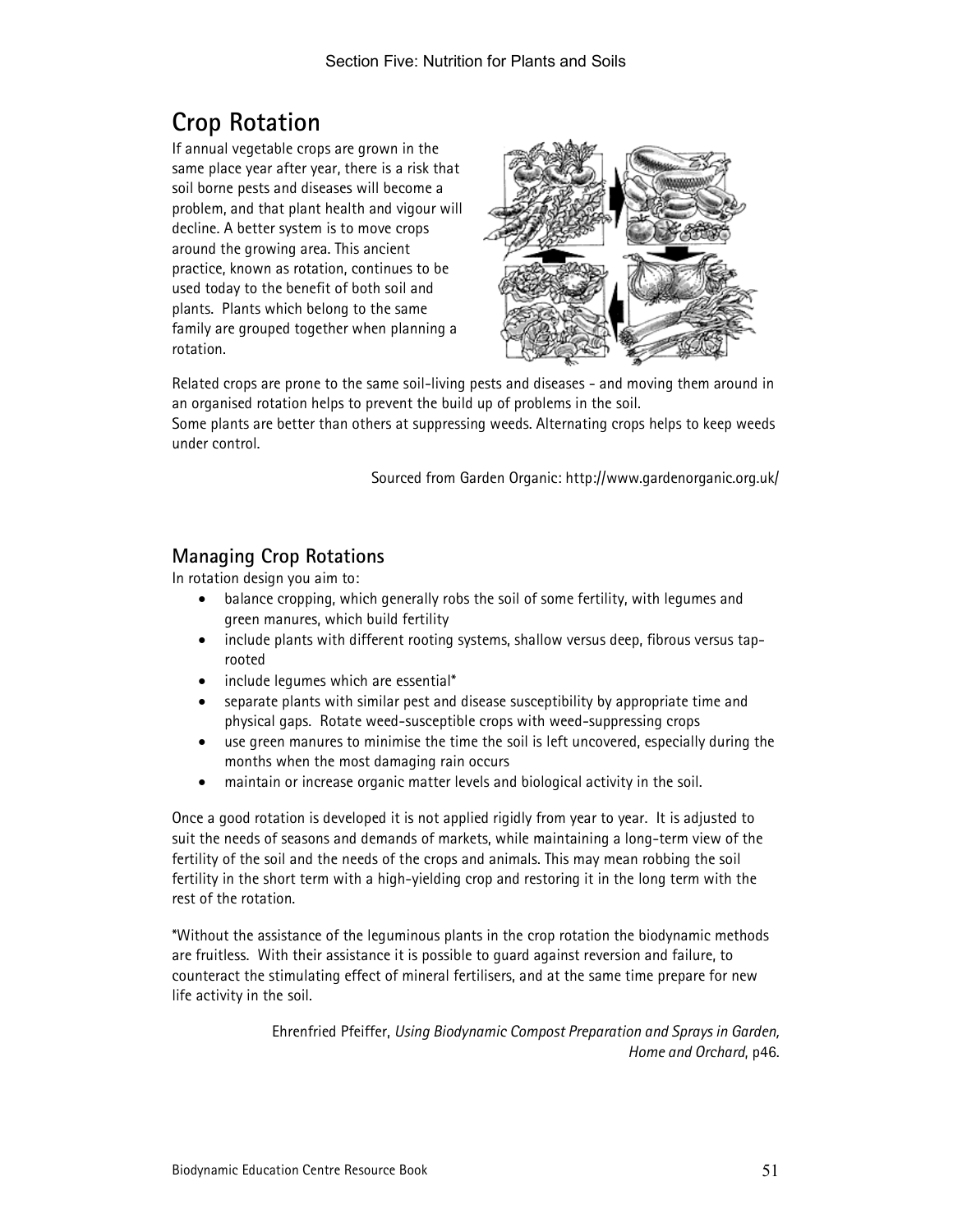# Technical Notes for Crop Rotations

- Crops must be suited to your soils
- Design crop rotations to meet the residue needs of your crop residue management plans
- Rotations that include small grains or meadow provide better erosion control
- Small grains and meadow can always be used to replace any row crop or low residue crop to gain better erosion control.

Corn (grains) can always be used to replace soybeans or any other low residue crop in the rotation to gain better erosion control

For crop rotations which include hay (meadow) the rotation can be lengthened by maintaining the existing hay stand for additional years

Avoid planting a grass after a grass if possible.

Sourced from internet site Core 4 Conservation for Earths Future

## Benefits of Crop Rotations

- helps sustain the farm or garden
- beneficial to the overall health of the soil
- improved soil tilth and aggregate stability
- helps to balance nutrition within the soil
- avoids one-sided cropping which exhausts the soil
- builds up soil fertility
- slows down humus depletion in the soil
- rejuvenates soils
- avoids one-sided cropping which exhausts the soil
- increasing species diversity with in the soil
- avoids disease build-up
- controls weed growth
- reduced insect and disease problems
- interrupts insect pest cycles
- reduced insect and disease problems
- soil water management
- reduction of soil erosion
- reduction of allelopathic or phototoxic effects.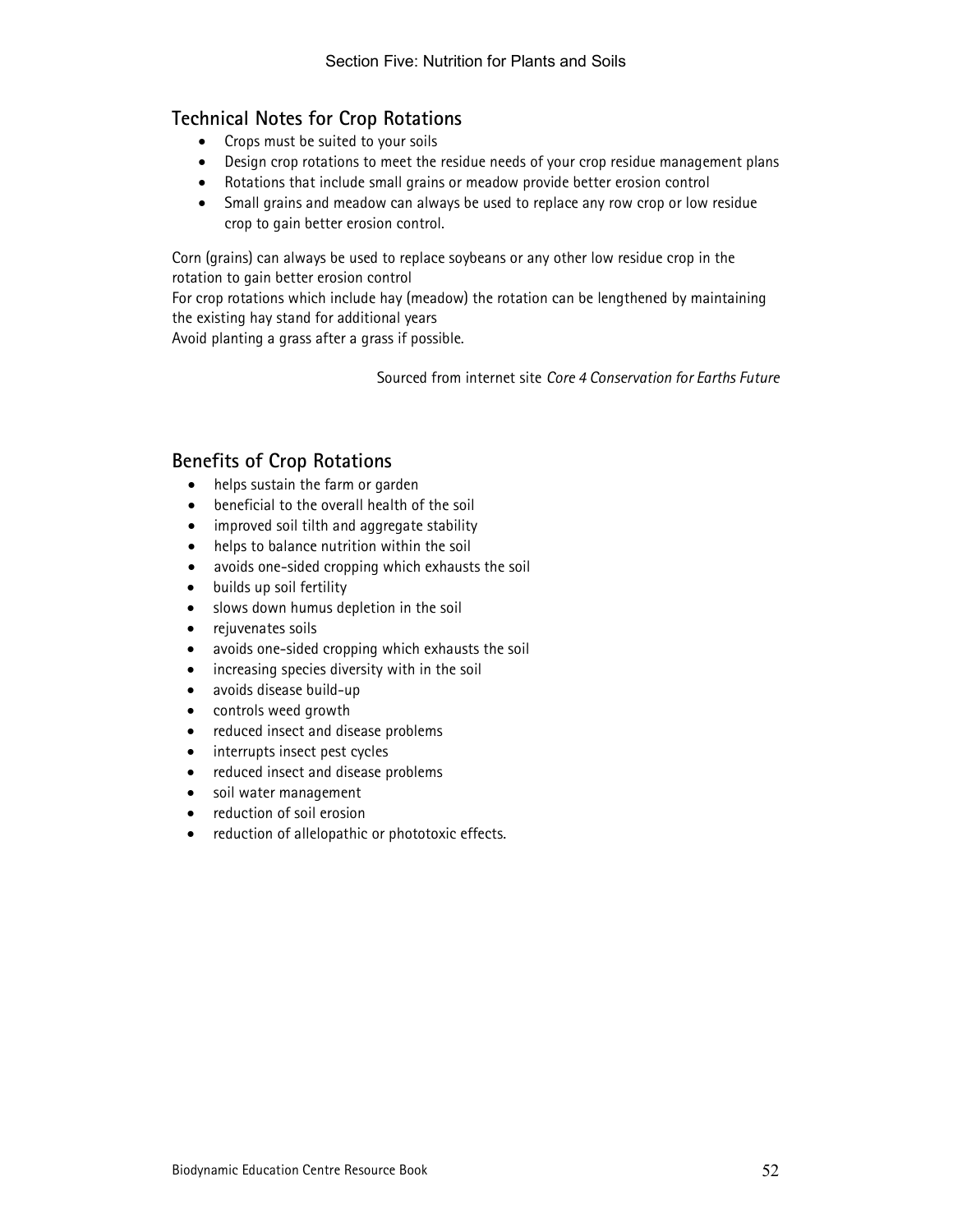# General Effects of Crop Rotations

One immediate economic benefit of crop rotations is improved yields. For example, sunflower yields over eight years at Crookston, Minnesota were often significantly greater in rotation with other crops than when continuous sunflower was grown (Table 1). Wheat yields were also greater with rotation than continuous wheat in an eight-year study conducted with different crops at Fargo (Table 2). A study at the Agriculture Research Service at Mandan has shown that increased hard red spring wheat yields can be expected when an alternative crop is included in the rotation.

|               | Sunflower yield, lb/A |      |      |      |          |
|---------------|-----------------------|------|------|------|----------|
| Previous Crop | 1973                  | 1975 | 1977 | 1978 | 4 yr Avg |
| Sunflower     | 852                   | 1338 | 1852 | 1781 | 1456     |
| Potato        | 908                   | 1279 | 2348 | 1605 | 1535     |
| Sugarbeet     | 770                   | 1683 | 2358 | 2168 | 1745     |
| Pinto Bean    | 946                   | 1410 | 2282 | 1674 | 1578     |
| Wheat         | 1284                  | 1549 | 2339 | 1655 | 1707     |

Table 1. Yields of sunflower following sunflower and in rotation with other crops at Crookston, MN.

### Planning Crop Rotations

Essentially a tool for annual cropping systems, crop rotation refers to the sequence of crops and cover crops grown on a specific field. Particular sequences confer particular benefits to long and short-term soil fertility, and to pest management.

Agronomic operations are especially dependent on crop rotations that include forage legumes. These provide the vast majority of the nitrogen required by subsequent crops like corn, which are heavy consumers of that nutrient. Even when livestock enterprises are present to generate manure, the animals are largely recycling the nitrogen originally fixed by legumes in the system. An example of a basic agronomic rotation, typical of that found on Midwestern organic farms, is shown in Figure 2.

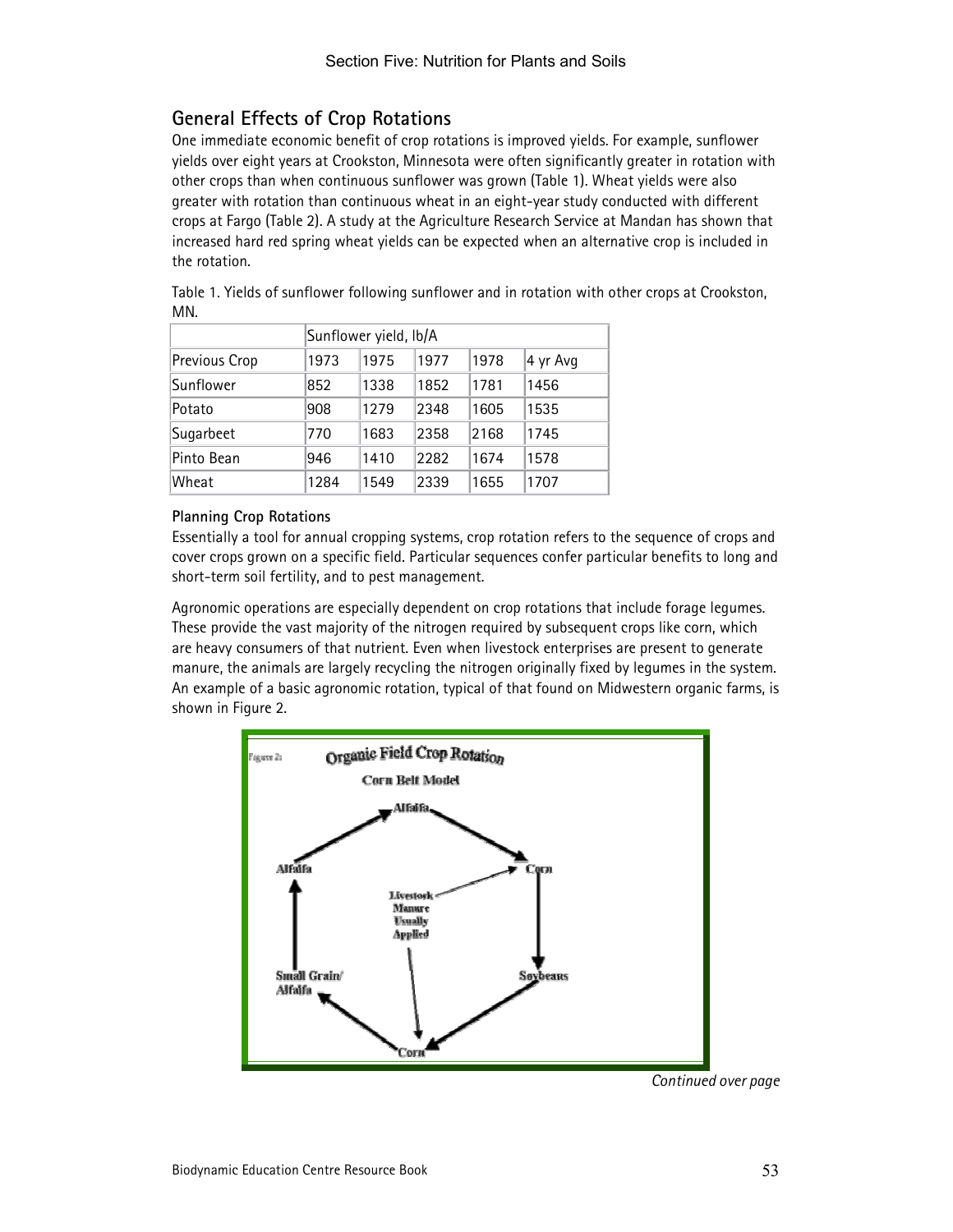The basic Midwestern rotation demonstrates the elegant way in which a whole farm system can be derived and function: Legumes fix nitrogen in the soil, providing for subsequent nonlegumes in the rotation.

Several insect pest cycles are interrupted, especially that of the northern and western rootworm species, which can be devastating to corn. Several plant diseases are suppressed, including soybean cyst nematode. Weed control is enhanced as perennial weeds are destroyed through cultivation of annual grains; most annual weeds are smothered or eliminated by mowing when alfalfa is in production.

Livestock manures (if available) are applied just in advance of corn, a heavy nitrogen consumer. All crops can be marketed either as is, or fed to livestock on-farm and be converted into valueadded milk, meat or other livestock products.

Ralph and Rita Engelken, widely respected organic pioneers in the 1970s and 1980s, used a similar rotation that suited their hilly northeast Iowa farm and supported their main livestock enterprise—backgrounding beef cattle. (Backgrounding is confined or semi-confined feeding of young range stock to increase their size before final finishing in a feedlot.) The feed ration the Engelkens relied on consisted mostly of haylage, corn silage, and ground ear corn. The 6-year rotation/crop mix that allowed them to produce virtually all their own feed on 410 acres was:

### $\alpha$ ats/hav  $\rightarrow$  hav  $\rightarrow$  hav  $\rightarrow$  hav  $\rightarrow$ corn->corn->[cycle repeats] (17).

|           |    | Wheat yield, bu/A-Conventional tillage |    |    |    |    |    |      |       |
|-----------|----|----------------------------------------|----|----|----|----|----|------|-------|
| Previous  |    |                                        |    |    |    |    |    |      | 8 yr. |
| Crop      |    | 1977 1978 1979 1980 1981 1982 1983     |    |    |    |    |    | 1984 | Avg.  |
| Wheat     | 22 | 26                                     | 35 | 37 | 34 | 39 | 43 | 16   | 31    |
| Barley    | 27 | 25                                     | 35 | 37 | 42 | 46 | 48 | 18   | 35    |
| Flax      | 31 | 37                                     | 36 | 35 | 37 | 47 | 43 | 37   | 38    |
| Corn      | 31 | 32                                     | 43 | 37 | 45 | 53 | 39 | 38   | 38    |
| Soybean   | 42 | 43                                     | 42 | 42 | 46 | 49 | 54 | 45   | 45    |
| Sunflower | 29 | 33                                     | 44 | 41 | 45 | 39 | 43 | 44   | 40    |
| Sugarbeet | 34 | 34                                     | 41 | 38 | 44 | 43 | 52 | 47   | 42    |
| Average   | 31 | 33                                     | 39 | 38 | 42 | 44 | 46 | 35   |       |

Table 2. Effect of previous crop on wheat yields, Fargo, ND

Rotating to a different crop such as wheat on barley ground usually results in higher grain yields when compared to continuous cropping of wheat. Even greater benefits are usually obtained by rotating two distinctly unrelated crops, such as a small grain seeded into land where the previous crop was a legume or other herbaceous dicot such as flax or sunflower (Table 2). Many of the reasons for the beneficial effects of rotations are not completely understood.

Source: Miscellaneous Report 166 - 1979, AES, University of Minnesota.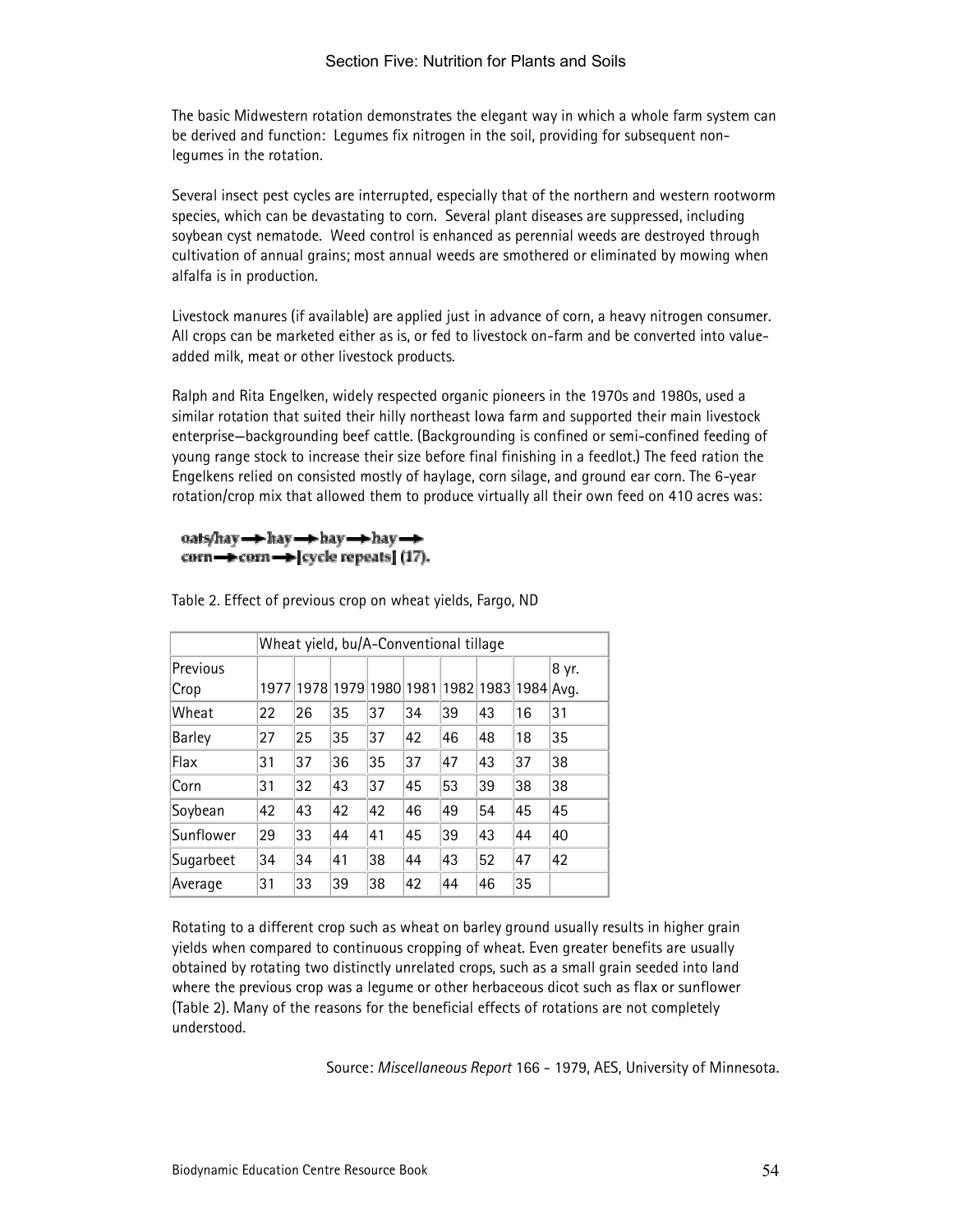# Guidelines for Crop Rotations

In rotation design you aim to:

- balance cropping, which generally robs the soil of some fertility, with legumes and green manures, which build fertility
- include plants with different rooting systems, shallow versus deep, fibrous versus taprooted
- include legumes and non legumes
- separate plants with similar pest and disease susceptibility by appropriate time and physical gaps. Rotate weed-susceptible crops with weed-suppressing crops
- use green manures to minimise the time the soil is left uncovered, especially during the months when the most damaging rain occurs
- maintain or increase organic matter levels and biological activity in the soil.

Once a year good rotation is developed it is not applied rigidly from year to year. It is adjusted to suit the needs of seasons and demands of markets, while maintaining a long-term view of the fertility of the soil and the needs of the crops and animals. This may mean robbing the soil fertility in the short term with a high-yielding crop and restoring it in the long term with the rest of the rotation.

NSW Agriculture, Ecology for Organic Farmers

## Home Gardening, Horticultural Enterprises

Incorporate as effectively as possible the guidelines as give below:

- Root plants generally do better in lighter soils
- Fruiting plants enjoy the benefits of compost applications prior to planting
	- o with the exception of tomatoes which prefer compost applications the preceding year
- Onions often are not helped when they follow a leguminous green manure
- Carrots, beets and cabbages are generally detrimental to subsequent crops.

## Cropping, Grazing Enterprises

Incorporate as effectively as possible the guidelines as give below:

- Avoid planting grass after grass
- Cover crops can help in the rotation
- Legumes fix nitrogen in the soil, providing for subsequent non-legumes in the rotation
- Cell grazing is a form of crop rotation
- Crop rotation cycle can be lengthened through maintaining a hay crop for additional years.

## Planning a Rotation

Rotation plans in gardening books tend to be based on standard British crops - brassicas, legumes, potatoes and so on. Even if you don't grow any of these, you can still devise an effective rotation that suits you and your crops. The usual length is 3 or 4 years - so crops return to their original site after a break of 3 or 4 years. If the soil is already infected with persistent problems such as eelworm or clubroot, try to extend the rotation of susceptible crops even further.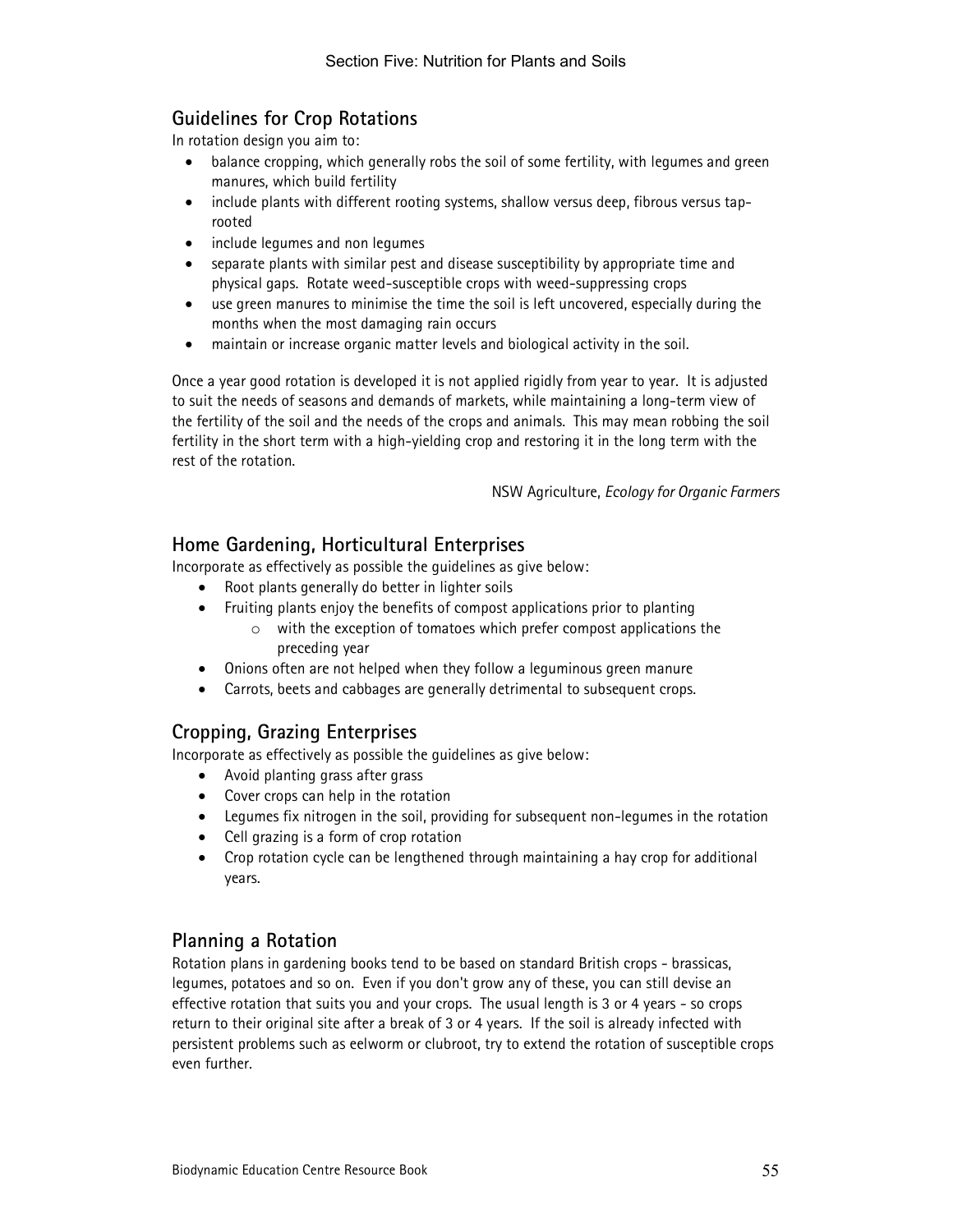List all the vegetables you want to grow over a season, and the relative quantities of each. Remember to include green manures. Group plants together by botanical family. Some relationships may seem a little unlikely, but if you were to let all the plants flower, their family likeness would soon become clear.

Draw a plan of the growing area. Divide it into equal sized sections according to the number of years you want the rotation to last - try 3 or 4 to start with. A "section" may be made up of several discrete areas, or you may have several "sections" in a large bed. Distribute your crops within these sections.

The first rule is to keep families together; if a section is to hold more than one family, try and keep those with similar growing requirements together. Using a bed system can planning a rotation easier. You may also find it helpful to write crops on to pieces of those moveable sticky note pads. You can then play around until you find a combination that fits.

You may find, for example, that the quantity of potatoes you had planned, might be too large to fit a section. In this case, reduce the number of plants rather than abandoning the rotation. Short term crops such as lettuce and other salads, early carrots and beet can be fitted in on any plot. Keep records - of what actually happened, not just what you planned! Use this information when planning the next year's cropping.

Sourced from Garden Organic: http://www.gardenorganic.org.uk/

### Examples of Crop Patterns

The following patterns come from talking to scientists, other growers and from the list that Eliot Coleman identified in the "New Organic Grower". Biodynamic farmers have a rule that goes as follows: Fruit - Leaf - Root (Tomatoes - Salad - Carrots).

- Mustard is beneficial before a tomato crop (we incorporate it in the green manure)
- Legumes are generally beneficial preceding crops.
- Lucerne has many beneficial effects over and above the fact that it is a deep rooted legume.
- Onions, lettuces, and squashes are generally beneficial preceding crops
- Potatoes yield best after corn.
- For potatoes, some preceding crops (peas, oats, and barley) increase the incidence of scab, whereas others (soybeans) decrease it significantly.
- Corn and beans are not greatly influenced in any detrimental way by the preceding crop.\*
- Liming and manuring ameliorate, but do not totally overcome, the negative effects of a preceding crop.
- Members of the chicory family (endive, radicchio, etc.) are beneficial to following crops.
- Onions often are not helped when they follow a leguminous green manure.
- Carrots, beets and cabbages are generally detrimental to subsequent crops
- Cabbages suppress germination in the soil that they are growing in.

\*Mycorrhizal fungi colonize all of one row crop, mustards excepted. Plants such as cauliflower, broccoli, the mustards and brassicas all reject mycorrhizae. That is why corn can't follow broccoli in a rotation. The broccoli will have annihilated the required mycorrhizae.

Taken from Acres USA, January 2006, p19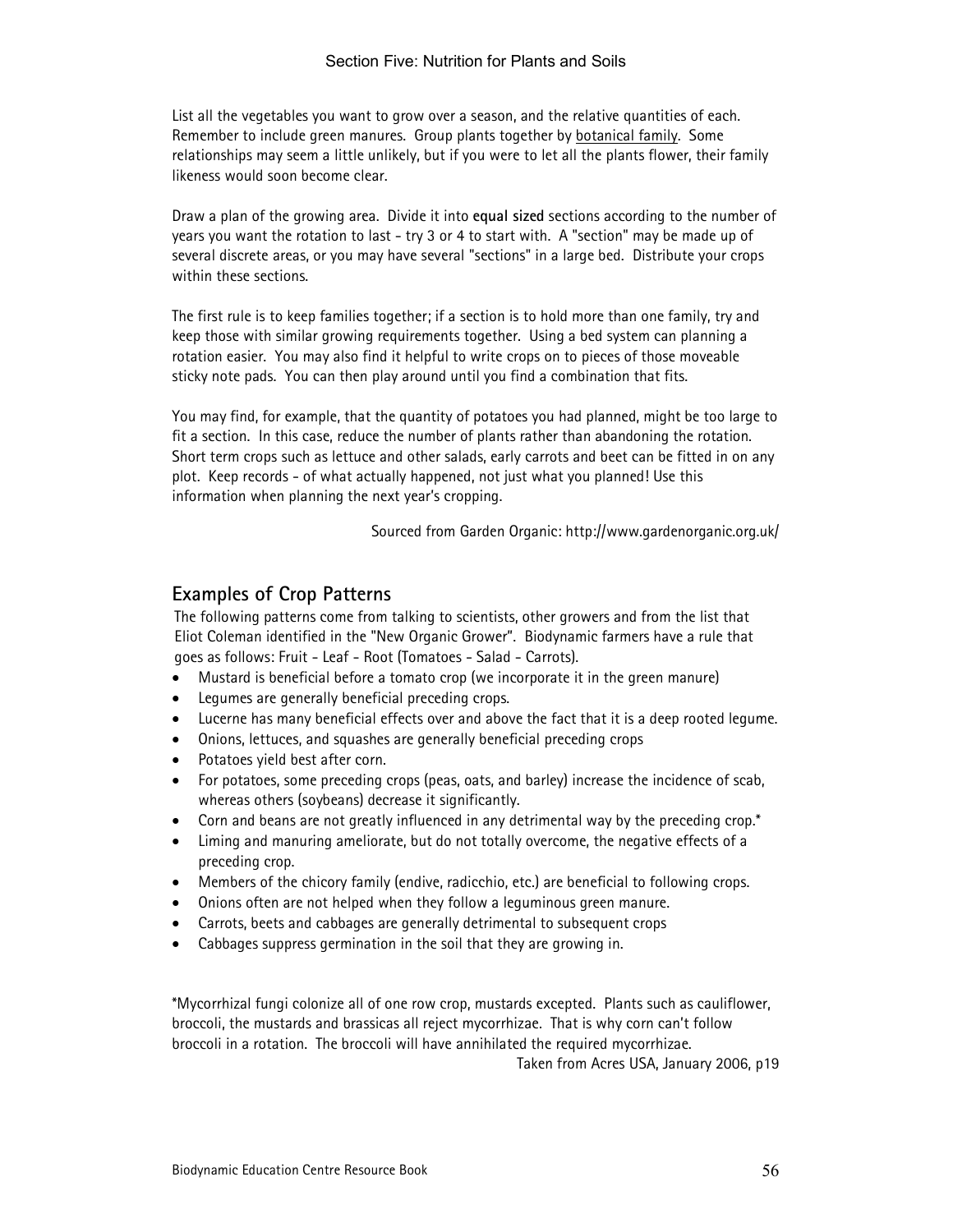# Crop Rotation Examples

Example of a six year rotation scheme for cool climates.

The annual garden is divided into six areas of 10sq. metres each and the following plantings made:

| Bed A:           | Solanums<br>Plant tomato, capsicum, chilli, eggplant and basil in Nov/Dec, harvest until the first frost in<br>Autumn when it becomes bed B                                                                                                                                                                                                                                                                                                                                           |
|------------------|---------------------------------------------------------------------------------------------------------------------------------------------------------------------------------------------------------------------------------------------------------------------------------------------------------------------------------------------------------------------------------------------------------------------------------------------------------------------------------------|
| Bed B:           | <b>Alliums</b><br>Plant spring onions, shallots and garlic in late Autumn<br>Plant the main onions (early and late varieties) in Winter<br>Plant more spring onions in early Spring and plant leeks in late Spring<br>The garlic and onions are all harvested by February/March and in Autumn snow peas and<br>broadbeans are planted and it becomes bed C (although the leeks are still there until Winter)                                                                          |
| Bed C:           | Legumes<br>Plant snow peas and broadbeans in Autumn, plant more snow peas in Spring<br>Plant peas in Autumn or early Spring<br>Plant climbing beans in late Spring and bush beans successively through the Summer<br>The peas and broad beans are finished by Christmas and are replaced from mid Summer with<br>Autumn and Winter salad leaves which are harvested until Spring when it becomes bed D<br>Any empty space is filled with green manure in Autumn                       |
| Bed D:           | <b>Brassicas</b><br>Plant broccoli, mizuna and lettuce varieties in early Spring<br>Plant cauliflower, more broccoli, swedes and turnips in Summer<br>Plant rocket, mizuna, mibuna, pak choy and Chinese cabbage in early Autumn<br>Cabbages and Brussels sprouts would be included in this bed but they can be omitted<br>The crops in this bed are harvested during Autumn and Winter and in Spring it becomes bed<br>E (some late cauliflowers may still be there in early Spring) |
| Bed E:<br>(half) | Root crops, silverbeet spinach and potatoes<br>Plant carrots and beetroot in Spring and again in late Summer, harvest from Summer until<br>Winter<br>Plant silverbeet in Spring, harvest until the following Spring,<br>Plant spinach and more silverbeet (for the chooks during Winter) as space becomes available<br>in Autumn<br>Celery would be included here if you wished to grow it                                                                                            |
| Bed E:<br>(half) | Plant potatoes in Sept/Oct, harvest Feb/March<br>Follow the potatoes with green manure, dig in in Spring, it all becomes bed F                                                                                                                                                                                                                                                                                                                                                        |
| Bed F:           | Curcubits and sweetcorn<br>Plant zucchini, cucumber, pumpkins and sweetcorn in late Spring/early Summer<br>Plant green manure in Autumn, dig it n in early Spring, and it becomes bed A                                                                                                                                                                                                                                                                                               |

This plan can be easily changed to a 5 year one by omitting the winter salad in bed C and the spring brassicas in bed D. If this is done bed C then becomes bed D from Summer until Spring (with the beans remaining until Autumn) and the legumes, brassicas, roots and potatoes have all rotated through in two years rather than three.

Again this is only one of many possible rotation plans and could easily by adapted to include a different combination, or different relative quantities, of vegetables.

Adrienne Fazekas, Canberra Organic, August 2004 p.14,15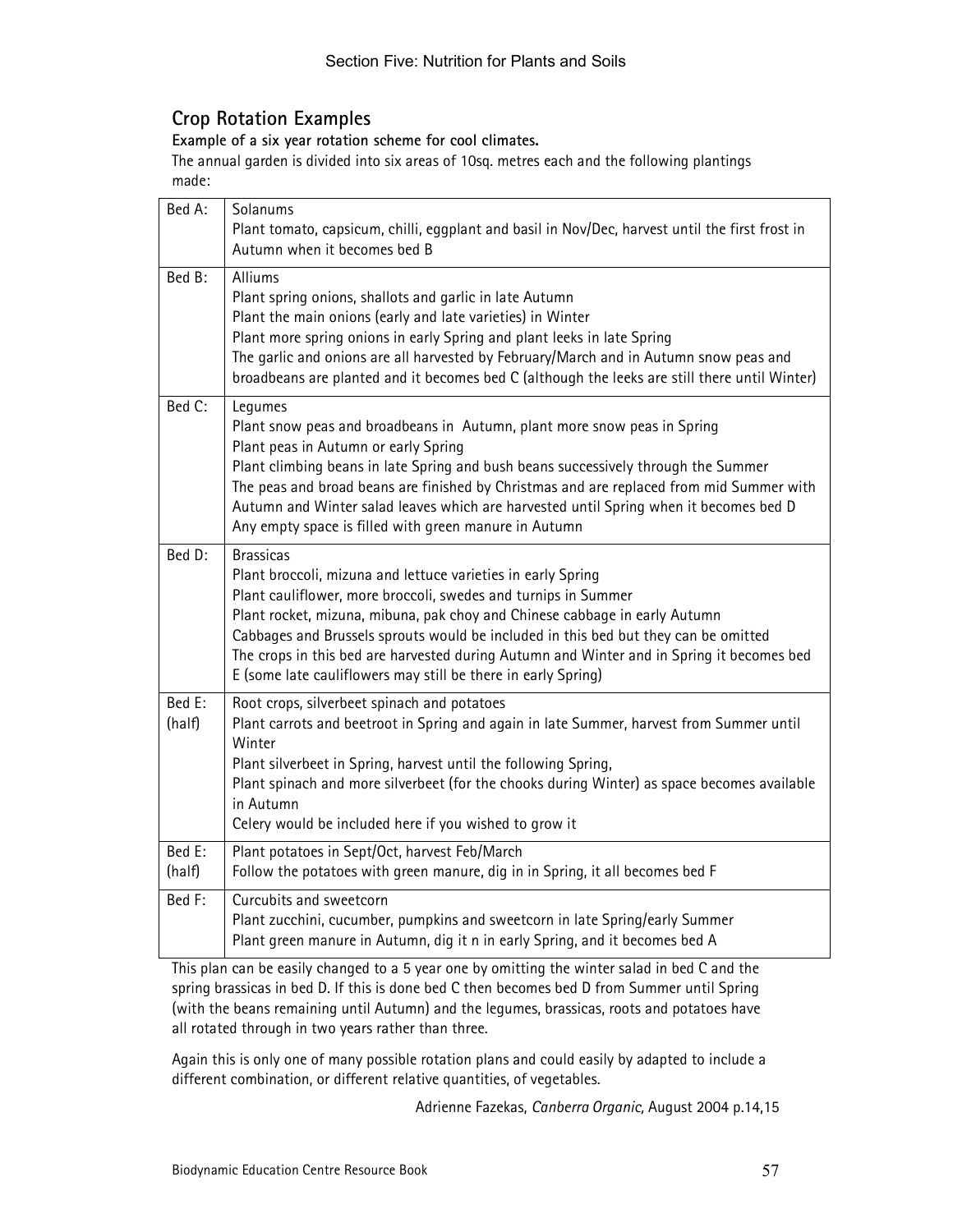# Eliot Coleman's Vegetable Rotation

The following table gives the rotation that works very well for Eliot Coleman in the colder part of the USA. It is being applied in many parts of Australia with similar benefits. Whether it works for you depends on your situation and on you. Even if it doesn't suit your style of farming, you can certainly use the principles to help you design a rotation for vegetable or broadacre cropping.

Note: The table has been adjusted for Australian conditions.

| Eliot Coleman's Vegetable Production |  |
|--------------------------------------|--|
|--------------------------------------|--|

| Year           | Crop                                                 | Coleman's reasons                                                                                                                                                                                                                                                                                                                   |
|----------------|------------------------------------------------------|-------------------------------------------------------------------------------------------------------------------------------------------------------------------------------------------------------------------------------------------------------------------------------------------------------------------------------------|
| 1              | Squash                                               | Squash is grown after potatoes in order to have the two 'cleaning'<br>crops back to back before the root crops, thus reducing weed<br>problems in the root crop.                                                                                                                                                                    |
| $\overline{2}$ | Root crop:<br>beet, carrots,<br>parsnips,<br>turnips | Root crops follow squash and potatoes that are good 'cleaning' crops<br>(they can be kept weed-free easily). So, there are fewer weeds to<br>deal with in the root crops, which are difficult to keep weed-free.<br>Squash has been shown to be a beneficial preceding crop for roots.                                              |
| 3              | <b>Beans</b>                                         | Beans follow root crops because they are not known to be subject to<br>the detrimental effect that certain root crops such as carrots and<br>beets may exert in the following year.                                                                                                                                                 |
| $\overline{4}$ | Tomatoes                                             | Tomatoes follow beans in the rotation because this places them four<br>years away from their close cousin, the potato and gives them good<br>nitrogen.                                                                                                                                                                              |
| 5              | Peas                                                 | Peas follow tomatoes because they need an early seed bed, and<br>tomatoes can be undersown to a green manure crop that is<br>susceptible to frost. The frost kills the green manure and then it lies<br>on the surface and provides soil protection over winter. There are no<br>decomposition and regrowth problems in the spring. |
| 6              | The cabbage<br>family                                | The cabbage family follows peas because the pea crop is finished and<br>the ground cleared by February 1, allowing a vigorous winter green<br>manure crop to be established.                                                                                                                                                        |
| $\overline{7}$ | Sweet corn                                           | Sweet corn follows the cabbage family because, in contrast to many<br>other crops, corn shows no yield decline when following a crop of<br>brassicas. Secondly, the cabbage family can be undersown to a<br>leguminous green manure which, when turned under the following<br>spring, provides ideal conditions for sweet corn.     |
| 8              | Potatoes                                             | Potatoes follow sweet corn in this rotation because research has<br>shown corn to be one of the preceding crops that most benefits the<br>yield of potatoes.                                                                                                                                                                        |

Ecology for Organic Farmers, NSW Agriculture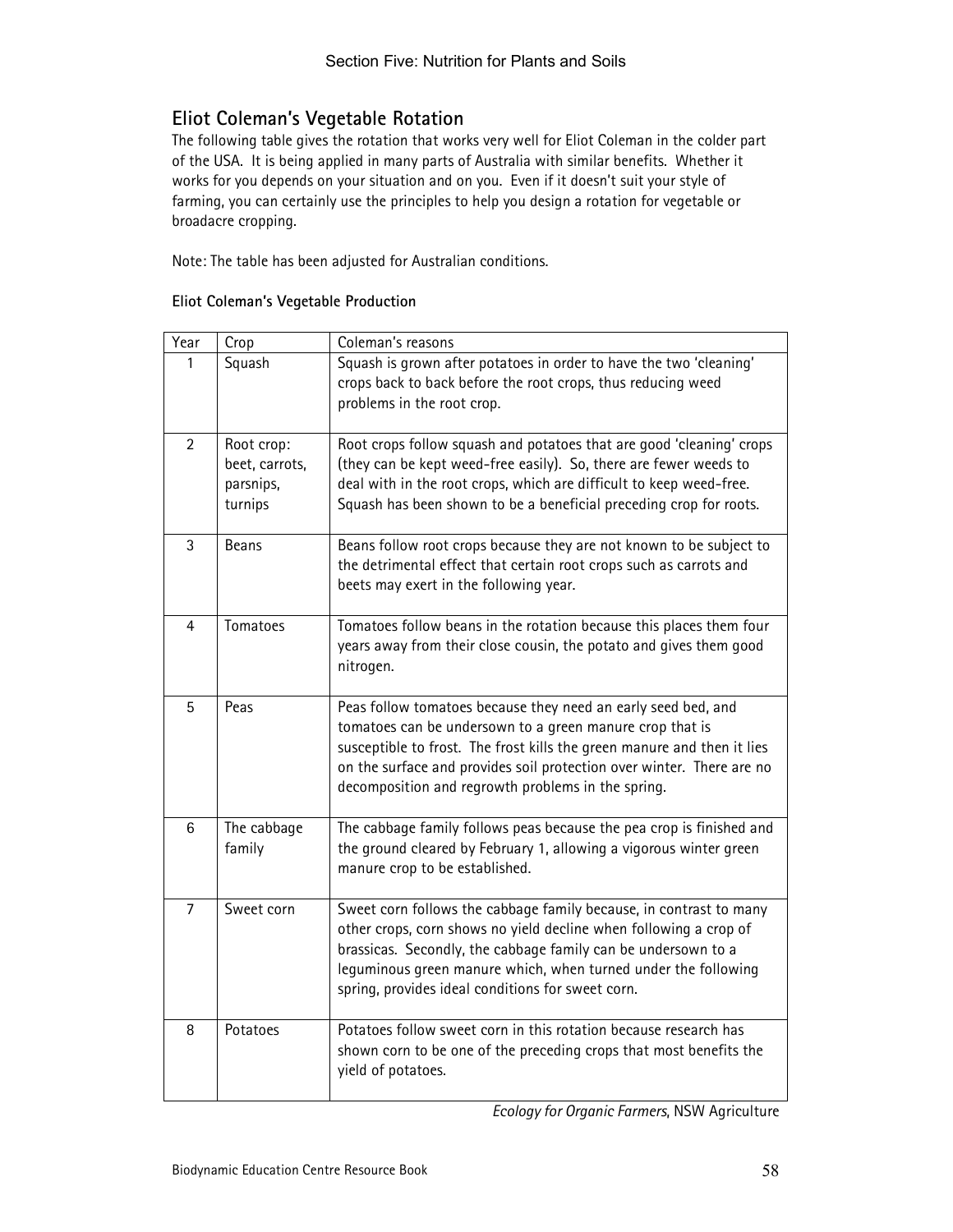# Green Manures

### Benefits of Using Green Manures

- increasing organic matter
- building soil structure
- pest, weed and disease control
- take up soil toxins.

### Selecting Criteria for Green Manure Plants

Using plants that are:

- suitable to local conditions
- identifying the growth rates of each species
- fit into the crop rotations used
- plants used are in accordance with required outcomes and production requirements
- do not harbor pests and diseases which can be transmitted to crops grown
- can be grown with minimal labor and water
- determining the availability and price of seeds.

### Establishing Green Manure Crops

- preparing land suitable for planting
- sowing seeds of green manure plants thickly
- maintaining plants until just before flowering except for nitrogenous plants which should be cut between flowering and setting seed.

### Guidelines for Use of Green Manure Crops

Green manure crops are used to provide bulk organic matter which is then converted into humus. Green manure crops should be incorporated into the top soil and immediately sprayed with C.P.P. Enough time must be allowed for the complete breakdown of organic material prior to sowing. Time required for the complete breakdown of organic matter will depend upon;

- temperature
- soil moisture
- growth and species of plants used
- C:N ratio of plant material
- biological activity of the soil.

### Timing

Incorporation of green manure crops and spraying of C.P.P. should be carried out during the afternoon periods and when there is moisture in the soil.

### Land area required

Planning to improve the organic matter content of soils over a 5 year period. Planning to be based on 5 year rotation  $100\% \div 5y$ rs = 20% per year 20% @ average 4 months per green manure = 7% under green manure at any given time

Calculations based on green manure crop growth 10 weeks, decomposition time 6 weeks.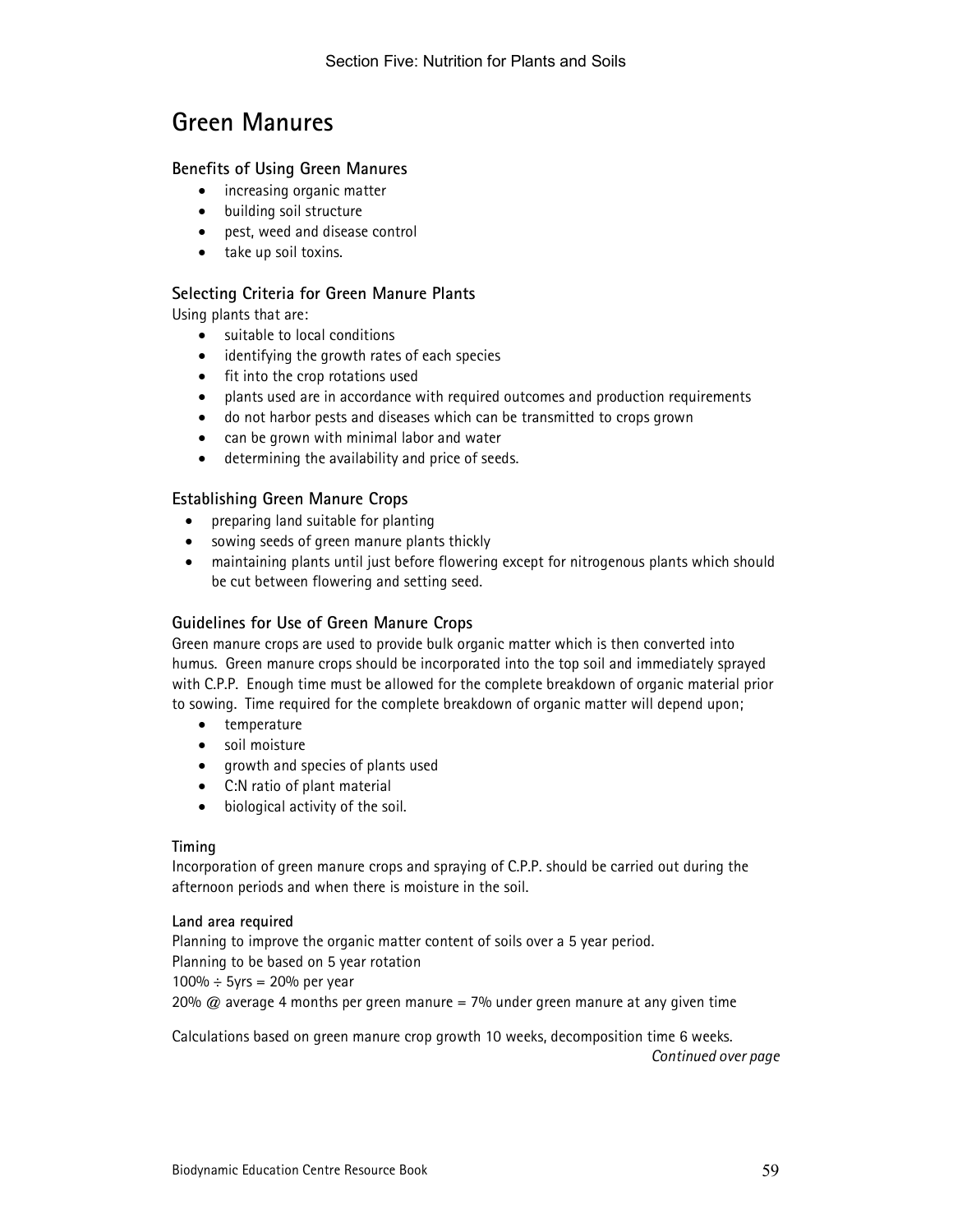### Guidelines for Incorporating Green Manure Crops

- incorporation of green manure crops into the soil:
	- o before flowering but while still actively growing
	- o from two to six months depending on what plants were grown
- green manure crops are incorporated into the top layer of soil:
	- o in heavy soils crops are dug into the top 5-15cm of soil
	- o in lighter soils crops are dug into the top 10-20cm of soil
- young green and fresh plants can be dug directly into the soil
- bulky plants with higher carbon structure will need to be finely chopped before being incorporated into the soil
- care needs to be taken to avoid damage to soil structure
- to avoid structural damage choose times of moist soil conditions
- establishing of plants following the use of green manure crops only when the green manure has been fully decomposed.

### Green Manures

Humus is built up and maintained in permanent pasture by rotational grazing, sheet composting of animal manures (harrowing of cattle manure, natural breakdown of sheep manure) and spraying once or preferably twice a year with 500 (500 with the 6 compost preparations incorporated)\*. On dairy farms, where manure can easily be collected, BD compost can be applied in rotation, with great benefit, over a period of time. Permanent pasture is the best developer and maintainer of soil structure and fertility.

In orchards, grasses and their roots are kept active by slashing at the right stage – allowing the pasture top grow up to an optimum height and slashing before it stagnates. From time to time, leguminous green manures can be grown in orchards to provide additional nitrogen, disced slowly (max. 3km/h) and shallowly in, or slashed, when ready.

In vegetable growing, humus levels soon become depleted. Colloidal humus can be supplied through compost if enough is available, but usually green manure crops are grown to restore humus and nutrient levels for subsequent crops.

Green manures are crops that are grown specifically to build humus and nutrient levels for subsequent crops (or in the case of orchards, to supply nitrogen). A wide variety of plant species are suitable for use as green manures, and the more species grown together, the better. Legumes and non-legumes, deep and shallow rooting, each species brings something different to the soil. The superb market garden, Agrilatina, near Rome, uses up to 94 species in its green manure crops.

### Soil Preparation

Soil can be cultivated if necessary, using tyned implements (or gently disced) or, on a small scale, a garden fork. Avoid over-working the soil. For many species of green manure, a fine seed bed is not necessary.

### Sowing

On a small scale, seed can be mixed and hand broadcast, later raking or harrowing in to lightly cover it.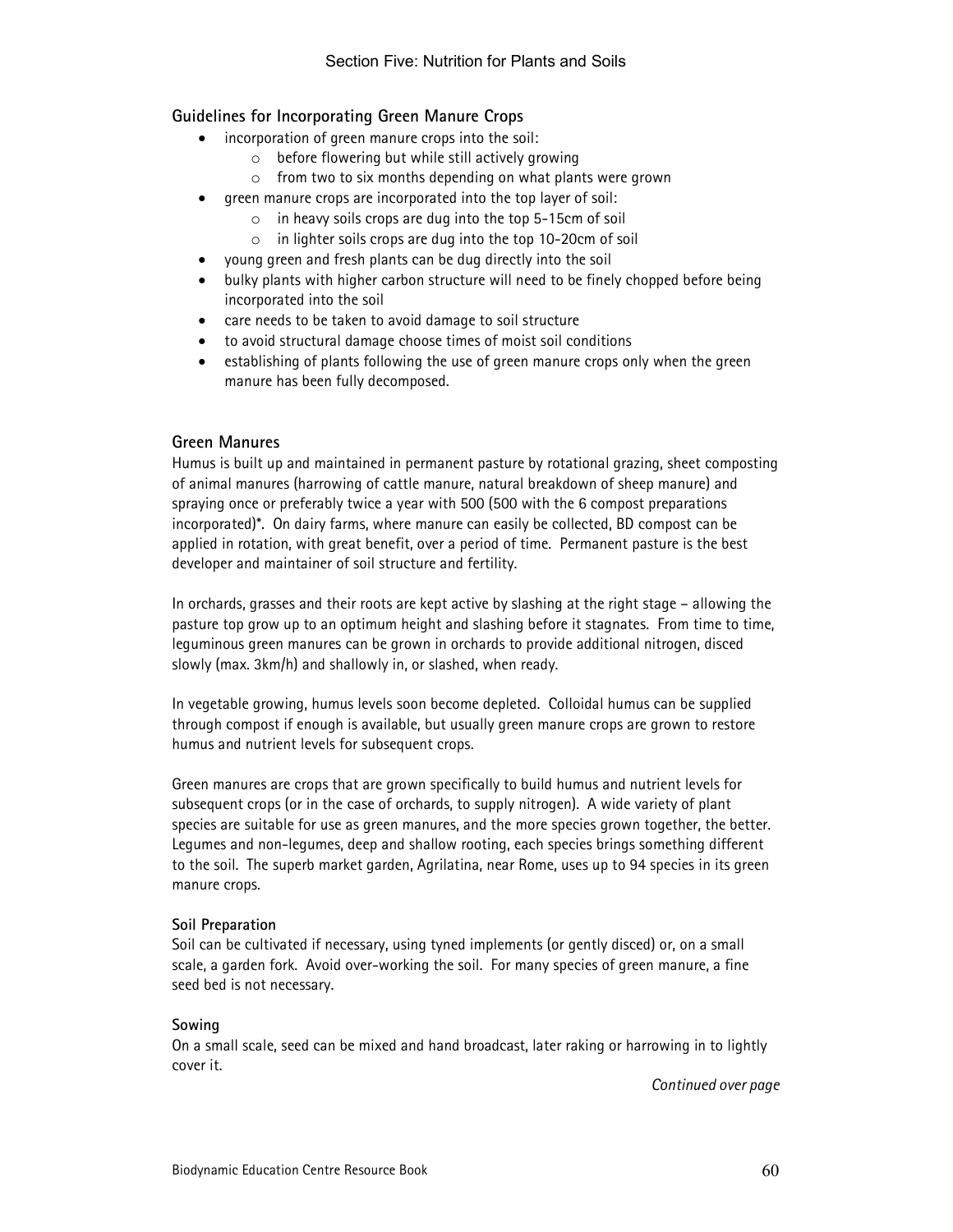Alex Podolinsky, in Biodynamic Agriculture of the Future, describes his advice to Agrilatina (Italian market garden): "I further suggested, after cultivation, to sow down the green manure, to irrigate no deeper than ten centimeters and to walk out prepared 500. This brings the plants up and is followed by a second ten centimeter irrigation. The plants will come up twenty centimeters high. This is followed by one very deep watering, easy to achieve in a sandy soil, which in turn then dries off from the top downwards. The roots stimulated by the prepared 500, follow the water deeper and deeper and the 500 activity therewith acts and structures deep into the subsoil. After four weeks the soil can thus be penetrated to one meter.

"It is easy to achieve soil transformation in the topsoil region, but we must strive for depth activity…". Compost, even if of really developed colloidality, and, as usual, put into the topsoil, draws the roots to the enriched soil at the top. The effectiveness of sheet composting and what we achieve, especially with our dynamic rotational grazing management, works deeply into the soil."

### Working the Green Manure in

The crop can be worked into the soil at any stage, but best when there is a good bulk of material, and before stems become too tough. For many crops, the best time is just as the first flowers open. On a small scale, the crop can be scythed or mowed and left to wilt for a few days before forking it in. I use a hand scythe, and cut the crop down in several stages starting at the top, to cut it into smaller pieces. This makes it much easier to dig into the soil. Dig the garden fork in full depth, carefully lift the spit of soil and turn it upside down. Most of the green manure material on the top will then be incorporated into the soil. On a larger scale, the green manure can be chopped up with a mulcher or shallowly (25-50mm only) rotary hoed to break it up. Alternatively a slasher can be used. The ideal is to work it in with a chisel plough after a few days wilting – this is feasible if the crop has been chopped finely by a mulcher, but otherwise the tynes may block up. Discs may then be a better option. It is best not to incorporate the whole crop in one go as this can lead to anaerobic breakdown and leaching of nitrogen. Alex Podolinsky recommends that the first chiseling leaves between 10 and 30% of the material on the surface. A subsequent chiseling a week later (if conditions are suitable) will incorporate most of the remaining material. Just after the first ploughing, spray prepared 500\* to assist in the conversion of the green manure into colloidal humus. In some situations, where seasonal conditions are tight, a BD farmer may have to use a mouldboard plough to quickly incorporate a heavy green manure crop, chiseling after the subsequent vegetable crop to break up the "table-top" under the soil and prevent a hard-pan developing.

Allow sufficient time for decomposition before planting – this will depend on the time of year, weather conditions, plant species, growth stage and the amount of material incorporated. Normally, at least three weeks should be allowed before planting, but check progress by digging.

\* Applications of Manure concentrate at this stage would greatly enhance the breakdown process.

> Biodynamic Growing, Bio-dynamic Agricultural Association of Australia No.5, Pgs12-15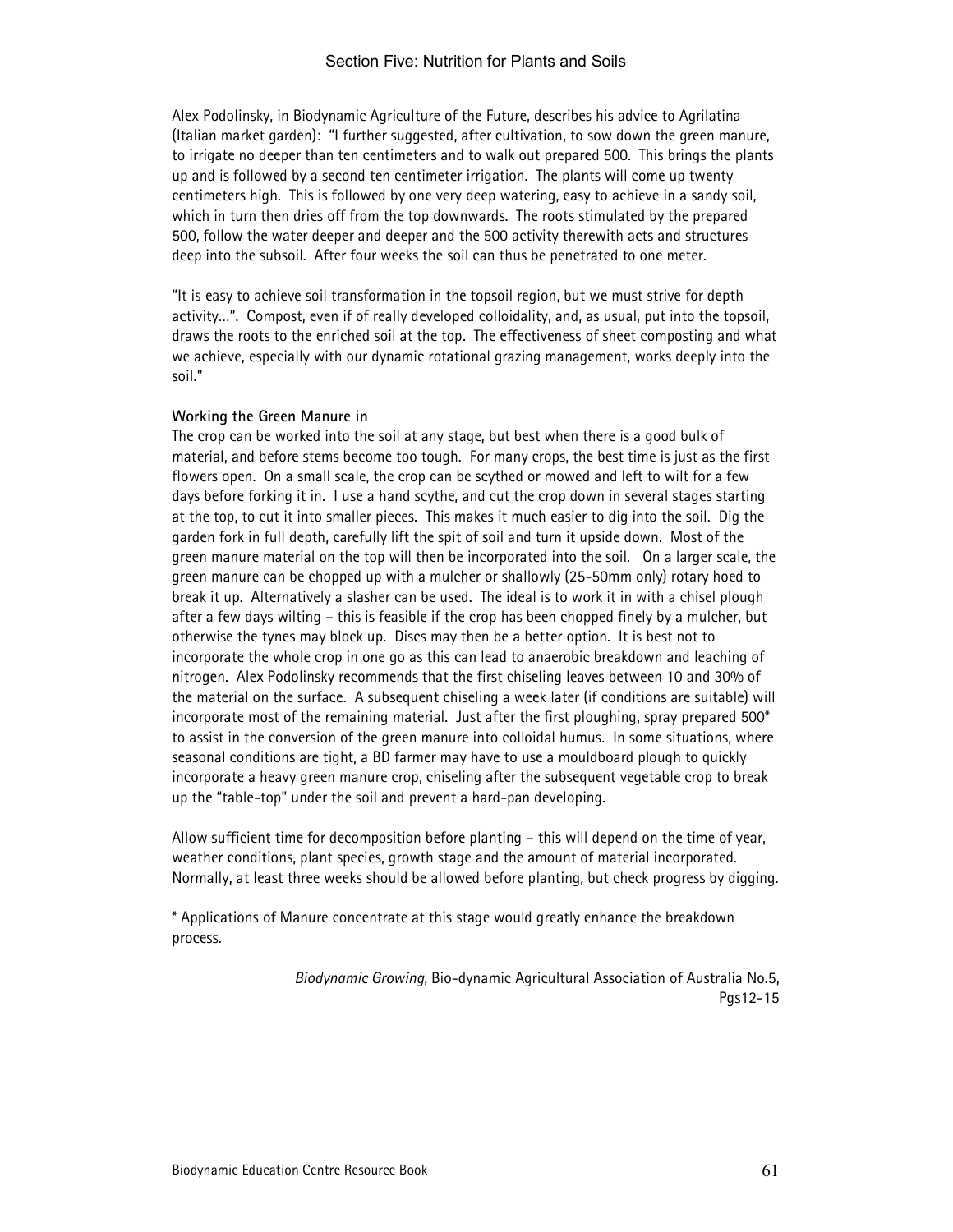# Organic Matter

### The Value of Soil Organic Matter

- source of food for soil micro-organisms
- provides materials required for production of soil humus
- higher soil temperatures due to darker soils
- biological activity is sustained by soil organic matter
- lowers dependence on inputs.

### Practices Which Increase Soil Humus Levels

- applications of compost as required to all areas under production
- allowing good plant root development before grazing/slashing
- harrowing of manure followed by applications of compost preparations
- incorporation of all plant and crop residues followed by applications of compost preparations
- beneficial soil cultivations
- use of crop rotations
- use of green manure crops and cover crops
- use of legumes to increase soil nitrogen
- use of rock dusts applied through biological mediums
- establishing deep rooting perennial plants for pastures
- regular use of the full set of biodynamic preparations
- balance in areas such as stocking rates, grazing and cropping land
- increase in the diversity of soil, plant and animal life
- grazing management systems which maintain good root development in plants such as cell grazing
- judicial short term use of lime, gypsum, dolomite to balance soil pH
- ensuring good protection from the elements
- use of correct rhythms in all farm or garden activities.

### Practices Which Support Conversion of Organic Matter into Humus

- regular applications of the biodynamic preparations
- several green manure crops in succession
- incorporating crop stubble
- regular mulch mowing of pastures
- harrowing manures
- intense short term gazing with heavy stock numbers (refer here to Holistic Resource Management; Alan Savory)
- deep ripping to increase aeration and soil biology.

Note: Each of the above activities followed immediately by applications of manure concentrate and/or liquid manures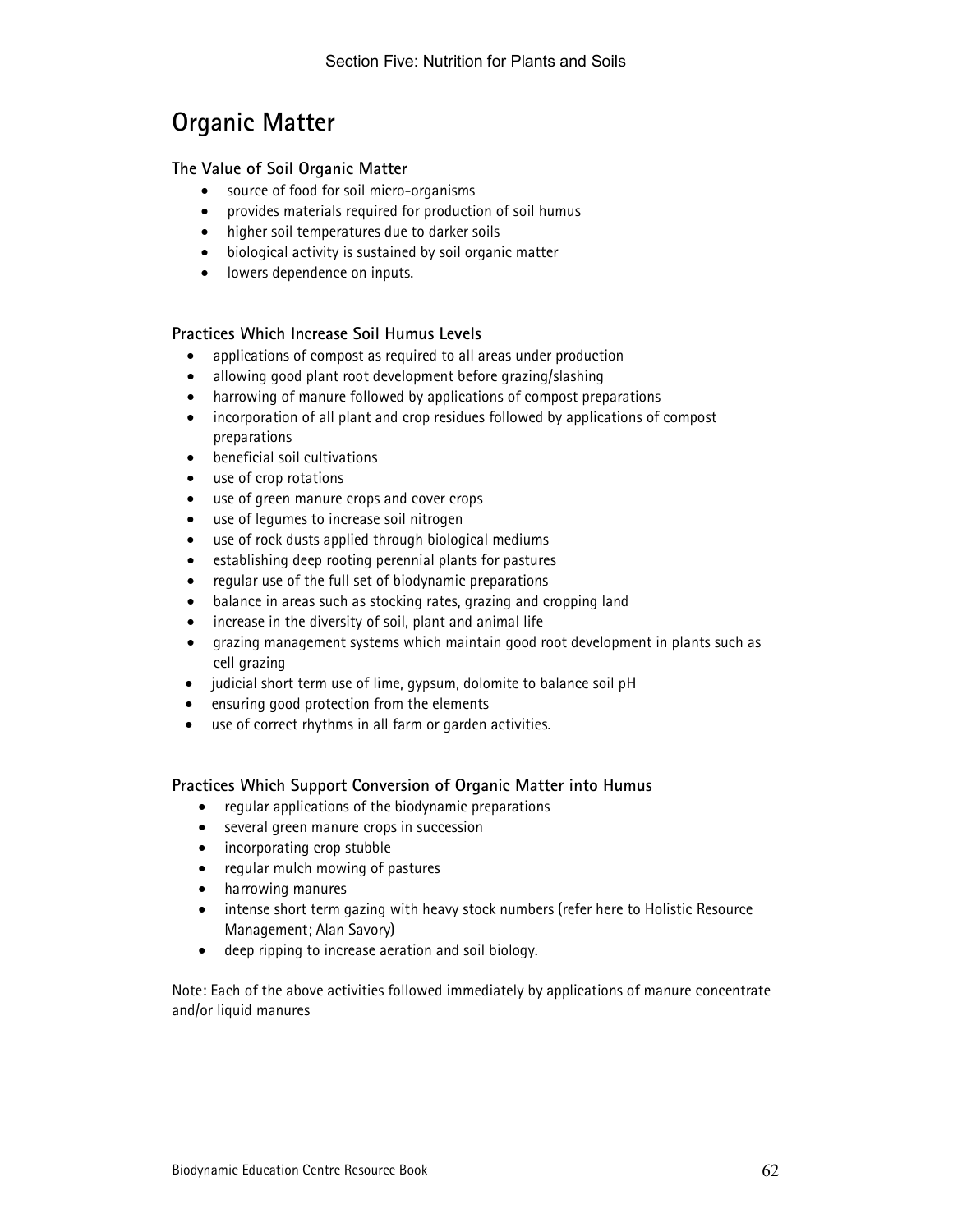## The Benefits of Soil Organic Matter

The list of benefits from having organic matter in soil is so varied and extensive that it makes one think of the clams printed on old-time patent medicine labels; fortunately, those for organic matter are all true:

- 1. Organic matter is the source of 90 95 percent of the nitrogen in unfertilised soils.
- 2. Organic matter can be the major source of both available phosphorus and available sulphur when soil humus is present is appreciable amount (about 2 percent or more).
- 3. Organic matter supples directly, or indirectly through microbial action, the major soil aggregate-forming cements, particularly the long sugar chains called polysaccharides.
- 4. Organic matter contributes to the cation exchange capacity, often furnishing 30 70 percent of the total amount. The large available surfaces of humus have many cation exchange sites that adsorb nutrients for eventual plant use and temporarily absorb heavy metal pollutants (lead, cadmium, and the like), which are usually derived from applied waste waters. Adsorption of pollutants helps clean contaminated water.
- 5. Organic matter commonly increases water content at field capacity, increases available water content in sandy soils, and increases both air and water flow rates through the soil. This latter effect is probably due mainly to soil aggregation, which produces larger soil pores.
- 6. Organic matter acts as a chelate. A chelate (key-late) is any organic compound that can bond to a metal (usually iron, zinc, copper, or manganese) by more than one bond and form a ring or cyclic structure by that bonding. The soluble chelates probably help mobilise these micronutrients, increasing their availability to plants and general mobility in soils. The chelate mechanisms are not fully known at present.
- 7. Organic matter is a carbon supply for many microbes that perform other beneficial functions in the soil. (e.g. free nitrogen fixers, denitrifies).
- 8. When left on top of soil as a mulch, organic matter reduces erosion, shades the soil (which prevents rapid moisture loss), and keeps the soil cooler in very hot weather and warmer in winter.

But wait a minute! The news about OM isn't all good. Read on!

### Some problems with OM

Organic matter can be an energy and carbon source for many disease organisms, ensuring their longer survival in soils. Also residues from incorporated green manure crops can hinder easy planting of a following crop.

Both of these problems are overcome when the organic matter is supplied as compost. A growing body of research is showing that the diverse soil biological activity promoted by compost leads to balanced situation when disease organisms are held in check.

> Excerpted from Soils by Donahue, Miller and Schickler, Prentice Hall NJ 1983 Newsleaf, Journal of BDAA (Australia), No. 14, 1992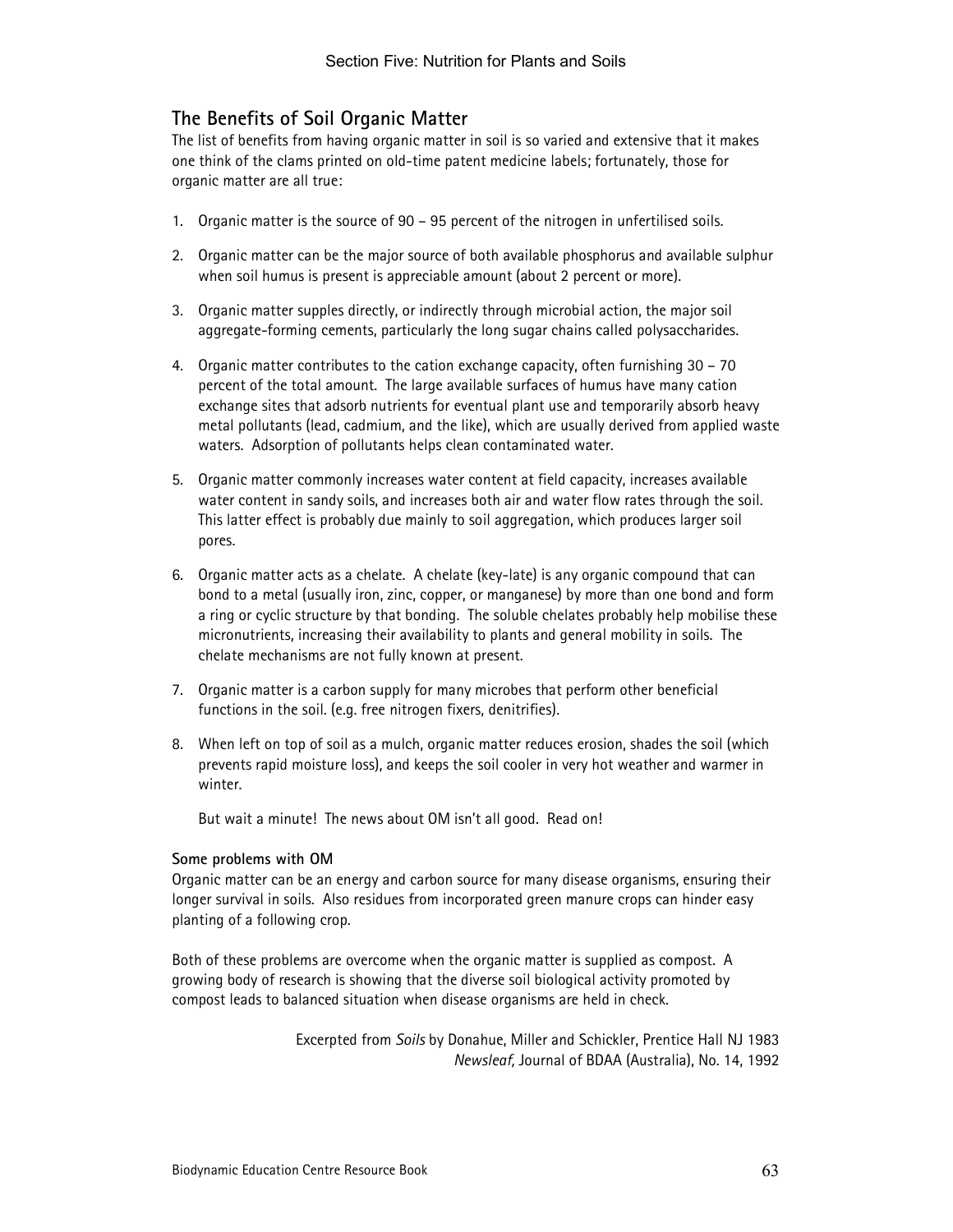## Carbon Sinks and Organic Matter Levels

Carbon sequestration (where minerals are locked up into plant tissue, preventing them from leaching into the soil), has the effect of reducing levels of atmospheric carbon dioxide by 'tying up' carbon in organic matter and is commonly seen as relating to trees absorbing carbon dioxide from the atmosphere.

However, all plants 'sequester' carbon when they photosynthesise. The Canadian government is reported to have published research on the potential for carbon sequestration in the soil through farm management practices like stubble retention and by arguing that vegetative organic matter in the soil is a carbon sink as long as the levels of organic matter are retained.

# Humates

A humate is a salt form of humic acids. "Humus is the organic matter of soils that has decayed sufficiently to have lost its identity with regards to its origin. The most important and biochemically active group of many degradation products of soil organic materials is the alkalisoluble fraction commonly called the humic acids. The salts of these humic acids are known as the humates. The ability of the humates to poise or regulate water-holding capacity or content is probably their most significant property so far as agriculture is concerned, since from a quantitative point water is the most important plant material derived from the soil. In conjunction with this water regulating effect, the humates possess extremely high ion exchange capacities, and it is this property that makes possible better retention and utilization of fertilizers by preventing excessive leaching away from the root zones and ultimately releasing them to the growing plants as needed.

The humates reduce soil erosion by increasing the cohesive forces of the very fine soil particles. The desirable friable character of fertile soils is maintained through the formation of colloidal mineral complexes, which assist in aeration and prevention of large clods and stratification. Very low concentrations of purified humates have been shown to stimulate seed germination and viability, root growth, especially lengthwise. Significantly increased yields have been reported from many crops, such as cotton, potatoes, wheat, tomatoes, mustard, and nursery stock. They have also been shown to stimulate growth and proliferation of desirable soil microorganisms as well as algae and yeasts. A number of workers have reported that the humic acids can solubilize and make available to plants certain materials that are otherwise unavailable, such as rock phosphates. The humates seem to play an important role in plant utilization and metabolism of the phosphates. The humic acids apparently can liberate carbon dioxide from soil calcium carbonates and thus make it available to the plant through the roots for photosynthesis. The humates are known to stimulate plant enzymes. The humates are nature's soil conditioners par excellence. (Humate materials are also known as Leonardite).

> Harvey Lisle The Enlivened Rock Powders, p98, Everette M. Burdick in Economic Botany

### The Wonderful World of Humus and Carbon

Web site link: http://humusandcarbon.blogspot.com/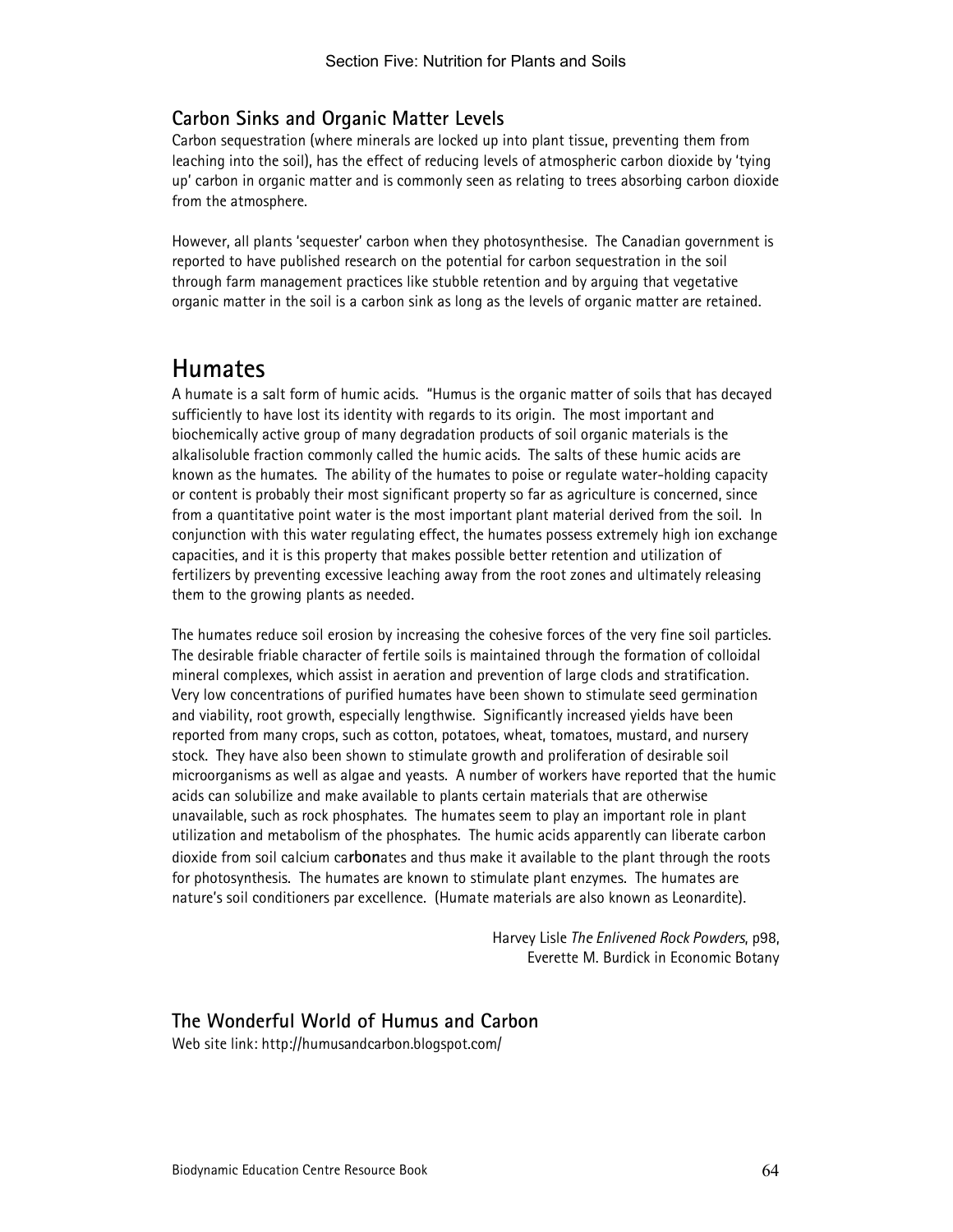# Effects of Soil Humus on the Environment

(Fulvic Acids Role)

Soil humus has three important components that play a crucial role in the life of the soil: Humic Acid (soluble composting function), Fulvic Acid (soluble mineral transfer function) and Humin (non-soluble soil amender). While the Humin is non-soluble and remains in the soil, Humic and Fulvic acids enter the plant as the plant uptakes nutrient.

Fulvic acid is a chelator, which means it binds with metals, being trace minerals, within the soils. It alters the form of the metal from its elemental state into a chemical state we call a "phyto" or plant derived state. In simple terms it binds the mineral with a carbon and allows it to be readily absorbed by the plant or animal. This is the form we receive our trace minerals.

Fulvic acid is an extremely strong chelator and binds with differing elements in unique ways. If a metal is important in the food chain (i.e. Copper, iron, zinc, etc.) fulvic chelates that metal and places an electrostatic charge on the metal ion so that it readily enters the food chain. Some metals such as lead, mercury, etc. are toxic to most living organisms. Fulvic acid also chelates these metals, but places a neutral charge on the metal ion that deters its entrance into the food chain. This is Mother Nature's way of protecting living cells from toxins within the soils. Research has indicated that as long as we have about 2% soil humus within the soil sufficient fulvic acid is present to filter toxins out of the food chain. Unfortunately, past and current farming practices have depleted much of our farmable soils of its humus contents.

As an example of what is occurring, consider that for 70 years our country burned leaded gasoline within our fuels. This pollutant, in trace amounts, spread across the surface of our country and in effect raised the background level in our soils. Without sufficient soil humus containing the fulvic acid, lead is entering the food chain. Granted it is in extremely small amounts, but it and other similar toxic minerals can be cumulative and over a period of years can and will effect the health of plants and animals.

I have addressed what happens during the mobility of the chelated trace mineral, but what happens to them as they reside within the soil. Fulvic acid, in conjunction with humic acid, binds the minerals to the clays within the soil. This tends to prevent leaching into the ground waters and streams. Dr. Peter Warwick with Lethbourgh University in England has been researching the chelating ability of fulvic acid to bind and hold radioactive isotopes in the soil. Dr. Warwick is the radiation safety officer for the European Super Collider in Belgium and is many times asked for remediation solutions to real and postulated radiation contamination resulting from the Super Collider activities. He and his staff have studied the soil and use fulvic acid as a chelating agent within the soil to immobilize the contaminant. Just immobilizing the contaminant is not the total remediation answer. How long is the chelation stable and how immobile is the contaminant? No one knows for sure, but computer models developed by Dr. Warwick's group predict the chelation is stable for many thousands of years provided there are no drastic changes in pH. The fulvic acid places the contaminate into a state that is non soluble and bound to the clay particles of the soil. Due to its neutral charge, it cannot chemically react and therefore is effectively immobilized.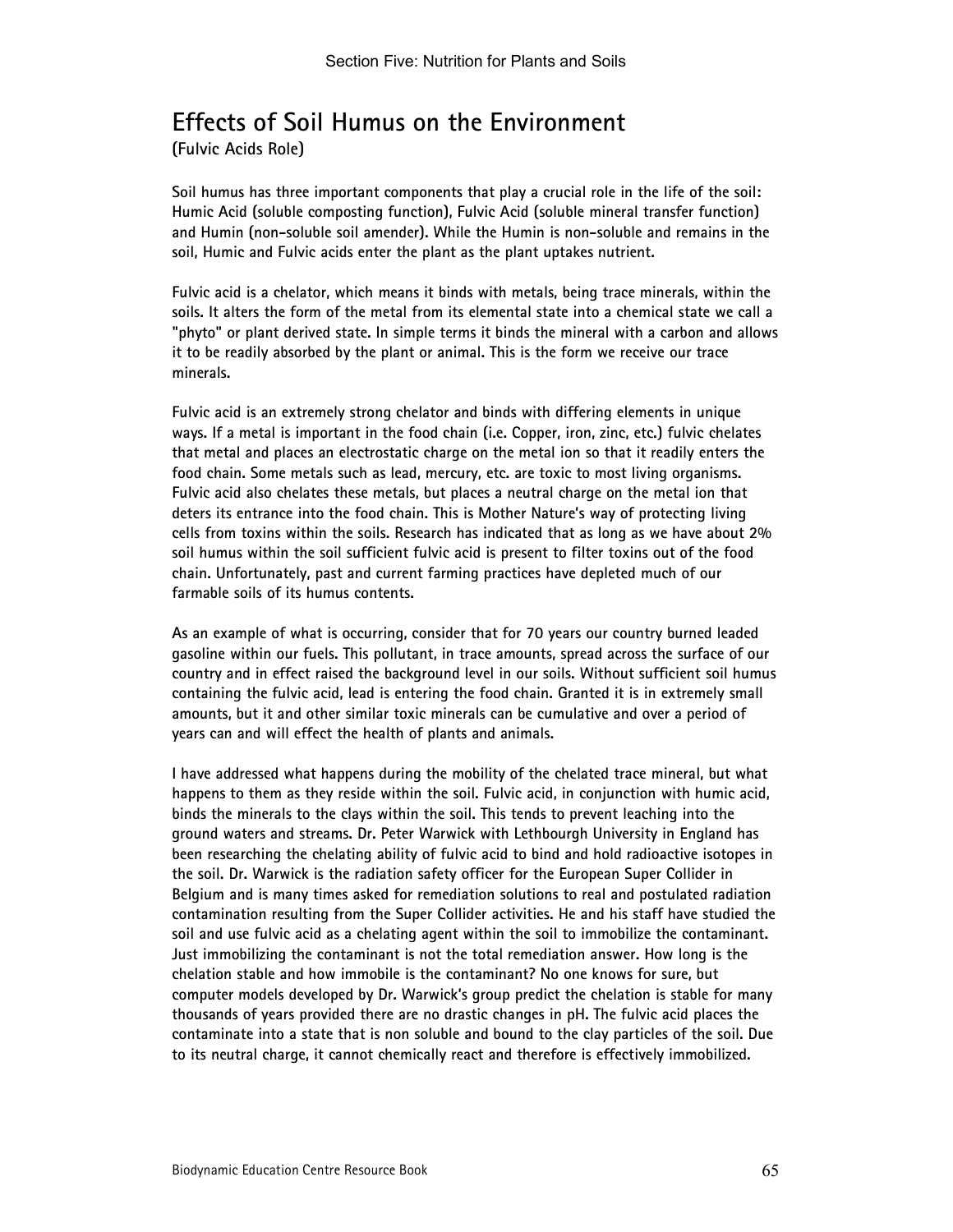Although we are not dealing with radioactive isotopes in our farming soils, we do have toxins within those soils in which the same chemical interaction is occurring. Fulvic acid is Mother Nature's environmental protection agency and when our soil humic is low, we are not receiving the protection.

Another issue related the fulvic acid along with it counter part humic acid is regarding nonmetal and organic loadings within the soil. There has much in the news of nitrate and phosphate run-off depleting oxygen within our stream waters. Additional organic overloading from large animal confinement areas has created similar water quality problems. Both are a function of the soil humus not containing sufficient amounts of humic and fulvic acids to handle the problem. Recently I was in a meeting with a local county commissioner discussing this problem. A planned housing development is being platted in a rural area on a 120-acre pasture. This farm had been used for hay production and was fertilized several times annually. For hypothetical purposes lets assume the farm was fertilized with 200 lbs per acre for a total of 24,000 lbs of chemical fertilizer on each application. This fertilizer loading created some run-off. Now consider the development plans call for ¼ acre home lots creating 480 new yards and flowerbeds surrounding each home. Typical homeowners will fertilize more often and with greater loading to create the "green look". Assuming each homeowner puts 50 pounds on the front yard and 50 lbs on the back yard, the total fertilizer loading for the 120-acre tract is now 48,000 lbs.; double the problem. Additionally, each home will have a septic system. This development will create 480 septic tanks placing additional organic loading into the ground, which eventually migrates into our streams and lakes.

Our soils in these rural areas are depleted in humus and do not contain sufficient humic and fulvic acid to handle the increased pollutants associated with urban sprawl. No programs are in effect to assist or educate the homeowner or farmer in rebuilding his soils. Currently Texas law does not permit county commissioner's court to address zoning in the rural areas, therefore this problem is only going to become more intense.

There is no "silver bullet" that is as easy solution to the problem, but growing organically and using natural materials to rebuild the soils is a big start in addressing our soil and environmental problems.

> Soils Alive written by Randy Mosley, Enviromate Inc. The third of a series of six articles defining the importance of soil humus.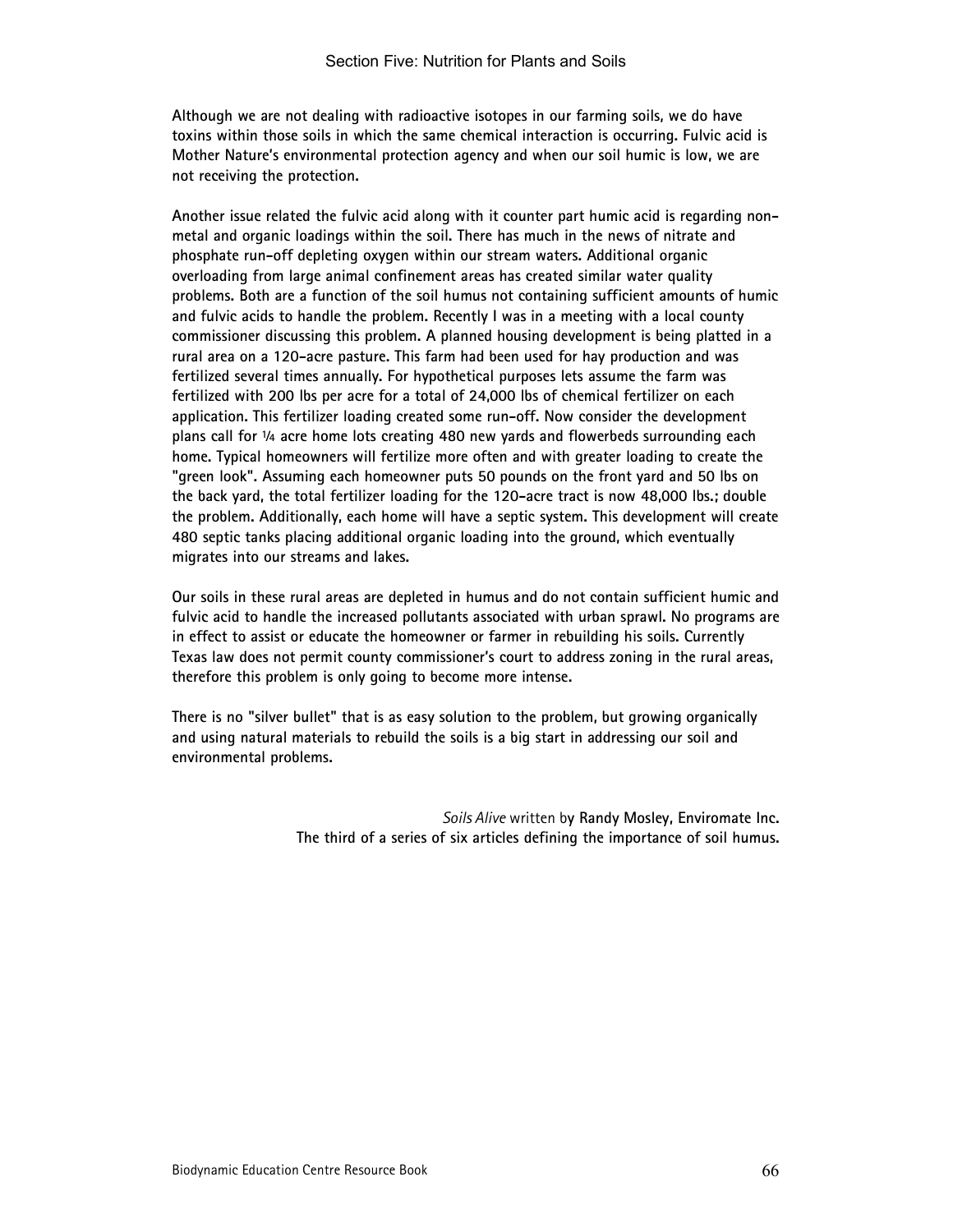# Manures

Results from Using Raw Manure as a Fertiliser

- depletion of oxygen in the soil as the manure requires oxygen to break down into plant food
- oxygen deficiency means anaerobic breakdown, which favours plant diseases
- volatile nitrogen (ammonia) and soluble nitrogen (primary nitrates) are produced by the breakdown of manure in the soil. If these are present in quantity, they stifle or burn fine feeder roots of crops plants
- since weeds often can tolerate more abuse than crop plants, this condition favours weeds, especially the tall ones
- soluble nitrogen compounds leach into the water table and lower water quality
- increases the presence of harmful microorganisms and parasites
- limited market as produce handlers usually will not buy crops if they know they have been fertilised with raw manure
- excess nitrification in plant
- raw manure fed crops tend to spoil more quickly and to taste bad
- plants tend to be low in sugar and deficient in silicon, calcium and either important 'hard' nutrients
- makes plants subject to insect attack
- produces sicker plants than salt fertilisation, despite adding organic matter and micronutrient factors to the soil.

# Human Manure

Human manure should never be used for food plants until it has undergone composting. Manure from humans would be permeated by the ego forces. This manure must be completely broken-down before it is suitable for use on food plants.

The break-down process would need to include;

- Green manure crop which is sprayed with manure concentrate when it is turned-under.
- Pasture cycle on which animals are grazed (astral forces).
- Manure harrowed and sprayed with manure concentrate to build humus.

This process takes the human manure through the etheric, astral and physical kingdoms.

# Soil pH

It is reasonably common knowledge that the pH scale is that by which the acidity or alkalinity of a solution is measured: pH 7.0 representing neutrality, lower values acidity, and higher ones alkalinity. Litmus paper is a universal colour indicator for pH. [Its active constituent, litmus, is a plant pigment extracted from lichens, (a symbiotic union of an alga and a fungi) which are increasing in importance and interest in today's world because of their sensitivity to pollution.]

Soils with a pH range below 6.0 or above 8.0 lock up most of their nutrients into forms that make them unavailable to plants, which is why the use of artificial (soluble-salt based) fertilisers and over-liming usually only serve to aggravate the problem.

For example, take phosphorus: Some minerals are relatively insoluble in medium acid soil conditions. Aluminium and manganese are two which combine with phosphorus to form poisonous compounds when acidity increases. Plants are drastically weakened by taking up these compounds. When over liming occurs, phosphorus combines with aluminium and iron in a form useless to plants.

David Guiness, Newleaf, Journal of BDAA, Australia, Dec 1994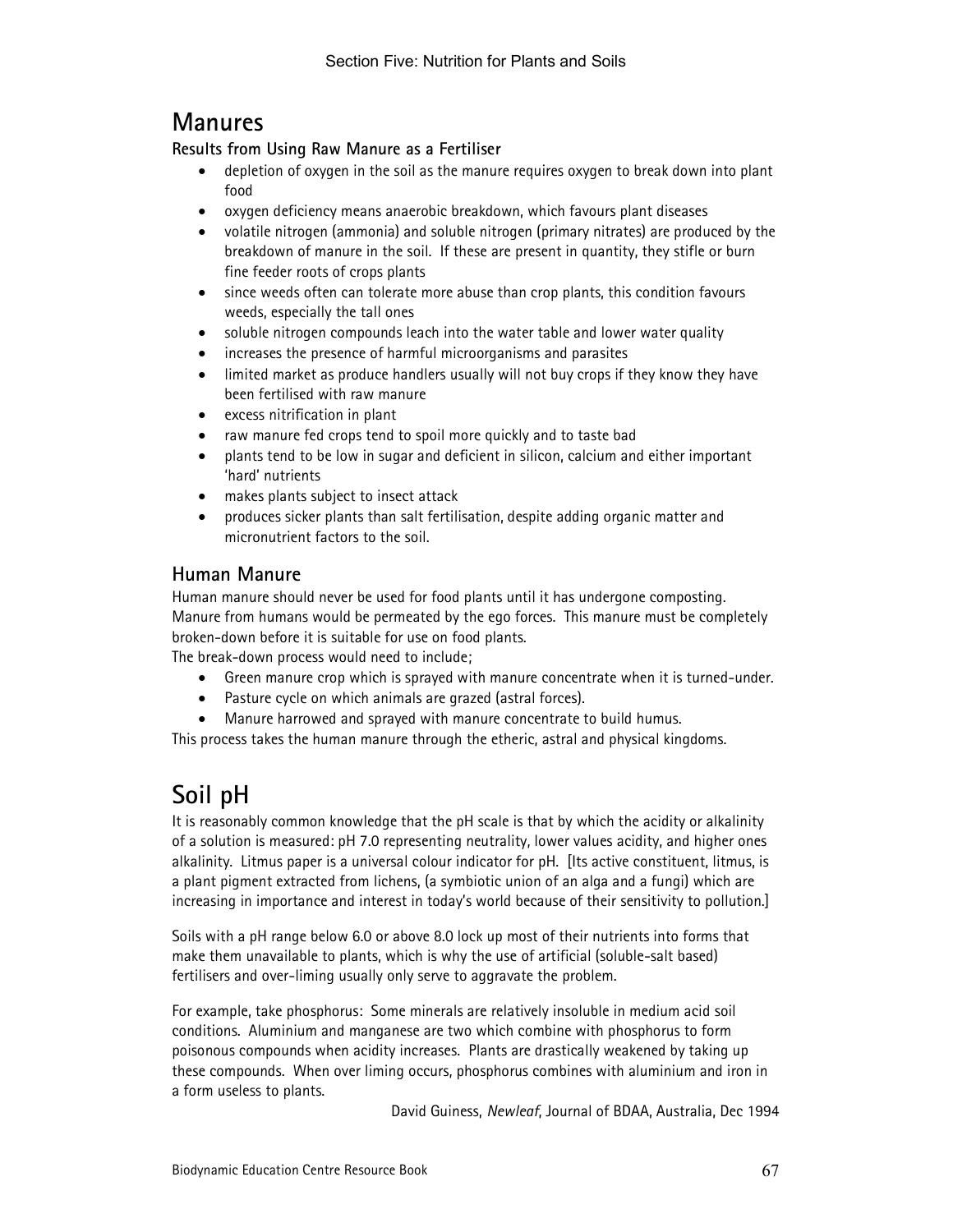# Testing Soil pH Using pH Tester

Measurement of pH in soil is very common as it affects the relative availability of soil nutrients. If the pH is not within an acceptable range, growth will be curtailed and erosion potential is increased. The ability of the soil to provide adequate nutrition to the plant depends on four factors:

- the amount of various essential elements present in the soil
- their forms of combination
- the processes by which these elements become available to plants
- the soil solution and its pH

The amount of various elements present in the soil depends on the nature of the soil and on its organic matter content since it is a source of several nutrient elements. Soil nutrients exist both as complex, insoluble compounds and as simple forms usually soluble in soil water and readily available to plants. The complex forms must be broken down through decomposition to the simpler and more available forms in order to benefit the plant. These available forms are summarized in Table A. The pH value is a measure of acidity or alkalinity. The effect of pH on availability of essential elements is shown below.



Table A The effect of soil pH on availability of plant nutrients (From Hunger Signs in Crops, edited by H.B. Sprague, 1964, pg. 18)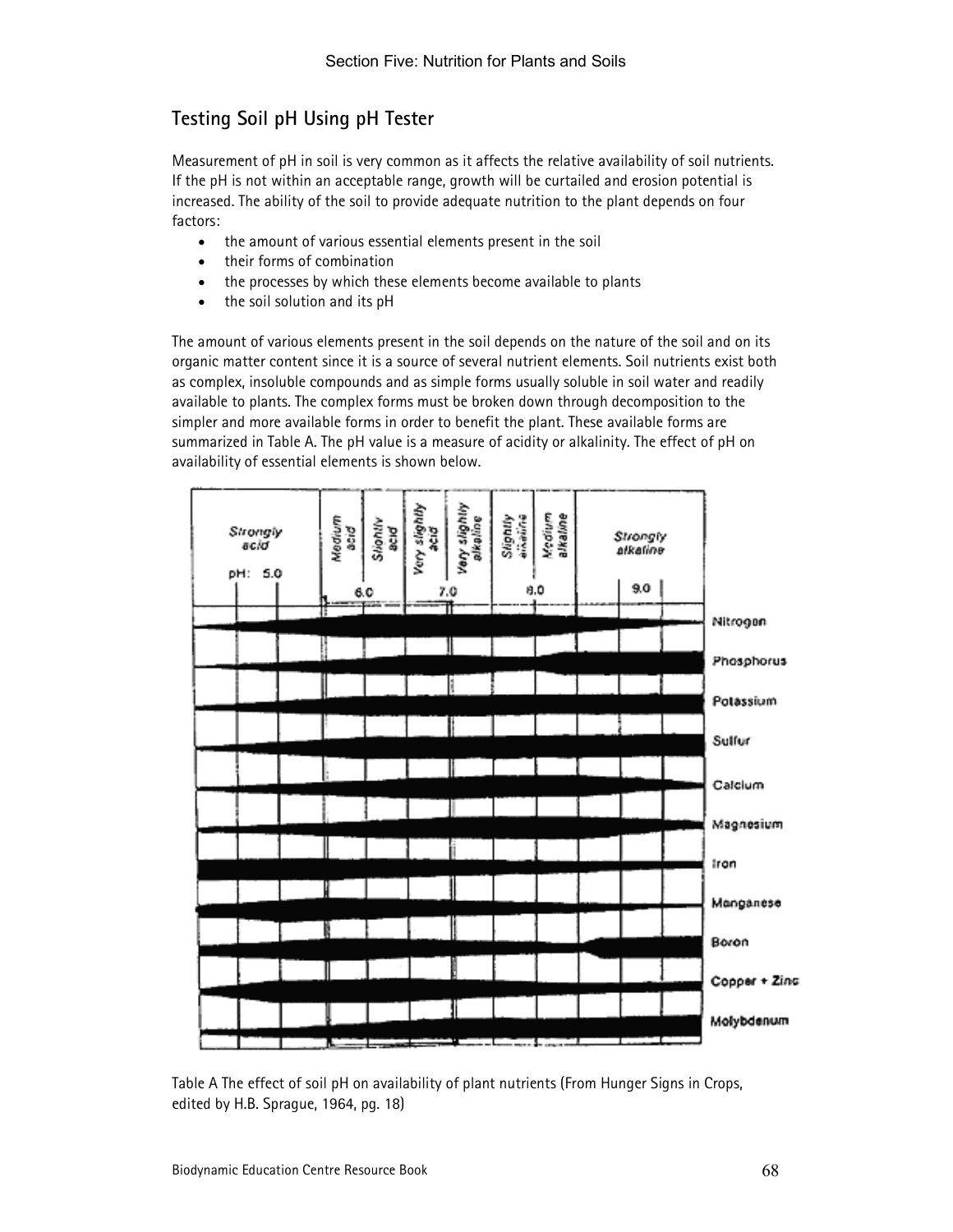Iron, manganese and zinc become less available as the pH is raised from 6.5 to 7.5 or 8.0. Molybdenum and phosphorus availability, on the other hand is affected in the opposite way, being greater at the higher pH levels. At very high pH values the bicarbonate ion (HCO3) may be present in sufficient quantities to interfere with the normal uptake of other ions and thus detrimental to optimum growth. When inorganic salts are placed in a dilute solution they dissociate into electrically charged units called ions. These ions are available to the plant from the surface of the soil colloids and from salts in the soil solution. The positively charged ions (cations) such as potassium (K+) and calcium (Ca2+) are mostly absorbed by the soil colloids, whereas the negatively charged ions (anions), such as chloride (Cl-) and sulphate (SO4-) are found in the soil solution.

### Soil Sample Preparation

- 1. Scoop up loose soil samples with a clean, dry plastic jar. Avoid touching the soil with your hands to prevent contaminating the sample.
- 2. Remove any stones and crush any clumps of soil to prevent breaking the delicate pH Meter glass electrode bulb.
- 3. Fill up your sample soil up to 3/4 and add distilled water to the jar. Cap the jar tight and shake it vigorously a few times. Let the mixed sample stand for 5-10 minutes to dissolve the salts in the soil.
- 4. Prepare to log your test result in your data book for later reference.
- 5. Remove the caps of the jar and your pH Meter. Dip the pH Meter electrode into the wet soil slurry and turn the tester on. Take the reading when it stabilizes.
- 6. Press HOLD button to freeze the displayed pH measurement. Record the pH reading in your data book.
- 7. Press HOLD button again to release the reading.
- 8. Rinse your pH Meter tester in clean water between each use.

Calibrate the pH Meter tester using the instruction provided in the packaging box.

### Soil pH Data from pH Meter

The pH test value in this procedure is accurate to  $\pm$ 0.5 pH or better (usually  $\pm$ 0.2 pH). The soil sample preparation and test procedure is adapted from accepted laboratory methods. Soil pH testing in the field gives small differences between tests. Using the 0.1 pH resolution pHMeter 1 minimizes these differences. Most soil pH measurement cannot achieve  $\pm$ 0.1 pH accuracy, even with elaborate laboratory procedures and expensive pH instruments. Usually, soil pH data for many applications do not require testing for better accuracy than a few tenths of a pH or  $\pm 0.5$ pH in some instances. pHMeter 1 easily meets requirements for soil pH testing, and is very economical to use in places where many samples and tests are taken.

### Use of Data

Use this soil pH test data when consulting with authorities from your local agricultural extension office, local growers associations, university agronomy/agriculture on soil pH. You must consult these agencies before putting chemicals on soil to correct soil pH, and for finding the cause of soil pH problems. You can consult reference books, papers and pamphlets.

### Recommendations for Best Results

Prepare and run at least three tests of the same soil sample to confirm results. Minor  $( $\pm 0.5$$ pH) or no differences between readings indicate good technique and high confidence in results. Larger differences ( $> \pm 0.5$  pH) require more testing and consulting with the authorizes mentioned above. Compare your test results with secondary soil pH references available from these test authorities. Confirm good technique and accuracy of your test results with these agencies.

Sourced from http://www.eutechinst.com/techtips/tech-tips5.htm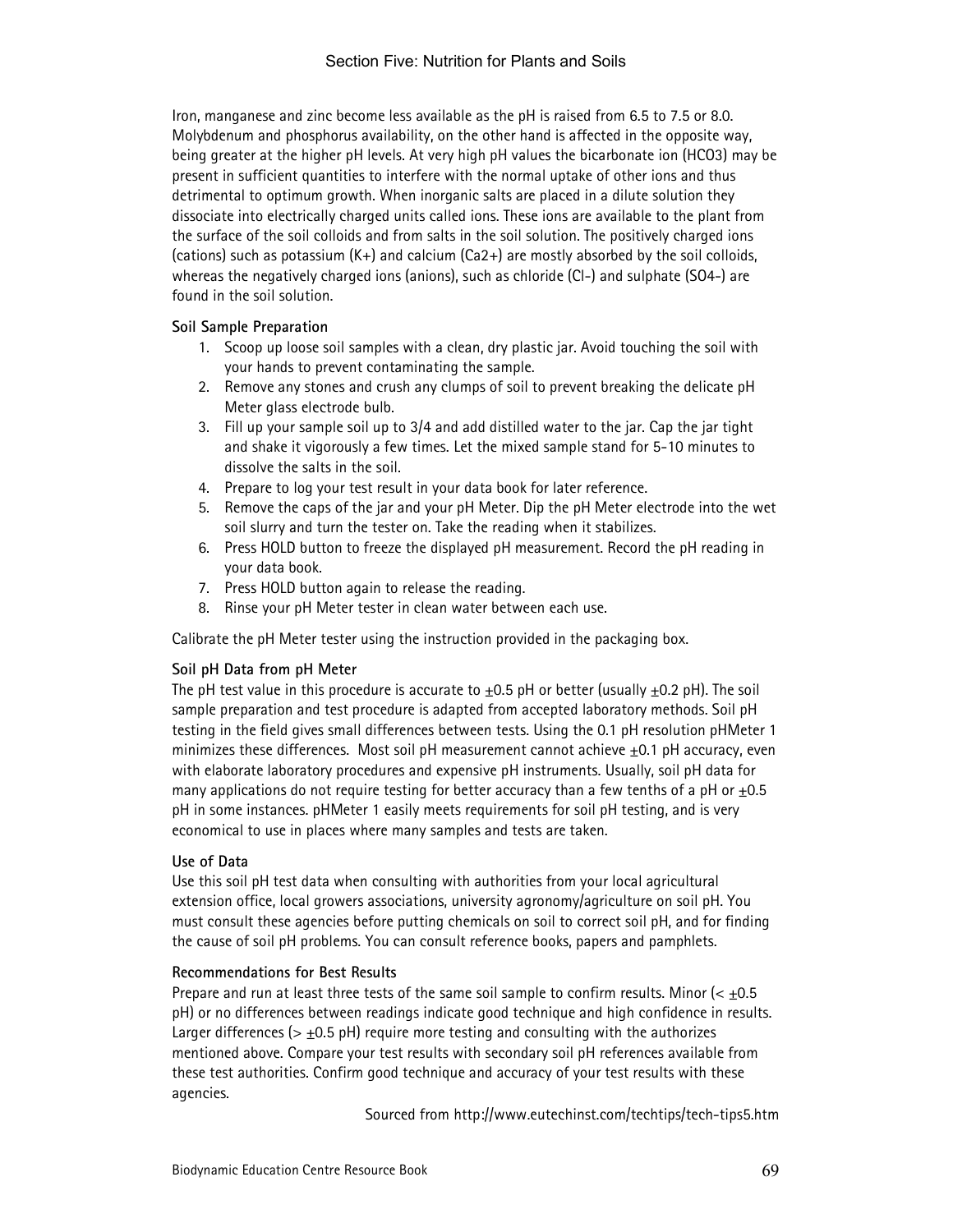# Macro Elements and Micro Nutrients

### Macro Elements

Macro elements are 'bulk' substances. The main bulk of plants in volume and weight is comprised of them.

| <b>Macro Nutrients</b> | <b>Chemical Symbol</b> | lons Used by Plants                               |
|------------------------|------------------------|---------------------------------------------------|
| Hydrogen               | H                      |                                                   |
| Carbon                 | C                      |                                                   |
| Oxygen                 | Ω                      |                                                   |
| Nitrogen               | N                      | $NO3$ (nitrate), $NH4$ (ammomum)                  |
| Potassium              | К                      | $K+$ (potassium ion)                              |
| Calcium                | Ca                     | Ca <sup>++</sup> (calcium ion)                    |
| Magnesium              | Mg                     | Mg++ (magnesium ion)                              |
| Phosphorus             | P                      | H <sub>2</sub> PO <sub>4</sub> - (orthophosphate, |
|                        |                        | dihydrogen phosphate), HPO <sub>4</sub> -         |
|                        |                        | (hydrogen phosphate)                              |
| Sulfur                 | S                      | $SO_4$ -- (sulfate)                               |

### Micro Nutrients

Trace minerals are defined as those elements present in soils in amounts of less than 0.1% by weight. 60% of all trace elements are found in the coarse inorganic faction of the soil. Minerals are not equally distributed in soils. They are more abundant in young soils than old ones.

| <b>Micro Nutrients</b> | <b>Chemical Symbol</b> | lons Used by Plants                                            |
|------------------------|------------------------|----------------------------------------------------------------|
| Molybdenum             | Mo                     | $MoO4$ -- (molybdate)                                          |
| Nickel                 | Ni                     | Ni++ (nickelous)                                               |
| Copper                 | Cu                     | $Cu++$ (cupric)                                                |
| Zinc                   | Zn                     | $Zn^{++}$ (zinc ion)                                           |
| Manganese              | Mn                     | Mn <sup>++</sup> (manganous)                                   |
| Boron                  | B                      | $BO3$ <sup>--</sup> (borate), $B4O7$ <sup>--</sup> (perborate) |
| Iron                   | Fe                     | Fe++ (ferrous), Fe+++ (ferric)                                 |
| Chlorine               | Cl                     | CI-(chloride)                                                  |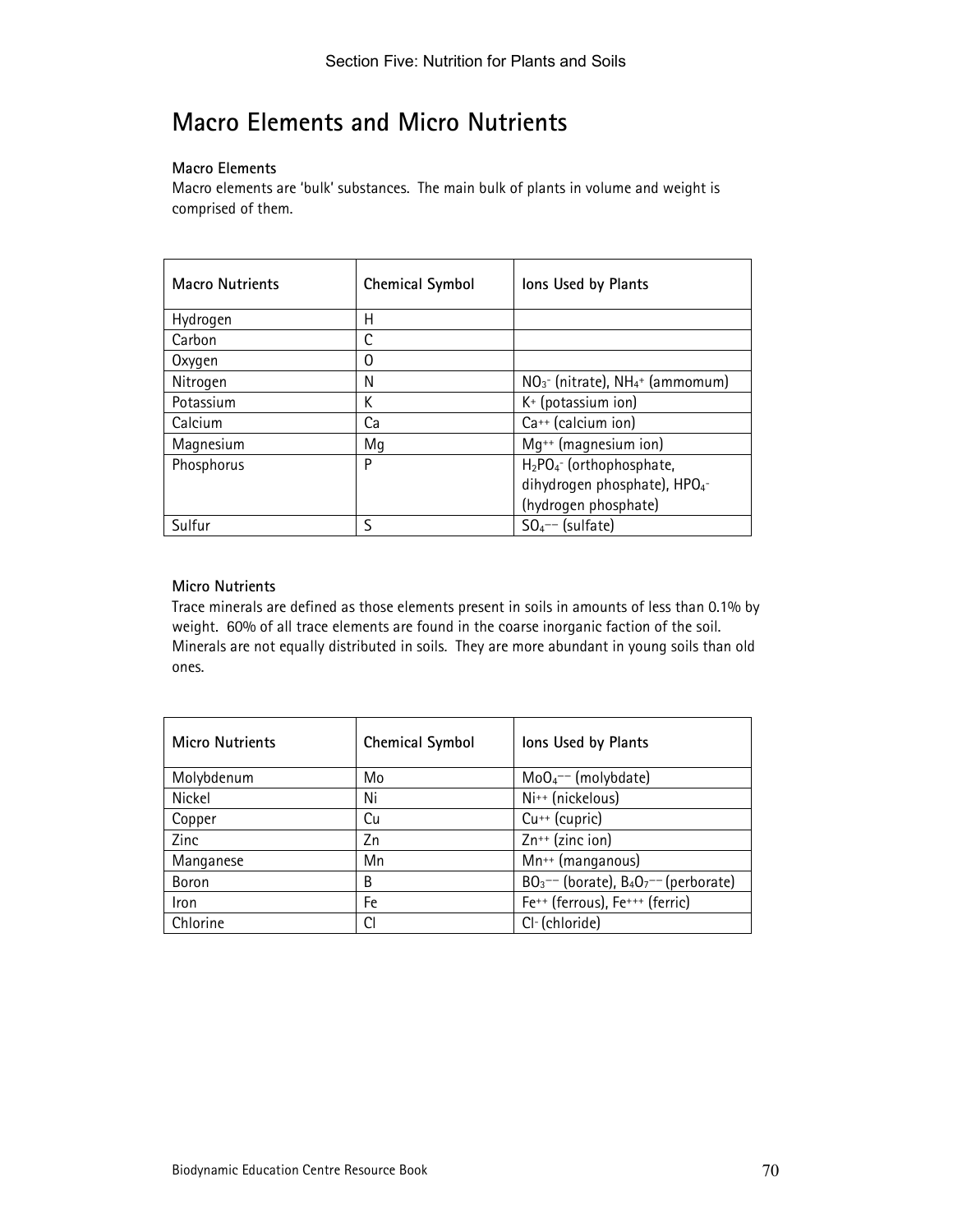# Sources of Nutrients

## Macro Elements

| <b>Nutrients</b> | Source                                                                                                                                                                                                                                                                                                                |
|------------------|-----------------------------------------------------------------------------------------------------------------------------------------------------------------------------------------------------------------------------------------------------------------------------------------------------------------------|
| Nitrogen (N)     | all leguminous plants<br>٠<br>manures - particularly chicken<br>$\bullet$<br>thistles<br>$\bullet$<br>nettle<br>$\bullet$<br>comfrey<br>$\bullet$<br>dandelion<br>$\bullet$<br>clover<br>$\bullet$<br>alfalfa (lucerne)<br>$\bullet$<br>bracken<br>$\bullet$                                                          |
| Phosphorus (P)   | comfrey<br>$\bullet$<br>alfalfa (lucerne)<br>$\bullet$<br>chickweed<br>$\bullet$<br>wild tobacco<br>$\bullet$<br>bone meal or fish emulsion<br>$\bullet$<br>sorrel<br>garlic<br>nettle<br>٠<br>dandelion<br>$\bullet$                                                                                                 |
| Potassium (K)    | bracken<br>$\bullet$<br>comfrey<br>borage<br>٠<br>dandelion<br>$\bullet$<br>nettle<br>$\bullet$<br>yarrow<br>٠<br>fennel<br>$\bullet$<br>inkweed (phytolacca)<br>$\bullet$<br>earthworm castings<br>$\bullet$<br>chamomile<br>$\bullet$<br>tansy                                                                      |
| Calcium (C)      | nettle<br>$\bullet$<br>kelp<br>comfrey<br>٠<br>chickweed<br>dandelion<br>$\bullet$<br>willow<br>$\bullet$<br>limestone (Calcium carbonate)<br>$\bullet$<br>dolomite (Calcium magnesium carbonate)<br>$\bullet$<br>chamomile<br>$\bullet$<br>meadowsweet<br>fat hen<br>$\bullet$<br>horsetail (equisetum)<br>$\bullet$ |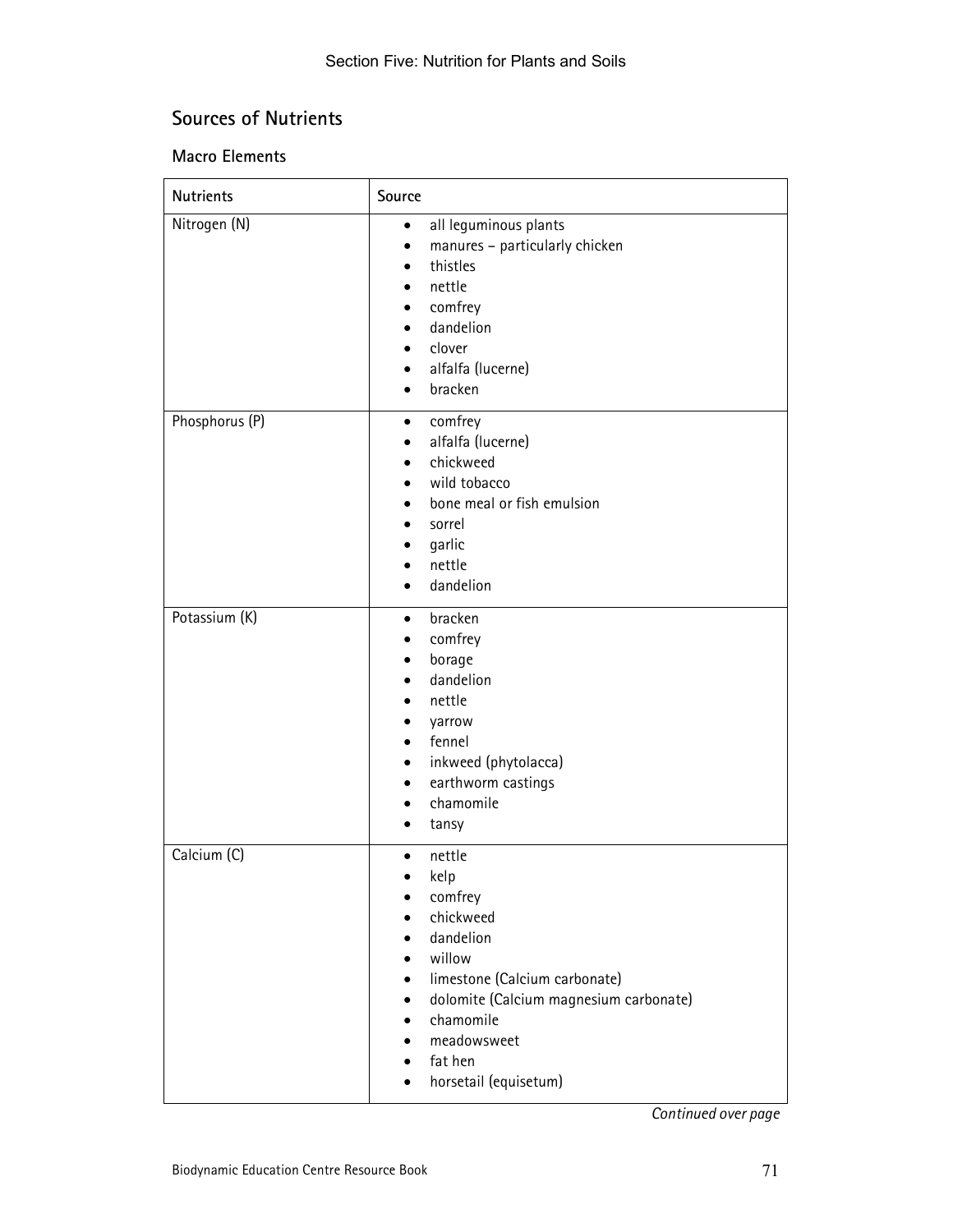### Section Five: Nutrition for Plants and Soils

| Magnesium (Mg) | nettle<br>kelp<br>chickweed<br>broom<br>dandelion<br>parsley<br>٠                                                                                                                          |
|----------------|--------------------------------------------------------------------------------------------------------------------------------------------------------------------------------------------|
| Sulphur (S)    | nettle<br>$\bullet$<br>magnesium sulphate (Epsom salts)<br>dolomite (Calcium magnesium carbonate)<br>٠<br>gypsum (Calcium sulphate)<br>broom<br>fennel<br>cabbage leaves<br>٠<br>dandelion |

## Micro Elements

| Iron (Fe)      | chickweed<br>$\bullet$<br>comfrey<br>horsetail (Equisetum arvense)<br>blackberry<br>٠<br>dandelion<br>$\bullet$<br>nettle<br>$\bullet$<br>fat hen<br>$\bullet$<br>burdock<br>watercress<br>amaranth |
|----------------|-----------------------------------------------------------------------------------------------------------------------------------------------------------------------------------------------------|
| Manganese (Mn) | chickweed<br>$\bullet$<br>comfrey<br>$\bullet$<br>nettles<br>$\bullet$<br>dandelion<br>$\bullet$<br>peppermint<br>$\bullet$<br>alfalfa<br>amaranth                                                  |
| Boron (B)      | chickweed<br>$\bullet$<br>kelp<br>$\bullet$<br>petty spurge<br>$\bullet$                                                                                                                            |
| Copper (Cu)    | thistles<br>$\bullet$<br>chickweed<br>$\bullet$<br>dandelion<br>fennel<br>$\bullet$<br>ragwort<br>yarrow<br>nettle<br>$\bullet$<br>spinach<br>legumes                                               |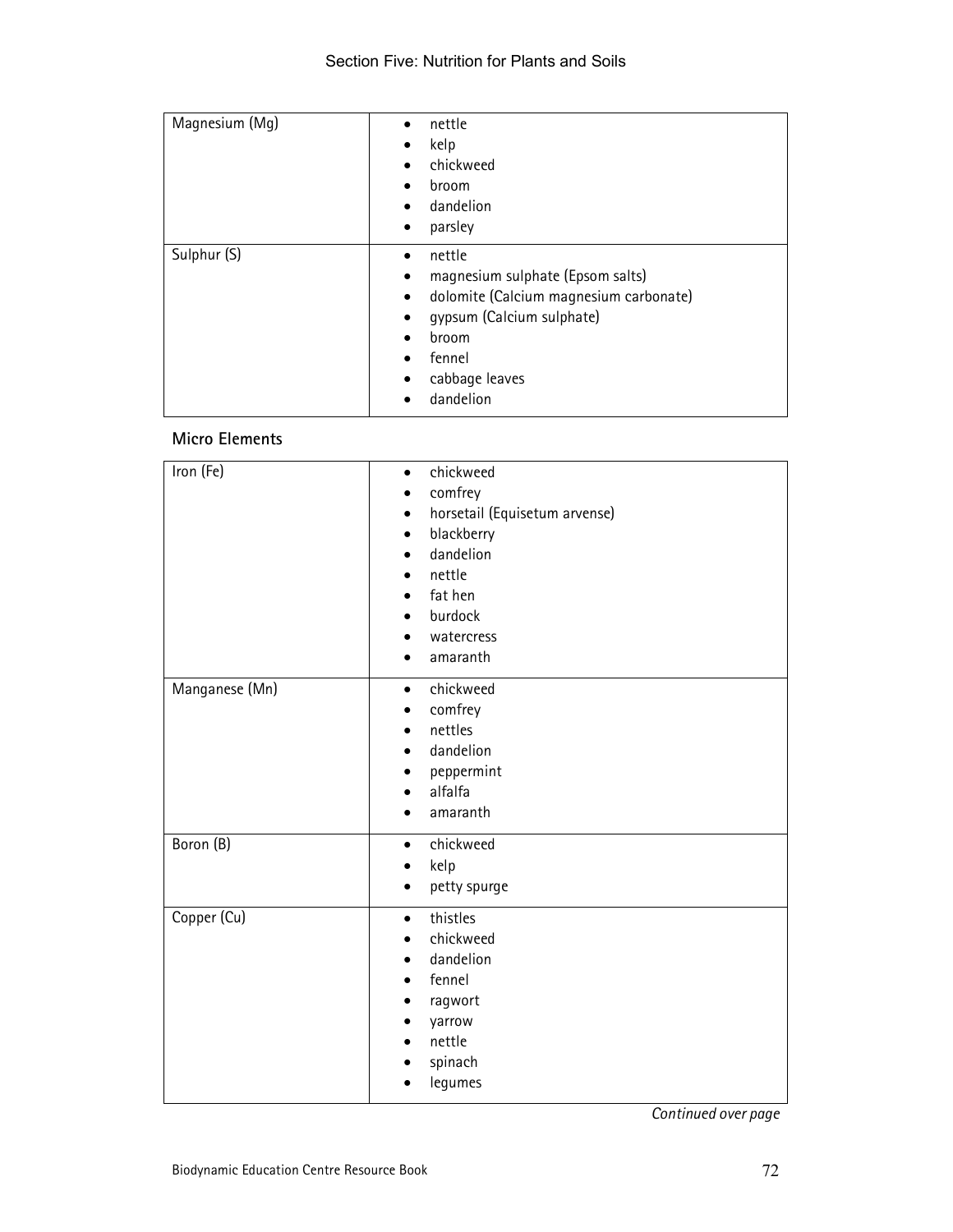| Zinc (Zn)       | chickweed<br>$\bullet$                                       |
|-----------------|--------------------------------------------------------------|
|                 | nettle                                                       |
|                 | barley grass                                                 |
|                 | seaweed                                                      |
|                 |                                                              |
|                 | alfalfa (lucerne)                                            |
| Molybdenum (Mo) | garlic<br>$\bullet$                                          |
|                 |                                                              |
|                 | horsetail (equisetum)                                        |
|                 | poplar leaves                                                |
|                 | alfalfa (lucerne)                                            |
|                 |                                                              |
| Cobalt (Co)     | nettle<br>$\bullet$                                          |
|                 | buttercup                                                    |
|                 | legumes<br>$\bullet$                                         |
|                 | cabbage, cauliflower leaves<br>$\bullet$                     |
|                 |                                                              |
| Silicon (Si)    | quartz crystals finely ground (silicon dioxide)<br>$\bullet$ |
|                 | horsetail (Equisetum arvense)<br>$\bullet$                   |
|                 | chickweed<br>$\bullet$                                       |
|                 | dandelion                                                    |
|                 |                                                              |
|                 | nettles                                                      |
| Chromium (Cr)   | nettles<br>$\bullet$                                         |
|                 |                                                              |
|                 | horsetail (Equisetum arvense)                                |
|                 | comfrey                                                      |
| lodine (I)      | kelp<br>$\bullet$                                            |
|                 |                                                              |
| Selenium (Se)   | nettle<br>$\bullet$                                          |
|                 | kelp                                                         |
|                 | comfrey                                                      |
|                 |                                                              |
| Sodium (Na)     | comfrey<br>٠                                                 |
|                 | fennel                                                       |
|                 | nettle                                                       |
|                 |                                                              |
| Nickel (Ni)     | buckwheat                                                    |
|                 | peas and beans                                               |

Source Plant Nutrition, written by Sandra Norman, Hunter Valley Organic Growers Magazine References used:

A Bio-Dynamic Farmer's Handbook, Norrie Pearce, A N Pearce, NewZealand, 1993 Grasp the Nettle, Peter Proctor, Random House New Zealand Ltd, 1997 Nutritional Herbology, A Reference Guide to Herbs, Mark Pedersen, Wendell W Whitman Company, 1998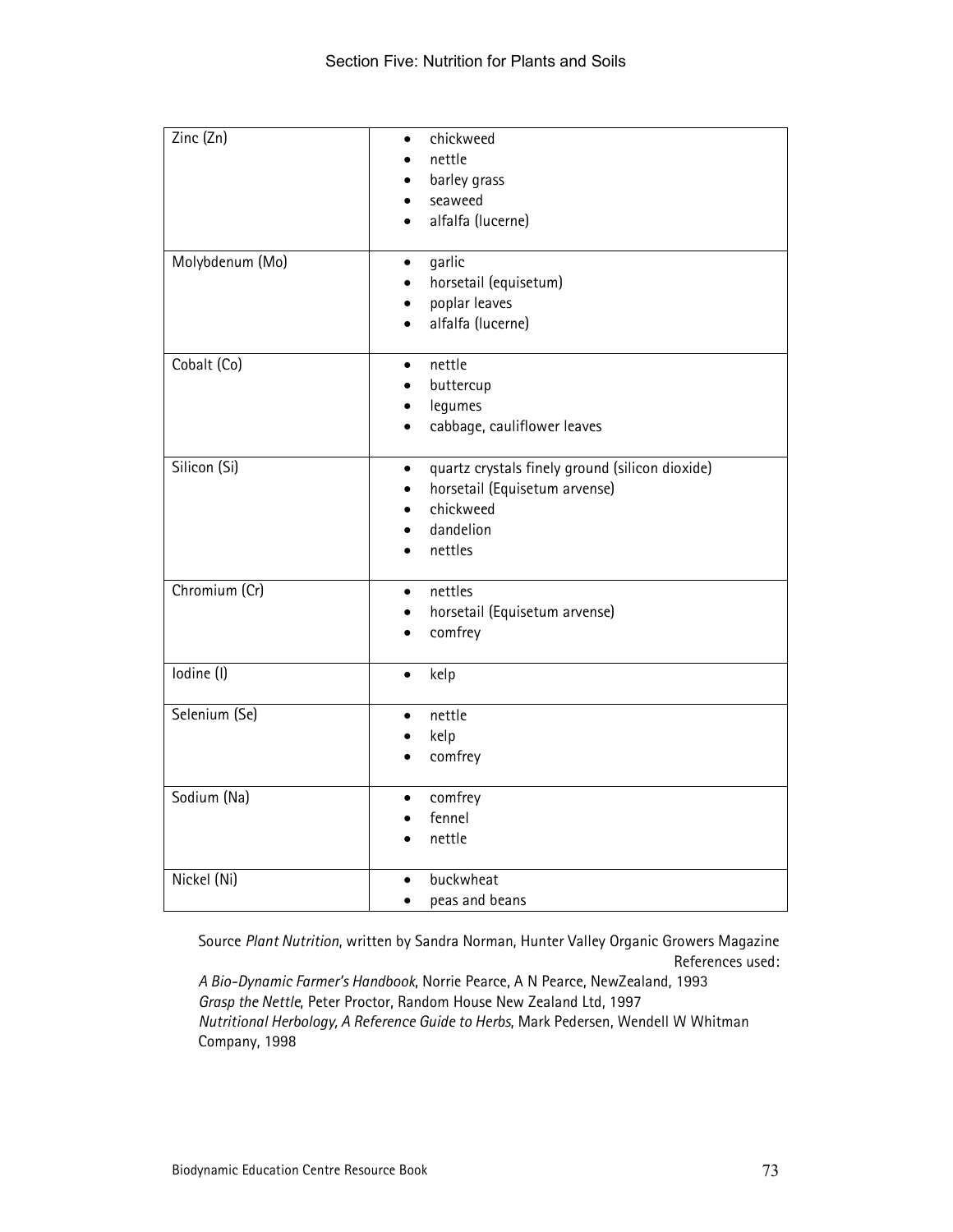### Macro Elements

#### Nitrogen (N)

Nitrogen is present in every living cell of plant, occurring in chlorophyll, enzymes, proteins and the genes. Young plants or plants that are actively growing need high quantities of nitrogen. An abundance of nitrogen is particularly evident in leaves, which will be a lush dark green. On the other hand, a deficiency of this element results in yellowing leaves (less chlorophyll) and eventually stunted growth of the plant. It is well to remember that an excess of nitrogen will produce very leafy plants with few flowers and also plants that are soft and therefore vulnerable to attack by pests and diseases.

#### Phosphorus (P)

Phosphorus for essential for photosynthesis and also regulates cell division, root development and protein formation. If there is a deficiency of this element, growth is stunted and symptoms appear as a general stunting of the older leaves. This is because phosphorus is vital for the making of protein and new cells. Australian soils are generally low in this element so caution needs to be exercised when fertilising plants from the proteaceae family such as banksias, grevilleas, etc.

#### Potassium (K)

Potassium is essential in all cell metabolic processes of a plant, influencing the uptake of other elements. It is needed for the stems of plants to lengthen and it also promotes thickening of the cell walls, which gives protection to the plant from disease. It is essential for good flower and fruit growth. A deficiency of K will be indicated in the older leaves which go a dull greygreen with the leaf margins going yellow in spots. Stalks are also thin and shortened.

#### Calcium (C)

One of the key functions of calcium is in maintaining the cell wall structure of plants and it is necessary for the proper functioning of growthing points. Deficiency symptoms show as a slight paling of the leaf margins (youngest leaves) behind the branch tip and die back in the root system (difficult to see!!). In combination with magnesium, calcium helps taking up salt in the soil solution.

#### Magnesium (Mg)

Magnesium is essential for photosynthesis because every chlorophyll molecule has a magnesium atom at its centre. An indication of a deficiency appears on older leaves with the interveinal areas becoming mottled and turning yellow – the leaf veins remain green. The leaf gradually dies and defoliation occurs.

#### Sulphur (S)

Sulphur is a constituent of some amino acids and all proteins. Some plants such as cabbage and onions contain sulphur rich oils, which gives that familiar aroma of these vegetables. As with nitrogen, sulphur has to be converted by soil micro-organisms before becoming available to plants and also like nitrogen, it can be leached from soils, particularly in sandy soils. Symptoms of deficiency also show as a general paleness in the leaves and stunted small leaves, but unlike nitrogen deficiency, which affects the older leaves, sulphur deficiencies appear on the youngest leaves first.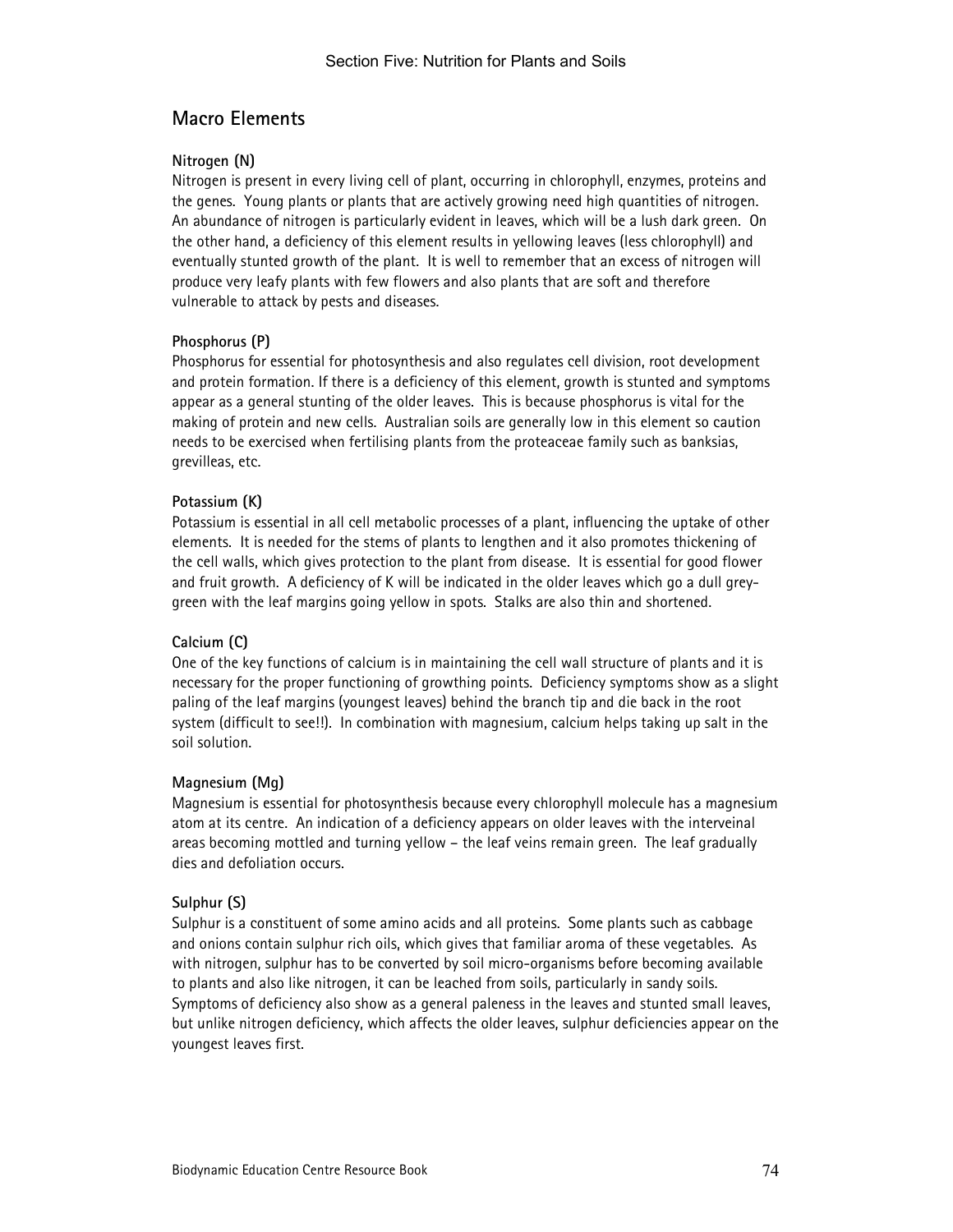### Micro Elements

#### Iron (Fe)

Although iron is not a constituent of chlorophyll, it is essential for chlorophyll formation and to enable plants to use nitrate (nitrogen). There needs to be a constant supply of Fe and a deficiency shows up in the youngest leaves with the interveinal areas becoming pale, then yellow then white or pink, tinged with vines standing out distinctly green. This is known as iron-chlorosis and is most common on alkaline soils.

#### Manganese (Mn)

Manganese is necessary for photosynthesis and the making of proteins. Nitrogen metabolism is also dependent on manganese availability. A manganese deficiency is very similar to an iron deficiency but is more marked and the leaf veins are a pale green with feathery edges.

#### Boron (B)

Boron is connected with the uptake and utilisation of calcium in plants. It is necessary for the development of new cells in actively growing parts of a plant – root tips, ends of stems and flower buds. It is worth mentioning that many household detergents contain boron and as there is a very small margin between deficiency and toxicity, grey water should be used cautiously. It is necessary for brassicas and beetroot and also for the fixation of nitrogen by bacteria in the nodules of legumes. A deficiency is not always easy to discern because of its many functions, however some of the symptoms are crinkling of interveinal areas and minor veins, becoming brown and distorted and root tips drying.

#### Copper (Cu)

Copper is necessary for chlorophyll formation as well as playing a part in many other chemical reactions that occur in plants. It is toxic in high concentrations. A deficiency is indicated by leaves turning blue-green, leaves dying in patches, weak new shoots and shortened stems.

#### Zinc (Zn)

Zinc is necessary for plant growth rate and development. The hormones that control the lengthening growth of stems and roots and leaf expansion need zinc. Another function is its regulatory role in the uptake of water by plants. A deficiency will vary between plants – some will have mottling of older leaves, younger leaves may be much small then usual and distorted, fruit and flower production severely affected and older leaves sometimes develop purple tints.

#### Molybdenum (Mo)

All plants have a need for molybdenum to convert nitrates into amino acids and proteins. If there is a deficiency, then nitrate can accumulate in the plant and impede its assimilation – plant growth is restricted. Legumes have a special need for this element, as nitrogen fixation is dependent on it. Only trace amounts are needed.

#### Other Elements of Importance:

#### Cobalt (Co)

This is another element that is necessary for the formation of root nodules and the process of nitrogen fixation in legumes. It is not considered necessary for all plants.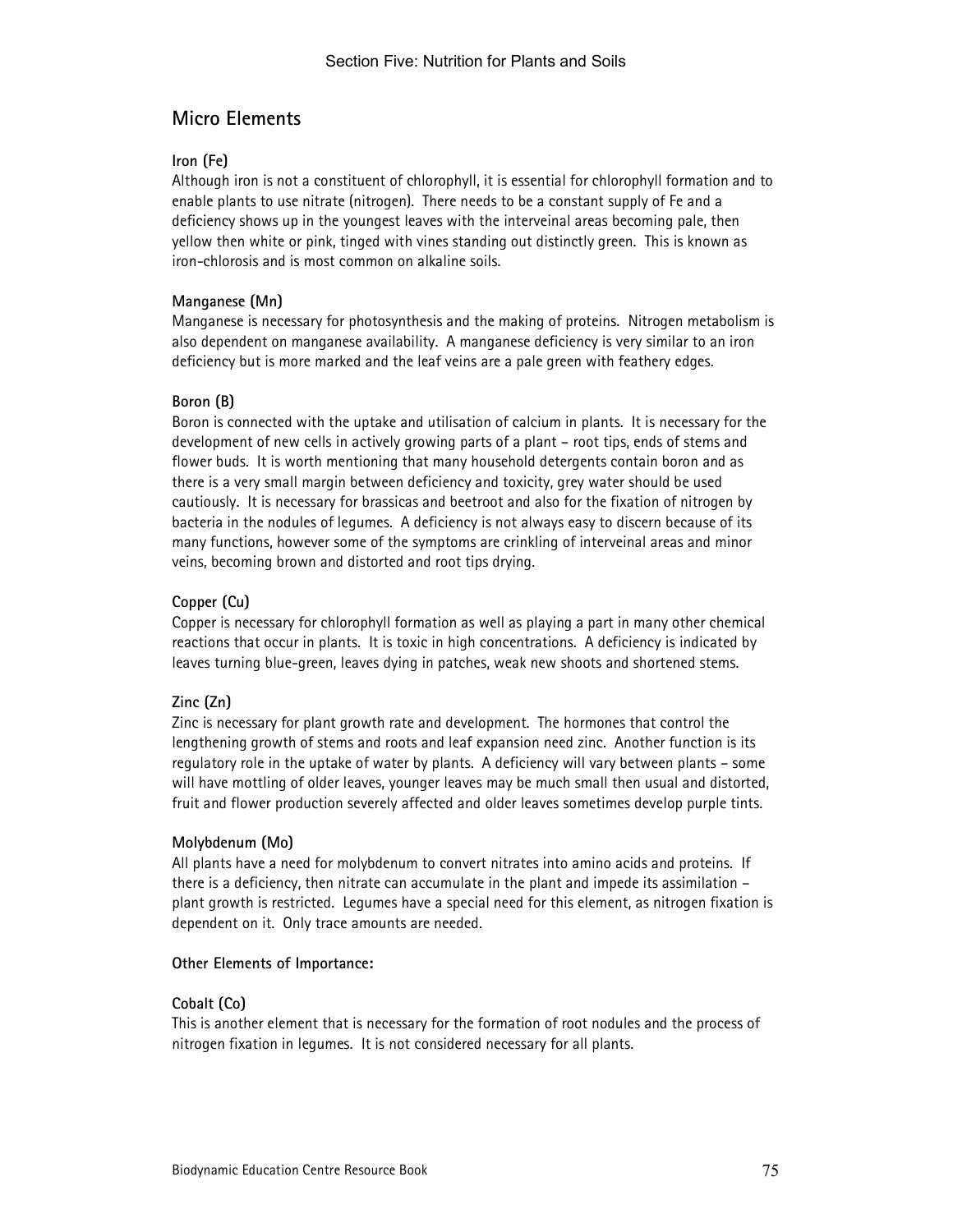#### Aluminium (Al)

This is an element that is quite common in many clay minerals. If it is in large amounts, it is toxic to most plants. It is thought that it may help plant growth by reducing phosphorus toxicity.

#### Silicon (Si)

Conventional agriculture recognises silicon as one of the miscellaneous elements, with varying recognition as to its importance. It is considered by some agriculture scientists to affect plant mineral nutrition and to promote growth. It is also considered to help plants reduce the risk of fungal diseases. Practitioners of biodynamics view silicon as begin very important. Peter Proctor in his book "Grasp the Nettle" has this to say about silica:- "The extra light is concentrated on the plants, increasing photosyntheses, strengthening the plant and encouraging the development if fruit and seeds." Biodynamic farmers consider Equisetum arvense a very valuable resource to reduce fungal problems – it is used as a preventative rather then a cure. Once again this is just sensible practice!

There are other elements which are taken up by plants with the three following elements being essential in trace amounts for the health of animals and humans. Chromium (Cr), Iodine (I), Selenium (Se)

It may appear to be difficult to ensure your soil has ample supply of all these essential nutrients, however soil with good texture and structure with high levels of organic matter and a pH of around 6.0 to 7.0 will ensure these nutrients will be both in supply and available to the plants. Kelp and nettle are both very good sources of a broad range of nutrients promoting strong, healthy plants resistant to pests and diseases. Basalt dust is also high in trace elements. Do not make the mistake of thinking that if a little is good, more is better! Many of these nutrients are only required in trace amounts and balance is the key.

It is essential of course, to be continually replenishing the fertility of the soil – as the plants absorb nutrients then naturally they need to be replaced. Plants grown in rich, well-balanced soil conditions are less likely to be susceptible to attack by pests and diseases. Once again, it's all in the soil!!

Organic fertilisers are by far the best way to look after the soil. The plants are able to take up nutrients from these natural sources (assuming there are no other limiting factors) when they need them and in the quantities required. The importance of recycling all organic matter back into the soil cannot be emphasised enough – as it decomposes the humus that is the final product rich in these essential macro and micro nutrients which are held in the soil in a stable and available form. Compost made with a wide range of materials, including the many sources motioned above, will provide a well balanced source of nutrients.

Source Plant Nutrition, written by Sandra Norman, Hunter Valley Organic Growers Magazine

#### Nutrient Availability

Plants only take up nutrients which occur as simple ions. Not all nutrients are available because they are combined with minerals, organic matter, or other elements in solution to form low solubility compounds.

Requirements for nitrogen fixation are pH between 6.5 and 6.8, soil contains rhyziobium bacteria, molybdenum (Mo) and cobalt (Co) are present.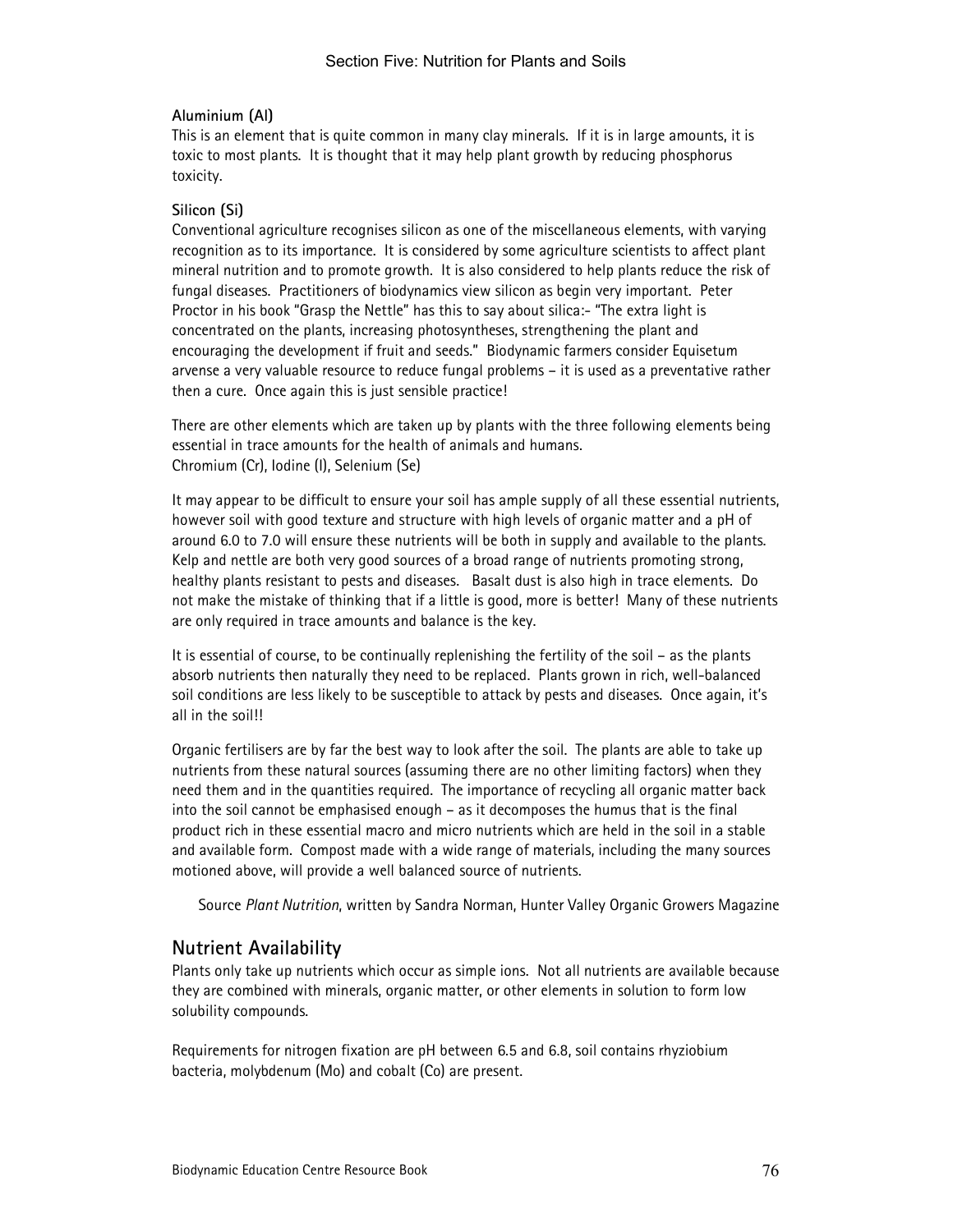## Nutrient Deficiency Symptoms of Plants

Note: Nutrient deficiencies in plants can be identified through observations of deficiency symptoms or through laboratory testing of plant tissues.

| Deficiency Symptom                                                                                                                                                    | <b>Nutrient Element</b>  |
|-----------------------------------------------------------------------------------------------------------------------------------------------------------------------|--------------------------|
| Stunted growth, delayed maturity, light green leaves; lower leaves<br>turn yellow and die.                                                                            | Example:<br>Nitrogen (N) |
| Purplish leaves, stems and branches; reduced yields of seeds and<br>fruits, stunted growth.                                                                           | Phosphorus (P)           |
| Reduced yields; mottled, spotted or curled older leaves; marginal<br>burning of leaves; weak root system, weak stalks.                                                | Potassium (K)            |
| Deformed terminal leaves, reduced root growth. Some plants turn<br>black, dead spots in midrib in some plants. Failure of terminal bud.                               | Calcium (Ca)             |
| Plants usually chlorotic (interveinal yellowing of older leaves);<br>leaves may droop.                                                                                | Magnesium (Mg)           |
| Light green leaves, reduced growth, yellowing of leaves. Weak<br>stems. Similar to N deficiency.                                                                      | Sulfur (S)               |
| Terminal buds die, lateral branches begin to grow, then lateral buds<br>die, branches form rosettes. Leaves thicken, curl, and become<br>brittle.                     | Boron (B)                |
| Terminal leaf buds die. Chlorotic leaves. Stunted growth. Terminal<br>leaves die.                                                                                     | Copper (Cu)              |
| Plants wilt. Chlorotic leaves. Some leaf necrosis. Bronzing in<br>leaves.                                                                                             | Chlorine (Cl)            |
| Paling or yellowing of leaves, chlorosis between veins at first.<br>Grasses develop alternate rows of yellowing and green stripes in<br>leaves.                       | Iron (Fe)                |
| Network of green veins on light green background of intervenous<br>tissue. Leaves later become white and abscise.                                                     | Manganese (Mn)           |
| Plants may become nitrogen deficient. Pale green, rolled or cupped<br>leaves, with yellow spots. Leaves of crucifers become narrow,<br>cereal glumes do not fill out. | Molybdenum (Mo)          |
| Abnormal roots; mottled bronzed, or rosetted leaves. Intervenous<br>chlorosis.                                                                                        | Zinc (Zn)                |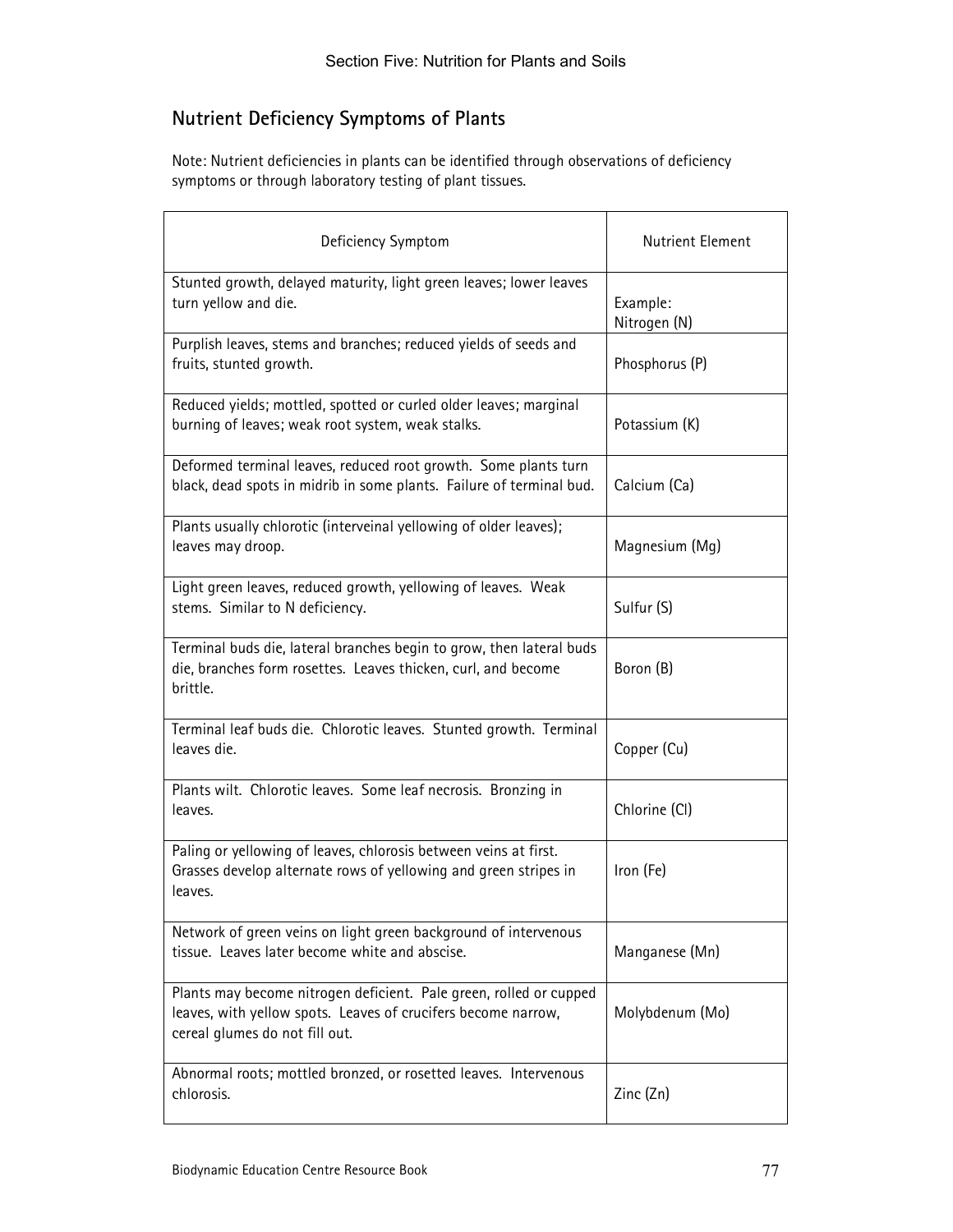### Nitrogen Fixation

The nitrogen fixation (N2-fixation) is a process between the legume plant and rhizobia bacteria. Through this process Rhizobia bacteria provide the legume plant with nitrogen in the form of ammonium and the legume plant provides the bacteria with carbohydrates as an energy source.

The rate of N2-fixation by legumes is directly related to legume plant growth rate. Anything that reduces plant growth such as drought, low temperature, limited plant nutrients, or disease will also reduce N2-fixation. Maintaining sufficient leaf area in a legume stand to intercept most of the sunlight is also critical to maintaining a high growth rate to support N2-fixation.

### Nitrogen Fixation of Legumes

The following activity will enable you to identify the nitrogen fixing capacity of your soil.

Are the Rhizobia in your legume crop fixing nitrogen?

Different leguminous crops require specific Rhizobium species for the formation of effective nodules and nitrogen fixation. If the correct Rhizobium are absent they can be inoculated into the soil.

Aim: To test you soil for the presence of Rhizobium and to assess their capacity to nodulate a legume.

What you will need;

- 1.5kg of soil taken from the top 0-10cm. This should be collected from several sites across the paddock
- 15 legume seeds (e.g. peas, beans, lupins)
- 10% bleach solution (10ml of household bleach diluted with 100ml of water)
- 3 large yoghurt pots with several drainage holes in the base
- a garden soil sieve
- an old tea strainer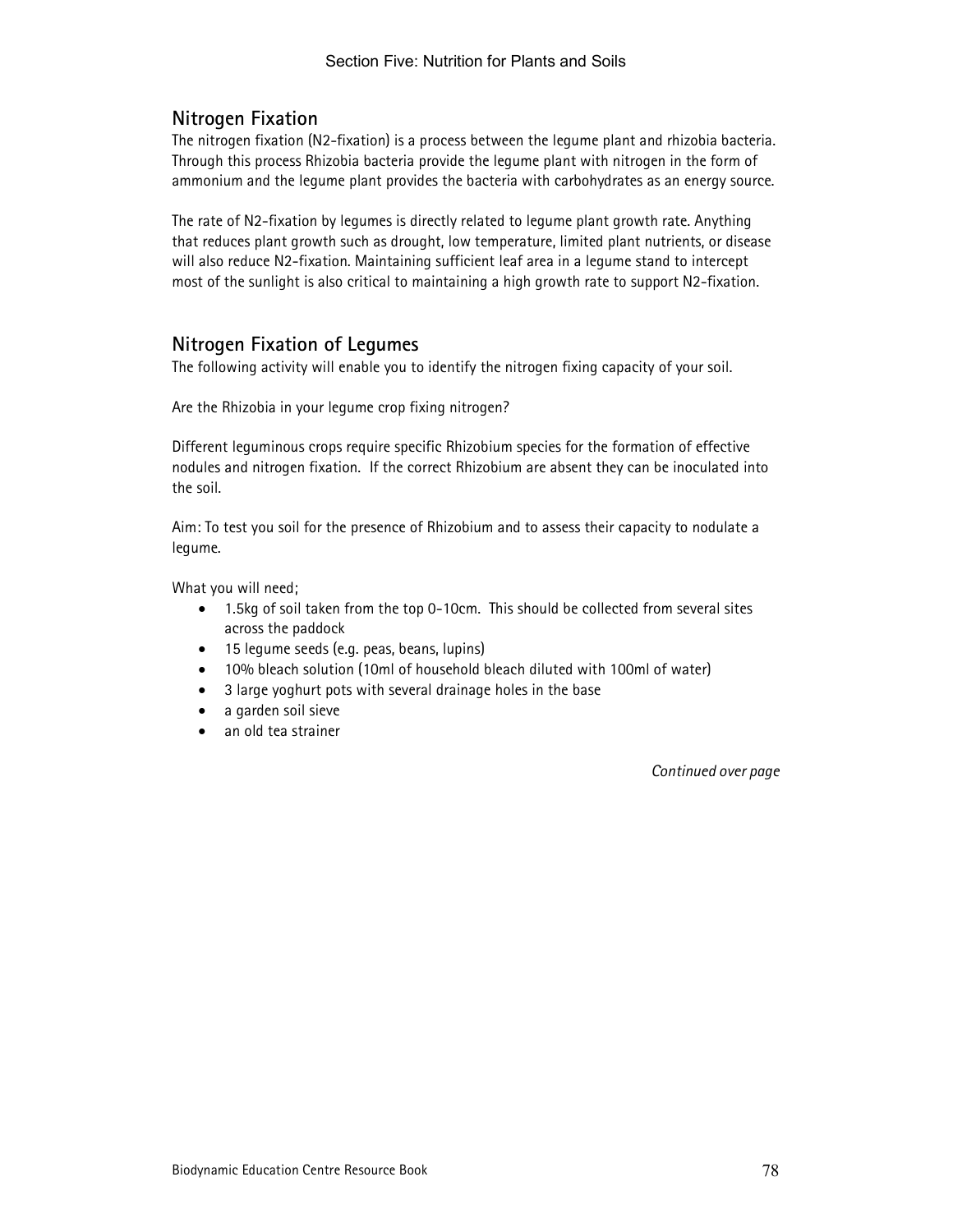What to do;

- Sieve the soil to remove any large stones and pieces of organic debris.
- Add sufficient water and mix to bring the soil to field capacity. The soil should feel wet when squeezed in the palm of the hand.
- Fill each pot with about 500gm of the moist soil.
- Place the seeds in the tea strainer and dip them in the 5% bleach solution, covering them for a maximum of 30 seconds. Rinse with copious amounts of clean, cold water. The objective of this is to sterilise the seed surface to remove any Rhizobium carried by the seed. Care should be taken when handling bleach.
- Plant 3 5 seeds, 2 cm below the surface in each pot, then place in a warm sunny position. The pots should be watered regularly to prevent the soil drying out.
- After a week thin the seedlings to 3 per pot. The plants should be left to grow a further 4 weeks.
- After 5 weeks from sowing, carefully remove the plants from the soil. Remember it is the roots that we need so care should be taken when freeing the roots from the soil.
- Gently wash the soil from the roots and lay on a sheet of white paper.
- Compare the root to the photograph of a noduled root.
- Count the number of nodules on the root. Each plant requires more than 10 nodules to achieve a high level of nitrogen fixation.
- Separate 10 nodules and cut them in half using a clean razor blade or sharp knife. Nodules which are effectively fixing nitrogen will be pink inside; those which are not will be white or green. The more intensive the pink colour, the better the nodules effectiveness in fixing nitrogen.
- Identify any plants which have not fixed nitrogen to determine the site where the soil used for this experiment was sourced from.



Under the microscope. If you have access to a microscope gently squash a nodule on a slide. Rhizobium cells can be seen as 'Y' and 'T' shaped bacteriod cells.

Gupta, V., Neate, S., Leonard, E., Life in the Soil, p10, Co-operative Research Centre for Soil and Land Management, South Australia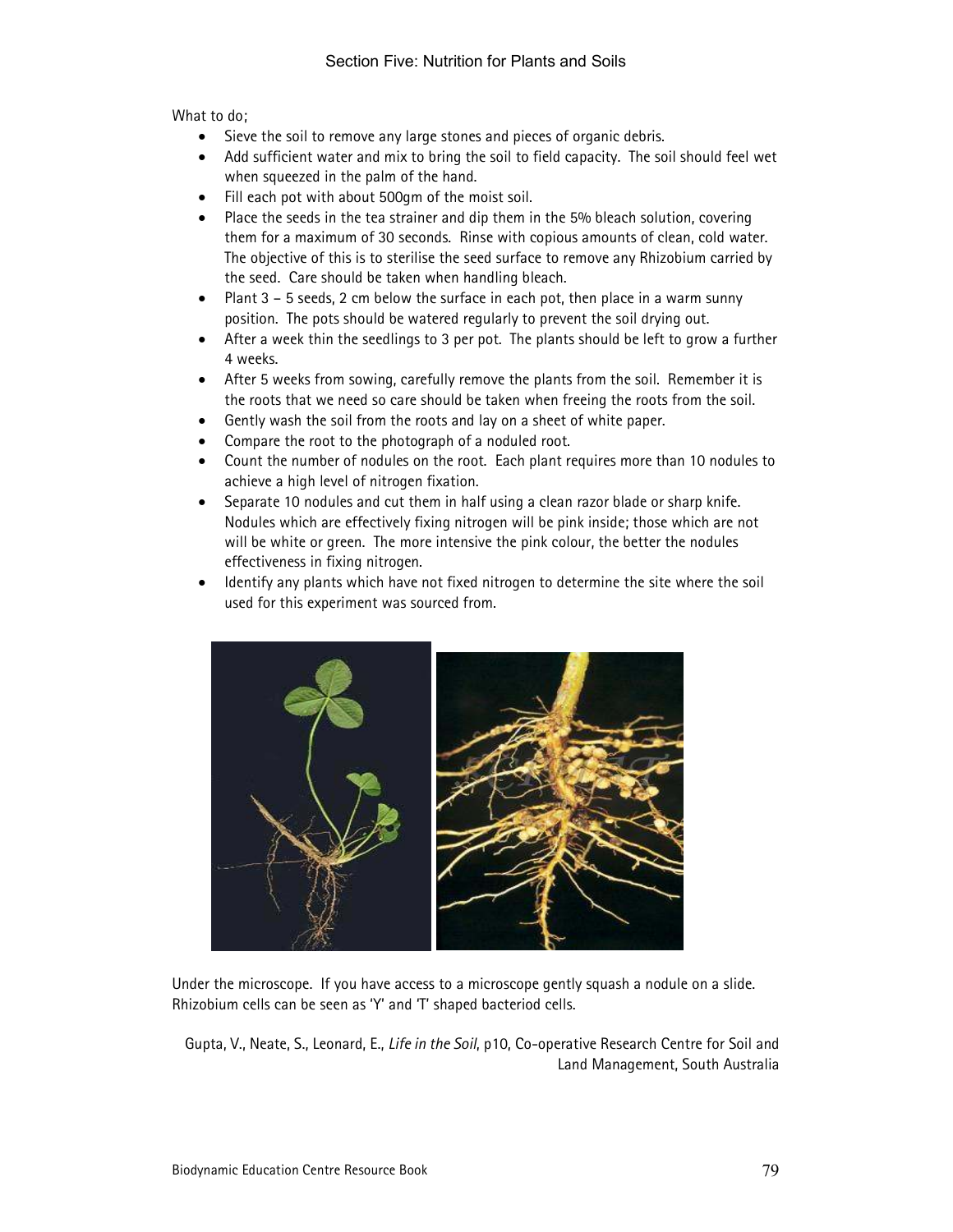# BD507 to Enhance Phosphate Availability

Use of Cow Pat Pit and liquid manures as mediums for distributing the Valerian Preparation (BD507) to enhance phosphate availability to plants through the action of phosphatase enzymes. A paper produce by FiBL (Fliesbach et al., 2000) on nutrient dynamics on biodynamic systems concluded:

The results of this research support the hypothesis that the biodynamic system invokes higher efficiency of the soil microbial community with respect to substrate use for growth. In other words, they make better use of the soil's natural resources. The soil system ("Black Box") functioned more efficiently under organic farming systems. In Biological terms that also means that the organ (soil life) functions well and therefore the body (soil) is able to perform. A healthy body can be maintained only if its organs perform their task.

Waldon et al., (1998) also compared the performance of two very similar soil ecosystems under organic and conventional management. They concluded:

The lower N and P contents of the organic site, considered with their healthy plants and high production, call for re-evaluation of soil test methods and standards for organic farming systems. The organic farming systems may use mineral nutrients in a more efficient manner and allow lower inputs.

This can partially be explained by the use of organic fertilisers as opposed to inorganic fertilisers. Moritsuka et al., (2001) studied the effects of organic and inorganic fertiliser on the nutrient dynamics in the rhizosphere, and concluded that the contribution of the net supply of N, P and K through the replenishment from the solid phase was higher for the organic fertiliser treatment than for the inorganic fertiliser treatment. In short, inorganic fertilisers reduce the efficient use of the soil system's mineral resources.

In the light of these results, the concern of Condron *et al.*, (2000) about continuous phosphate availability under organic soil management might not be warranted. Phosphate availability is largely determined by mineralisation (by phosphatase enzymes) due to microbial and plant activities (Speir & Ross, 1978). Phosphorus mineralisation rates are correlated to nitrogen mineralisation rates, microbial activity and humus. It is decreased by high phosphate concentrations. Mineralisation rates are also higher in the rhizosphere. Oberson et al., (1993) reported that the soil microbial biomass and the activity of the enzyme acid phosphatase were higher under the organic soil management plot in their long-term field trial. These results were attributed to both the higher quantity of organic carbon and organic phosphorus (organic matter) applied in these systems and also to the absence of or severe reduction in chemical plant protection. A further conclusion drawn was that phosphate could not be the factor limiting crop yield under organic management.

The ability of phosphorus to leave the soil solid phase was significantly higher under the biodynamic treatment than under all other treatments. This was explained by the higher calcium and organic matter contents in this system. Other important factors in increasing phosphorus uptake are the presence of mycorrhizal associations and earthworms, which have been extensively reviewed (e.g. Quaroles, 1999; Singh & Aneja, 1999; Lee, 1085; Pankhurst et al., 1994).

The soil system with its components of soil organic matter, soil life community structure and nutrient dynamics plays an essential part in the global water, carbon, nitrogen, phosphorus and sulphur cycles. Soil organic matter and biomass are a major sink or pool for carbon, nitrogen, phosphorus and sulphur. The turnover, cycling rate and availability are under the influence of soil organisms.

Review of New Zealand and International Organic Land Management Research, 2002, pgs 33, 34.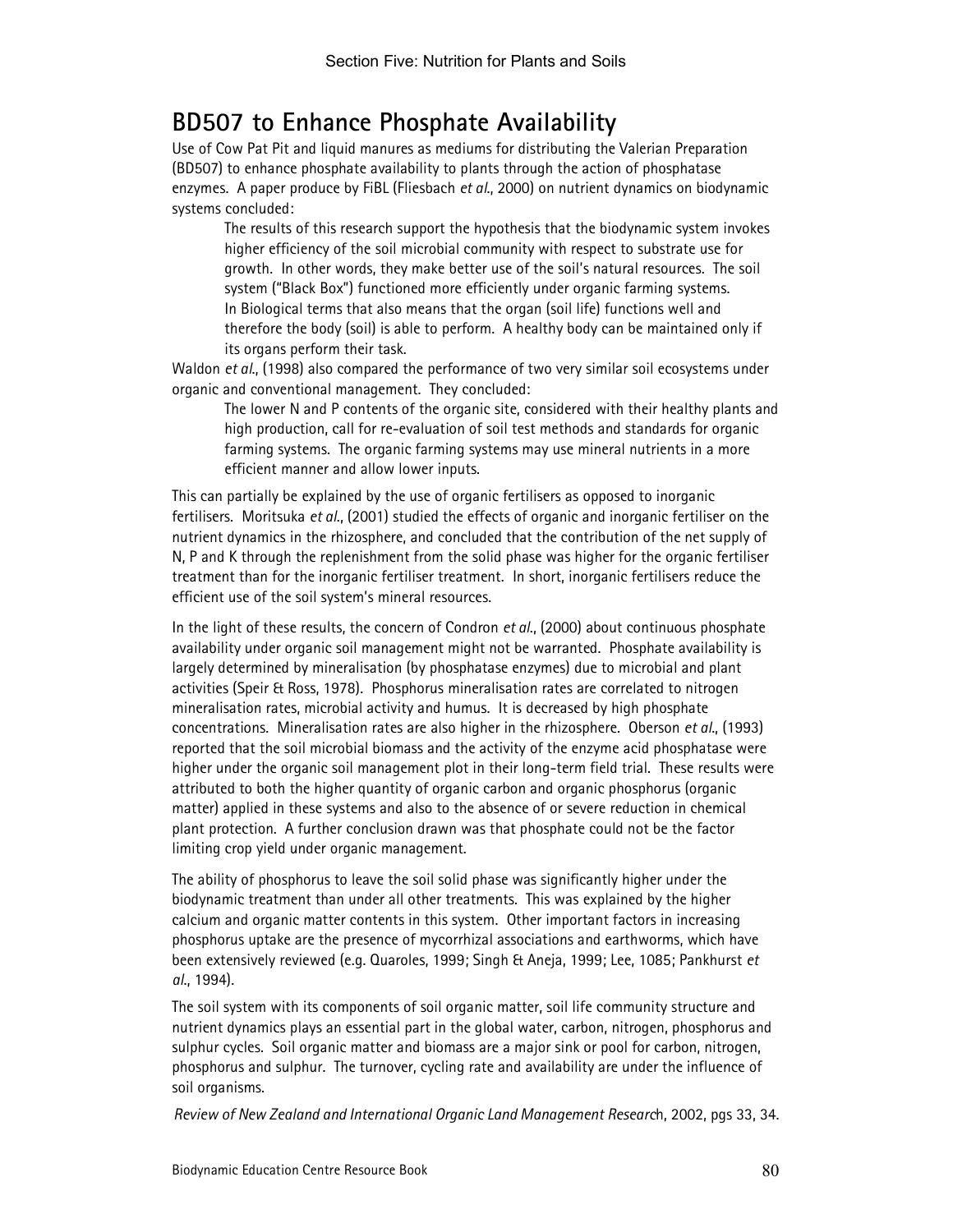# Worm Castings

The use of worm castings can bring many benefits and improve the humus content of the soil. They are a good supplement to the biodynamic system but should not replace biodynamic compost. Worm castings can be incorporated directly into the soil or made into a liquid manure.

#### Liquid Vermiculture

To make liquid vermiculture put 20kg of vermiculture into a 200 litre drum of fresh water, add the biodynamic preparations and leave for three weeks. Stir daily.

Spray at a rate of 10 litres of concentrate liquid, with enough water to spray per acre (equivalent of one kg of castings per acre).

### Earthworms Release Potassium into the Soil

By Gareth Bodle

Earthworms can release potassium from non-available forms in the mineral part of the soil. This is one of the conclusions in a paper published by Massey University (New Zealand) soil scientists in 1995. Entitled "Changes in potassium availability and other soil properties due to ingestion by earthworms" it is the most recent of three studies on earthworms.

It is well known that earthworms increase the availability of nitrogen and phosphorus in the top ten centimetres of the soil, but up until now scientists had only 'suspected' that this was also true for potassium. Dr MacGregor and his team have now identified the process in soil science terms, and he described their work as a 'world first'.

Trials show that the digestive processes of the earthworm actually release potassium from the mineral part of the soil. "If earthworms are encouraged to do their thing, they could produce up to 50% of what is delivered by a 'normal 15% potassic super', with the rest of the pasture requirements coming from normal soil chemistry," Dr MacGregor said. However some volcanic and sandy soils may not be able to achieve this.

Published Harvests, Autumn, 1995, Journal of BDFGA in NZ

# Worms that Turn

By Gareth Bodle

Earthworms can release potassium from non-available forms in the mineral part of the soil. This is one of the conclusions in a paper published by Massey University soil scientists last year. Entitled "Changes in potassium availability and other soil properties due to ingestion by earthworms" it is the most recent of three studies on earthworms. The language of the paper is the terse, technical style of the world of science, but Dr Neil MacGregor, one of the authors, points out that they have produced important evidence, particularly for organic and Bio-Dynamic farmers.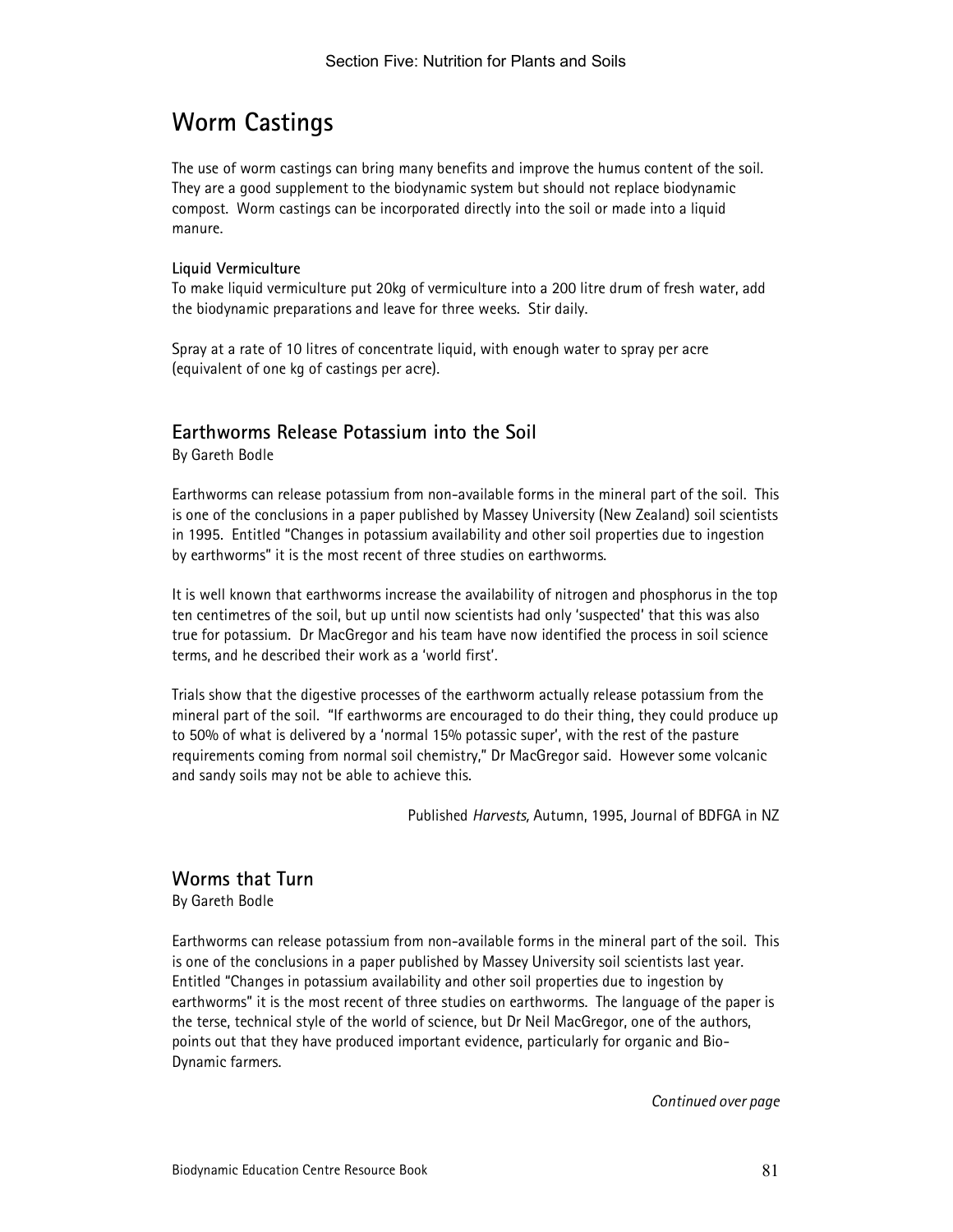It is well known that earthworms increase the availability of nitrogen and phosphorus in the top ten centimetres of the soil, but up until now scientists had only 'suspected' that this was also true for potassium. Dr MacGregor and his team have now identified the process in soil science terms, and he described their work as a 'world first.' He also points out that whilst the biodynamic farmer can find sources of phosphorus (RPR) and nitrogen (cow manure, green manure crops etc.) he appears to have less control over potassium. Thus, the scientific way of looking at things now offers some further information about the way potassium becomes available on biodynamic farms. This adds another factor to our picture of the beneficial and enhancing effects of the biodynamic preparations.

The trials show that the digestive processes of the earthworm actually release potassium from the mineral part of the soil. "If earthworms are encouraged to do their thing, they could produce up to 50% of what is delivered by a 'normal 15% potassic super', with the rest of the pasture requirements coming from normal soil chemistry", Dr MacGregor said. However, some volcanic and sandy soils may not be able to achieve this.

And why have New Zealand and Australian farmers not been told that what Bio-Dynamic and organic farmers rely on for their potassium source has been described scientifically? Well, Dr MacGregor has had well over fifty enquiries from Asia, Africa, North and South America, The Middle East and Europe, but none from Australia or New Zealand. "Our soil scientists have their eyes closed", he said.

Harvests, Autumn 1995, Journal of BDFGA in NZ

## Remineralisation of Soils

It is advisable to remineralise productive land every 10 years. Good sources of minerals include liquid seaweed and paramagnetic rock dusts.

Basalt is a paramagnetic rock dust that can be applied to any land type. Basalt can be applied directly onto the soil or used in Manure Concentrate or as an ingredient in compost. It is an excellent soil remineraliser as it contains a diverse mixture of minerals and is well suited to renewing exhausted land.

## The Role of Rock Dusts in Sustainable Agriculture

By Graeme Roberts

The finer the rock powder or dust the more readily can soil micro-organisms transform the rock dust from an insoluble to a soluble state. Attaching themselves to the surface area of the fine rock dust, the microbes consume the minerals in the rock and turn them into a soluble form. This helps build up the humic content of the soil that helps to retain moisture while allowing plants to select the specific elements they need.

The use of rock dusts in composting is extremely beneficial as there is a symbiotic relationship between the two. The compost provides the right medium for a micro-organism population explosion promoted by the dust and the dust helps create more organic matter while helping to hold it in place, improving aeration and structure. (It is suggested that adding up to 10kg of rock dust per cubic metre of compost pile will add to the value of the compost).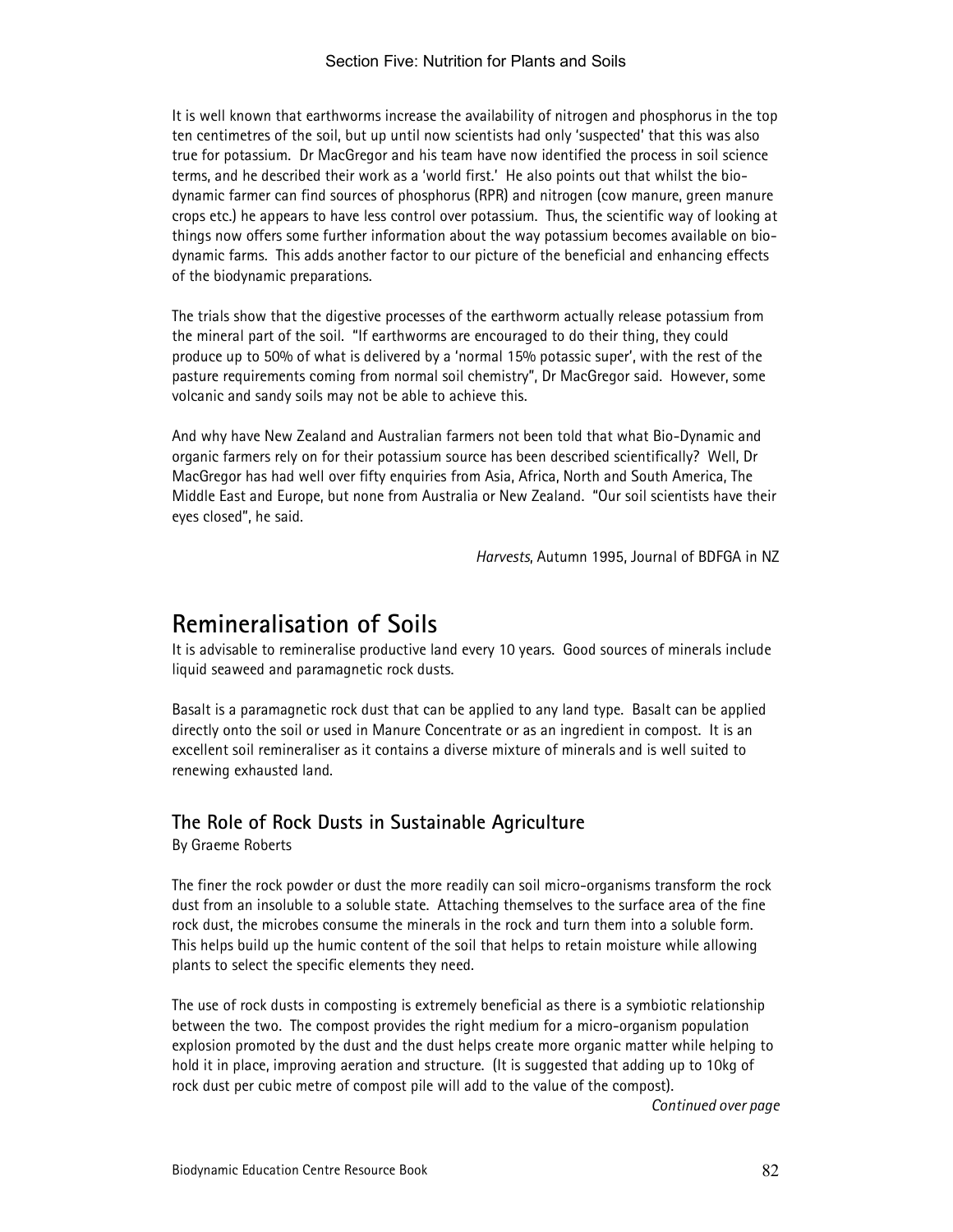This knowledge leads us back to Steiner's awareness of the great benefits of rock dusts, in particular the three distinct types – silica, clay and lime – each with their own cosmic aspects and their effects on the soil and crops and to continuous composting.

There are clear links also to Maria Thun's Barrel Compost, or what we call Cow Pat Pit manure concentrate, whereby portions of finely ground basalt rock powder and finely ground eggshells are mixed thoroughly into cow manure, placed in a pit and enhanced with the compost preparations. The value of analysing the make-up of the different sources of rock dust in not only to be aware of the elements available from crushing the particular rock but also to know the measure of the paramagnetic forces within the rock sample.

Paramagnetism and diamagnetism are subtle low-level forms of energy that work in harmony with nature to harness solar and cosmic forces. They generate two opposite energy fields which are mutually dependent and provide a sustained harmonic energy field that promotes the growth of healthy plants.

Dr Philip Callahan, the lead researcher in this field, has developed a meter for measuring these low level forces. The meter measure for paramagnetism is the speed that a material will move towards a magnet of known intensity; diamagnetism is a measure of how fast a material is repelled from a magnet of known intensity. The force is expressed as centimetres per gram per second multiplied by 10-6.

Dr Callahan is probably best known for his discovery that plants emit infrared radiation that magnifies scent molecules. Insects detect the source of these molecules with their antennae. Healthy plants emit a different signal to unhealthy plants and insects are more attracted to the nutritionally deficient plant and attack them. Dr. Callahans' experience in radio technology and low-level energy fields allowed him to draw comparisons between an insect's antennae system and radio (antennae, oscillators, frequency, electromagnetism, etc). He applied this knowledge to his observations that plant growth around ancient sacred sites involving rocks was better than other areas and his further research revealed that these rocks were highly paramagnetic.

Dr Callahan's description is, "Paramagnetism is the ability of a substance to collect, or resonate to, the magnetic fields of the cosmos. It is not magnetism". He discovered that unlike the antennae of insects, which respond to subtle energies, rocks and rock powders use crystals to collect subtle cosmic energies and transform them into beneficial uses for soil micro-organisms and plants. He likens rocks to a receiver and plant roots as wave-guides like antennae.

His major findings are that compost, micro-organisms and paramagnetism are the major ingredients for sustainable agriculture and that calcium balance is needed to ensure the best response from paramagnetic rock dusts. He also states that the paramagnetic influence does not work with dead, chemically farmed soil but requires a minimum level of organic matter. He suggests that paramagnetism is not a substitute for nutrition but provides different and extra benefits.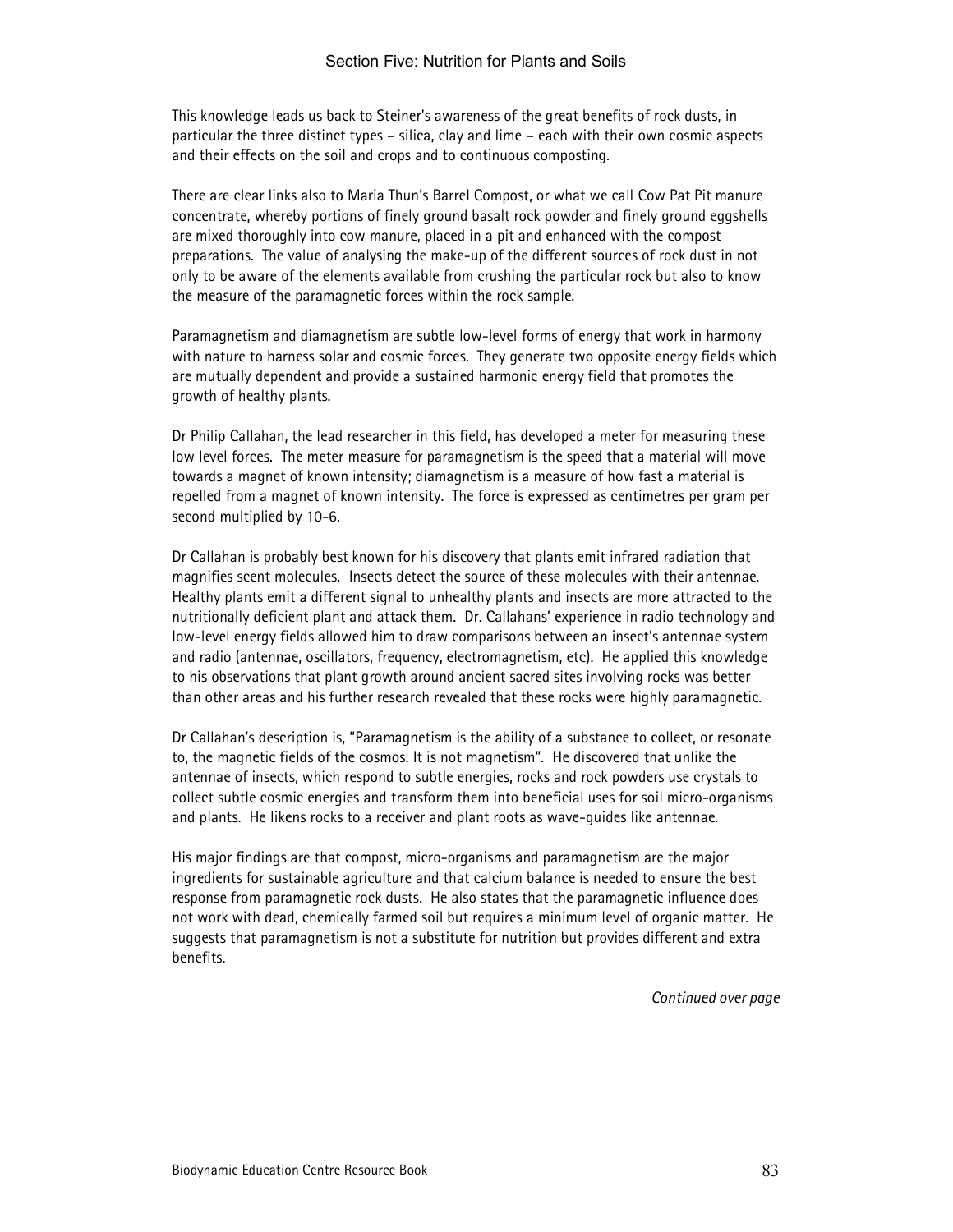Boral's extensive experiments and plant trials with rock dusts have demonstrated a number of beneficial characteristics. Rock dust with a high paramagnetic intensity produces significantly increased plant growth and overall improved plant health. Their testing of rock dusts around Australia has found many non-basaltic rocks with very high paramagnetism levels but little nutritional value in the form of extensive mineral and trace element content.

An extensive range of minerals will enable a microbial population to be increased and sustained. The microbial population build up is enhanced by very fine particle size (less than 75 microns) but it is the large particles that provide the greatest paramagnetic effect. For ease of application and to gain an overall benefit Boral and Dr Callahan advocate a combination of basalt rock powder particles ranging from 4 millimetres down to very fine powder. Oxygen, which has a reading of about 4000  $c/q/s$ , is one of the most paramagnetic things after paramagnetic rocks and hence the aeration of soils brings an additional benefit.

Organic matter and water have a diamagnetic charge and most rocks have a paramagnetic charge. Individual minerals within a rock will be either paramagnetic or diamagnetic and the pH of many rock dusts can help increase soil pH.

Boral trials compared the effects of lime, dolomite and basalt rock dust on very acidic soil. They found that within 24 hours the pH in pots treated with lime shifted from a pH of 4 to a pH of 7. This is an extremely large increase in the ion count over such a short period and would have caused a very stressful impact on both microbes and plants so treated. Those pots treated with the basalt rock dust hardly showed a change after the first 24 hours but over a period of 87 days the pH in these pots had gradually risen to the point where the pH was the same as for the lime treated pots and this same increase had been achieved without undue stress on the plants and micro-organisms.

Boral trials have shown the value of small quantities of lime in the form of "Sweetpit" (selected lime and selected sugars) combined with basalt rock dust in the right soil conditions. Their recommendations are to apply rock dust at 10 tonnes a hectare and the Sweetpit product at 300 kilograms a hectare. The sugars are a food source for soil micro-organisms and help increase the activity of these organisms.

A final point to remember is that the paramagnetic forces can and will erode over time. Normal farming techniques, rain (and irrigation) all speed up the erosion of these forces.

Incorporating homeopathic lime applications plus basalt rock powders into our soils as a starting point to help remineralise them along with the biodynamic applications of 500, 501, cowpat pit and composting will all contribute to bringing our soils to a healthy, balanced position.

Reference: Elemental, No. 61, Journal of Bio-Dynamics Tasmania, 2001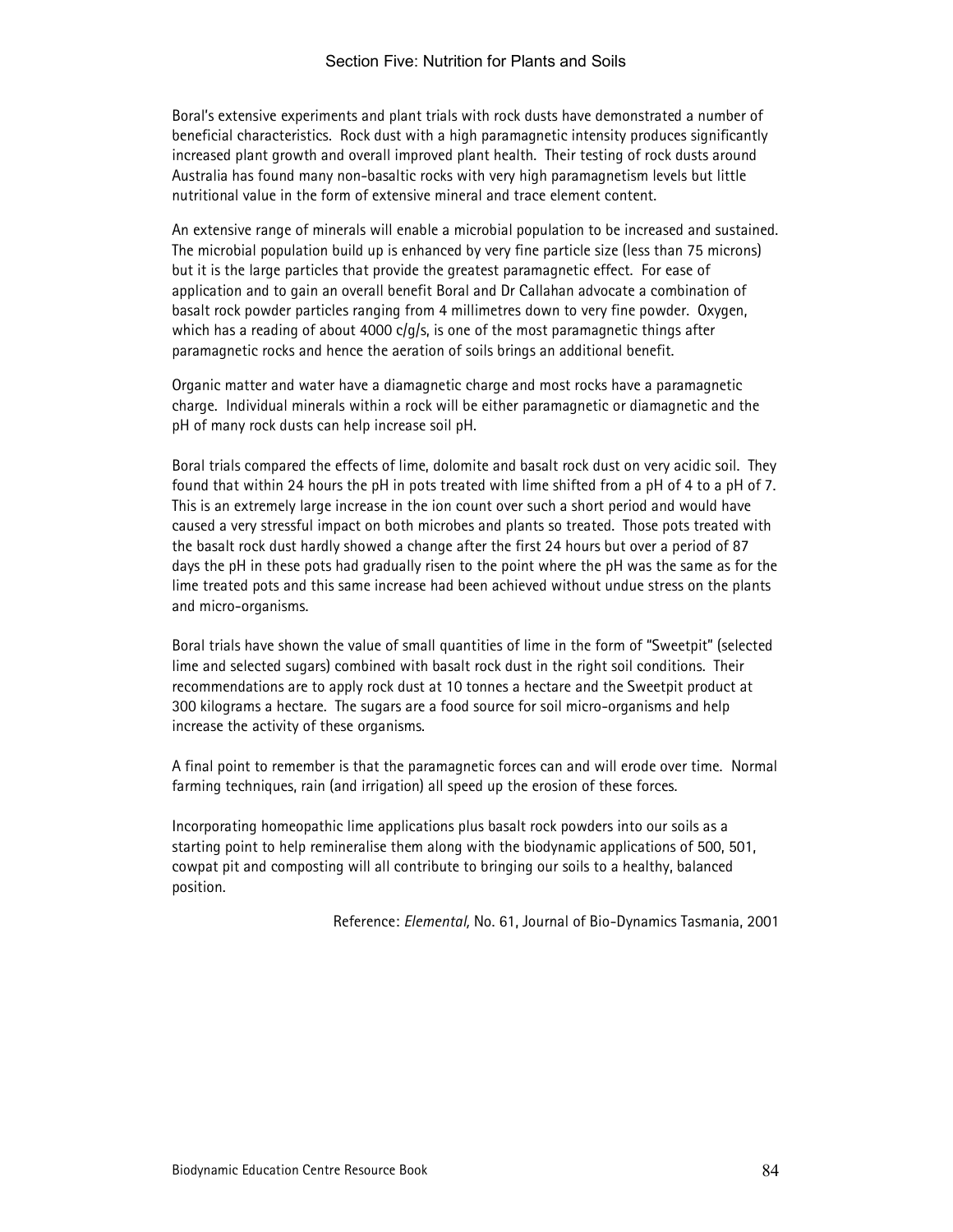# Qualitative Testing in Agriculture

By Peter Wucherer

In recent years agricultural practice has undergone rapid, intensive changes. The mass production of food in monocultures, the use of earthless growing techniques such as hydroponics, unnatural animal husbandry and food designed with gene technology give rise to concerns about the quality of the substances we consume. A steep increase in demand for produce grown in an ecologically sustainable manner is a mirror of those concerns.

Biodynamic agriculture works with and incorporates the biological relationships of the minerals, plants and animals creating wholesome and nutritious food and products containing vital energies, or life forces, which strengthen the whole human being. Farmers go beyond the limitation of the material dimensions of their farm, and work from an understanding of a living totality which needs to be nurtured and supported. Consequently, Biodynamic produce contains a high level of minerals which show high nutritional value, good taste, improved shelf life and, most importantly, vitality for the consumer.

Scientific ways to determine the amount of substances contained in various foods give us means to define the exact amount and percentage of substances such as proteins, fats, carbohydrates, trace elements, vitamins and even the tiniest traces of chemical residues. This 'balance sheet of substances' is the result of a measurable composition of nutrient levels, which, according to experts, relate to the 'daily needs' of nutritional requirements.

Analyses based on material aspects cannot consider the integral organising activities, which are inherent in every living being. Such activities are not a measurable part of contemporary nutritional assessments based on reductionist science. Quality Research {of life giving forces} acknowledges that every substance is created by formative forces or energies which maintain its physical existence. These forces form living crystals which are unique to every vital structure on earth. In a balanced metabolism these are continuously released and used to create new form and substance, moulding the composition of life through ongoing creation and transformation of form. A disturbance or weakening of this process results in disease.

In order to feed the living crystals and sustain their dynamic activity, our foods need to contain dynamic living formative and crystallization forces. In 1924, Rudolf Steiner gave indications on how to assess the *quality of the living* based on spiritual sciences. Following indications given by Rudolf Steiner in 1924, Pfeiffer, Kolisko, Selawry, Hauschka, Feyfe and others pioneered the assessment and differentiation of the vital quality of various agricultural products. During my recent studies in Germany at the 'Laboratory Dr. Balzer' I gained first insights into two methods of Vital Quality Research: The Rising Picture ('Steigbild') acc. to Wala & Sensitive Crystallization acc. to Pfeiffer.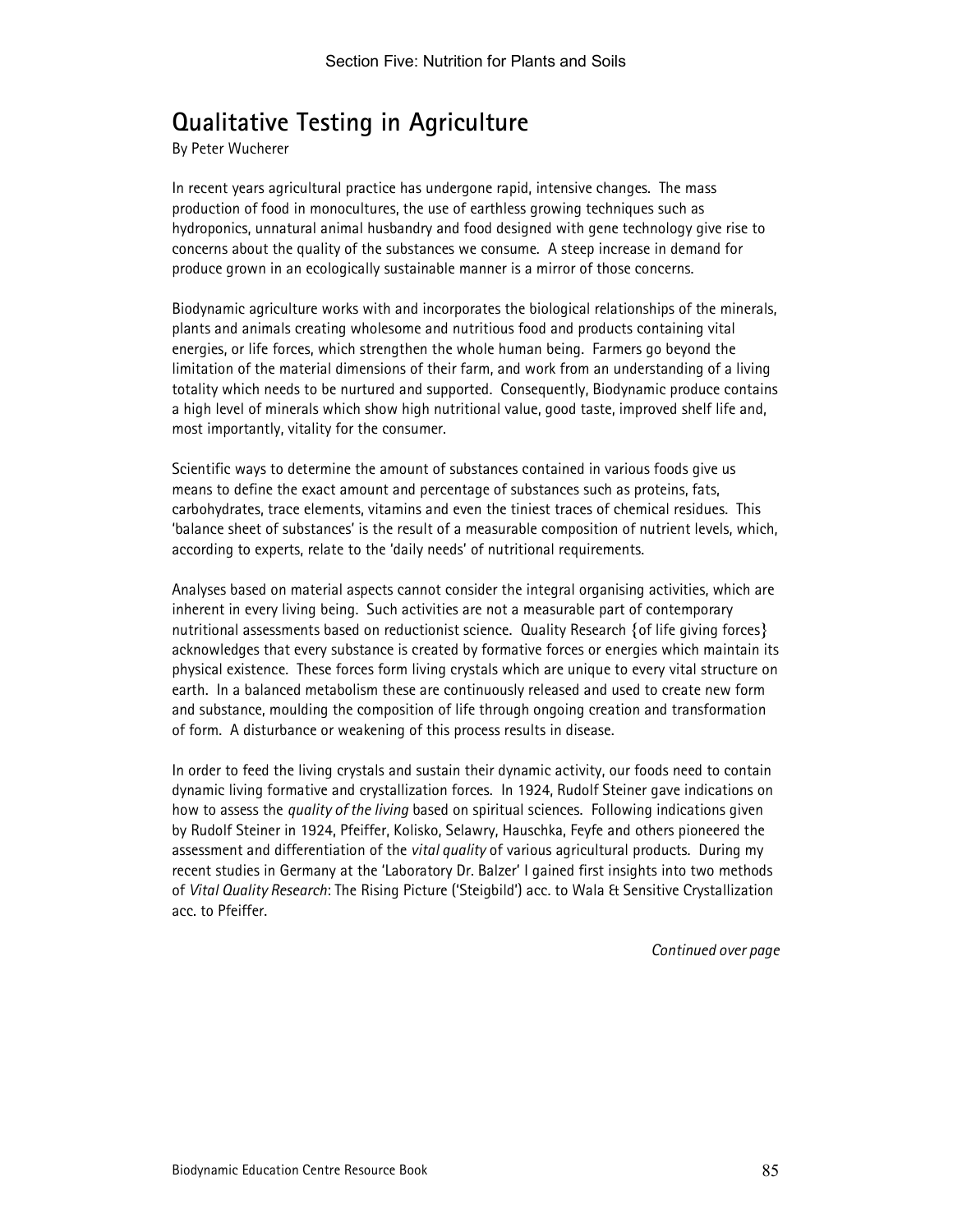#### Methodology of Vital Quality Research

#### The Rising Picture ('Steigbild') (acc. to Wala)

A biological substance, such as an apple, is brought into fluid form, juice, and mixed with water. Once the optimum concentration is reached, the fluid is placed into specially designed glass moulds fitted with a cylinder of chromatographic paper. The fluid slowly rises upwards. After a rising and drying time of 2 hours, a silver nitrate solution is added. The process is repeated for 2.5 hours. Finally a third repeat is made with an iron sulphate solution for 1-2 hours. The emerging picture shows the Living Dynamics in the watery Substance. The result allows reactions, such as reductivity, colloidal activity, water content and rotting processes to be seen and evaluated. For each substance a series of different concentrations can be made to determine the optimum concentration for comparative studies. Comparisons are made from identical concentrations. Each picture must fulfill the scientific criteria of objectivity and reproducibility.

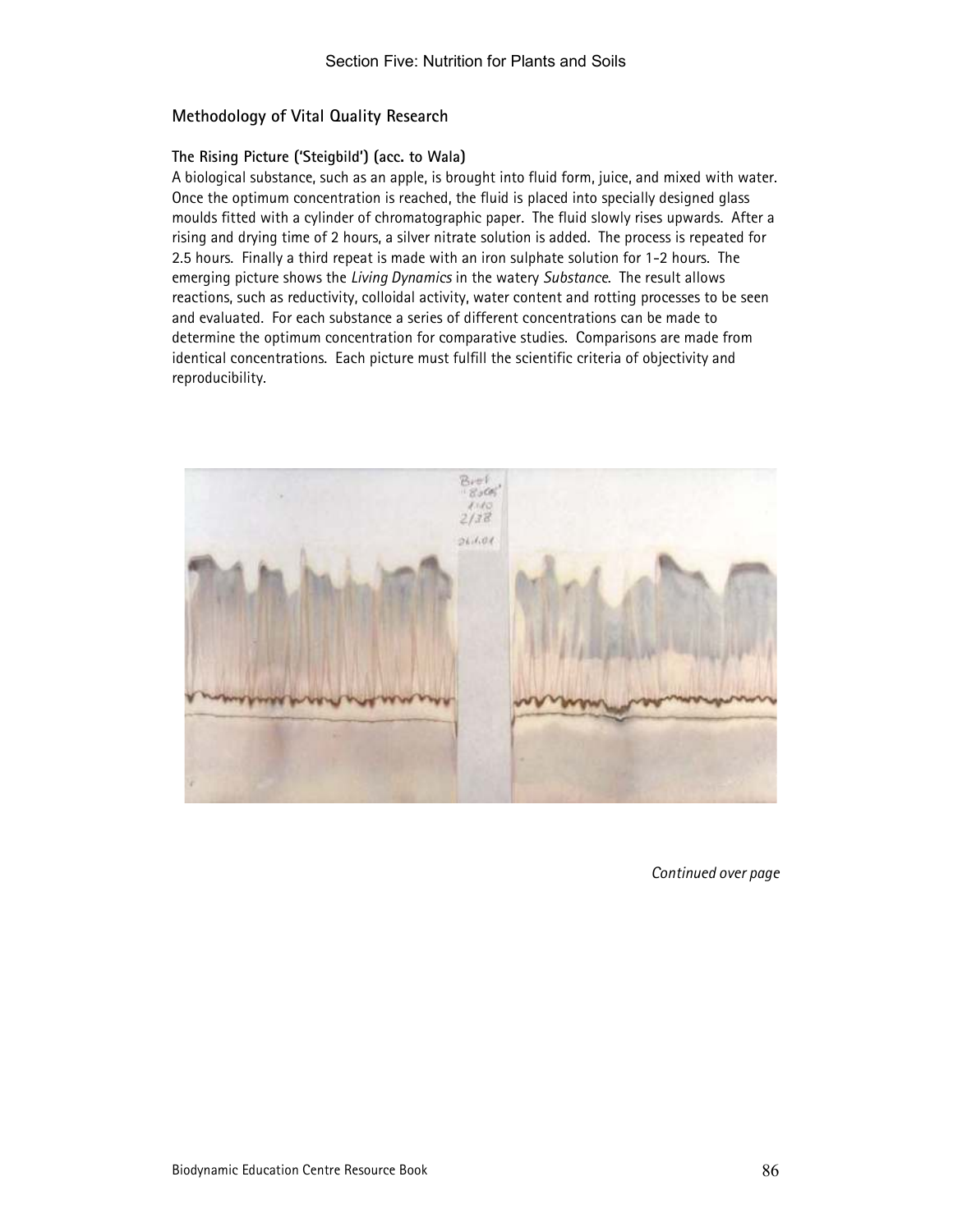#### Sensitive Crystallization (acc. to Pfeiffer)

The fluid of a biological substance is mixed with water and a copper chloride solution. This mixture is placed on a glass plate and put into a vibration free chamber, where it is kept at a stable temperature and humidity for a period of about 24 hours. The solution gradually dries and produces crystalline forms, which are unique to the biological substance tested. Accurate temperature and humidity control are essential for this crystallization process to occur. As with 'Steigbild', the result needs to be specific and reproducible.

Crystallization pictures show the Living Dynamics in the Form and provide an analytical reference and evidence of the formative and crystallization forces inherent in a particular substance. Depending on the quality of the produce being tested one can observe pictures, which show singular or multiple centers, fine or coarse structures and needle type branches, which may be rigid or dynamic in character.

As described above, different criteria of evaluation are applied to each of the two research methods. In the 'Steigbild' one evaluates the Living dynamics in the Substance. The produce is examined by drawing upon the analytical-chemical properties of the substance, based on the research question: What are the reactions of the substances in this picture?

In Sensitive Crystallization one tries to observe and evaluate the nature of the Living Dynamics in the Form of the tested produce. It is an investigation into the formative and crystallization forces, based on the research question: How can formative forces be made visible?

Both methods exist in their own right and cannot be replaced by the other. They are supplementary and, used in conjunction, provide a basis for qualitative comparisons.

Together, both Steigbild and Crystallization are expressions of the magical interweaving of substances and forces. The confrontation with the inner dynamics of these forms, as demonstrated in image enhancing research methods may become an encounter with nature in a deeper sense, a profound experience, which may penetrate the soul like a work of art.



Newsleaf, Journal of BDAA (Australia), No. 51, 2002

#### Extra resources:

For information on qualitative methods for testing produce contact: Dr Ursula Balzer-Graf, Switzerland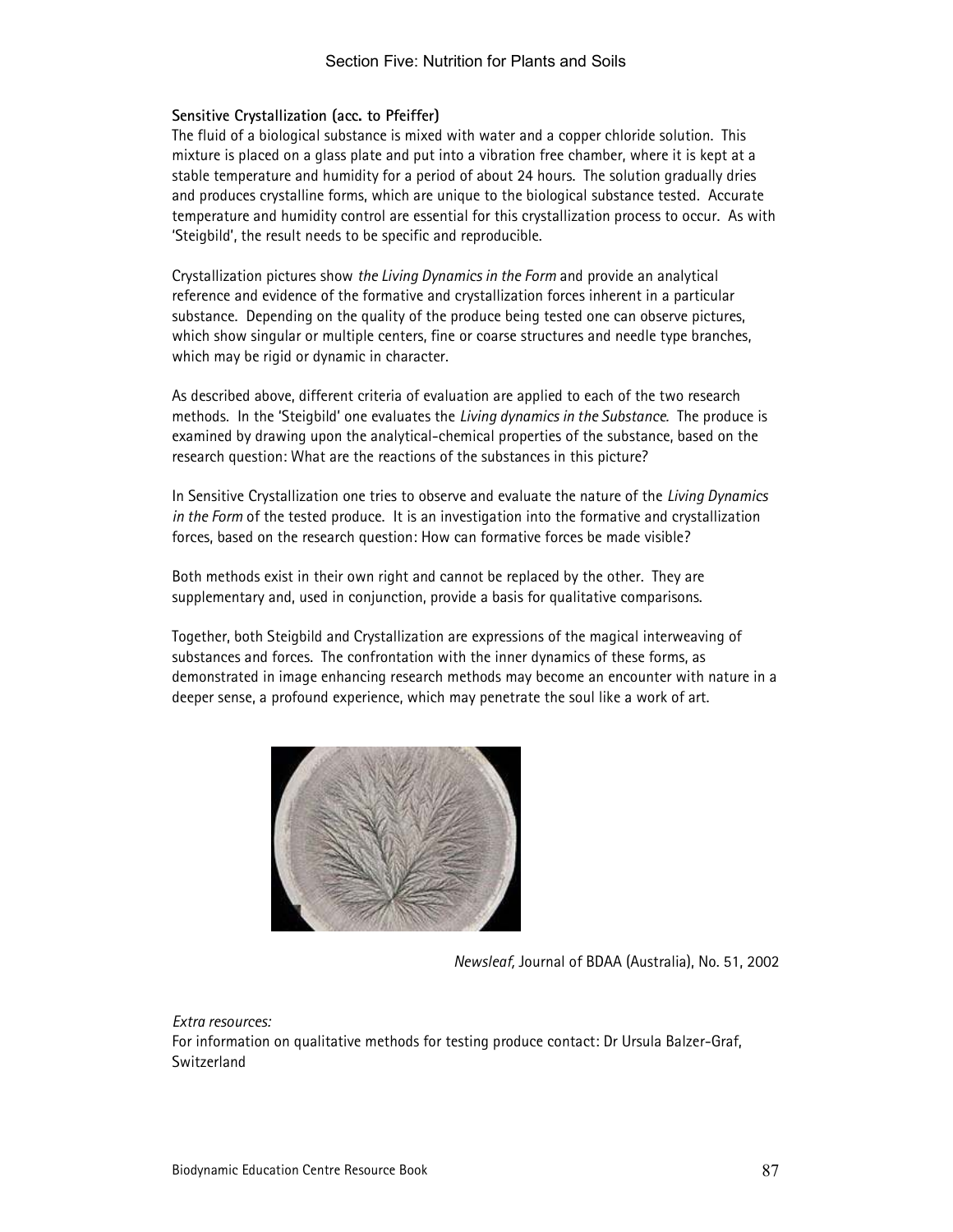# Chromatography

#### The Method

Chromatography is a relatively simple qualitative analysis method for evaluating any organic substance through reading the reproducible patterns and colours created on a photo receptive filter paper disc. Whatman No. 1 and No. 4 filter paper is infused with a 0.5% silver nitrate  $(AqNO<sub>3</sub>)$  solution to make the filter paper photo-reactive. This prepares the Chromatography paper for the second stage of the process.

Organic substances to be tested are mixed with a solvent and this solution is then infused through treated Chromatography paper. The Chromatography paper is exposed to light and a reproducible picture is formed.

For analysis of soils and composts, a sample of the soil/compost is mixed with a 1% sodium hydroxide (NaOH) solution in a 1:10 ratio (eg 5 grams soil in 50ml NaOH solution).

The method utilizes the properties of filter paper to separate fractions in a solution by capillary action.

#### Making the filter paper photo-reactive

About 5ml of 0.5% silver nitrate solution is placed in a small Petri dish and the circular filter paper (which is larger in diameter than the Petri dish) is placed on top of the dish. A wick made from the same filter paper (a square 2cm by 2cm is rolled into a tight cylinder) is pushed through a prepared hole in the centre of the circular filter paper to touch the bottom of the Petri dish and hence the solution. The silver nitrate solution will move up through the wick and across the filter paper through capillary action. When the solution reaches a point about 4cm out from the centre of the paper (marked with a pencil) the filter paper is lifted from the Petri dish, the wick is removed and the paper is allowed to dry.

#### Testing Procedure

5ml of the previously prepared organic solution is placed in a clean Petri dish. A new wick is made and inserted through the hole in the prepared Chromatography paper and pushed down to make contact with the test solution.

The organic extract solution will move up through the wick and across the filter paper through capillary action.

When the solution reaches a mark 7cm from the centre of the filter paper the circular paper is lifted from the Petri dish, the wick removed and the paper is placed on top of a Petri dish to dry.

The dish is placed in diffuse light of a fluorescent light and allowed to develop colour and intensity. This takes about 20 to 40 minutes.

Dried chromatography pictures are stored in a folder away from sunlight and separated by sheets of dry paper.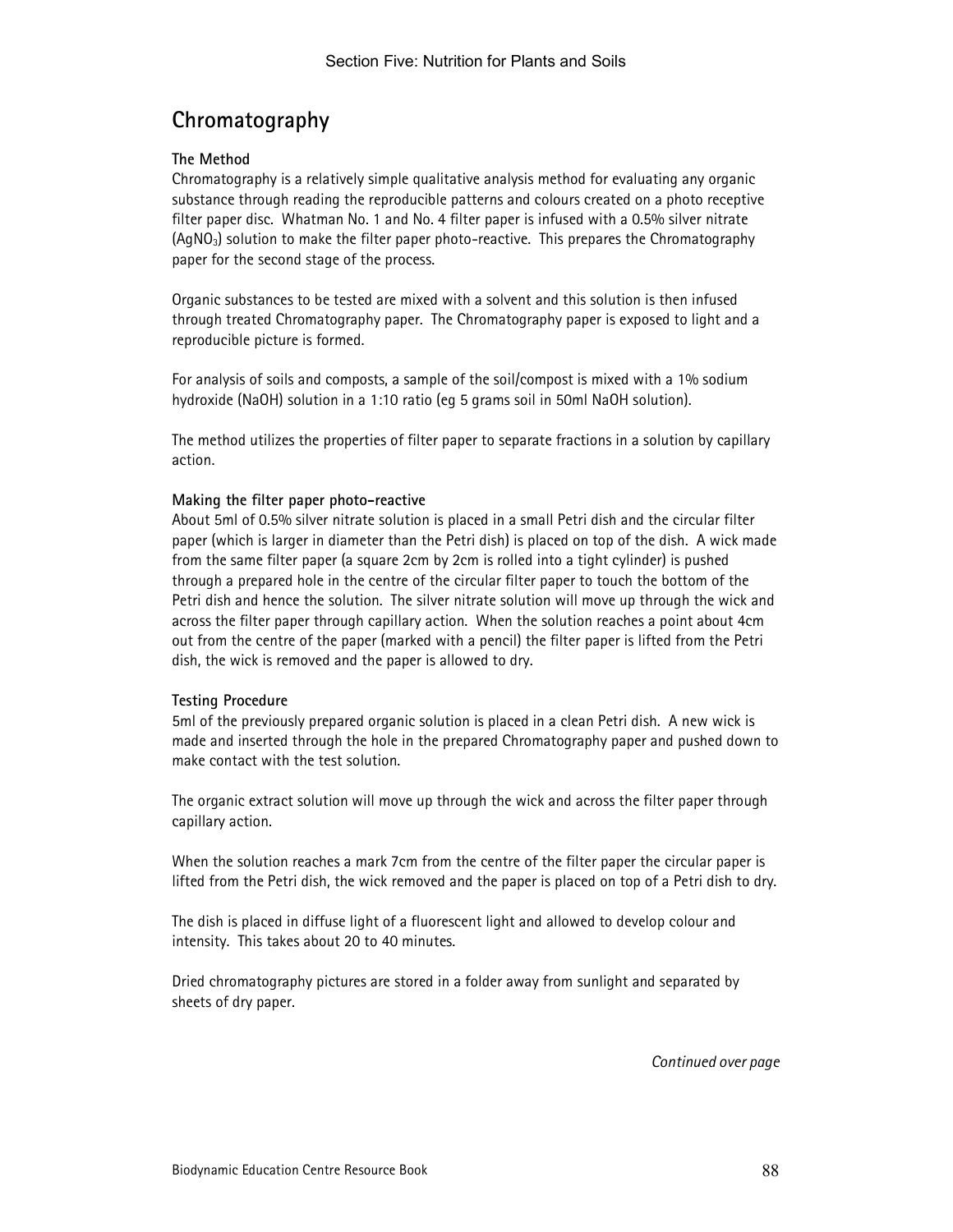#### **Evaluation**

A trained operator can read this picture to determine different qualities in the organic substance analysed.

It takes quite a while to become competent in interpreting chromatograms and it is best to start with well defined substances with strong biodynamic influences (eg BD compost or Horn Manure 500) to build a set of standard chromatograms to use when comparing other substances.

Pfeiffer provides some key points to use when reading chromatograms:

- The number, width and colour of the different zones as how regular or irregular the formation and shading.
- Generally three main zones outer, middle and inner.
- The outer and middle zones are mainly influenced by organic material.
- The inner zone indicates the presence or lack of mineralisation.
- Ring formation at the edge of the outer zone and between the middle and outer zone.
- Light to medium brown colours, evenly distributed, points to good colloidal humus formation; violet radiations points to increasing mineralization and reduced organic substance.
- Radiating lines and the number, colour and shape of spine-like formations.
- The more movement and strength of the rays and how far out they penetrate gives an understanding, or impression, of the liveliness of the test substance.
- The liveliness of the middle zone correlates to the life forces of the test substance.

For detailed evaluation see "Chromatography Applied to Qualitative Testing", Pfeiffer, 1984.

Article sourced from Elementals, Journal of Bio-Dynamics Tasmania, An Introduction to Chromatography, Graeme Roberts, Issue 91, 2008, pp30-36.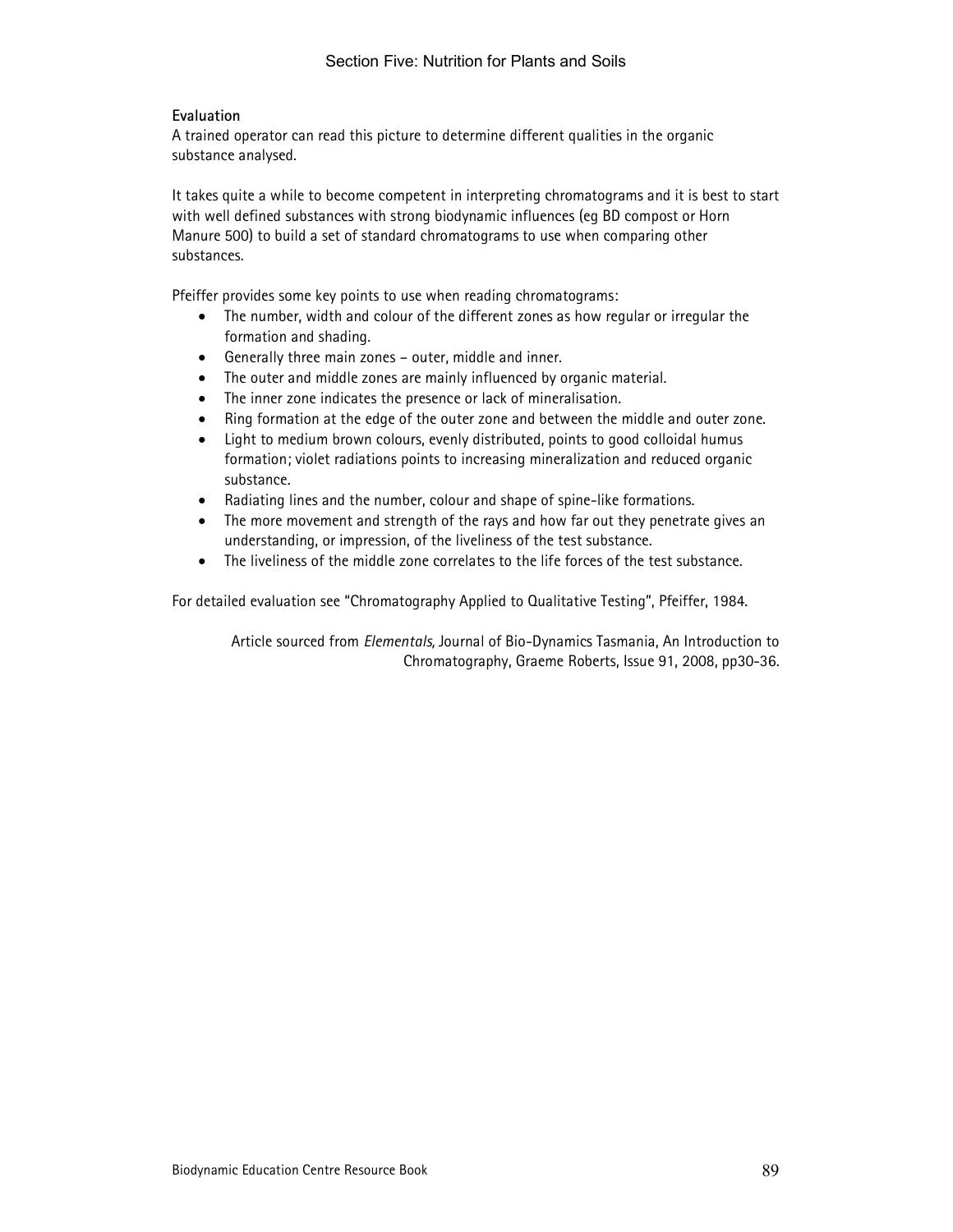# Brix Testing

Professor A. F. W. Brix was a 19th Century German chemist (b. 1798, d. 1890). He was the first to measure the density of plant juices by floating a hydrometer in them. The winemakers of Europe were concerned that they could not predict which of various grape juices would make the best wine. Being able to judge quality ahead of actual bottling was of immense importance in an industry where a bottle of the best wine might sell for hundreds of times more than a bottle of everyday wine. Professor Brix was greeted as a great hero when he emerged from his laboratory to claim his most generous prize. He was also honoured by having the measuring process named after him.

- BRIX is a measure of the precent solids (TSS) in a given weight of plant juice nothing more –nothing less.
- BRIX is often expressed another way: Brix equals the percentage of sucrose... Sucrose can vary widely. For, indeed, the BRIX is actually a summation of the pounds of sucrose, fructose, vitamins, minerals, amino acids, proteins, hormones, and other plant solids in one hundred pounds of any particular juice.
- BRIX varies directly with plant QUALITY. For instance, a poor, sour tasting grape from worn out land can test 8 or less BRIX. On the other hand, a full flavoured, delicious grape, grown or rich, fertile soil can test 24 or better BRIX.

Remember that sugar is only one of the components of brix. Also remember that many other substances can falsely indicate "brix" readings (although those readings are valid in their own right). Try rubbing alcohol, whiskey, vinegar or wine. Interestingly, cooking oil, molasses, syrup, and other thick liquids require a refractometer calibrated to read 30 – 90 brix. Honey is checked with a refractometer calibrated to measure the water within it instead of the solids in the water.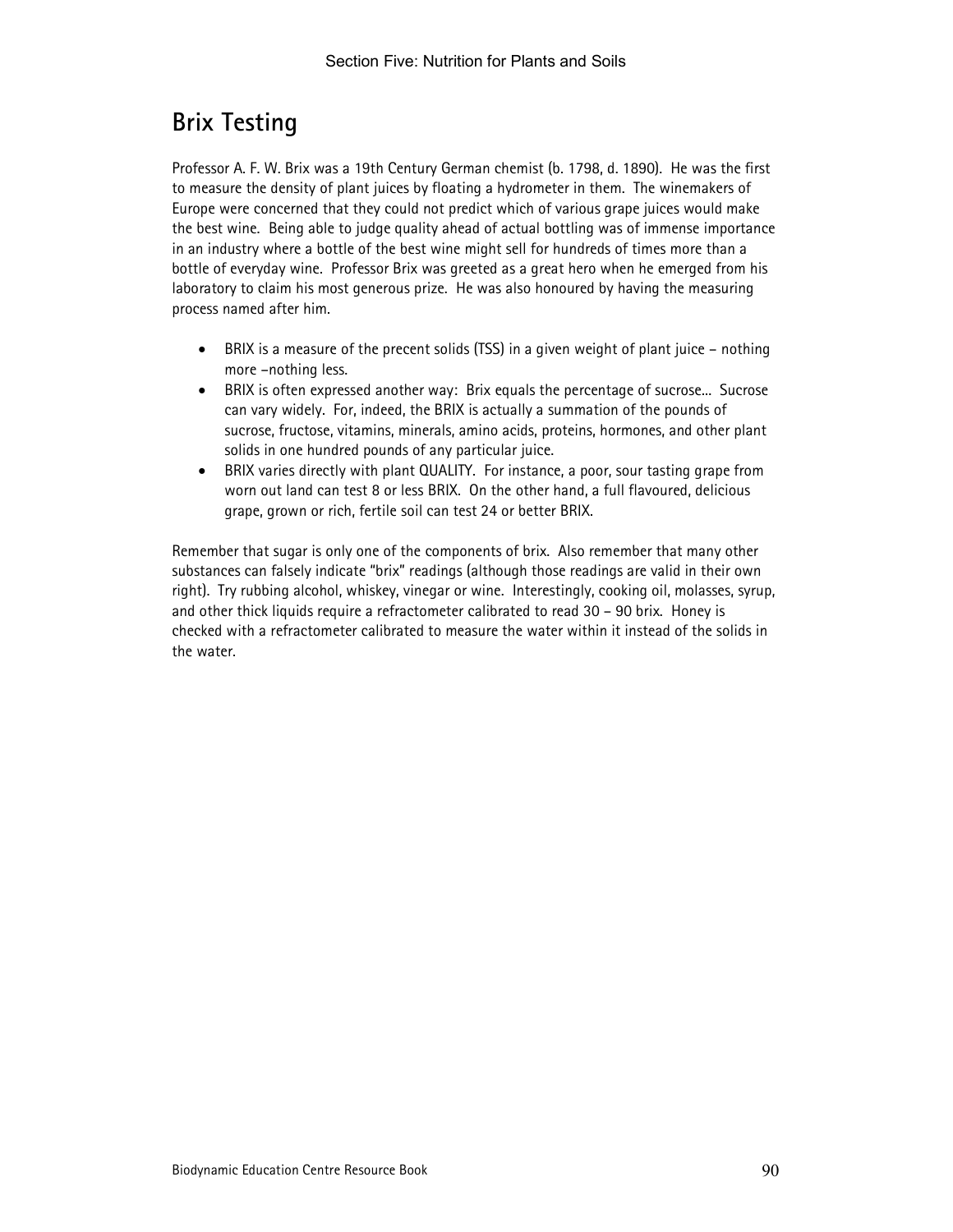# Sugar Refractometers

By Martin Warren

An extremely useful tool, not found in the garden shed or in the farmers artillery is the 'Sugar Refractometer'. This small, hand held device is extraordinarily accurate and measures the specific gravity of the sugar content present in virtually any plant, whether that is a vine, cabbage or wheat crop. According to an ACRES, USA article, poor readings indicating low sugar levels, will no doubt mean an insect problem. Once readings hit above average or at the good end of the scale, the danger of insect and fungal attack is passed.

Insects cannot endure a plant with the right sugar and mineral levels. But of course, don't take the readings at the time of harvest – its too late then. We all know it is a healthy soil that feeds the plant and you must check progress as the plant is growing, ensuring that the sugar levels are rising as development occurs. If not, as measured against the scale of previous performance, give more attention to raising soil fertility and humus via organic matter. Thus it is essential to keep a register of progressive readings for your various plants during their growing life so that any preventative action can be taken whist it will still be effective.

Unfortunately, there are many excellent crops that conventional farmers shower with toxic chemicals when spraying isn't really necessary. This could have been indicated by use of a Sugar Refractometer.

The Sugar Refractometer needs no special skill to use, is amazingly accurate and will certainly alert growers to potential insect problems whist there is still time for preventative measures. A great investment.

### Nutrient Testing

"Conventional soil mineral analysis is helpful in indicating whether there are major deficiencies and imbalances in soil minerals, but generally only shows what elements are present in inorganic from in the depth of soil sampled at the particular time at which the soil test was taken."

Review of New Zealand and International Organic Land Management Research, 2002